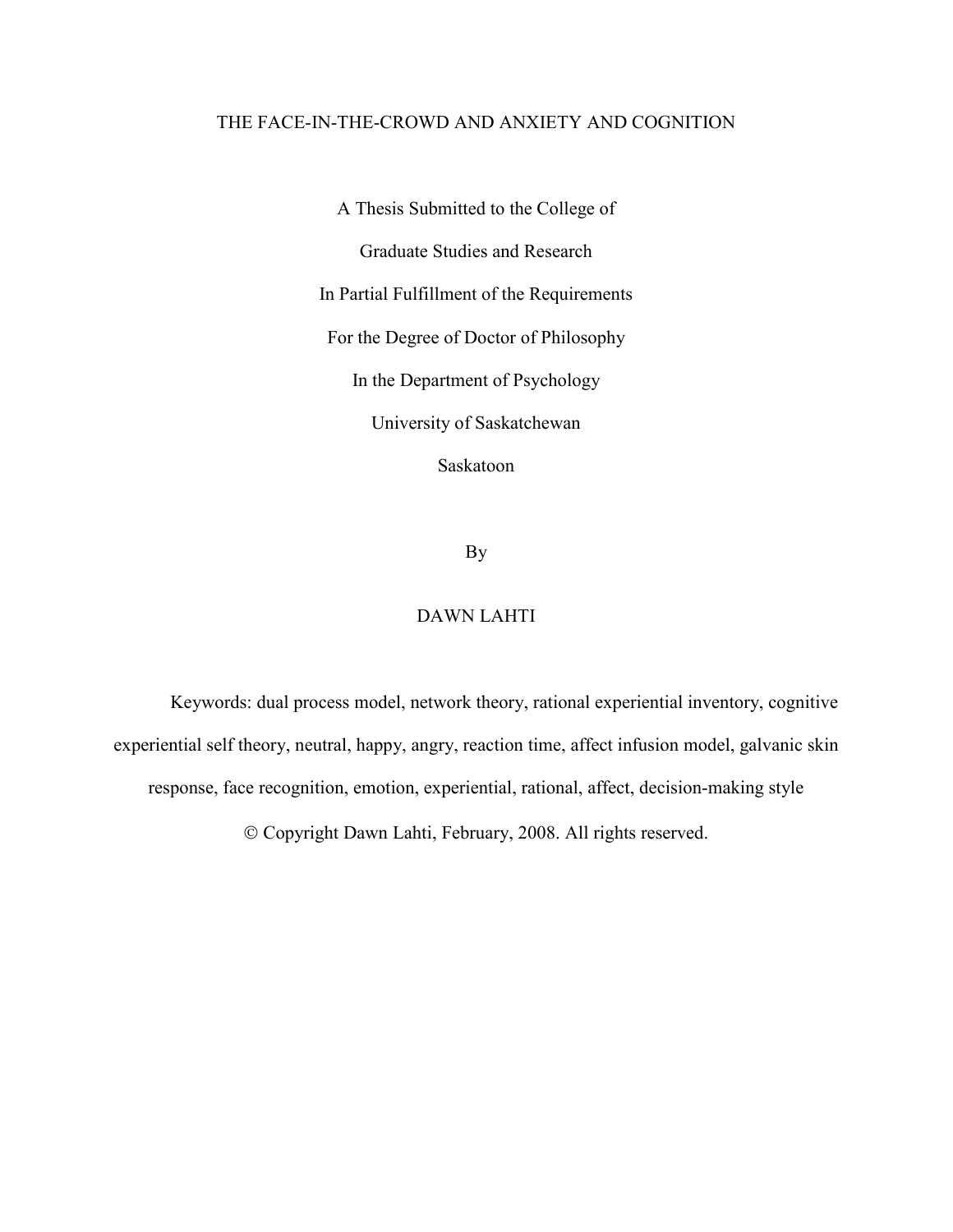# PERMISSION TO USE

In presenting this thesis in partial fulfilment of the requirements for a Postgraduate degree from the University of Saskatchewan, I agree that the Libraries of this University may make it freely available for inspection. I further agree that permission for copying of this thesis in any manner, in whole or in part, for scholarly purposes may be granted by the professor or professors who supervised my thesis work or, in their absence, by the Head of the Department or the Dean of the College in which my thesis work was done. It is understood that any copying or publication or use of this thesis or parts thereof for financial gain shall not be allowed without my written permission. It is also understood that due recognition shall be given to me and to the University of Saskatchewan in any scholarly use which may be made of any material in my thesis.

Requests for permission to copy or to make other use of material in this thesis in whole or part should be addressed to:

 Head of the Department of Psychology University of Saskatchewan Saskatoon, Saskatchewan S7N 5A5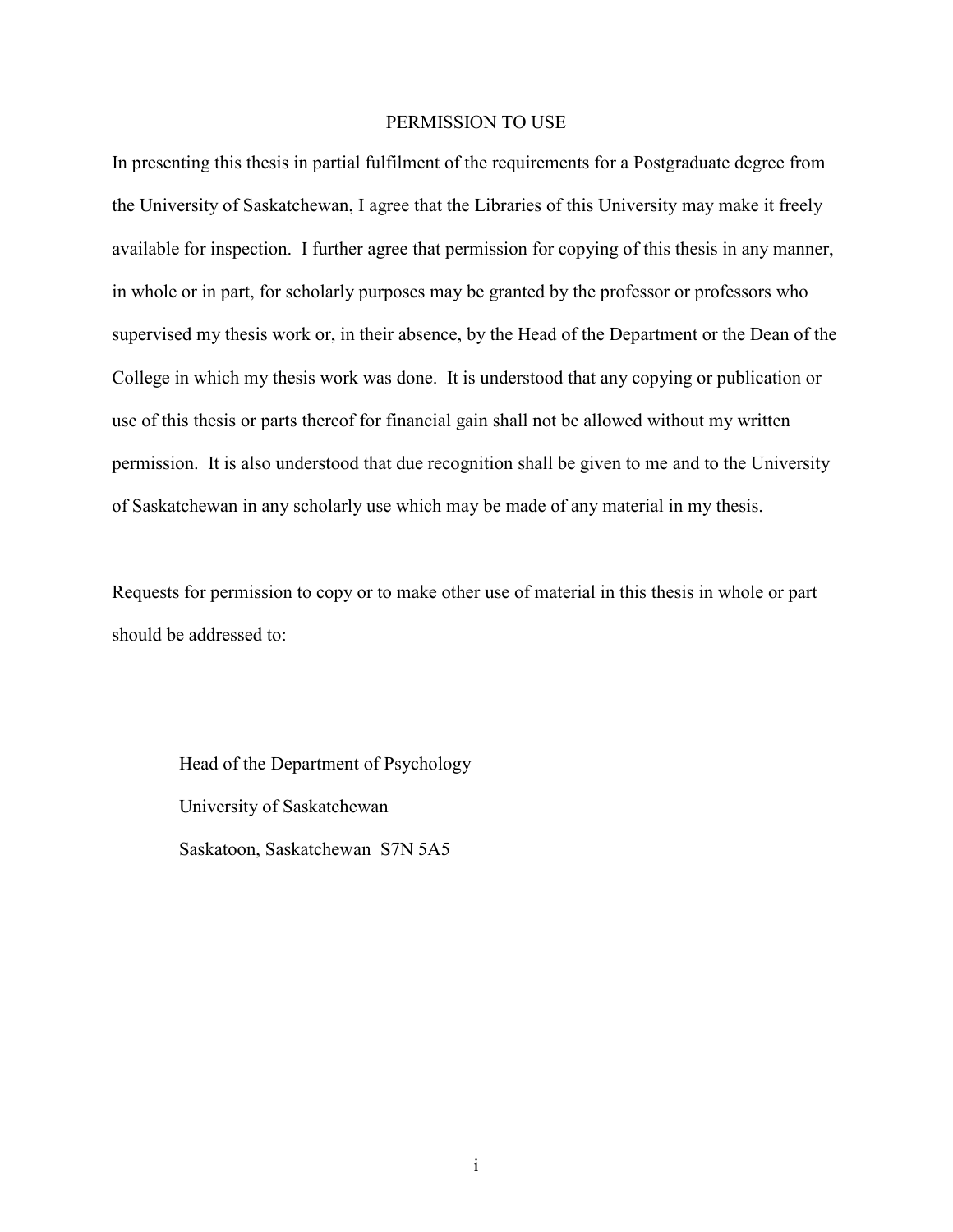#### ABSTRACT

Hansen and Hansen (1988) found that angry targets in happy crowds were found more quickly and accurately than happy targets in angry crowds. This finding, they dubbed the Facein-the-Crowd effect. Gilboa-Schechtman and colleagues (1999) found that high anxious participants show a greater enhancement of detecting angry versus happy targets. The purpose of the current studies was to replicate these findings, and to determine whether Rational and Experiential decision-making styles play a role in target detection (Study One) and crowd searching (Study Two), and if these decision-making styles interact with affective predisposition for both reaction time and galvanic skin response in the face-in-the-crowd task. In Study One, I replicated the anger superiority effect and the Anxiety x Target interaction. I also found that the Rational Group tended to be faster than the Experiential Group overall. I found that the High Trait Anxious group had higher GSR than the Low Trait Anxious group averaged over both target conditions. The Rational group had higher GSR when presented with happy targets than when presented with angry targets whereas the Experiential group did not show this difference. In Study Two, I failed to replicate the anger inferiority effect of crowd searching, but I did find that the Rational group tended to be faster than the Experiential group, especially for angry crowd searching. I also found that the Low-State-Anxious-Rational group had lower galvanic skin responses than all other groups across all analyses. The most exciting finding of these two studies was that he Rational Group demonstrated a facility for the face-in-the-crowd task, validating decision-making style as an important dimension to be considered in future face-inthe-crowd research. The research also provided support for network theories and it is hoped that future studies might endeavor to explore facial processing with this theoretical framework in mind.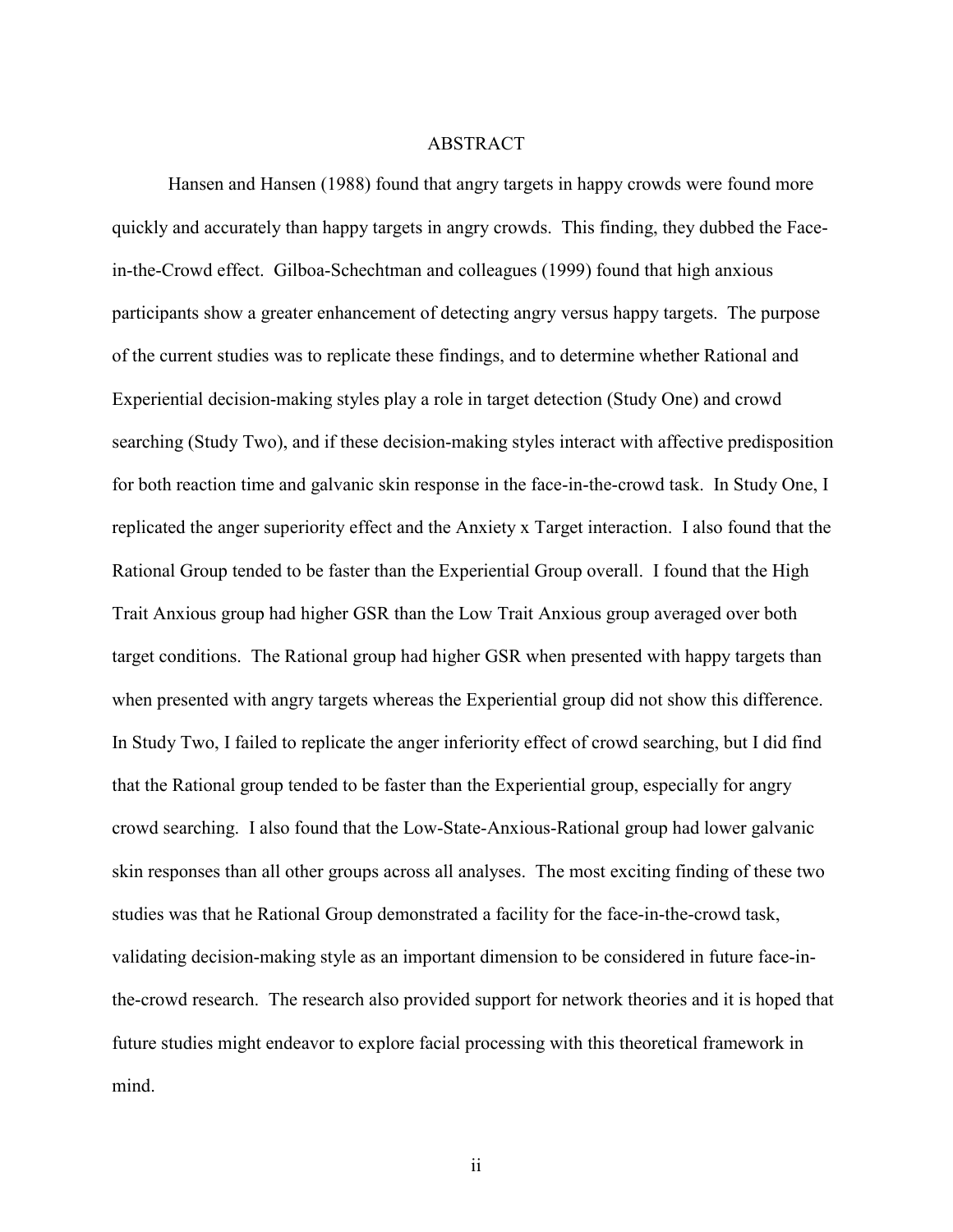# ACKNOWLEDGMENTS

I would like to thank my supervisor, Deborah Saucier, for her hard work, dedication, and guidance in all aspects of this thesis from conceptualization to final product, and for financing the purchase of the galvanic skin response equipment. I would also like to thank the students who contributed countless hours in data collection, with special thanks to Crystal Ehresman and Nicole Thomas. Acknowledgments are also for my committee members, Lorin Elias, Mirna Vrbancic, Don Saklofsky, Carl Gutwin, and my external cognate Steven Smith for their academic scrutiny and commitment to high standards which have made this thesis what it is.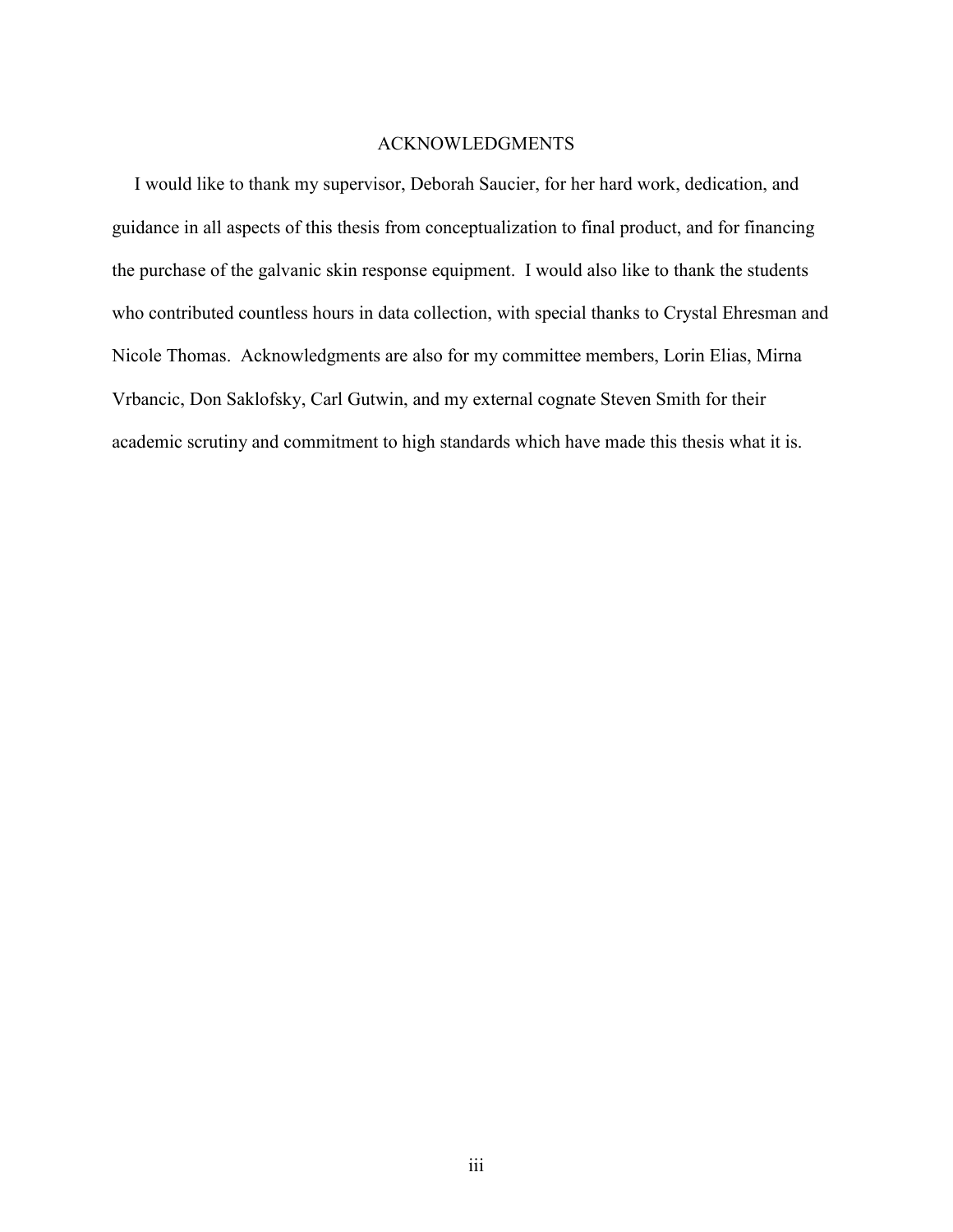To my parents, Lynne Ross and Mel Lahti, for inspiring and supporting me through the awesome world of education. And to my husband, Rob Brown, for reminding me of the world beyond.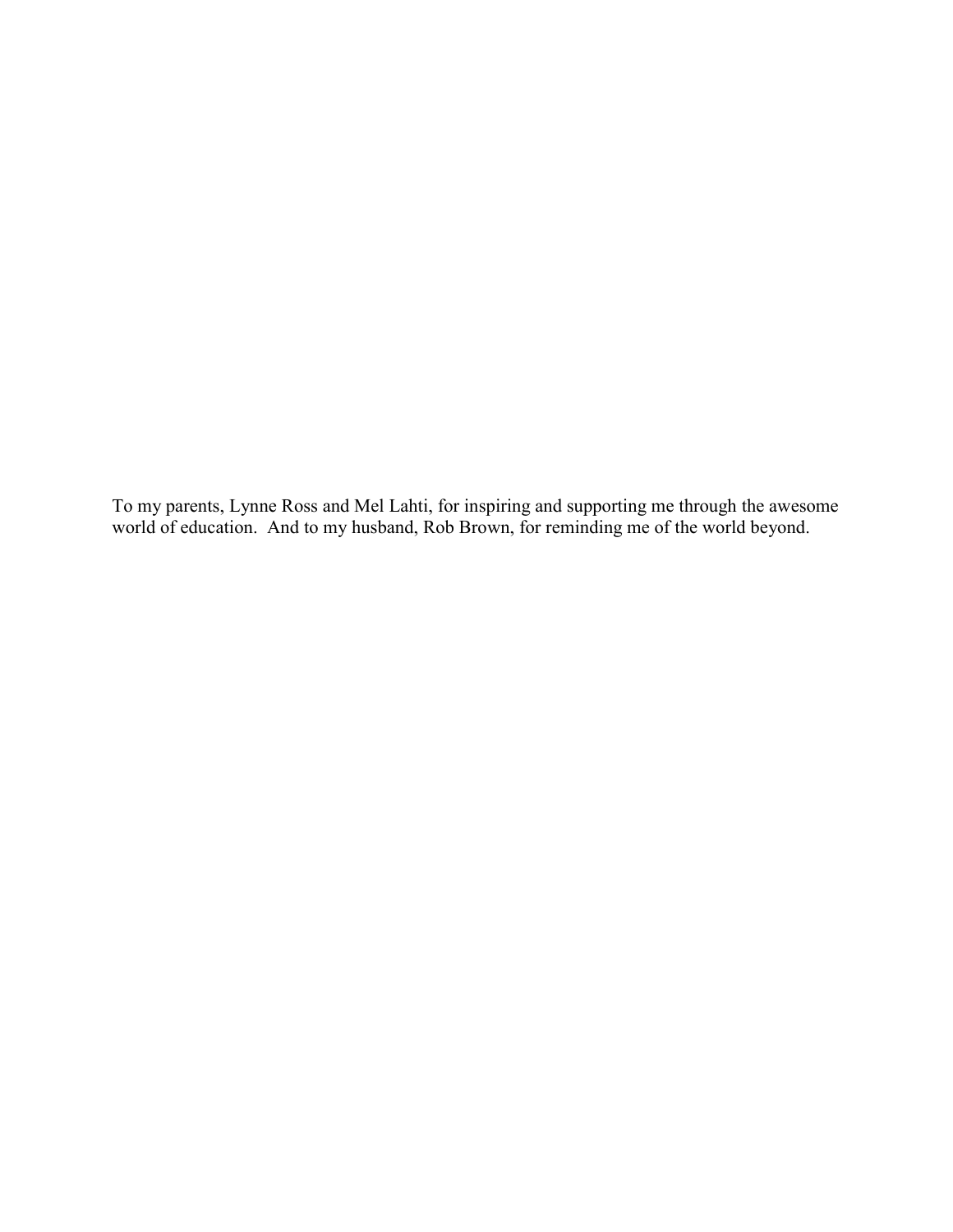# **TABLE OF CONTENTS**

| 2.1.1 Evolutionary Significance of Facial Threat Detection and the                                                                                                  |  |
|---------------------------------------------------------------------------------------------------------------------------------------------------------------------|--|
| 2.1.2 Hansen and Hansen: Finding a Discrepant Emotional Face in the Crowd  7<br>2.1.3 Hansen and Hansen: Threshold to Reporting the Location of a Discrepant Face 8 |  |
| 2.1.4 Hansen and Hansen: Examination of Parallel and Serial Search Strategies 9                                                                                     |  |
| 2.1.6 Unanswered Questions from the Hansen and Hansen (1988) Studies 11                                                                                             |  |
|                                                                                                                                                                     |  |
|                                                                                                                                                                     |  |
| 2.5 A Brief Overview of Cognitive-Experiential Self-Theory (CEST)  30                                                                                               |  |
|                                                                                                                                                                     |  |
| 3. STUDY ONE: THE FACE-IN-THE-CROWD AND TARGET ANALYSES33                                                                                                           |  |
|                                                                                                                                                                     |  |
|                                                                                                                                                                     |  |
|                                                                                                                                                                     |  |
|                                                                                                                                                                     |  |
|                                                                                                                                                                     |  |
|                                                                                                                                                                     |  |
|                                                                                                                                                                     |  |
|                                                                                                                                                                     |  |
|                                                                                                                                                                     |  |
|                                                                                                                                                                     |  |
|                                                                                                                                                                     |  |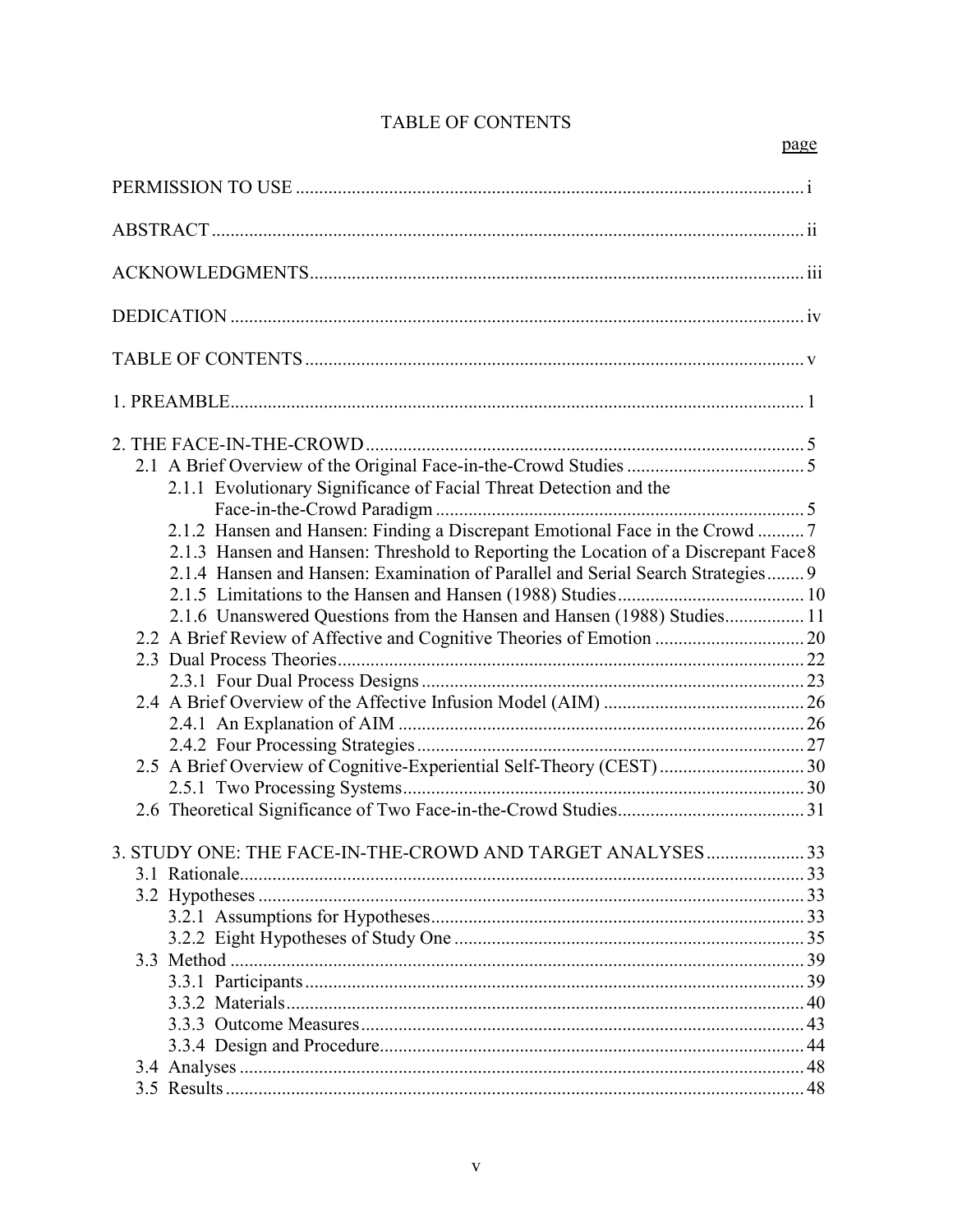| 4. STUDY TWO: THE FACE-IN-THE-CROWD AND CROWD SEARCH ANALYSES  61     |  |
|-----------------------------------------------------------------------|--|
|                                                                       |  |
|                                                                       |  |
|                                                                       |  |
|                                                                       |  |
|                                                                       |  |
|                                                                       |  |
|                                                                       |  |
|                                                                       |  |
|                                                                       |  |
|                                                                       |  |
|                                                                       |  |
|                                                                       |  |
|                                                                       |  |
|                                                                       |  |
|                                                                       |  |
|                                                                       |  |
|                                                                       |  |
|                                                                       |  |
|                                                                       |  |
|                                                                       |  |
|                                                                       |  |
|                                                                       |  |
|                                                                       |  |
|                                                                       |  |
|                                                                       |  |
|                                                                       |  |
| 5.1.3 Anxiety and the Anger Superiority Effect in Target Detection 87 |  |
|                                                                       |  |
|                                                                       |  |
|                                                                       |  |
|                                                                       |  |
|                                                                       |  |
|                                                                       |  |
|                                                                       |  |
|                                                                       |  |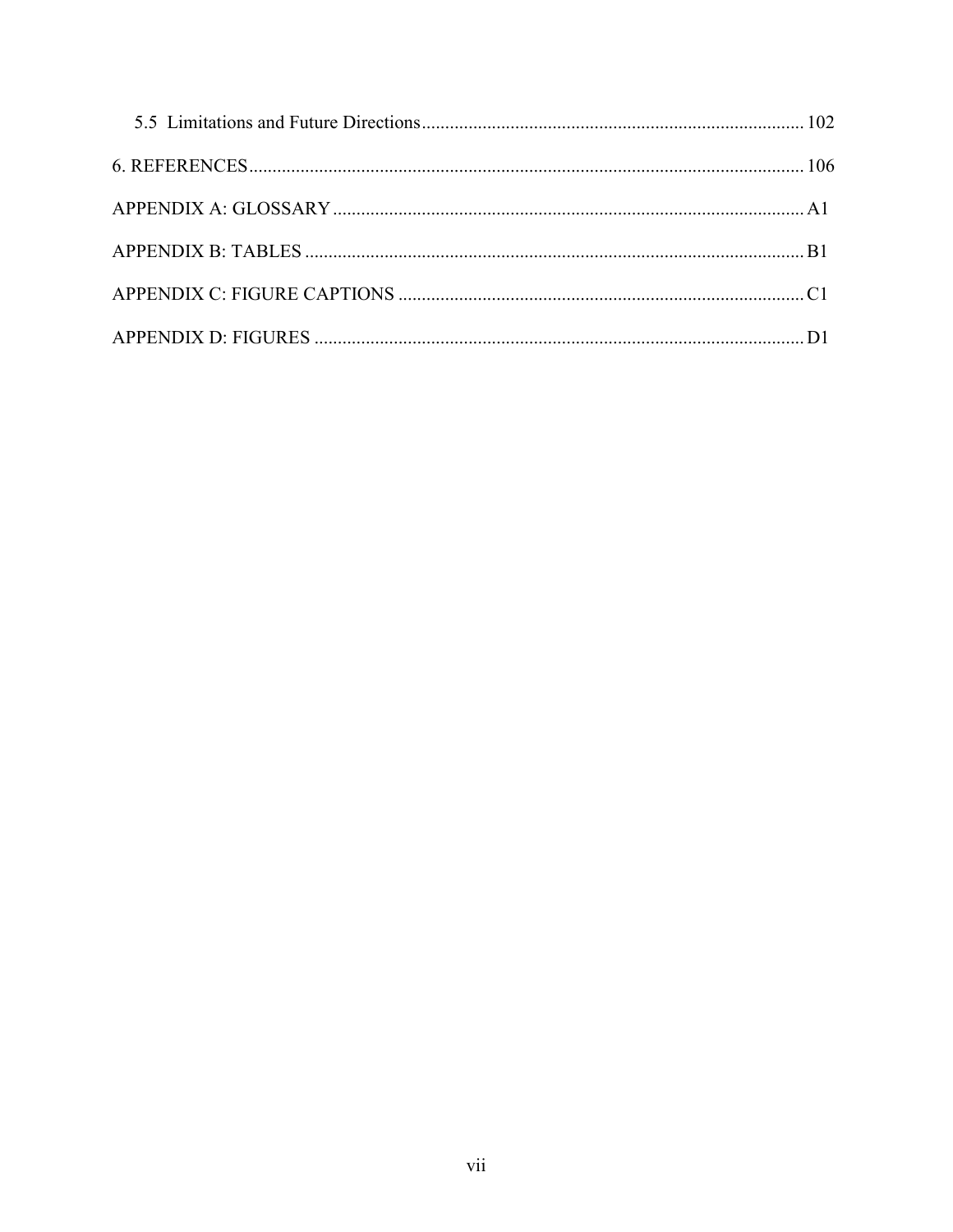# 1. PREAMBLE

Over the past few decades, face processing has become an increasingly fruitful area of research in many areas of psychology, including neuropsychology, developmental, social, evolutionary, and cognitive psychology (Bruce, Cowey, Ellis & Perrett, 1992; Nelson, 2001). It is in the bringing together of neuropsychology, evolutionary and cognitive psychology that we begin to learn that some facial processing abilities, such as face recognition, may be considered biologically hard-wired (Segerstrale, 1997). As the communication and signaling function of facial affect has been important throughout our evolutionary history, some researchers suggest that we have become hard-wired for interpreting innate affect, and that it is the face that is the display board of the affective system (Nathanson, 1990).

 Cognitive neuroscience has demonstrated that face recognition is subserved by discrete neural circuits, and therefore represents a specialized brain function (Nelson, 2001). Evidence that face recognition is a special case of object perception has been found through studies of intact and neurologically impaired individuals (Farah, 1996; Moscovitch, 1997), animal studies (Pascalis & Bachevalier, 1998), and developmental studies (Johnson and Morton, 1991).

 Neurologically intact individuals are better able to recognize faces as a complex whole, rather than faces that are decomposed into constituent elements, and are also better at recognition performance when objects are presented upside down as opposed to when faces are presented upside down (Valentine, 1998). Neurologically impaired individuals, such as those with a prosopagnosia, frequently have accompanied damage to the ventral occipitotemporal and

1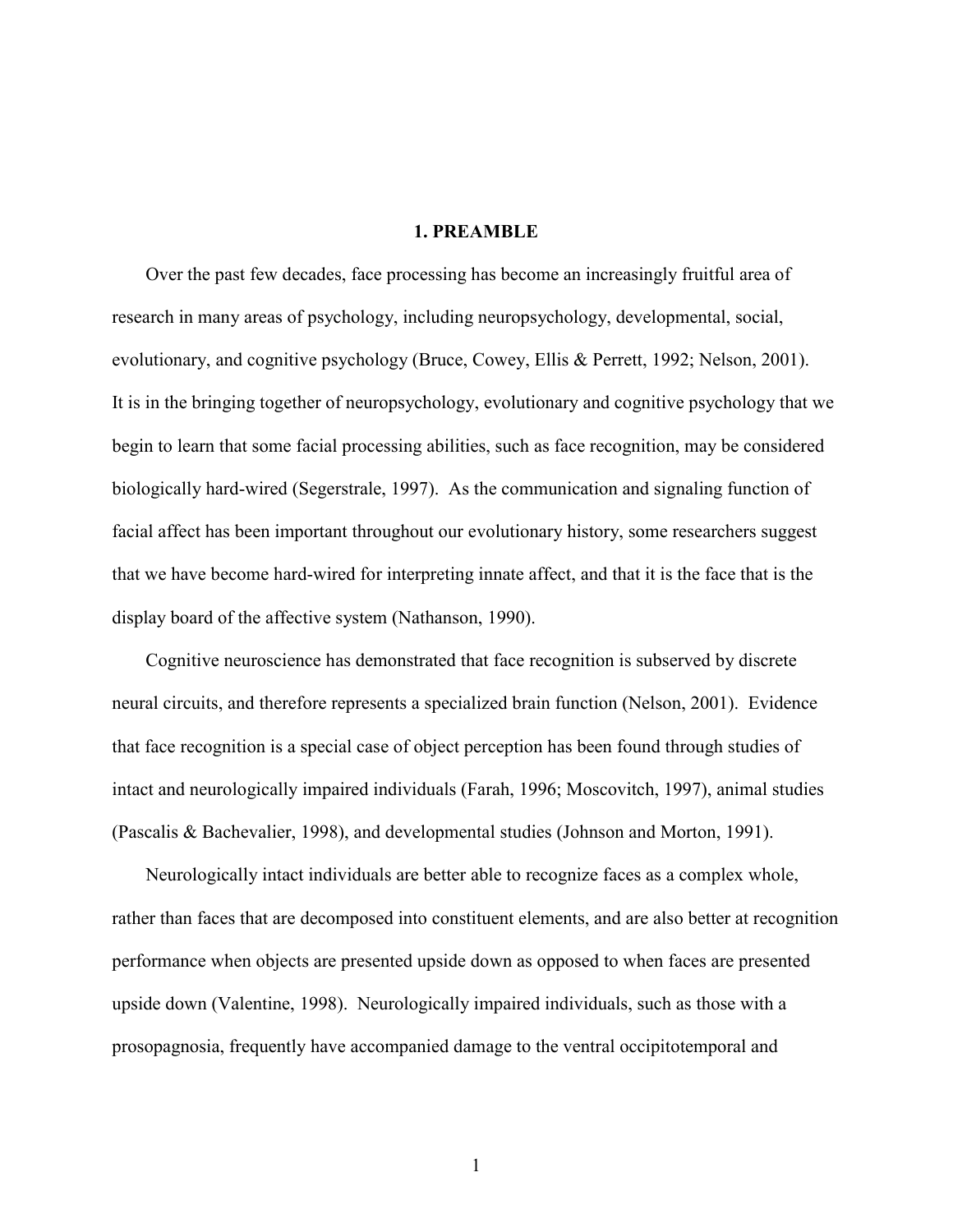temporal cortex. Specifically, neuroimaging studies using fMRIs have shown increased oxygenation and activation in the fusiform gyrus during face recognition tasks (Nelson, 2001).

 Behavioural studies with monkeys have been important to the study of facial processing because both humans and monkeys use their faces to communicate and produce a range of social signals (Nelson, 2001). Non-human primates may rely on facial processing to an even greater degree than humans, as they lack spoken language as a means of communication (Nelson, 2001). Interestingly, in a study by Pascalis and Bachevalier (1998), like humans, monkeys also showed increased activation in the fusiform gyrus area of the brain during facial recognition tasks, and results also suggested that humans did better than monkeys in recognizing human faces, whereas the converse was true for monkeys.

 Developmental studies of facial processing help to determine whether facial recognition is innate or learned. Developmental studies have demonstrated that by around 4 months of age (after visual acuity and contrast sensitivity has had time to develop), infants recognition of upright faces is superior to upside down faces (Fagan, 1972), their ability to distinguish caregiver from stranger becomes more robust (Maurer & Salapatek, 1976), and they can begin to categorize facial expressions (Ludemann & Nelson, 1979). Farah, 2000, suggests that there are critical periods in which facial recognition abilities develop in the brain, and early damage to these brain regions results in long-term impairment, and that this, in turn, leads to an assumption that face recognition is an innate ability.

 Although face recognition may be an innate ability subserved by the fusiform gyrus, cognitive neuroscience has demonstrated that facial emotion recognition has slightly different underlying neural substrates. Neuroimaging studies have collectively shown that the amygdala plays a role in the recognition of facial expressions (Nelson, 2001). More specifically, Whalen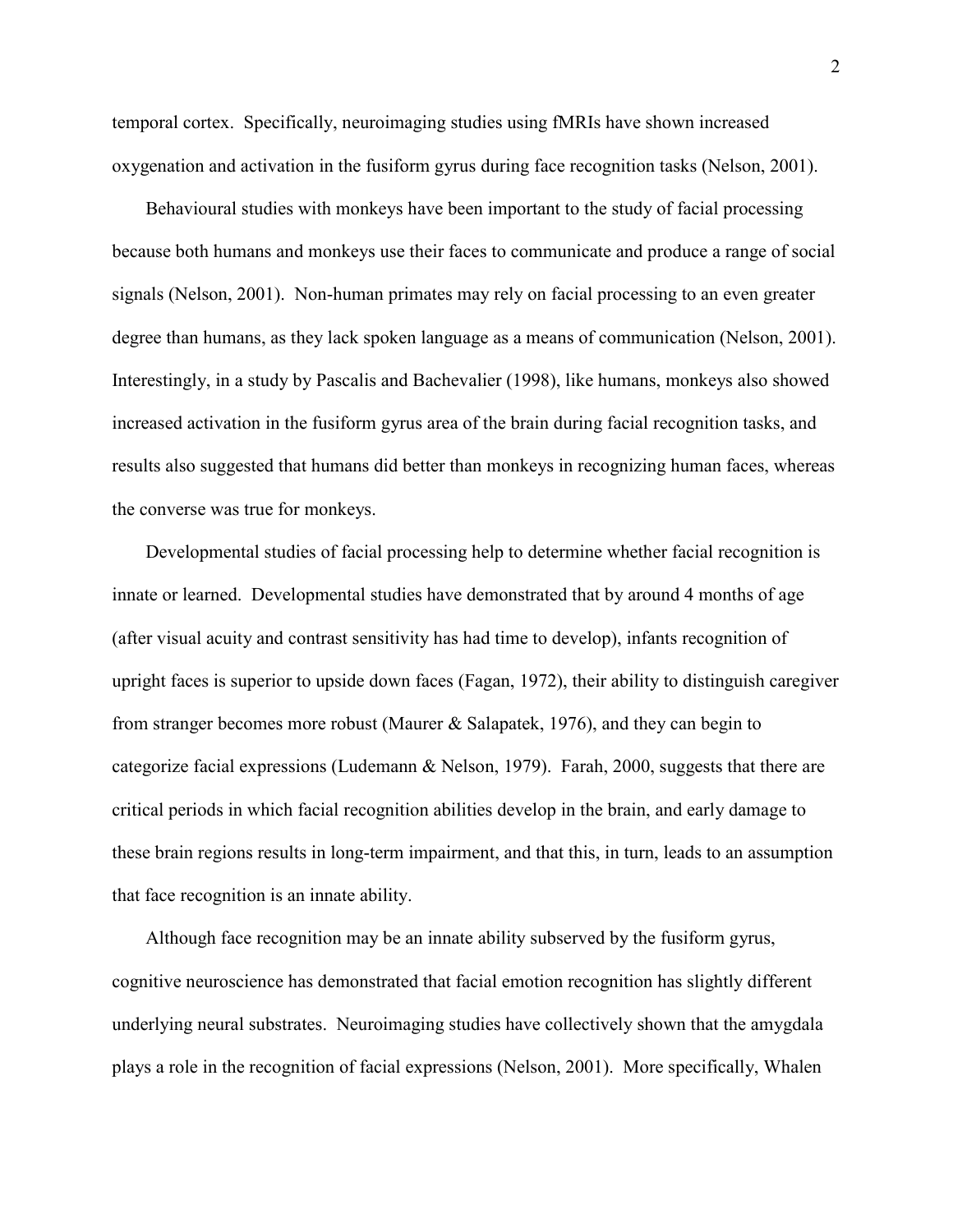and colleagues, 1998, reported increased activation in the amygdala to fearful faces, but decreased activation of the amygdala in to happy faces. The evolutionary argument would postulate that this emotional activation in the amygdala to fearful stimuli would spur mobilization of resources to quickly deal with threat and increase the odds of survival. In support of differing neural activation based on fearful stimuli, LeDoux (1996), delineated a neural network in rodents that may route fear-related stimulus information monosynaptically via the thalamus to the amygdala, thus bypassing the slower multisynaptic pathway via the cortex (Ohman, Flykt & Lundqvist, 2001).

 The aforementioned studies are but a handful of research that has come to suggest that facial expression recognition has become biologically hard-wired, and that the communication and signaling function of facial affect has been important throughout our evolutionary history. The manner in which our brains sense, perceive, attend, and respond to facial stimuli, both affectively and cognitively is an exciting arena for research.

 The following research lies in this area of affect, cognition, and face-processing. It seeks to combine advances in affective and cognitive theory with current face processing research. Specifically, two relatively new models of the interaction of affect and cognition, the Affective Infusion Model (AIM; Fogas, 1995) and Cognitive-Experiential Self-Theory (CEST; Epstein, 1992) will provide structure for two face processing studies that follow from previous studies that utilize the face-in-the-crowd paradigm.

 The face-in-the-crowd paradigm is an experimental protocol whereby participants are asked to identify target emotional faces in a stimulus array of faces. As such, this document will review the original face-in-the-crowd studies; provide a brief review of relevant affective and cognitive theories pertaining to the proposed research; suggest the usefulness of the network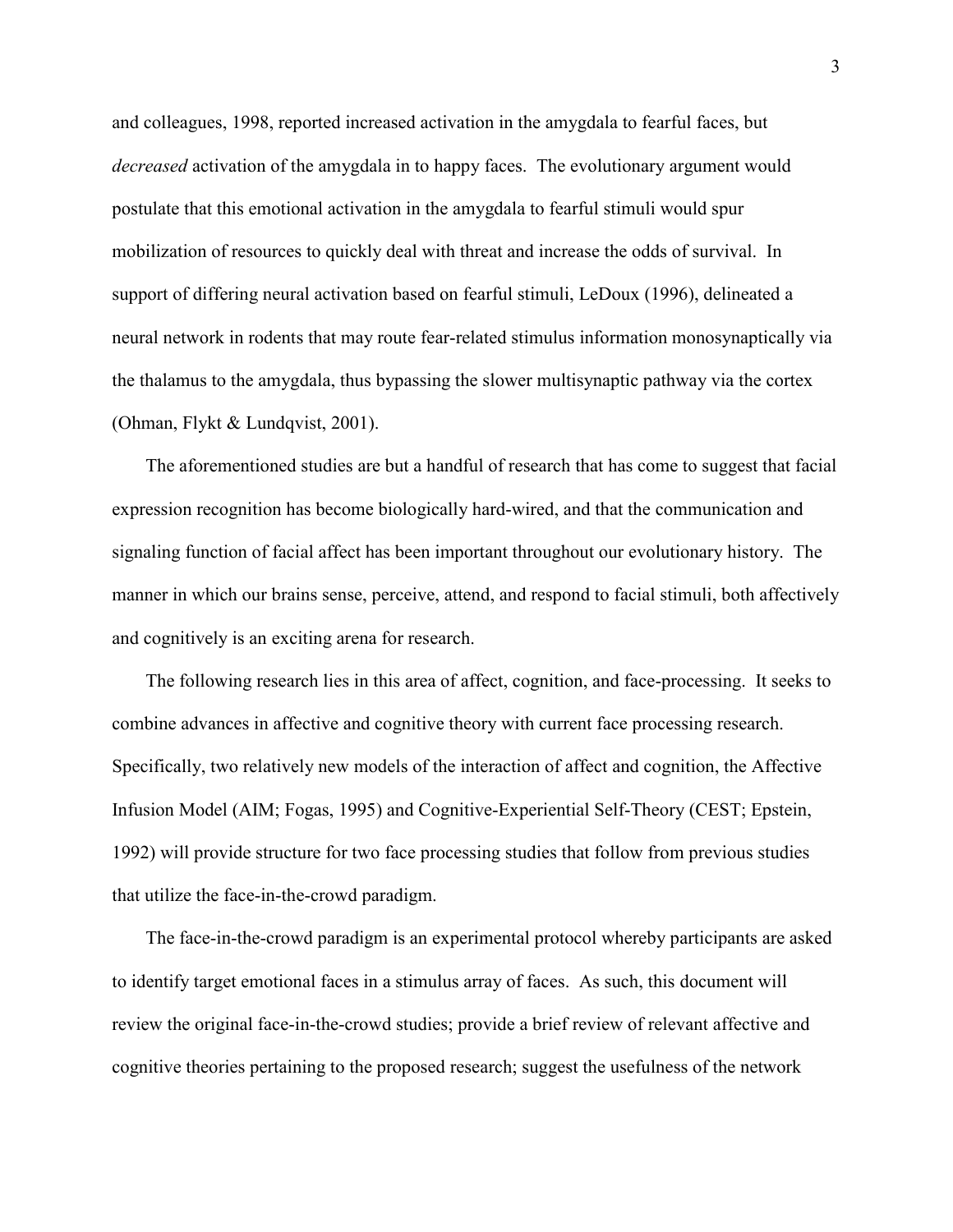theories, AIM and CEST, for interpreting face-in-the-crowd paradigm; and detail the rationale for the two current studies. After this introduction, the document will contain a methodology section for the studies, a results section illuminating the statistical findings, followed by a discussion integrating the literature, theory, results, strengths and limitations of the present research as well as suggestions for future inquiry.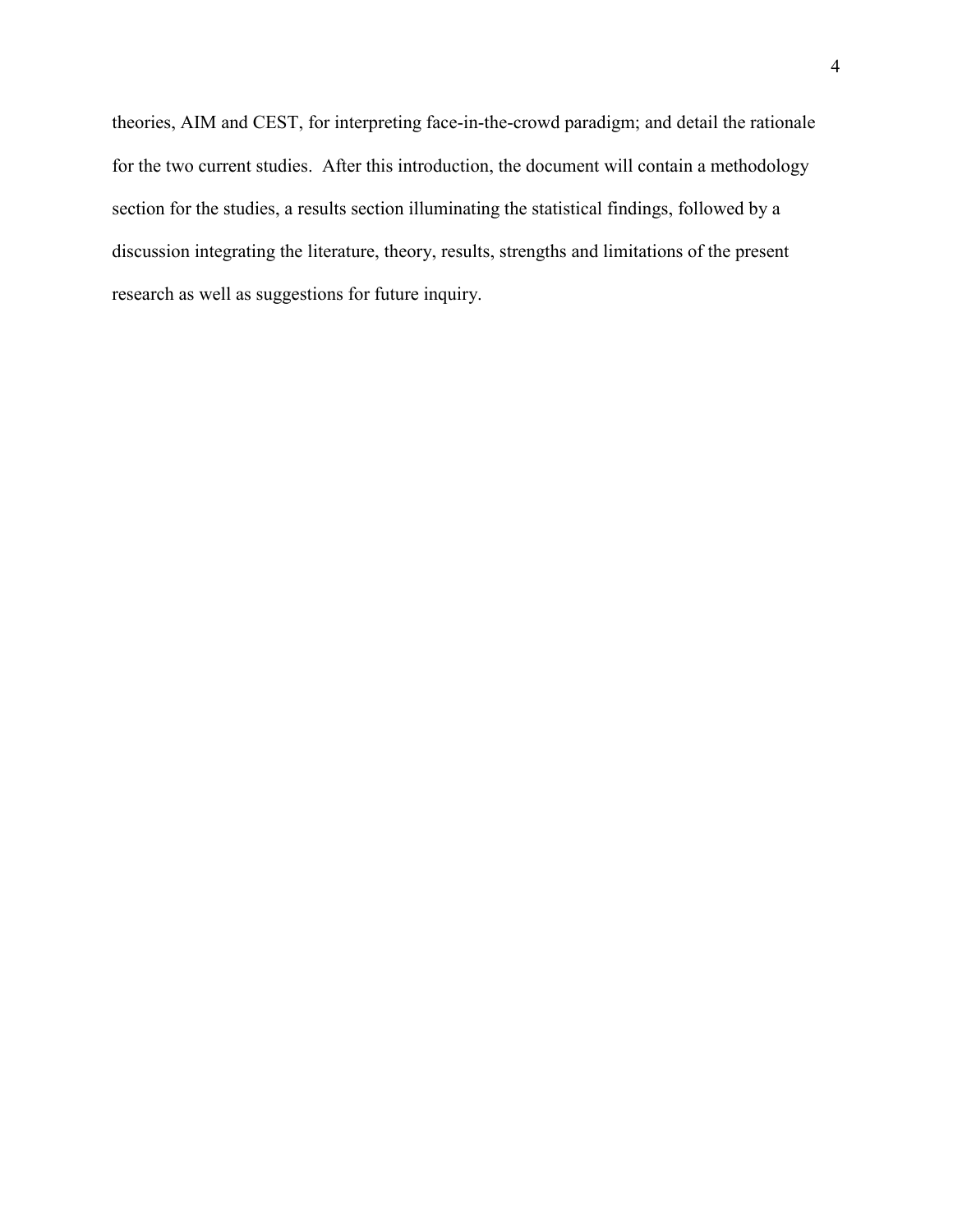# 2. THE FACE-IN-THE-CROWD

2.1 A Brief Overview of the Original Face-in-the-Crowd Studies

# 2.1.1 Evolutionary Significance of Facial Threat Detection and the Face-in-the-Crowd Paradigm

Previous research suggests that the ability to send and receive emotional signals has survival value and that the detection of human faces has become highly practiced, if not hard-wired in the human perceptual system (Hansen & Hansen, 1988, Horna, Haver, & Schwartz, 1976; Purcell & Stewart, 1981, 1986; Purcell, Stewart, Botwin, & Kreigh, 1983; Zajonc & Markus, 1984). It has been argued that this ability to detect faces should be maximized when the facial emotion conveys a potential threat (Schwartz, Izard, & Ansul, 1985). Hansen and Hansen (1988) were interested in the biological significance of the interindividual transmission of emotional signals. Hansen and Hansen (1994) believed that facial displays of emotion are prototypical biologically significant social stimuli and that differential styles may have evolved for the processing of threatening versus non-threatening facial displays.

In the case of facial displays of threat, automatic processing could have adaptive advantages. The authors explained that automatic processes are simple, fast, nonflexible, and efficient, and evolution would favor this type of processing because it would aid in the detection of and responses to threats to an individual's survival. They hypothesized that if facial threat detection is automatic then an angry face would pop out of a crowd because it is preattentively processed in a parallel search, i.e., the stimuli would be simultaneously processed before reaching cognitive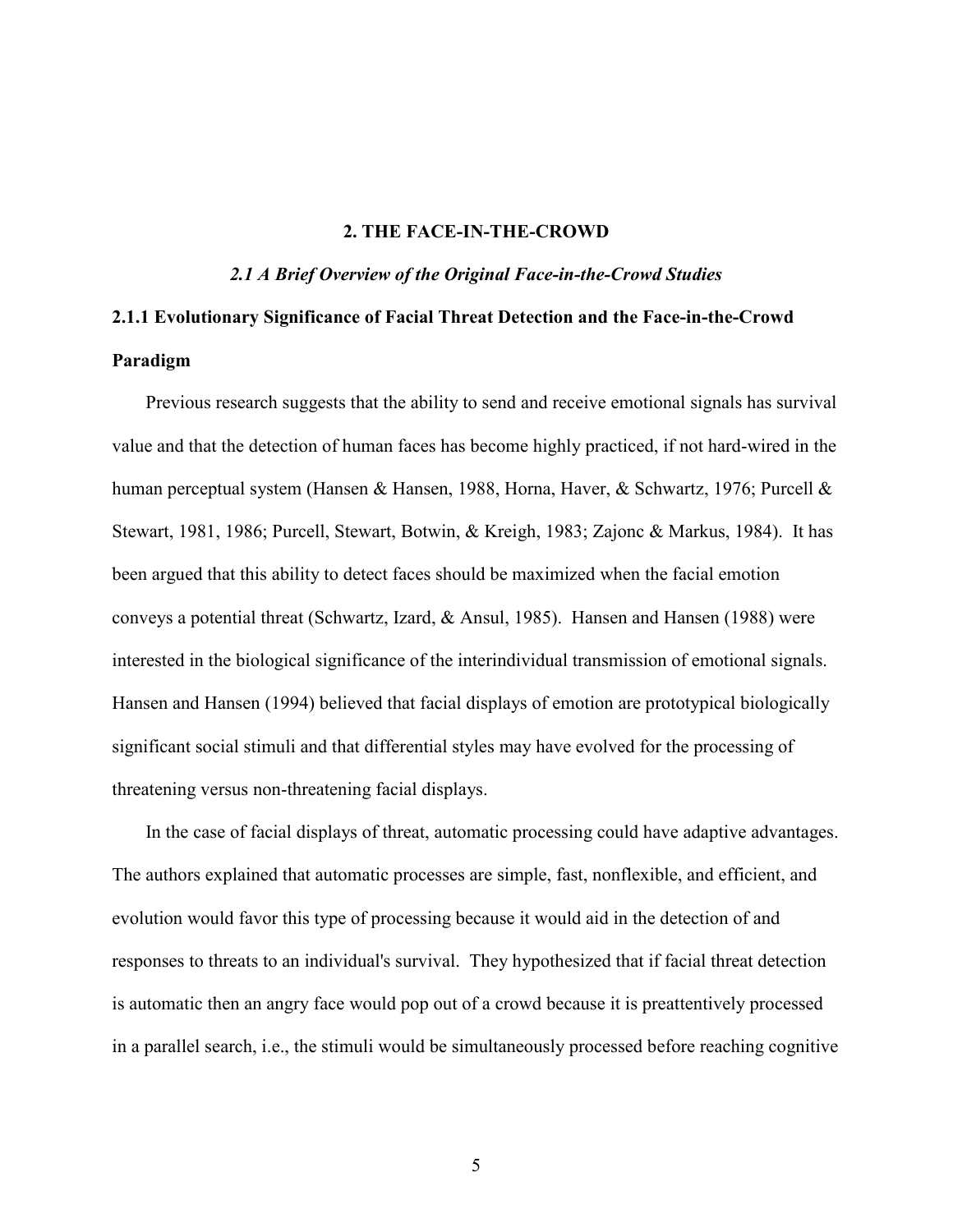awareness. Here it is important to note that parallel processing is an automatic cognitive process that is not to be conceptually confounded with nonconscious processing. Automatic parallel processes can be either preconscious or postconscious (Bargh, 1989; Hansen & Hansen, 1994); although at the nonconscious level, automatic processes might be capable of instigating activity in noncognitive response systems, such as the autonomic system (Ekman, 1992; Ekman, Levenson, & Friesen, 1983; Hansen & Hansen, 1994; Levenson, 1992) or may be capable of influencing the allocation of controlled processing resources by orienting conscious attention (Hansen & Hansen, 1994; Pratto & John, 1991; Roskos-Ewoldsen & Fazio, 1992; Shiffrin & Schneider, 1977).

In the case of non-threatening facial displays, no such automatic processing would be necessary, and the authors hypothesized that a happy face would not pop out of a crowd, but would instead be detected by the controlled processing resources in the course of a serial search. A serial search occurs when attention is routed to stimuli serially through attentional shifts.

To study the concept of differential processing styles, Hansen and Hansen (1988) designed a task called the "face-in-the-crowd" where participants were required to find target emotional faces in a stimulus array of distracter faces. In separate studies, participants were asked to report the presence or location of a target emotional face amidst a crowd of distracters consisting of another emotional expression. For example, participants were asked to locate a happy target in an angry crowd or an angry target in a happy crowd. Hansen and Hansen (1988) expected to find an anger superiority effect in the participants' reaction time (RT) in locating targets. If angry targets were being processed automatically in a parallel search, then they hypothesized the time it would take to locate the face would be relatively faster. If happy targets were being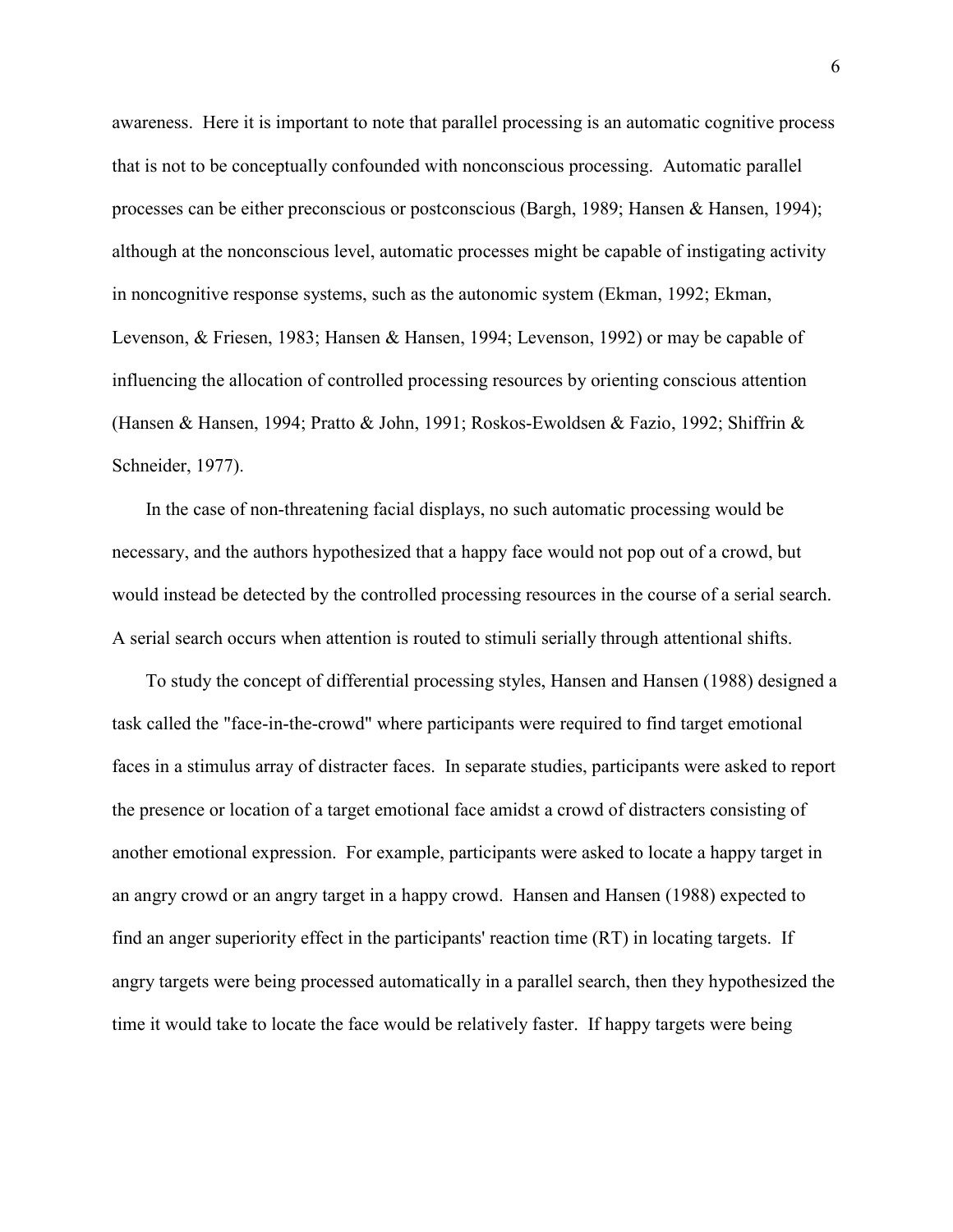processed through an exhaustive serial search with many attentional shifts, then the time it would take to locate the face would be relatively longer.

#### 2.1.2 Hansen and Hansen: Finding a Discrepant Emotional Face in the Crowd

In the seminal study, Hansen and Hansen (1988) were interested in finding the basic anger superiority effect in facial processing. They showed participants a 3x3 crowd comprising faces of different persons on a tachistoscope. Participants were asked to verbally report whether there was a discrepant emotional face. The targets and crowds could consist of happy, neutral or angry facial expressions. Fifty-four trials contained an array of faces displaying a discrepant emotion (target) from that of the crowd, and 54 trials contained an array of faces all displaying the same emotion (no target). For each crowd type, each of the two targets would appear in each position in the 3x3 matrix at random. For example, for a happy crowd, there would be nine angry target trials, nine neutral target trials, and 18 trials that contained no target. Participant RT to report the presence or absence of a target were recorded and differences in RTs of the various target and crowd combinations were analyzed.

Consistent with their hypotheses, findings from this first study indicated an anger superiority effect in the ability to detect a discrepant emotional face. Hansen and Hansen reported that participants found angry targets in neutral crowds faster and with fewer errors than neutral targets in angry crowds; and found angry targets in happy crowds faster and with fewer errors than happy targets in angry crowds. However, contrary to their hypotheses, they also found that participants did not find angry targets faster than neutral targets in happy crowds. In terms of crowd analysis, Hansen and Hansen found that participants responded faster when the crowd was happy than when the crowd was angry (indicating that participants may have been slowed by multiple angry faces versus multiple happy faces); but responded equally fast when the crowd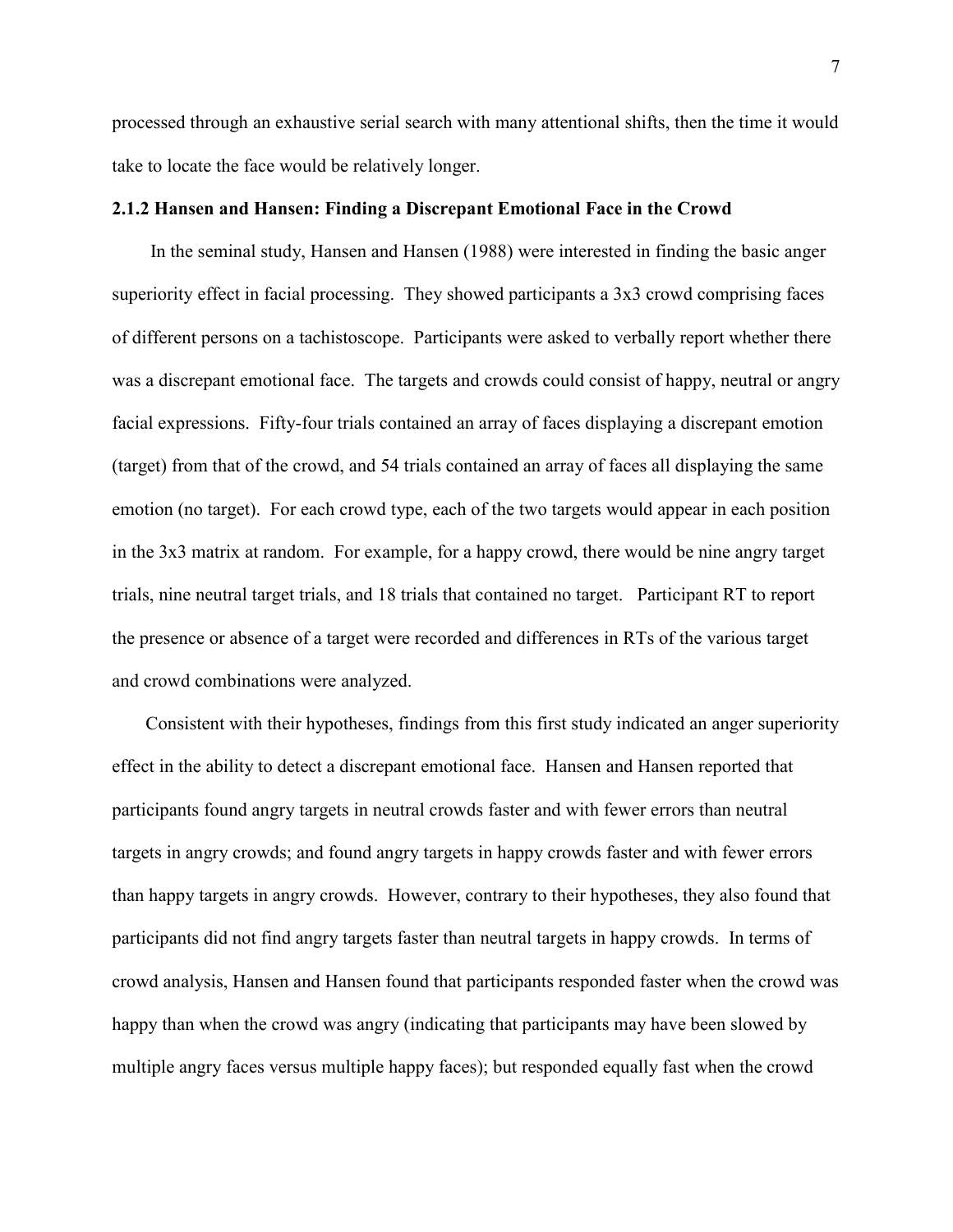was angry as when the crowd was neutral. From this first study, the authors suggest that the predicted anger superiority effect emerged from the data, and that the threat-detection orientation of face-processing tended to be supported.

#### 2.1.3 Hansen and Hansen: Threshold to Reporting the Location of a Discrepant Face

In a second study reported in Hansen and Hansen (1988), researchers were interested in finding an anger superiority effect of facial processing by using a threshold paradigm. They showed participants a 2 x 2 crowd of faces comprised of photographs of the same person on a tachistoscope. Participants were asked to verbally report the location of a discrepant emotional face, which required a forced choice of either upper right, upper left, lower right or lower left. Trial conditions consisted of either a happy face imbedded in a crowd of angry faces or an angry face embedded in a crowd of happy faces. Two sets of male photographs were used with each set containing the same person displaying angry and happy facial expressions. There were six replications for each condition with the target located in each position, making for a total of 48 trials per set of photographs, or 96 trials in total. The order of exposure to face-in-the-crowd condition and person (set of photographs) was randomly determined per participant. Trials were displayed on the tachistoscope for increasing durations (in 10 msec steps) and the necessary exposure duration for correct determination of the location of a discrepant face (location threshold) for the various condition and person combinations were analyzed.

Consistent with their hypotheses, findings from this second study indicated an anger superiority effect in the threshold to detect a discrepant emotional face. Hansen and Hansen reported that participants located the discrepant angry target in the happy crowd more quickly and easily than the happy target in the angry crowd. However, there was also a main effect of person, in that the anger superiority effect was observed for only one set of photographs. The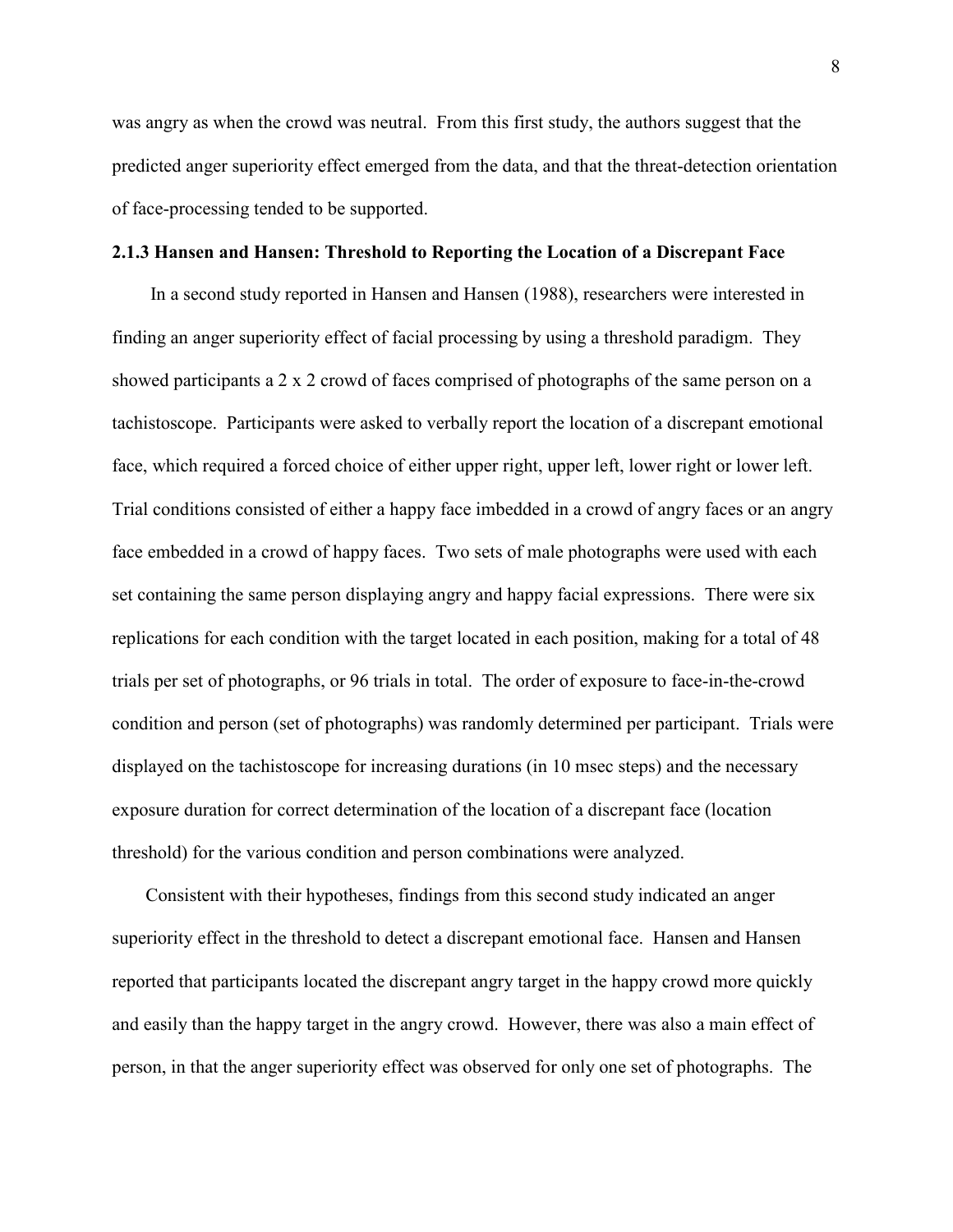authors hypothesize that this could be due to the greater emotional expressiveness of the person in one set of photographs. From study two, Hansen and Hansen (1988) suggest that an angry target better attracts attention in a crowd of happy faces, but a crowd of angry distracters may also serve to distract attention from a happy target.

#### 2.1.4 Hansen and Hansen: Examination of Parallel and Serial Search Strategies

In a third study reported in Hansen and Hansen (1988), researchers were interested in investigating the underlying process in the production of the anger-superiority effect. Specifically, they wanted to test if angry targets were automatically processed in a parallel search and if happy targets required the controlled processing resources of a serial search. The authors explained that as a parallel search does not necessitate attentional shifts it should be completed more rapidly than a serial attentive search regardless of the size of the stimulus array (Hansen & Hansen, 1988), whereas the time to locate a target in a serial search would be a function of the size of the stimulus array. They hypothesized that the angry target should pop out with about the same latency in small and large happy crowds because a parallel search will orient the participant to the angry target regardless of the size of the stimulus array. In contrast, the size of the angry crowd would greatly influence the latency to detect a happy target because a parallel search of an angry crowd would not render the happy target distinct, necessitating a subsequent longer serial attentive search. Hansen and Hansen showed participants small crowds (2x2) and large crowds (3x3) comprising faces of the same person on a tachistoscope. Participants were asked to verbally report whether there was a discrepant emotional face. The targets and crowds could consist of happy or angry faces. One hundred and forty-four of the trials contained an array of faces displaying a discrepant emotion (target) from that of the crowd, and 144 trials contained an array of faces all displaying the same emotion (no target). Half of the trials were 2x2 arrays and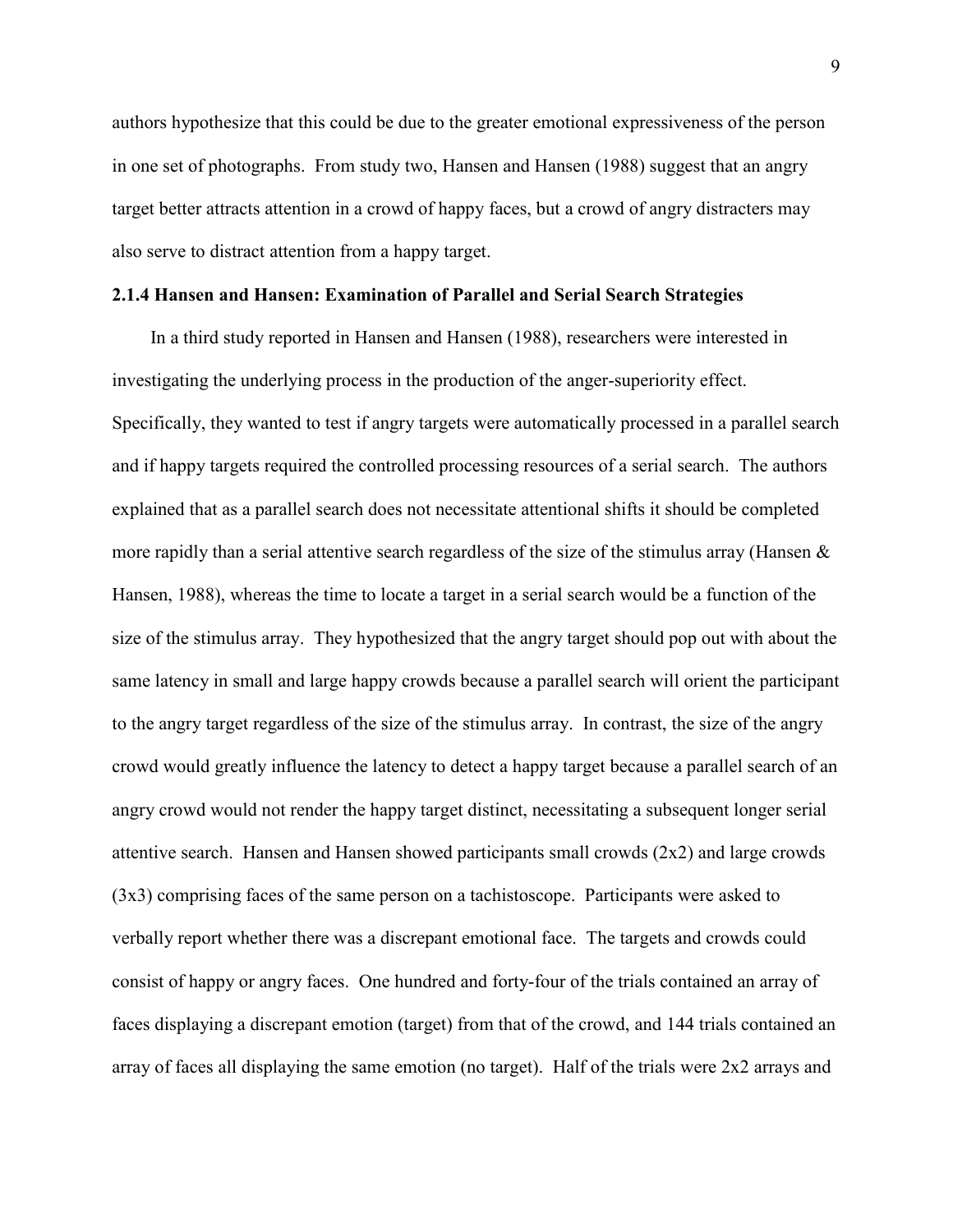half were 3x3 arrays. In the 2x2 array, a target would appear in each of the four positions a total of nine times and in the 3x3 array, a target would appear in each of the nine positions a total of four times. Participant RT to report the presence or absence of a target were recorded and differences in RTs of the various target and crowd, and array size combinations were analyzed.

 Consistent with their hypotheses, findings from this third study indicated an anger superiority effect in the ability to detect a discrepant emotional face, regardless of array size. Hansen and Hansen reported that in congruence with study one, angry targets in happy crowds were discovered faster than happy targets in angry crowds. And, importantly, the time to discover an angry target in a crowd of eight happy distracters was no longer than the time to discover an angry target in a crowd of three happy distracters whereas the time to discover a happy target in a crowd of eight angry distracters was significantly longer than the time to discover a happy target in a crowd of three angry distracters. In terms of crowd analysis, Hansen and Hansen found that participants responded faster when the crowd was happy than when the crowd was angry (indicating that participants may have been slowed by multiple angry faces versus multiple happy faces). From this third study, the authors suggest that not only did an anger superiority effect emerge from the data, but that it is likely that angry faces pop out of crowds in a parallel search, whereas happy faces do not pop out, and require serial processing.

#### 2.1.5 Limitations to the Hansen and Hansen (1988) Studies

The dark and light confound. There were, however, some limitations to the Hansen and Hansen (1988) studies that cast doubt on the strength of the claim that there is an anger superiority effect in facial processing. Purcell, Stewart, and Skov (1996) expressed concern that the emotional facial stimuli used by Hansen and Hansen (1988) were confounded with light and dark areas in the photographs. Specifically, the angry face may have popped out of the crowd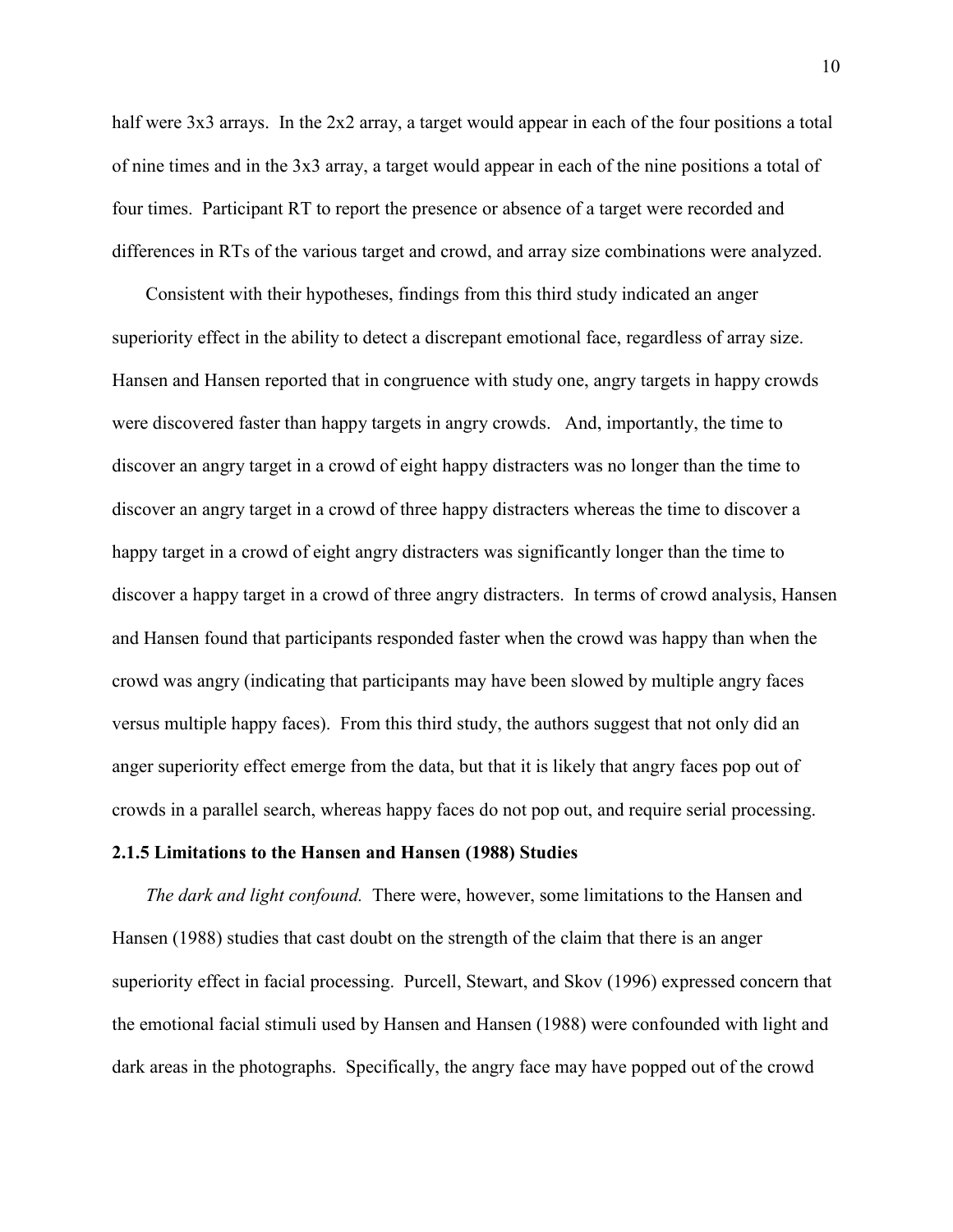because of a contrast artifact produced by a dark area not present in the happy photographs. The dark area was due to a difference in lighting when the photographs were taken and tended to draw the eye. This dark area contrast was also more pronounced for one of the sets of individuals in study two and could explain why there was a main effect of person. In fact, when Purcell and colleagues (1996) attempted to replicate the study by using similar methodology but controlling for the light and dark confound by gray-scaling the photographs, they found no anger superiority effect and suggested that it takes a confounded face to pop out of a crowd. As a result of Purcell and colleagues (1996) finding, numerous studies have subsequently been conducted using schematic faces (e.g., Eastwood, Smilek, & Merikle, 2001; Fox et al., 2000; Northdurft, 1993; Oehman, Lundqvist, & Esteves, 2001; White, 1995;) or with photographs in which there is no confound of light and dark (e.g., Byrne & Eysenck, 1995; Gilboa-Schechtman, Foa, & Amir, 1999; Hampton, Purcell, Bersine, Hansen, & Hansen, 1989; Hansen & Hansen, 1994, Oehman, Lundqvist, Esteves, 2001) to control for confounding qualities that may be inherent in the stimuli. After controlling for the confound, nine out of ten of these studies concluded that there is likely an anger superiority effect, although this conclusion is somewhat tentative, as the effect tended to hold up in some of the researchers' analyses, but not all.

Sample size. A second limitation of the original Hansen and Hansen (1988) study is that of sample size. With sample sizes of 19 (experiment one), 12 (experiment two) and 10 (experiment three), Purcell and colleagues (1996) wonder whether statistical power should also be a concern. For example, in their third study, Hansen and Hansen accepted the null hypothesis that there was no difference between RTs in the 2x2 and 3x3 array sizes for angry targets. Although the effect size was large ( $\eta^2$  = 0.15), their sample size provided meager power (1- $\beta$  = 0.54) to make the leap and accept that there is no difference between these two matrix sizes (the null hypothesis).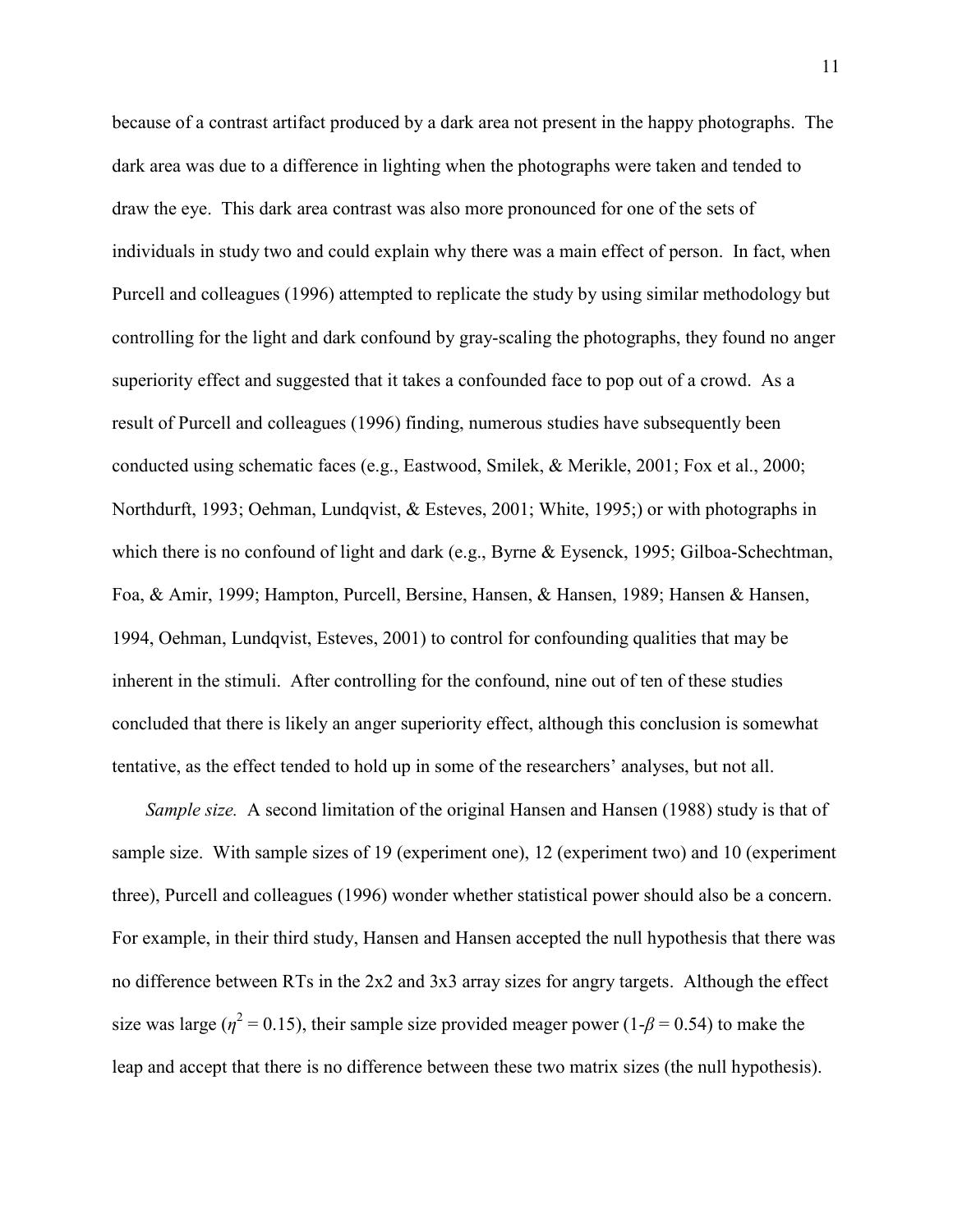#### 2.1.6 Unanswered Questions from the Hansen and Hansen (1988) Studies

Holistic face versus feature recognition. There remain a number of questions unanswered from the original Hansen and Hansen (1988) studies. Firstly, Hansen and Hansen (1988) acknowledge that the findings do not address whether it is the face as a whole that is being processed, or if some feature of the face, for example the brow, is responsible for the anger superiority effect. A number of researchers have attempted to investigate the feature versus holistic face question using the face-in-the-crowd paradigm and facial stimuli containing scrambled features, containing only certain features, or containing inverted faces (e.g., Eastwood et al., 2001; Fox et al., 2000; Northdurft, 1993; White, 1995). Northdurft (1993) found that the face was not being processed holistically, and that individual features play a significant role in RT. White (1995) found support for both feature and holistic facial processing and suggests that facial valences are analyzed at an early stage of stimulus encoding. Fox and colleagues (2000) and Eastwood, Smilek, and Merikle (2001) found evidence in support of faces being processed holistically in that the anger superiority effect was observed only with angry faces or with negative faces that were not inverted (facial inversion interferes with emotional perception; Fox et al; 2000).

Automatic versus controlled processing. Hansen and Hansen (1988) acknowledged that the underlying processes of the anger superiority effect needed further investigation. Though the response latencies for the face-in-the-crowd paradigm seemed to suggest that angry faces are processed automatically through a parallel search, they called for further research to be conducted using convergent paradigms to demonstrate more conclusively that angry expressions pop out of crowds at an automatic level of processing.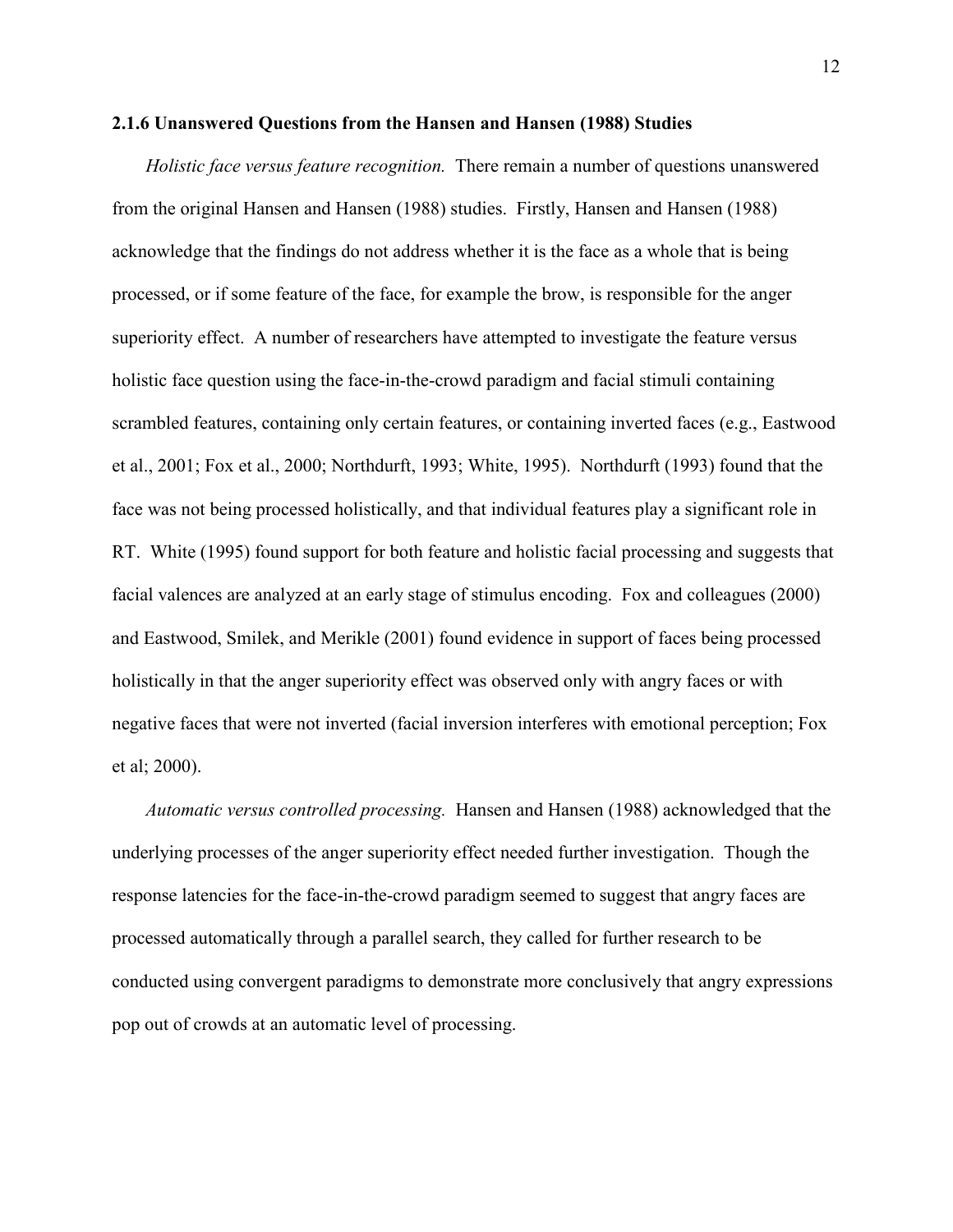Hampton, Purcell, Bersine, Hansen and Hansen (1989) probed the pop out effect by examining if there were any target position effects within small  $(2x2)$  and large  $(3x3)$  arrays. They conducted a face-in-the-crowd study using similar methodology as the third study of Hansen and Hansen (1988), with the notable exception that they took steps to eliminate the dark and light confound. Though they did find an anger superiority effect such that angry targets were found faster in happy crowds relative to happy targets in angry crowds, they also found that the position of the target within the array had an effect on RT in the nine-face array. Those trials that contained targets in the top row of the array were located faster than trials containing targets in the bottom row of the array, suggesting that subjects were consciously scanning from top to bottom. From these findings, Hampton and colleagues (1989) explain that though angry targets were found faster, there was no conclusive evidence for the pop out or automatic processing of angry faces.

To further examine parallel versus serial processing of angry faces, Hansen and Hansen (1994) decided to try a new marker of the operation of automatic processes for the detection of angry faces. They constructed a different paradigm wherein participants were exposed to two faces in each trial, one on the right side of a computer screen, and one on the left side. Both faces were a distance from the initial fixation point that necessitated an attentional shift to be seen. Participants were given the conscious processing task to detect pre-determined targets: angry faces during one block of trials, and happy faces in a second block of trials. Half of the trials contained faces displaying the same emotion on both the right and left, and half the trials contained faces displaying different faces on the right and left. Hansen and Hansen used saccadic eye movements, measured by electrooculographic (EOG) signals to record the direction of the initial saccade from the fixation point to determine whether the initial saccadic jump was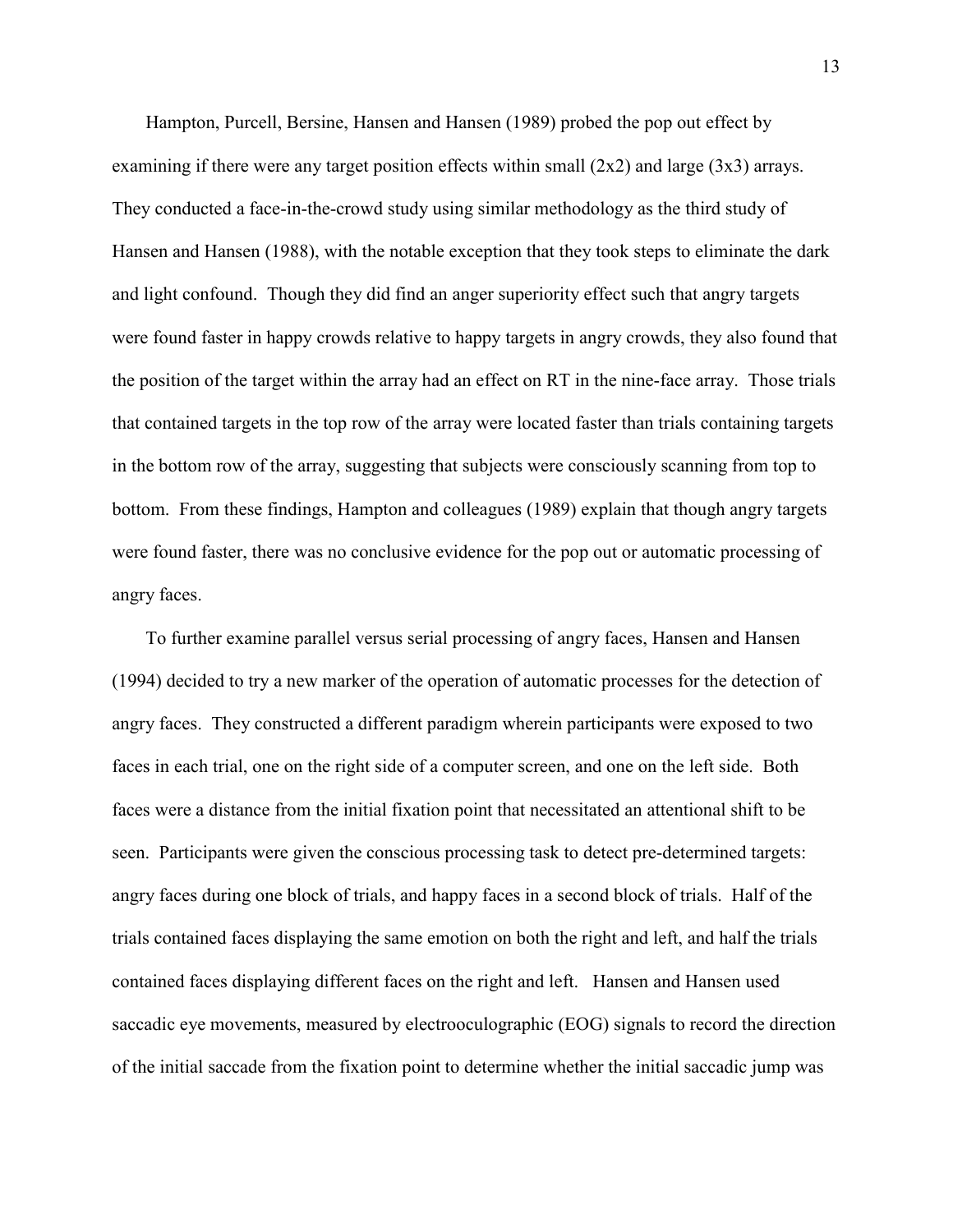in the direction of the pre-determined target, and they also recorded the latency to move of the saccadic jumps to determine how long it took a participant to shift their eyes toward and away from the pre-determined target.

Although there was no main effect of target such that participants were about as likely to shift their eyes to a happy face as to an angry face, there was an important finding regarding latency to move. The latency of saccades *toward* angry faces was shorter than the latency of saccades toward happy faces; and the latency of saccades *away from* angry faces was longer than the latency of saccades away from happy faces. As a result, Hansen and Hansen suggested that although angry faces did not force the reorientation of attention, they did attract attention as the result of automatic processing. Moreover, at the level of controlled processing, there was an anger inferiority effect in that it took longer to saccade away from angry faces, suggesting that it takes longer to process an angry face than a happy face.

In a second experiment measuring saccadic movement and latency to move, Hansen and Hansen (1994) were interested in the effect of controlled processing in the appraising and naming of emotional faces. In this study, participants were presented with an experimental paradigm similar to the methodology Hansen and Hansen (1994) used in their previous eye movement study, but with the added controlled processing activity of appraising and naming the emotion of the targets. Here there was a main effect of controlled processing condition such that processing times were significantly longer when participants had to appraise and name the emotions versus merely reporting if the faces were same or different; and importantly there was also a main effect of intersaccade times (time spent on the first target) such that participants dwelled longer on the first target if it was angry rather than happy. Hansen and Hansen discussed two possible explanations for this finding. The first explanation postulates that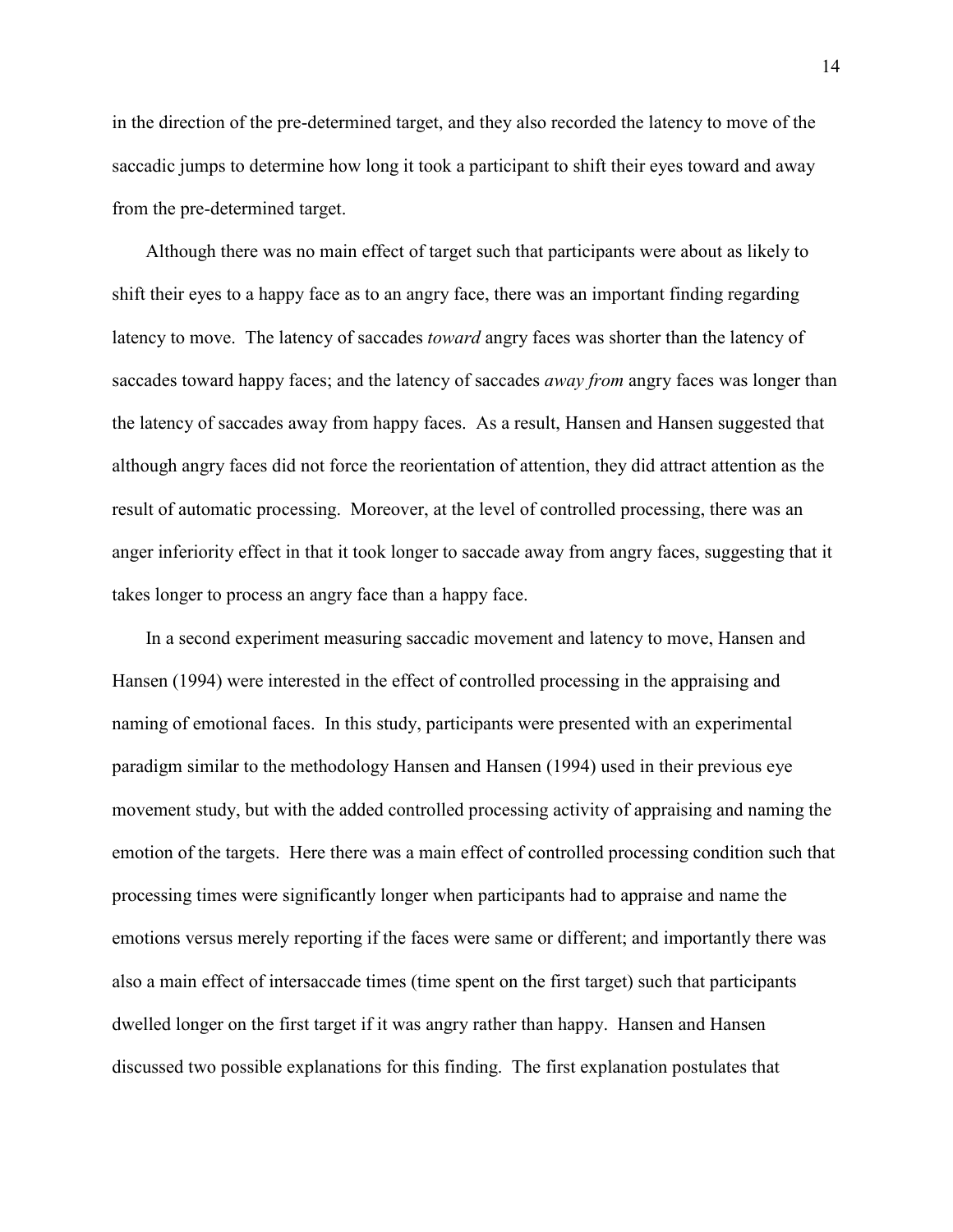participants may dwell longer on angry targets because they are more difficult to process, either because they are uniquely complex, or because there is less accessibility of memorial representations of threat. The second explanation postulates that facial threat may receive more extensive controlled processing because it has power to maintain itself as a focus of attention (i.e., threat may attract attention at the level of automatic processing, and then maintain itself as a focus of attention when controlled processing begins). Collectively, the two studies conducted by Hansen and Hansen (1994) suggest an anger superiority effect at the level of automatic processing (angry faces orient attention automatically) and an anger inferiority effect at the level of controlled processing (angry faces require more controlled processing, making it harder to look away).

Cognitive versus affective processing. Hansen and Hansen (1988) acknowledge that from their original three studies it remains unclear whether the anger superiority effect is the result of cognitive or affective processes. To investigate this question, seminal studies conducted to determine the degree to which affective processes play a role in the detection of facial expressions were carried out by Byrne and Eysenck (1995) and Gilboa-Schechtman and colleagues (1999).

Byrne and Eysenck (1995) were interested in examining whether individuals with state or trait anxiety would have facilitated processing of facial threat in the face-in-the-crowd task in comparison to low anxious individuals. They pre-selected and categorized participants into a high trait anxious and a low trait anxious group based on participants' scores on the Trait Scale of the State-Trait Anxiety Index (STAI; Spielberger, Gorsuch, Lushene, Vagg, & Jacobs, 1983). To ensure that it was the effects of anxiety and not depression that were being evaluated, participants were also administered the Beck Depression Inventory and the analyses were run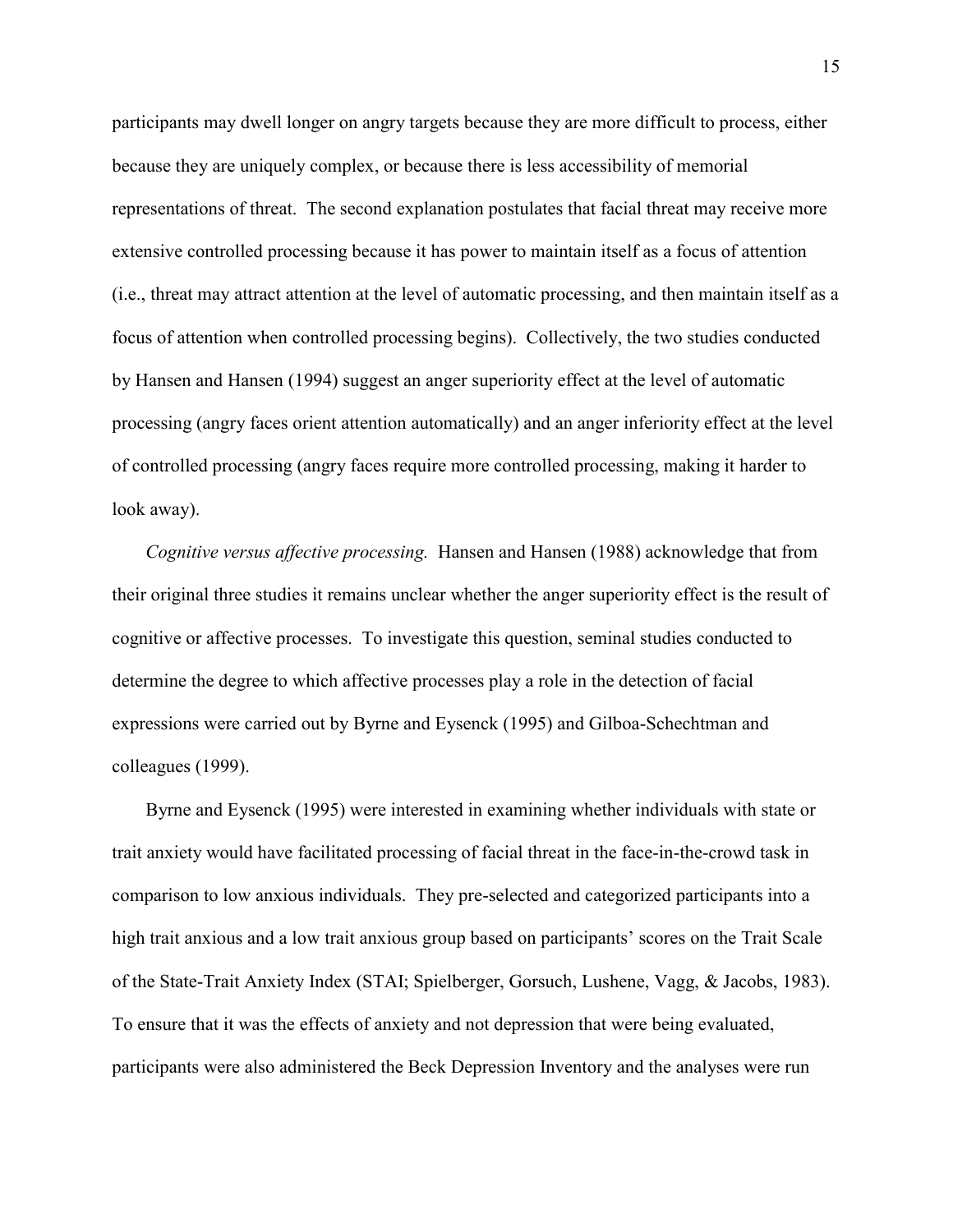with and without depression partialled out. Byrne and Eysenck showed participants a 4x3 crowd comprising faces of different persons on a computer screen. Participants indicated the presence and the location of a discrepant emotional face (the target) by pressing computer keys numbered one to twelve that were arranged in the same manner as the presented array. Participants pressed the spacebar key to indicate absence of a target. The targets and crowds could consist of happy, neutral, angry, or anger mixed with disgust facial expressions. There were five blocks of 24 trials. Twelve trials in each block contained an array of faces displaying a discrepant emotion (target) from that of the crowd, and 12 trials contained an array of faces all displaying the same emotion (no target). For each block, the target would appear in each position in the 4x3 matrix at random. The five blocks were as follows: angry target in a neutral crowd; happy target in a neutral crowd; both types of target in a neutral crowd; angry target in a happy crowd; and happy target in an angry crowd. Participant RTs to report the presence or absence of a target were recorded and differences in RTs of the various group, target and crowd combinations were analyzed.

Although findings indicated the opposite of the anger superiority effect in that happy targets were detected faster than angry targets in neutral crowds, Byrne and Eysenck found a significant Group x Target interaction such that high trait anxious participants detected angry targets faster than their low trait anxious counterparts; the two groups did not differ on their speed at finding happy targets (see Figure D-1).

They also reported a significant Group x Crowd interaction. High trait anxious participants were significantly faster at locating an angry face in a happy crowd than a happy face in an angry crowd. However, the low trait anxious participants did not differ in their response times over both crowd conditions.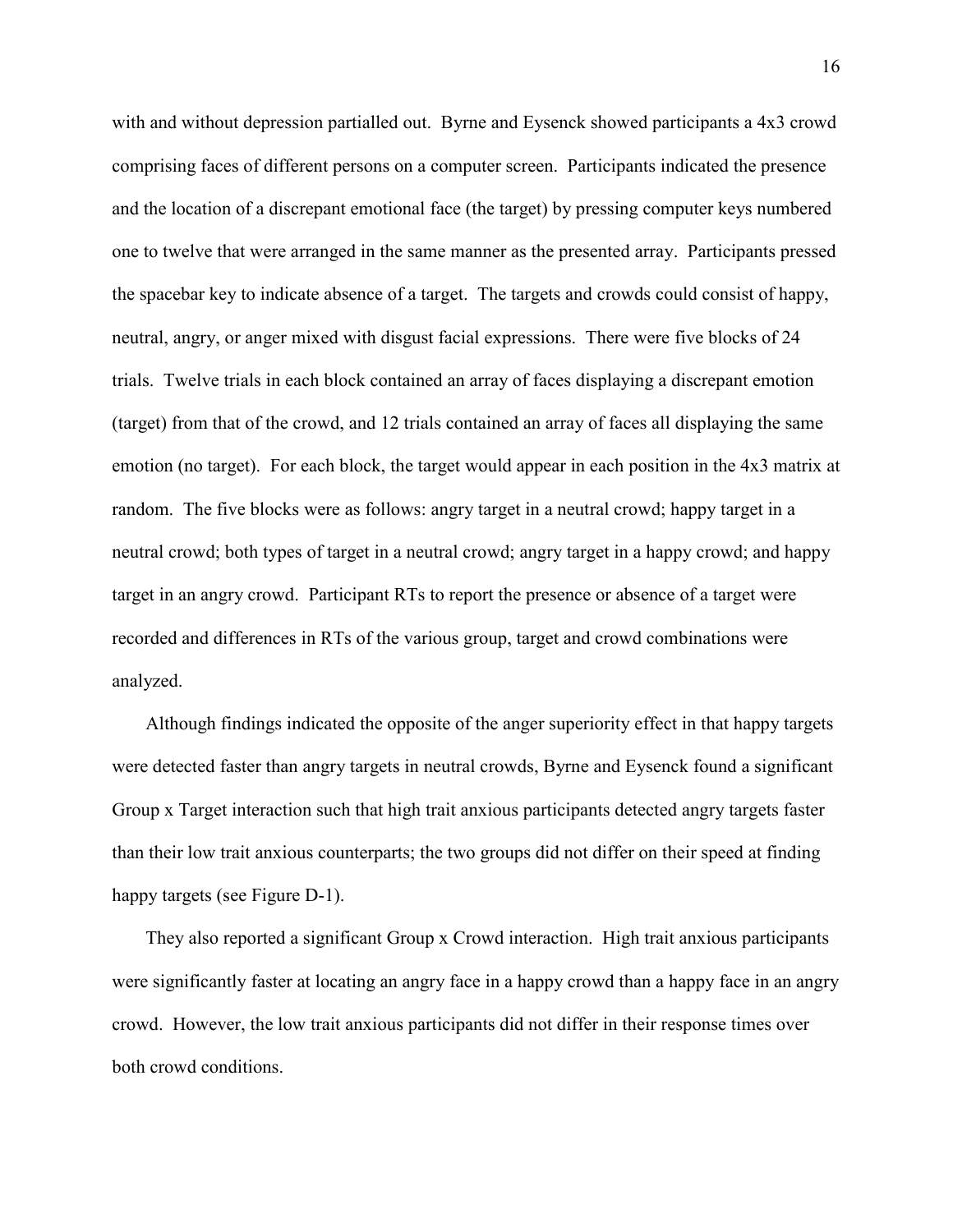In a second study using similar methodology, Byrne and Eysenck (1995) found that anxious mood induction through music (i.e., the manipulation of state anxiety), as measured by the state scale on the STAI, did not have any appreciable effect on RTs in the face-in-the-crowd paradigm. From these two studies, Byrne and Eysenck suggested that although the manipulation of state anxiety had no effect on the detection of facial expressions, high trait anxious individuals have facilitated ability to detect an angry target in a crowd but impaired performance to crowds of angry faces in comparison to their low trait anxious counterparts.

A second set of studies to determine the degree to which affective processes play a role in the detection of facial expression was conducted by Gilboa-Schechtman and colleagues (1999). Gilboa-Schechtman and colleagues were interested in examining whether individuals with social phobia would have facilitated processing of facial threat in the face-in-the-crowd task in comparison to normal controls. They pre-selected and categorized participants into a generalized social phobia group and a nonanxious control group based on their scores on the Structured Clinical Interview (SCID; First, Spitzer, Gibbon, & Williams, 1995).

Gilboa-Schechtman and colleagues showed participants a 4x3 crowd comprised of faces of the same person on a computer screen. Participants indicated the presence or absence of a discrepant emotional face by pressing computer keys marked "different" (one face displays a discrepant emotional expression) or "same" (all the faces display the same emotional expression). The targets could consist of happy, neutral, angry or disgust facial expressions, and crowds could consist of happy, neutral, or angry facial expressions. There were three blocks of 72 trials. Each block represented a different emotional crowd. Half of the trials in each block contained an array of faces displaying a discrepant emotion (target) from that of the crowd, and half of the trials contained an array of faces all displaying the same emotion (no target). For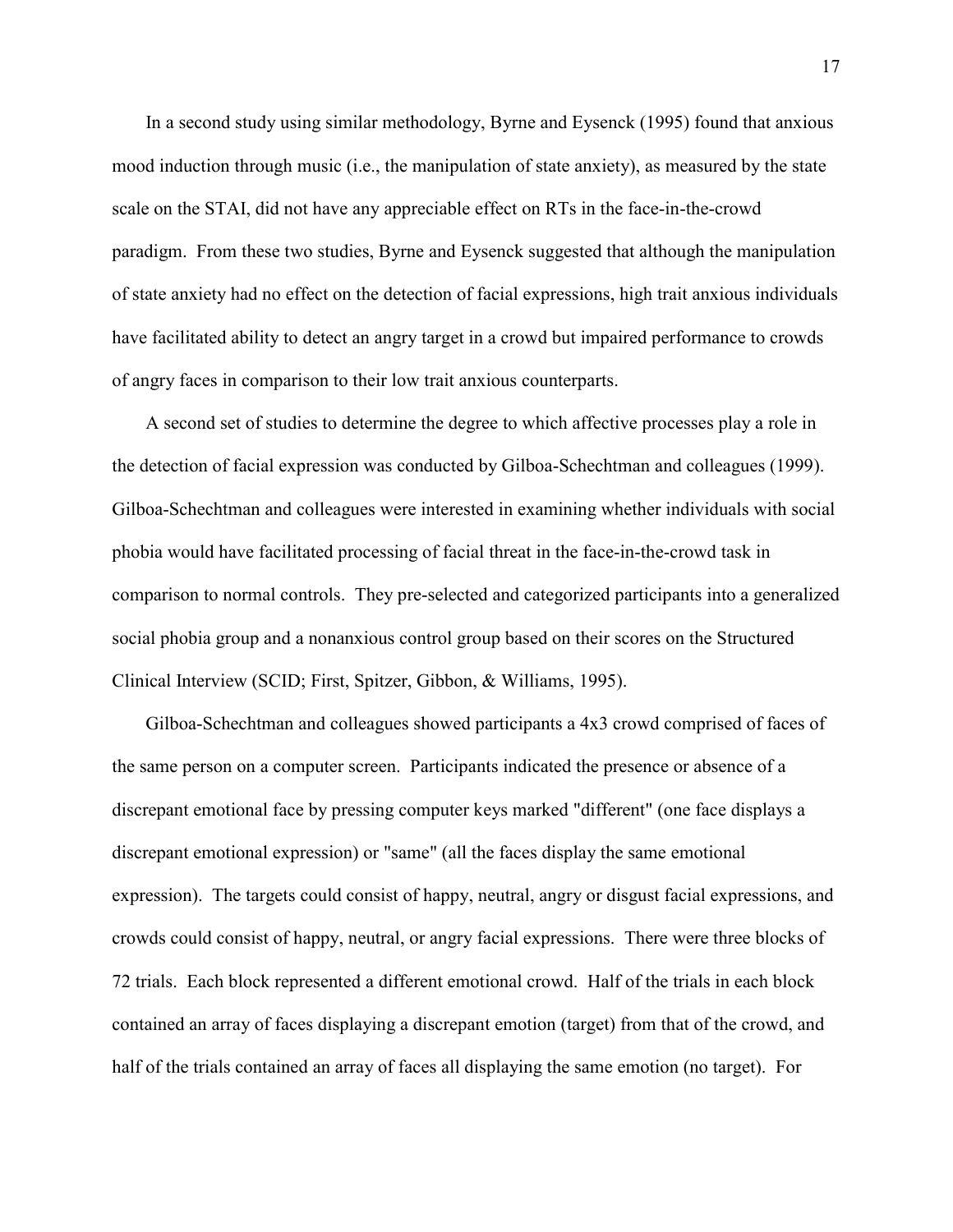each block, all three targets would appear in each position in the 4x3 matrix a total of one time at random. Participant RTs to report the presence or absence of a target were recorded and differences in RTs of the various group, target and crowd combinations were analyzed.

Results of this study showed an overall anger superiority effect such that for both groups angry targets were detected faster than happy targets in neutral crowds. A significant Group x Target interaction emerged such that those participants with generalized social phobia detected angry targets faster than their nonanxious counterparts. However, the two groups did not differ on their speed at finding happy targets (see Figure D-2).

Results of this study also show a significant Group x Crowd interaction such that those participants with generalized social phobia were slowed by the processing of multiple emotional faces (either angry or happy crowds) versus the processing of multiple non-emotional faces (neutral crowds), whereas their nonanxious counterparts did not differ in the speed of their emotional versus non-emotional crowd processing.

As part of their analyses, Gilboa-Schechtman and colleagues calculated a beta value to determine if participants had a response bias in terms of the relative cost of false positive versus false negative decisions. This was an attempt to discover the cognitive processes, in terms of decision-making style, that could be at work in conjunction with the affective processes. It was found that there were no group differences in response bias suggesting that the observed differences in the ability to detect angry faces is indicative of biased attentional processing rather than biased decision-making style.

Though calculating a beta score for response bias provides some insight into the decisionmaking style of participants, it remains unclear as to the degree that affective and cognitive processes are working in conjunction to contribute to the biased attentional processing response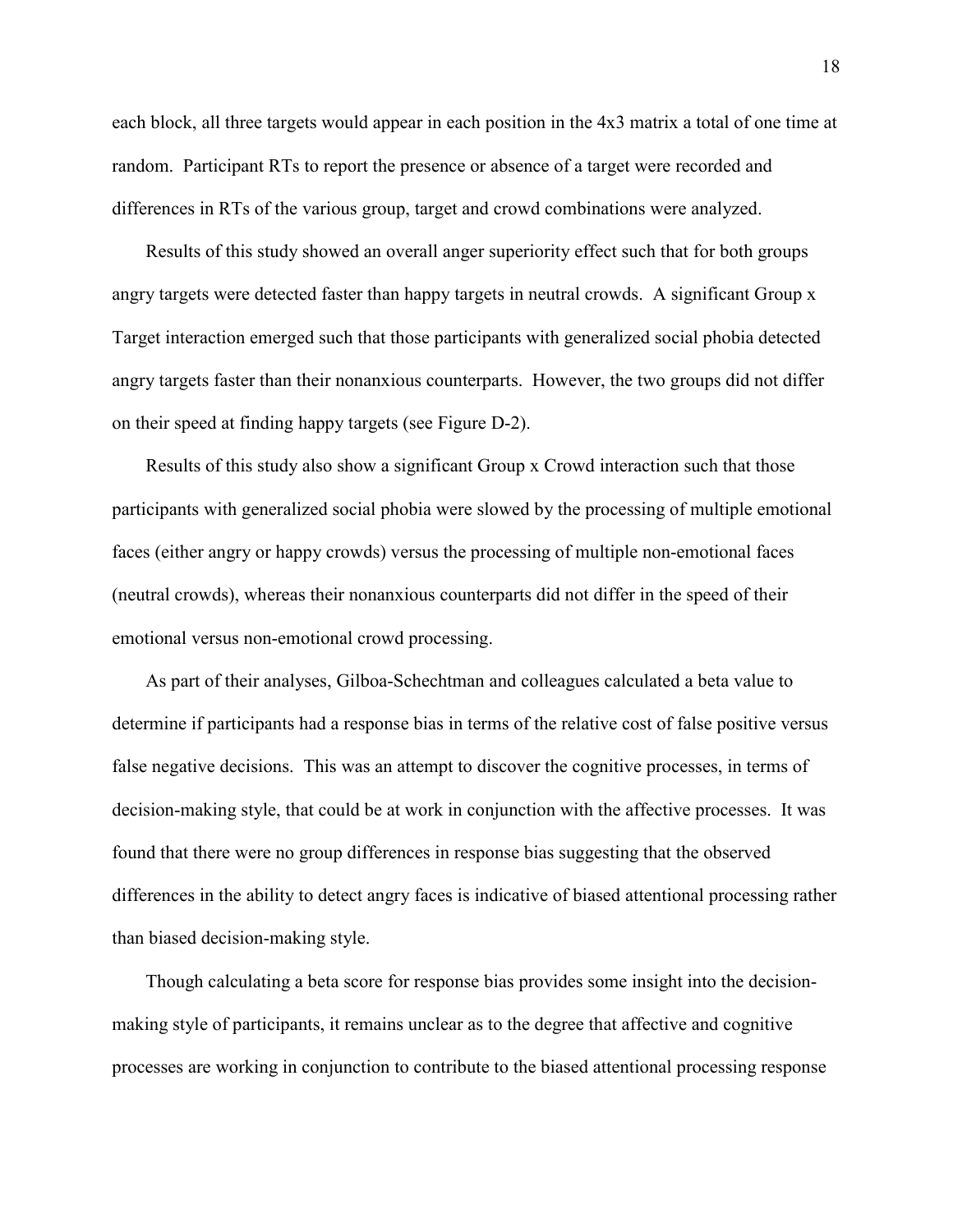patterns within the anxious participants. For example, an affectively anxious individual employing a strongly cognitively controlled decision-making style may have a different response pattern than an affectively anxious individual responding relatively automatically. Though the studies conducted by Byrne and Eysenck (1995) and Gilboa-Schechtman and colleagues (1999) demonstrated that participants who have differing affective traits responded differentially to displays of facial threat, it is uncertain if this was due to an affective component, a cognitive decision-making style, or both.

Facial processing and physiological arousal of non-cognitive response systems. As part of on-going research, Hansen and Hansen have started an investigation into the interconnections between facial processing and non-cognitive response systems. Specifically, while conducting the electro-oculographic face-in-the-crowd study (1994), Hansen and Hansen also measured automatic facial efference using facial electromyography. Here, they noted facial displays of anger resulted in higher automatic activity in the left corrogator supercilii muscle than facial displays of happiness. This muscle is used to pull the eyebrows down and inward and is usually associated with negative emotion (Hansen  $\&$  Hansen, 1994). They concluded that automatic facial processing can enervate the facial muscle system, and postulated that automatic facial processing may activate other non-cognitive response systems.

Hansen and Hansen were not the only researchers interested in the possibility of automatic physiological arousal during the face-in-the-crowd task. Gilboa-Schechtman and colleagues (1999) outline studies that have been conducted to investigate enhanced physiological responsivity to aversive conditioning in general, but call for research in the arena of facial processing to examine physiological reactivity to negative facial expressions for anxious individuals and non-anxious controls. Whatever the underlying affective and/ or cognitive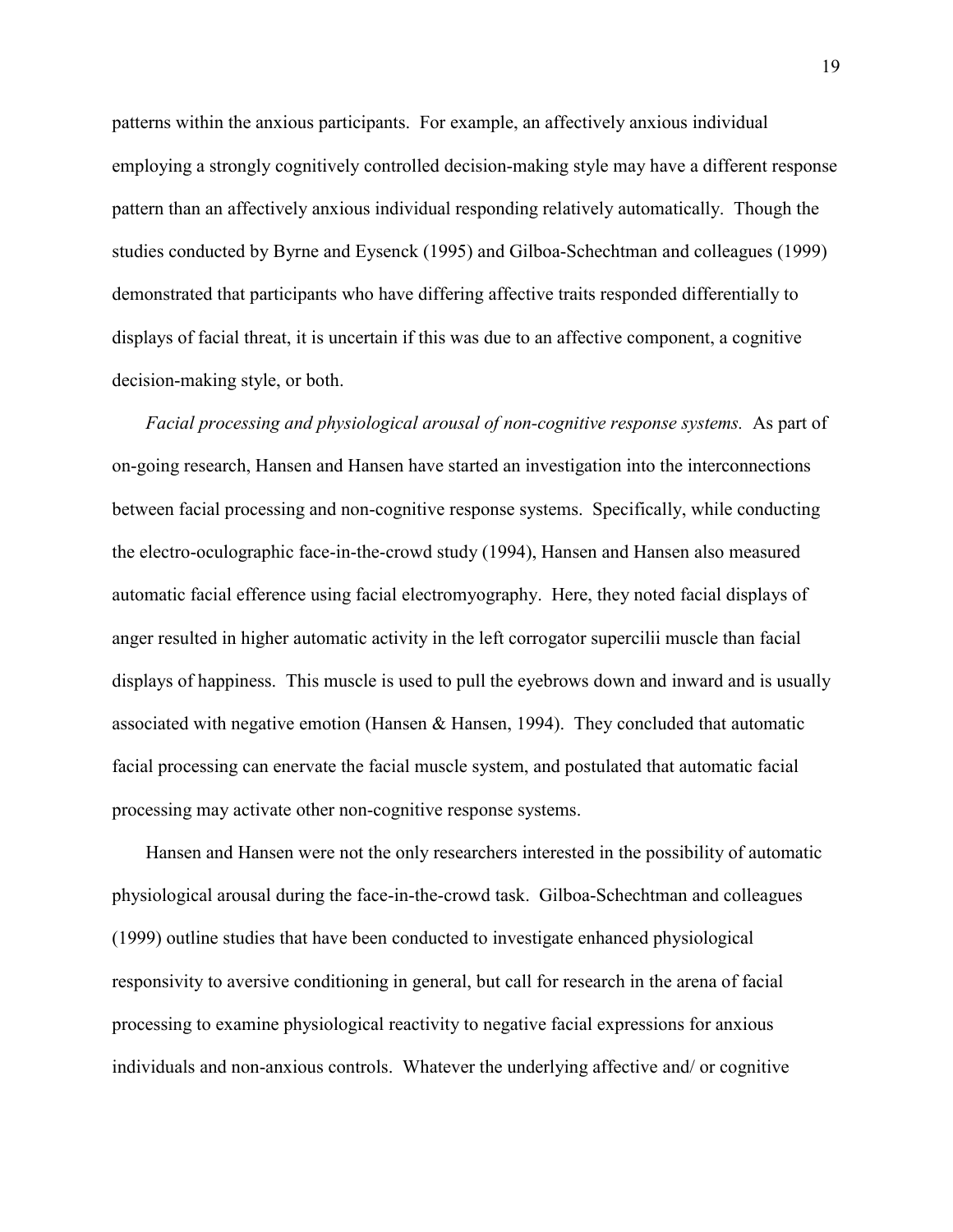processes of the face-in-the-crowd findings, it would be interesting to simultaneous consider any accompanying physiological effects.

#### 2.2 A Brief Review of Affective and Cognitive Theories of Emotion

 To help illuminate whether the anger superiority effect in the face-in-the-crowd task is the product of an affective component, a cognitive decision-making style, or both, it is important to look to the literature concerning affective and cognitive theories of information processing. Prominent theories involving affective and cognitive information processing that are important to consider are: Darwinian and evolutionary, Jamesian and physiological, cognitive appraisal, attributional, and network theories.

Darwinian and evolutionary theorists postulate that the affective system has developed in response to environmental contingencies and that some emotions that have survival value have become biologically hard-wired (Cornelius, 1996, Fridlund, 1994). Evidence for the biological preparedness of some emotions comes from studies demonstrating the universality of some facial expressions, most notably the Big Six: happiness, sadness, anger, fear, disgust, and surprise (Cornelius, 1996). Ekman and his colleagues are pioneers in this area, demonstrating that core facial expressions are constant across cultures. Ekman and Friesen have studied, researched and photographed these universal expressions and it is from the collection of photographs of facial expressions of Ekman and Freisen (1975) that the facial stimuli for many face-in-the-crowd studies have been selected (e.g. Byrne and Eysenck, 1995; Gilboa-Schechtman et al., 1999; Hampton et al., 1989; Hansen & Hansen, 1988; Hansen & Hansen, 1994).

 Jamesian and physiological theorists postulate that the experience of emotions has accompanying autonomic nervous system arousal (Cornelius, 1996), and that this arousal can inform subjective feeling, cognitions, and behaviour (Oehman & Soares, 1994). It has been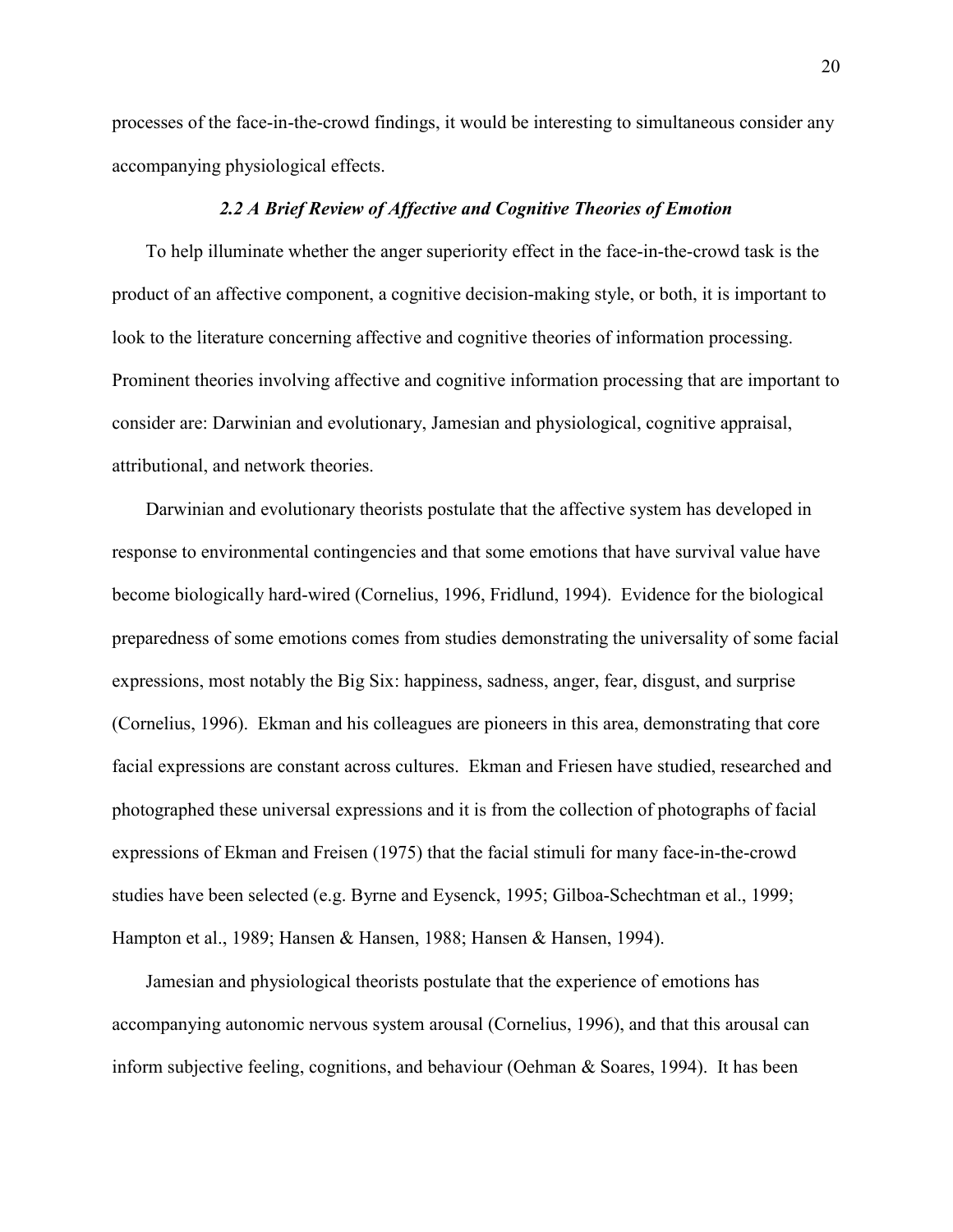empirically demonstrated that there is a limited set of autonomic differences among emotions (Levenson, 1992). Oehman and Sores (1994) used a backward masking technique to block conscious recognition of a feared stimulus, and established that autonomic arousal as evidenced by increased galvanic skin response (GSR) could be experienced without conscious appraisal. Autonomic arousal indicates that changes in the environment have been appraised by an individual at a basic "automatic" level, and this leads to an emotional state that can then bring together networks of association and memory that determine motivation and behaviour (Levenson, 1992). Autonomic arousal will be empirically examined in the current project by means of GSR.

 Cognitive and appraisal theorists postulate that it is the meaning ascribed to events that arouse emotion and subsequent motivations and behaviours (Cornelius, 1996). Emotions are elicited and differentiated according to any of a number of subjective criteria (Scherer, 1999). For example, events and objects may be appraised on qualities such as perceived benefit versus harm, presence versus absence of the event or object, and whether an event or object instigates an approach versus avoidance response (Scherer, 1999). Lazarus added to appraisal theory by asserting that appraisal involves two steps of processing. Primary appraisal is the discernment of how positively or negatively an object or event will impact one's well-being, and secondary appraisal is the belief about one's efficacy in dealing with the object or event (Scherer, 1999).

 Attributional theory is a subset of cognitive and appraisal theory that postulates that it is predominantly the attribution of cause that elicits emotional reactions in the individual (Scherer, 1999). For example, an internal attribution of responsibility will elicit a different emotional reaction to an event or object than an external attribution of responsibility to the same event or object. The attributions made in the occurrence of negative events can lead to emotional distress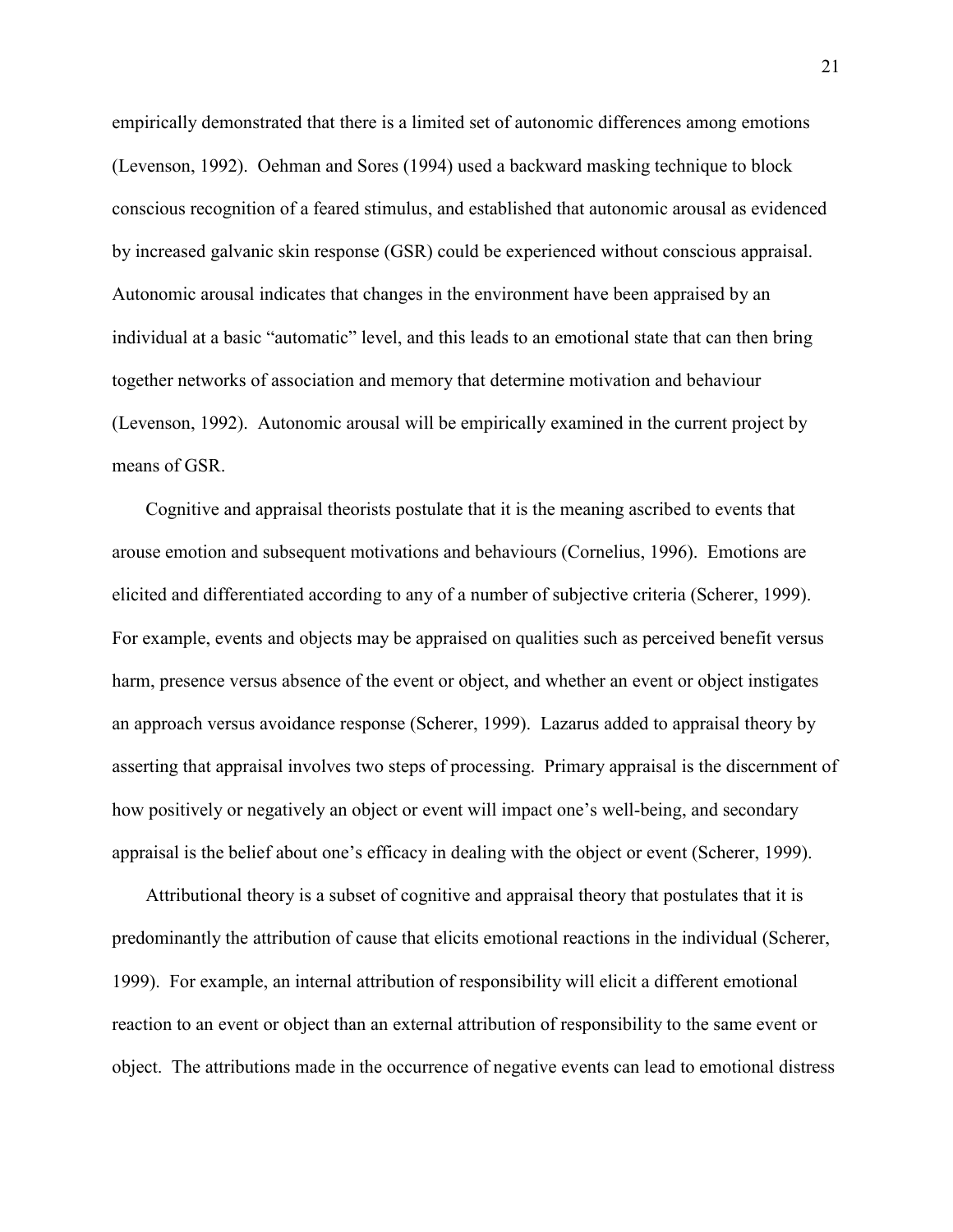such as depression or anxiety (Gotlib & Abramson, 1999). One element of the current project will be to examine the response of anxious participants (individuals who have a tendency toward negative appraisals and attributions) to affective stimuli.

 Network theorists postulate that there is an associative network between affective and cognitive systems. Activated affective or cognitive "nodes" can activate (or "prime") associated nodes through a process called "spreading" (Gotlib & Abramson, 1999). The associations between nodes develop and become stronger through repeated use and shared activation, and the threshold for priming of an associated node becomes less with use. For example, "because individuals will often experience anxiety when processing information related to threat and danger, associative connections will develop between the anxiety node and nodes containing information about threat and danger" (Gotlib & Abramson, 1999; pp. 617). Network theories are important to the current project because they help to illuminate the important interaction between arousal, affect and cognition.

 All the presented theories may provide some insight into the anger superiority effect of the face-in-the-crowd paradigm: evolutionary theories suggest the "why" (survival value), Jamesian theories suggest the physiological component (arousal), and cognitive theories suggest in which situations (when there is personal meaning). However, it is the network theories that synthesize these components into a functional and cohesive whole. Here, a special subset of network theories called dual process theories will be explained, and two dual process theories will be presented with the intent to examine their relevance and compatibility with the current research.

#### 2.3 Dual Process Theories

 Germane to the current project are a special subset of network theories called dual process theories. Dual process theorists postulate that there is often more than one underlying process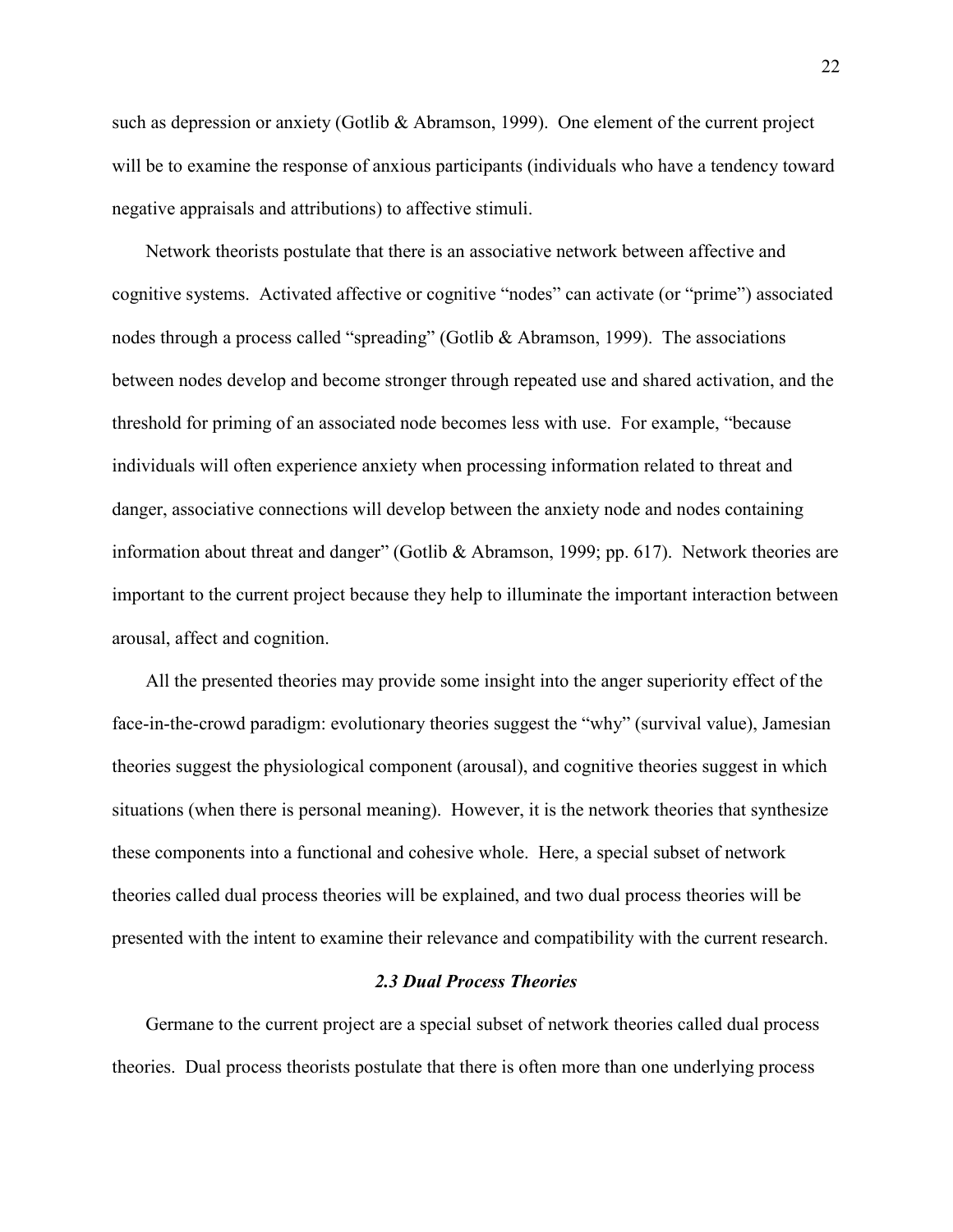spurring the wide variety of human behaviors (Gilbert, 1999). Despite the nomenclature *dual* process, most psychologists who advocate for dual process theories do not limit themselves to considering only two processes in a model, but often consider three, four or even five underlying processes (Gilbert, 1999). The important claim of dual process theory is simply that there is more than one factor influencing behavioral outcome. Past psychological inquiry has attempted to explain human behavior by examining multiple parts such as: cognition and emotion, reason and intuition, automaticity and control, consciousness and unconsciousness, and ego and id, in order to understand the complexity and vast array of human behavioral responses (Gilbert, 1999).

#### 2.3.1 Four Dual Process Designs

 According to Gilbert, 1999, dual process theories tend to fall into one of four different designs that can be explained in terms of the activation of underlying processes, and the degree to which a single process has control over behavioral output.

The selective design. The first design is the selective design. In the selective design, only one process is activated and it has sole control over behavioral output. In this instance, an individual may exhibit one behavior on one occasion and another behavior on another occasion dependent on which process is activated. There is a direct relationship between stimulus and process activation such that the same stimulus will always activate the same process. Although the individual has both processes available for use, while one is activated, the other remains dormant. For illustration, an individual may have a cognitive system and an emotional system. When presented with a mathematical problem, the cognitive system is activated and the emotional system remains dormant.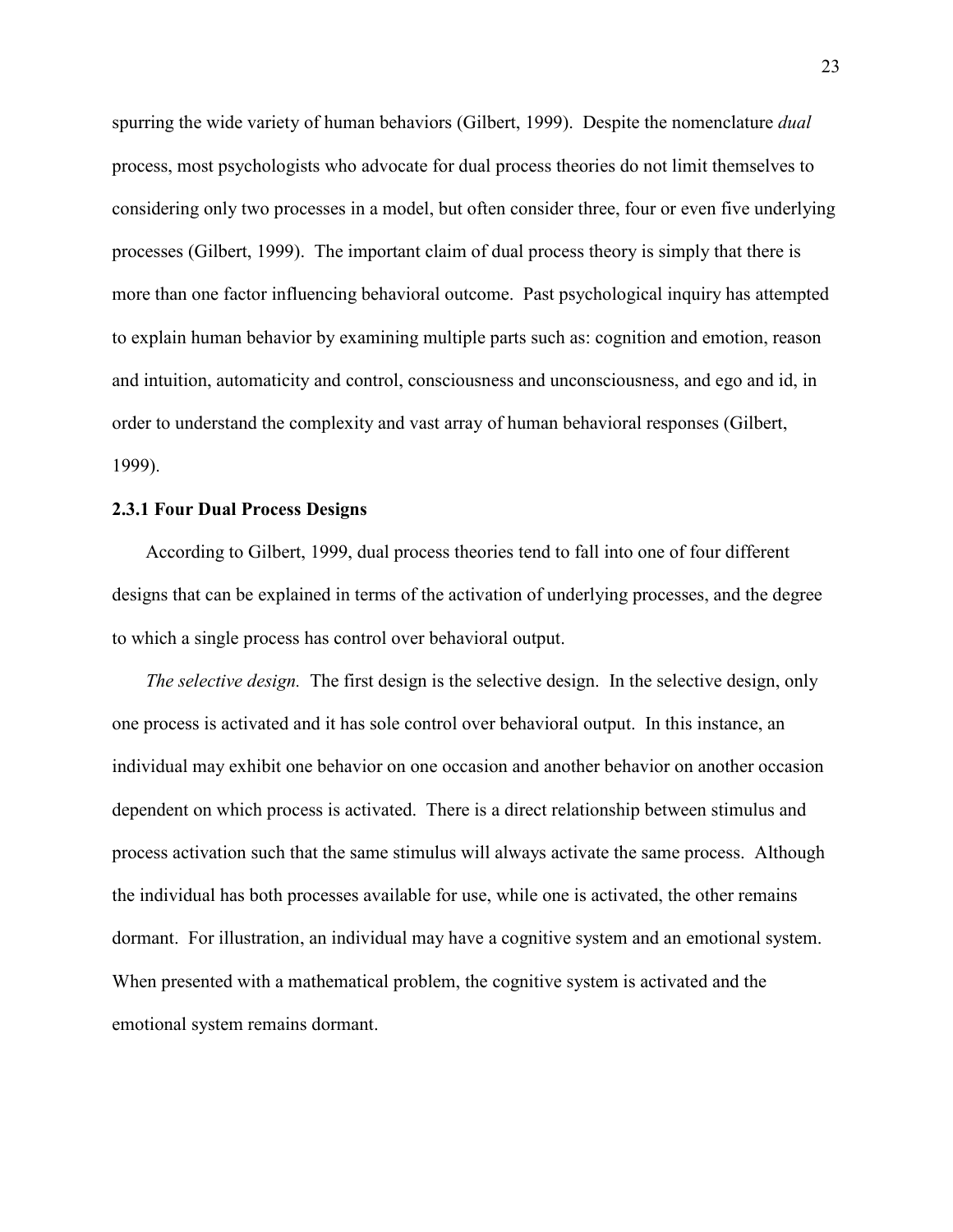The competitive design. The second design is the competitive design. In the competitive design, both processes are activated, but only one process has control over behavioral output. In this instance, an individual may also exhibit one behavior on one occasion and another behavior on another occasion dependent on which process is activated. There is no direct relationship between stimulus and process activation, however, as the same stimulus may activate one process in one instance, and a different process under different circumstances. Although the individual has both processes available for use, the processes compete for supremacy and the right to be active. Once one process "wins" and becomes active, the other remains dormant. For illustration, an individual may have a cognitive system and an emotional system. When presented with a mathematical problem, the individual may have either a cognitive response (thoughts resulting in solving the problem) or an emotional response (math anxiety resulting in an inability to solve the problem). If the cognitive system is activated, there is no emotional response, and if the emotional system is activated, there is no cognitive response.

The consolidative design. The third design is the consolidative design. In the consolidative design, both processes are activated, and both processes have control over behavioral output. In this instance, an individual may exhibit one behavior on one occasion and another behavior on another occasion dependent on the relative activation of the various processes. There is no direct relationship between stimulus and process activation, however, as the same stimulus may activate each of the processes more in one instance, and less under different circumstances. The individual has both processes available for use, and the processes consolidate to produce the behavioral outcome. Both processes becomes active, the neither remains dormant. For illustration, an individual may have a cognitive system and an emotional system. When presented with a mathematical problem, the individual may have both a cognitive response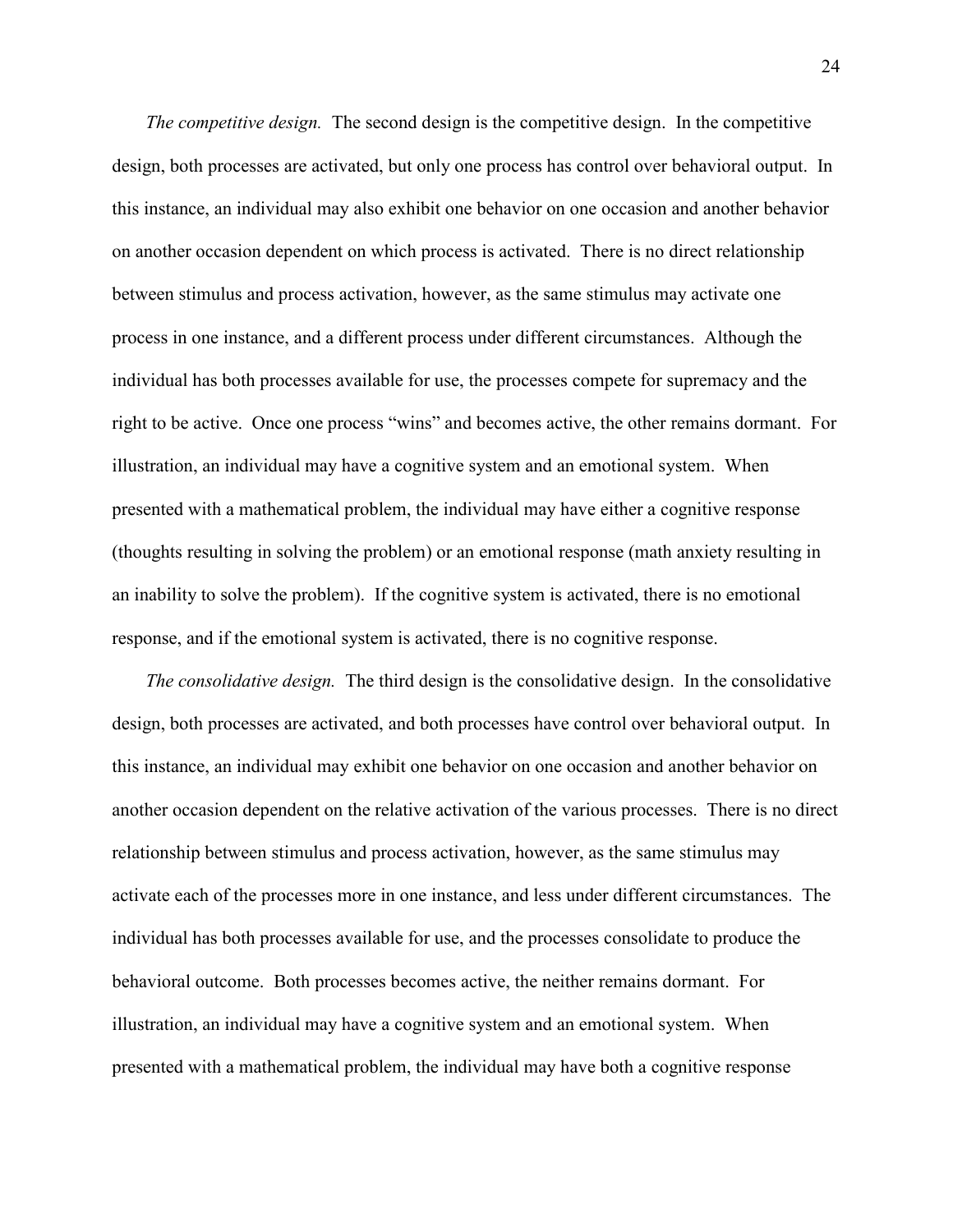(thoughts resulting in solving the problem) or an emotional response (math anxiety resulting in an inability to solve the problem). If the cognitive system controlled more of the behavioral outcome than the emotional system, it may take the individual relatively less time to complete the problem than if the emotional system controlled more of the behavioral outcome.

The corrective design. The fourth design is the corrective design. In the corrective design, sometimes both processes are activated, and *sometimes* both processes have control over behavioral output. As in the case of the consolidative design, an individual may exhibit one behavior on one occasion and another behavior on another occasion dependent on the relative activation of the various processes. There is a relationship between stimulus and process activation, as the design strives to achieve the optimum behavioral outcome for the same stimulus in all instances. As in the case of the consolidative design, the individual has both processes available for use, and the processes blend to produce the behavioral outcome, but in the corrective design, the output of one process may serve as the input for the another process to adjust for the optimum response. Both processes may or may not become active, and both processes may or may not remain dormant. For illustration, an individual may have a cognitive system and an emotional system. When presented with a mathematical problem, the individual may have both a cognitive response (thoughts resulting in solving the problem) or an emotional response (math anxiety resulting in an inability to solve the problem). In order to achieve the quickest solution to the problem, the two systems must achieve the proper mixture. If two parts cognitive response and one part emotional response will achieve the quickest math solutions, this outcome can be kept relatively constant when one system compensates for momentary variations in the product of the other process. For example, the individual may realize that he/she is overthinking the math problem and this is hindering coming up with a solution, (too much cognitive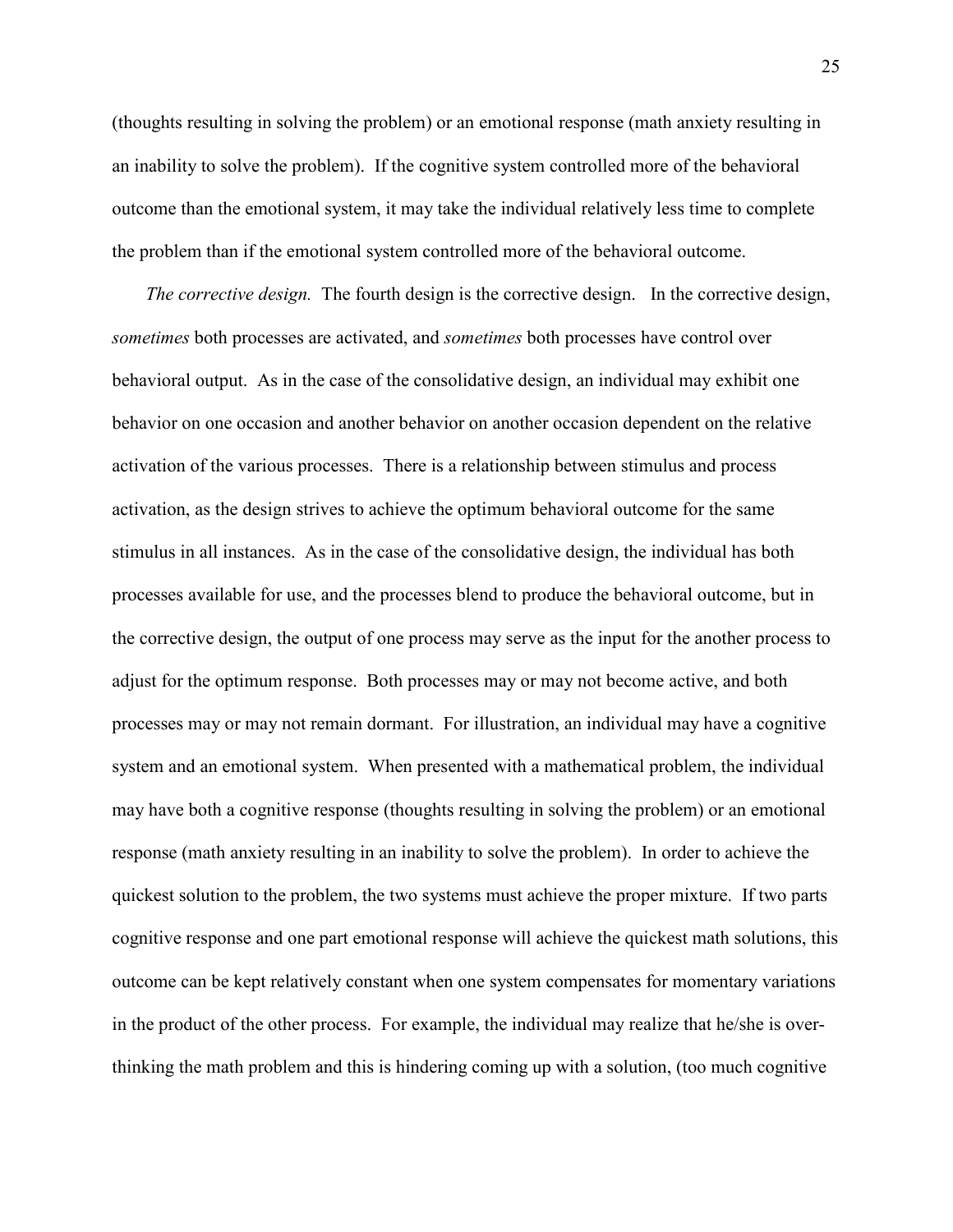system), this may in turn activate his/her math anxiety and spur quicker thinking (compensation of the emotional system).

#### 2.4 A Brief Overview of the Affective Infusion Model (AIM)

#### 2.4.1 An Explanation of AIM

The Affective Infusion Model (AIM) developed by Forgas (1995) is a dual process network theory of affect that can inform our understanding of how arousal, affective and cognitive processes work in conjunction. Overall, network theories of affect postulate that affective arousal spreads activation to cognitive systems that are linked to the emotion that is being aroused. Reciprocally, cognitive processes may also spread activation to affective systems, as this network of association is a bidirectional rather than unidirectional link (Forgas, 1999). Network theories assume that affect and cognition are linked in an associative network where some affective nodes are biologically hardwired, and can become more greatly elaborated by learning throughout the lifetime (Forgas, 1999). When one experiences an affective state, activation can spread to physiological, autonomic and cognitive systems, memories are accessed that are associated with that affect, and action tendencies that are in congruence with the affectrelated information are initiated (Forgas, 1999).

 The AIM expands upon network theories of affect by advocating the important role of decision-making style. According to AIM, decision-making style will have a great impact on the amount of affective influence in the outcome of a decision. More specifically, an individual's decision-making style determines the degree to which affect is infused into the individual's constructive processing. Once affect is infused into the decision-making process, learning, memory, attention and associative processes may all be coloured or primed in an affectcongruent direction.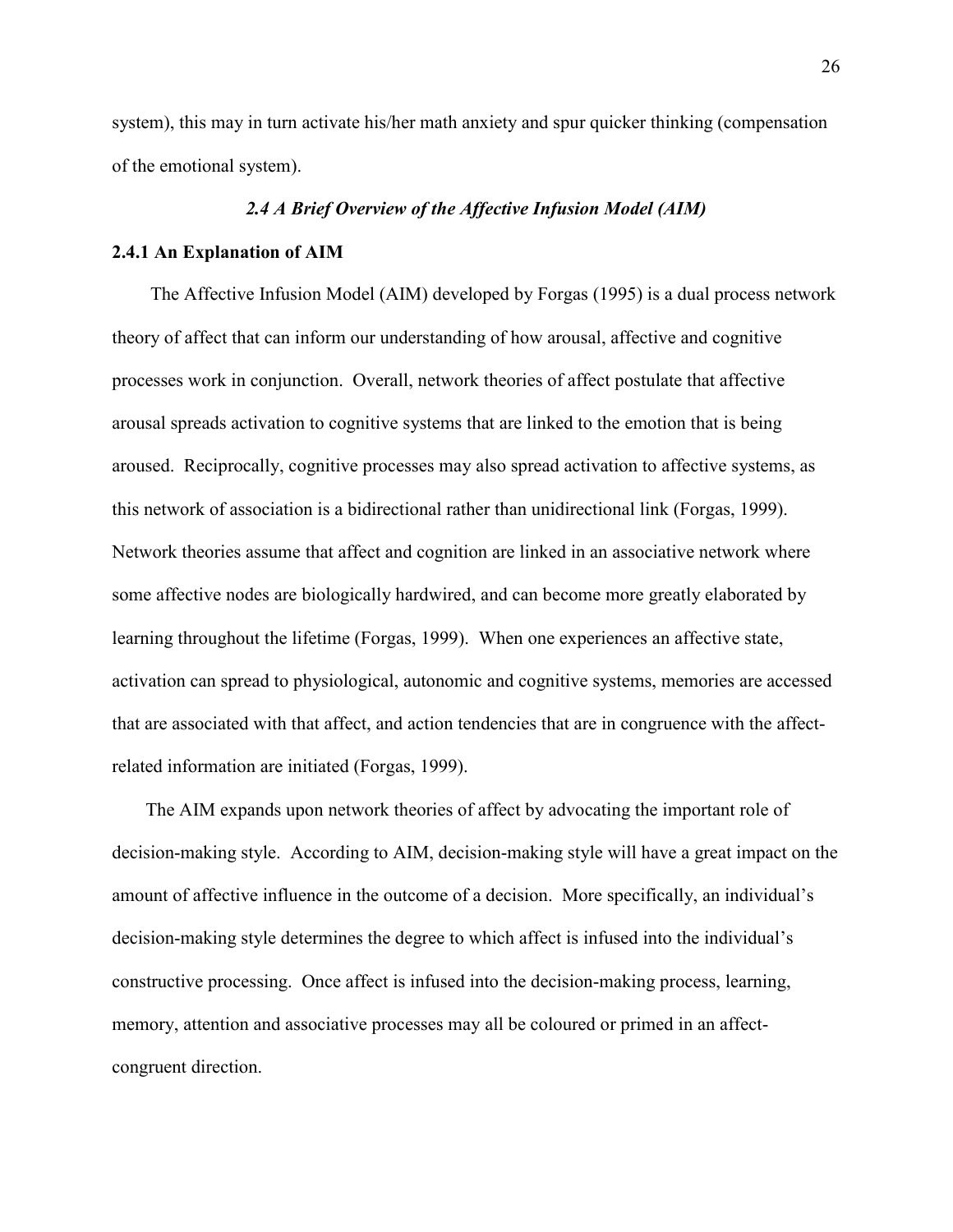Important to the current project, AIM seeks to explain mood-incongruent outcomes by illuminating how people can either directly accesses pre-existing opinions (use heuristics) or engage in targeted, motivated processing that is incompatible with affect infusion (process mediation). Moreover, people can use different processing strategies dependent upon factors such as task familiarity, complexity and typicality of the task, personal relevance, personal motivation, processing capacity, and mood effects (Forgas, 1999).

#### 2.4.2 Four Processing Strategies

Forgas (1999) outlines four processing strategies (see Figure D-3), all of which may be relevant to outcomes in the face-in-the-crowd procedure.

The direct access strategy. The direct access strategy involves crystallized, predetermined reactions and evaluations when objects or situations do not need extensive processing. It is most likely to be used when the task is familiar, there is little or no personal involvement, and there are no other motivational, cognitive, affective or situational forces requiring elaborate processing. This process resists affect infusion. By extending AIM to the face-in-the-crowd procedure, it is postulated that the direct access strategy is most likely to be used when the participant is not anxious (no affective force or personal involvement requiring elaborate processing); using a rational thinking style (crystallized, predetermined strategies, not associated with affect); and the targets or crowds are neutral (object does not need extensive processing).

In terms of dual process design, the direct access strategy may be viewed as being a selective design as only one process is activated and it has sole control over behavioral output. Predetermined reactions result from a given stimulus and no extensive processing is necessitated. Therefore, no affect is infused as the affective system is not activated.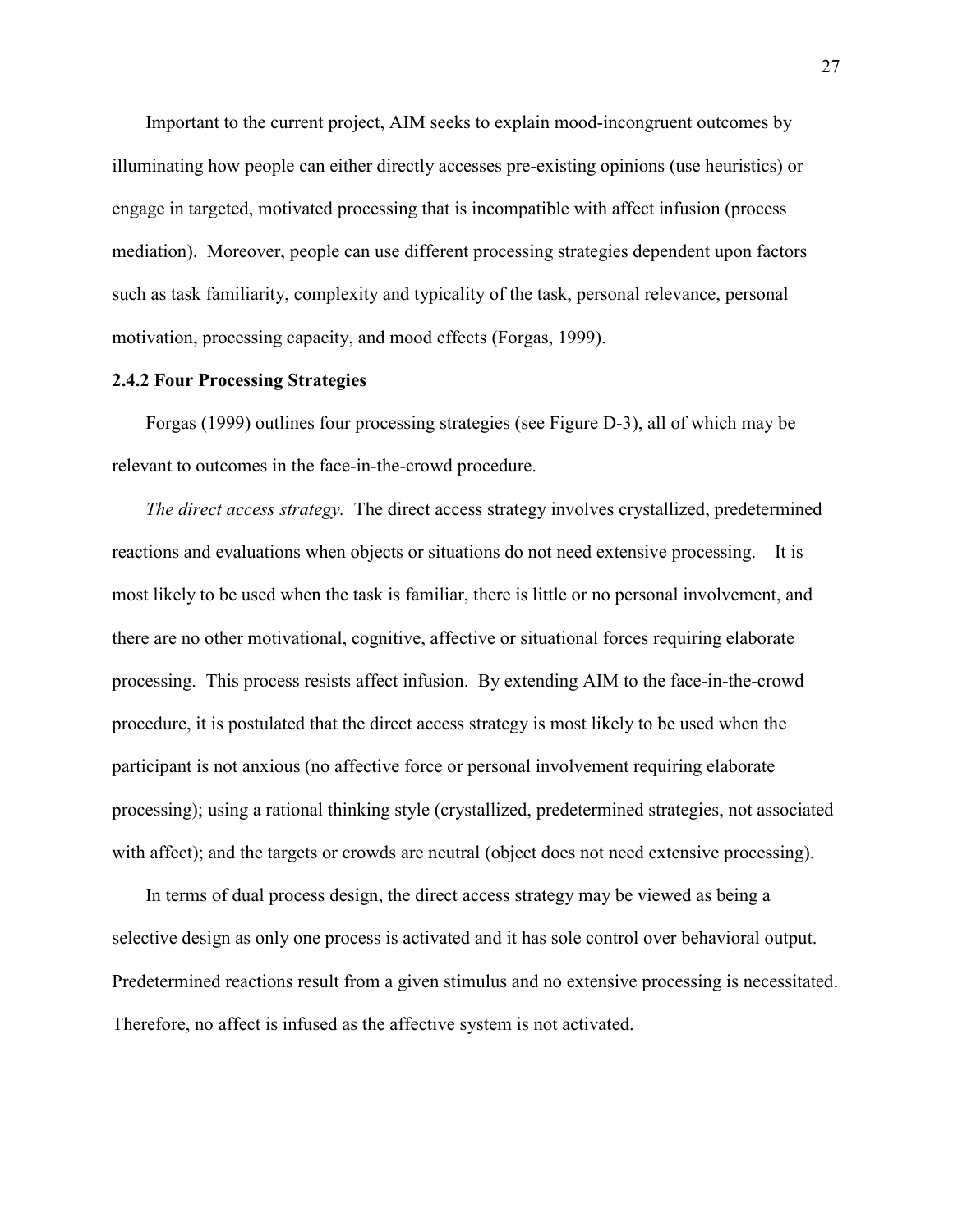The motivated processing strategy. The motivated processing strategy involves processing that is guided by a strong, pre-existing objective, leaving little "unguided" and therefore less chance of affect infusion. It is most likely to be used when a specific outcome is desired, when highly motivated search and integration strategies are used, and when there are enduring personality characteristics that lead a person to approach the cognitive task in this manner. By extending AIM to the face-in-the-crowd procedure, it is postulated that the motivated processing strategy is most likely to be used when the participant is either anxious or nonanxious (but the motivated processing style will not allow the anxious affect to be infused); using a rational thinking style (enduring personality characteristic that leads a person to approach the cognitive task in this manner); and the targets or crowds are happy, angry, or neutral (all targets approached in the same motivated manner).

In terms of dual process design, the motivated processing strategy may be viewed as being a competitive design as both cognitive and affective processes are activated, but only cognitive processing has control over behavioral output as the individual is highly motivated to approach the task in a strictly cognitive manner. Therefore, little affect is infused as the two systems compete, but most often purely cognitive strategies are chosen.

The heuristic processing strategy. The heuristic processing strategy involves the computation of a response with the least amount of effort, relying on any mental short-cuts available. It is most likely to be used when the task is simple, personal relevance is low, cognitive capacity is limited, there is no strong motivational goal, reactions are being based on irrelevant associations with environmental variables (Forgas, 1999), or reactions are being informed by one's prevailing mood according to an affect-as-information model (Clore, Schwartz, & Conway, 1994; Forgas, 1999). By extending AIM to the face-in-the-crowd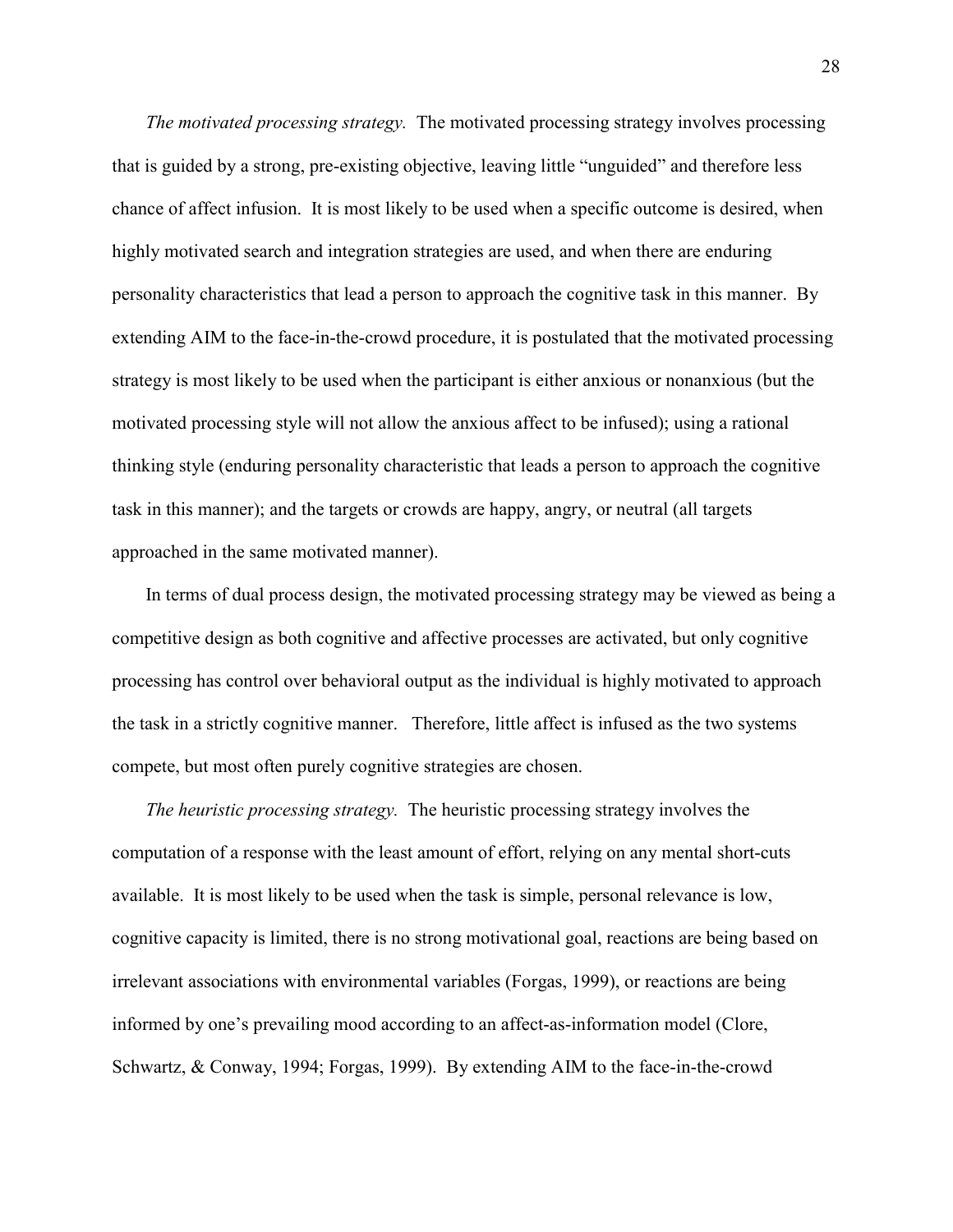procedure, it is postulated that the heuristic processing strategy is most likely to be used when the participant is not anxious (personal relevance is low); using an experiential thinking style (not using a strategy, associated with affect and using affect-as-information); and the targets are neutral (task is simple and does not require extensive processing).

In terms of dual process design, the heuristic processing strategy may be viewed as being a consolidative design as both cognitive and affective processes may be activated, and both processes may have control over behavioral output. The individual may rely on cognitive shortcuts, or use affective-as-information, depending on the circumstances and the principle of least effort. Therefore, the degree of affect infused is variable.

The substantive processing strategy. The substantive processing strategy involves the most constructive information processing and has the greatest likelihood of affect infusion. During substantive processing, people select, learn, interpret and process information, and relate the information to pre-existing knowledge. It is most likely to be used when the task is complex, personally relevant, and when there is no specific motivational goal guiding them. By extending AIM to the face-in-the-crowd procedure, it is postulated that the substantive processing strategy is most likely to be used when the participants are anxious (personal relevance is high and there is the greatest chance of affect infusion); use an experiential thinking style (intimately associated with affect, greatest affect infusion); and (c) the targets are angry (the task is personally relevant and complex).

In terms of dual process design, the substantive processing strategy may be viewed as being a corrective design as sometimes both cognitive and affective processes are activated, and sometimes both processes have control over behavioral output. In substantive processing the output of one process may serve as the input for the other process to adjust for the optimum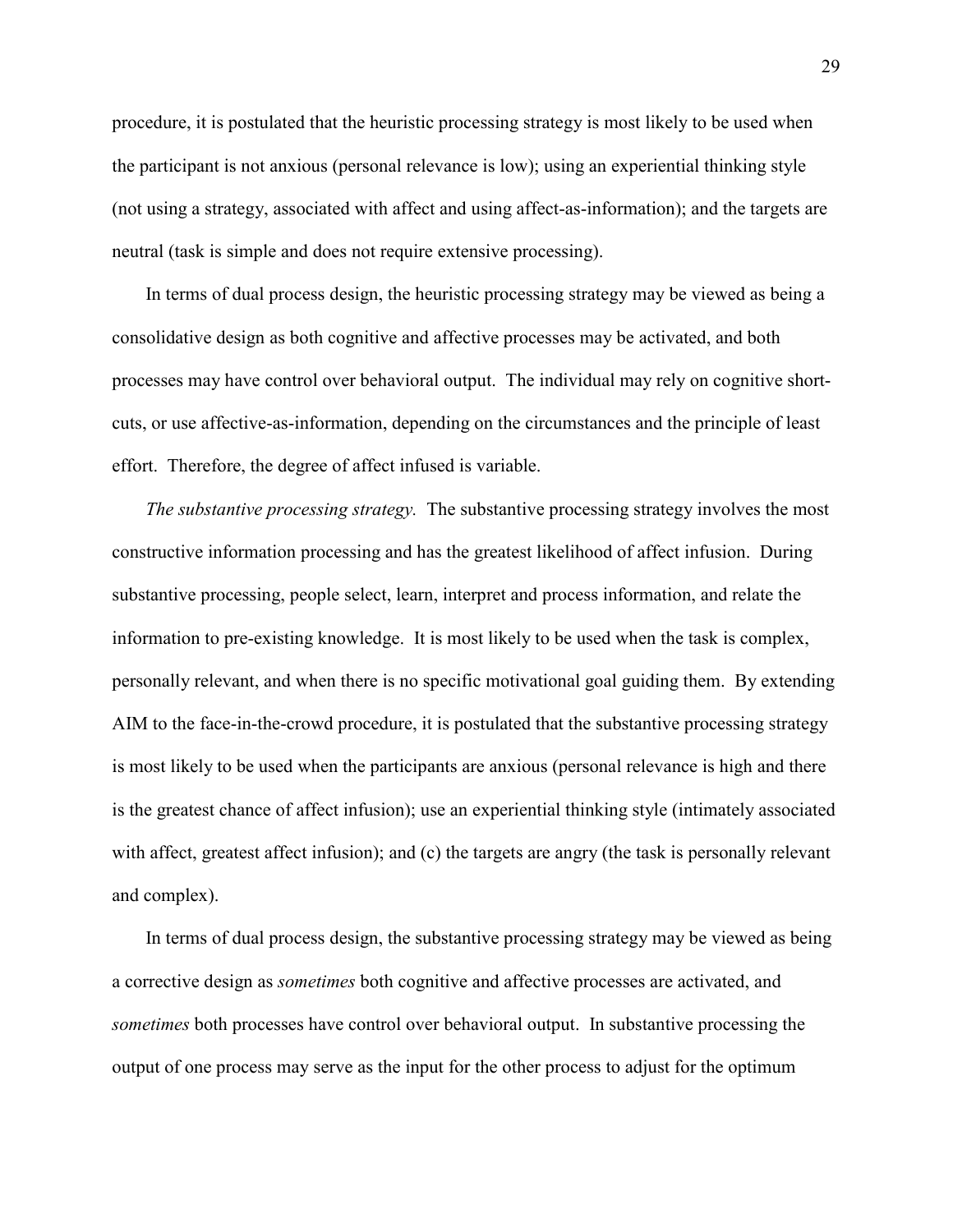response. Therefore, the degree of affect infused may be the greatest as the two systems remain active and constructively adjust.

## 2.5 A Brief Overview of Cognitive-Experiential Self-Theory (CEST)

Cognitive-Experiential Self-Theory (CEST) developed by Epstein (1990) is a theory of personality encompassing two major conceptual systems, the rational and the experiential. According to CEST, individuals have an explicit, conscious theory of reality and an implicit, unconscious theory of reality that interact to produce behaviors that will cope with current environmental demands.

## 2.5.1 Two Processing Systems

 Epstein (1992) outlines two systems (see Table B-1), which may be relevant to outcomes in the face-in-the-crowd procedure.

The rational system. The rational system is considered to be a conscious, relatively slow, analytical, and affect-free system of thinking that has a very brief evolutionary history (Pacini & Epstein, 1999). Rational thinking tends to be effortful, logical and reason-oriented and changes rapidly and easily, especially with the strength of an argument or new evidence (Epstein, 1998).

The experiential system. The experiential system is considered to be unconscious, relatively rapid, non-analytical, affect-laden, and has a longer evolutionary history (Pacini & Epstein, 1999). Experiential thinking tends to be effortless, pleasure-and-pain oriented and changes slowly with repetitive or intense experience (Epstein, 1998).

In terms of dual process design, CEST may be viewed as being a corrective design as sometimes both rational and experiential processes are activated, and *sometimes* both processes have control over behavioral output. Epstein (1998) explains that behavior is assumed to be the product of the joint operation of the two systems, and that the contributions of the two systems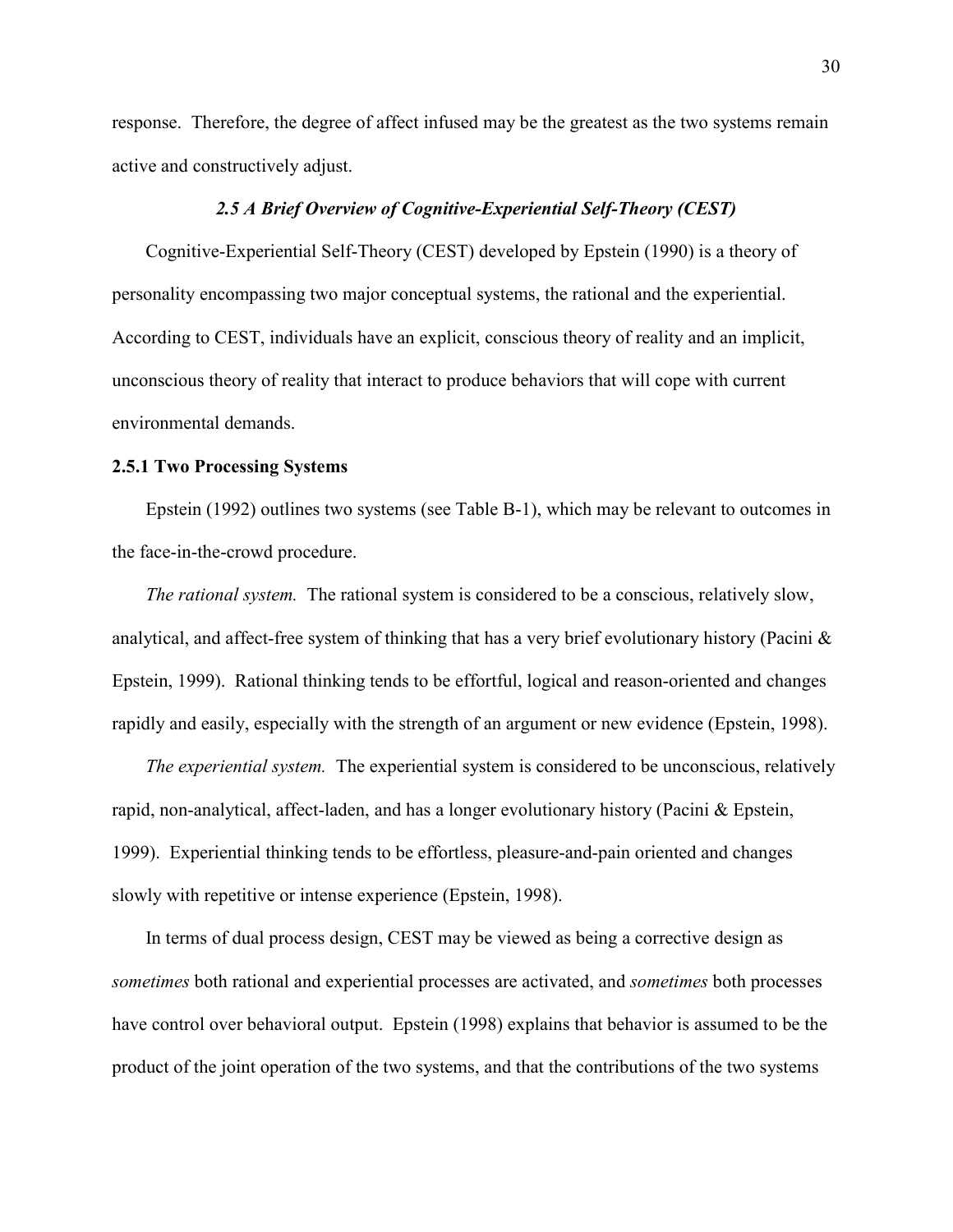vary along a continuum form complete dominance by one system to complete dominance by the other. He also explains that both systems are influenced by individual differences in thinking style and situational variables. Important to the current research, Epstein postulates that if a task is particularly emotionally involving it tends to shift the relative influence of the two systems in the direction of increasing dominance of the experiential system.

#### 2.6 Theoretical Significance of Two New Face-in-the-Crowd Studies

 Both the AIM and CEST may provide beneficial theoretical guidance for future face-in-thecrowd studies. These models necessitate examining both affective and cognitive components as predictors of processing strategies and outcome measures that can help pinpoint their use. As such, the current two face-in-the-crowd studies attempted to assess participant affective and cognitive styles by predicting participant RTs and physiological arousal in the face-in-the-crowd task based on the theoretical assumptions of the AIM and CEST.

 In keeping with the previous research of Byrne and Eysenck (1995) and Gilboa-Schechtman and colleagues (1999), affective processes were assessed on the basis of anxiety. Anxiety was measured by the STAI and participant self-report of anxious feelings during the task. Unique to the two current studies, cognitive processes were assessed on the basis of decision-making style. Decision-making style was measured by the Rational-Experiential Inventory (REI; Epstein, Pacini, & Norris, 1998). Outcome measures to help pinpoint affective arousal included both RT and GSR, and the outcome measure to help pinpoint cognitive involvement was RT.

Collectively, the two current face-in-the-crowd studies aimed to expand our understanding of previous face-in-the-crowd findings by examining the roles of both the affective component of state and trait anxiety and the decision-making style component of the rational and experiential systems in the speed of detection and physiological arousal of facial stimuli. More globally, it is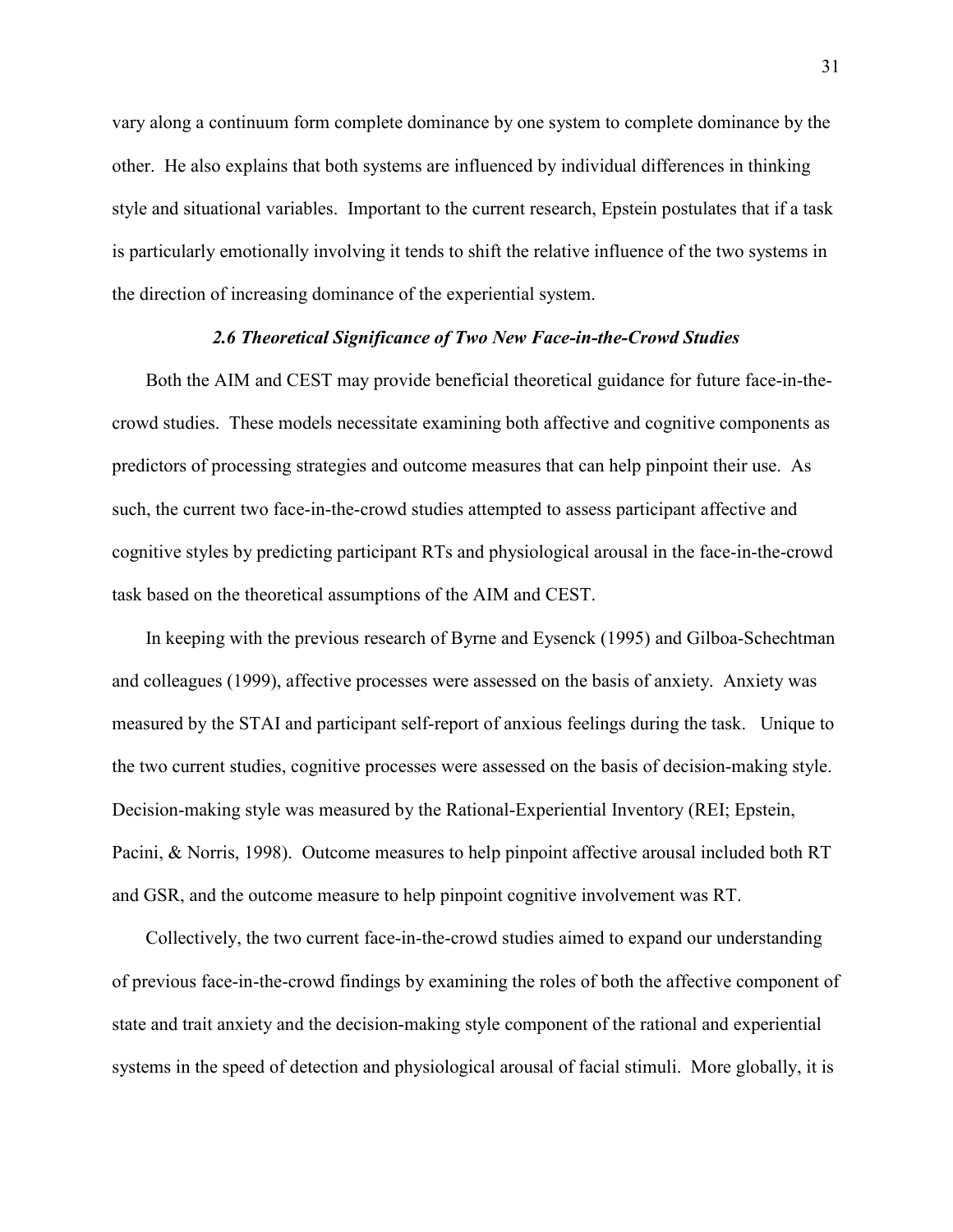hoped that the two current studies will provide support for network theories such as the AIM and CEST and will substantiate the use of dual process theories in future studies.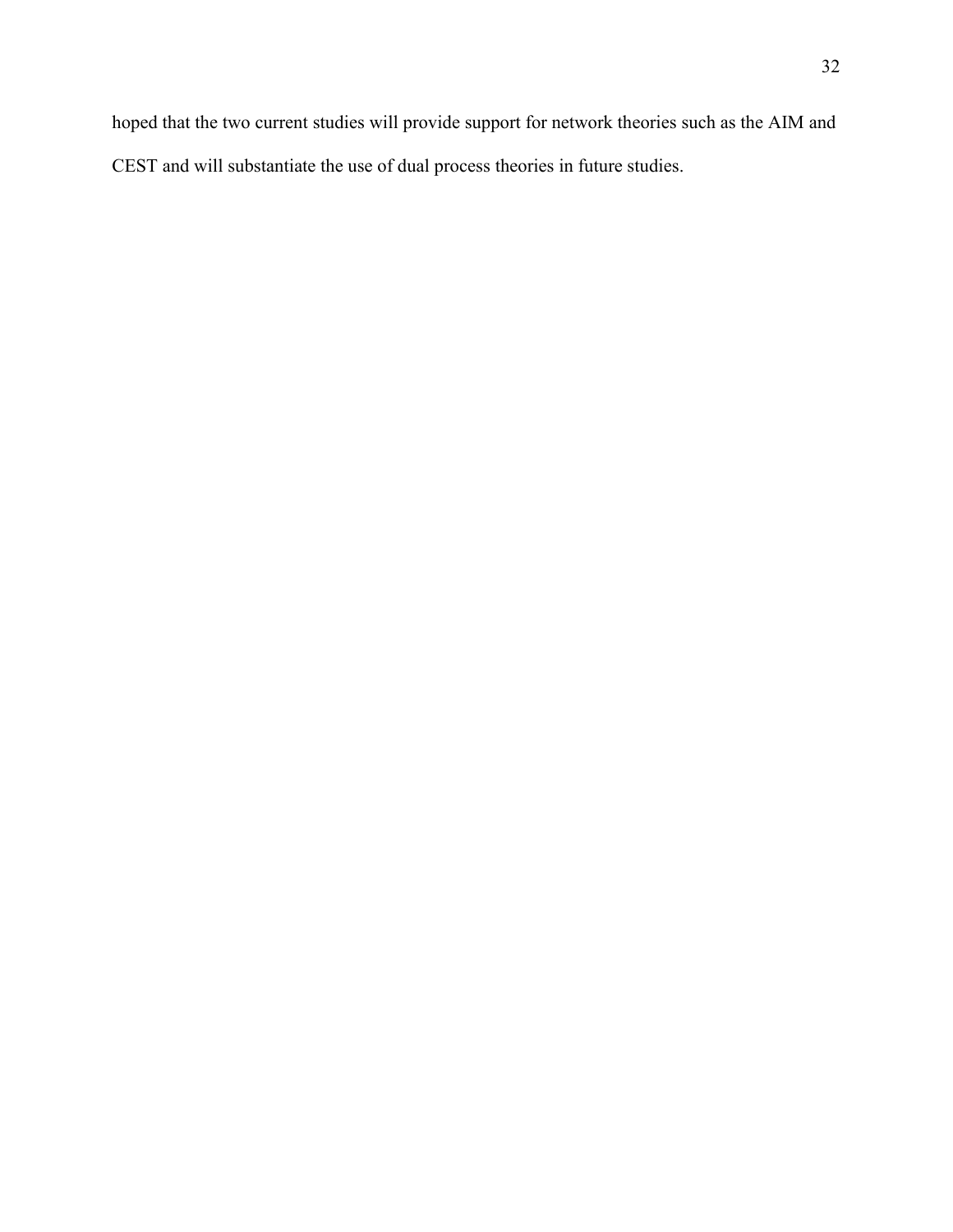# 3. STUDY ONE: THE FACE-IN-THE-CROWD AND TARGET ANALYSES 3.1 Rationale

 The purpose of Study One was to replicate previous target detection face-in-the-crowd findings (anger superiority effect at the level of automatic processing, such that angry faces orient attention quickly and automatically) with measures of participants' trait anxiety and rational and experiential thinking styles. The researchers aimed to determine whether cognitive decision-making styles interact with affective predisposition for both the speed of detecting target facial expressions and the degree of physiological arousal to target facial expressions as predicted by the AIM and CEST.

# 3.2 Hypotheses

# 3.2.1 Assumptions for Hypotheses

 It is important to illuminate the basic assumptions upon which the hypotheses of the current study are based. These assumptions pertain to the nature of the dual processes involved in the face-in-the-crowd procedure, the measurability of individual differences, the relative difficulty of emotional versus non-emotional processing, and the principles of limited capacity and least effort.

 The first assumption is that the dual processing involved in the face-in-the-crowd task is that of a relatively automatic, emotionally-based system versus a controlled, cognitively-based system. It is important not to conceptually confound automatic processing with non-conscious processing as automatic processing may be either pre-conscious or post-conscious dependent on whether conscious awareness of a stimulus is required to initiate the processing (Bargh, 1989).

33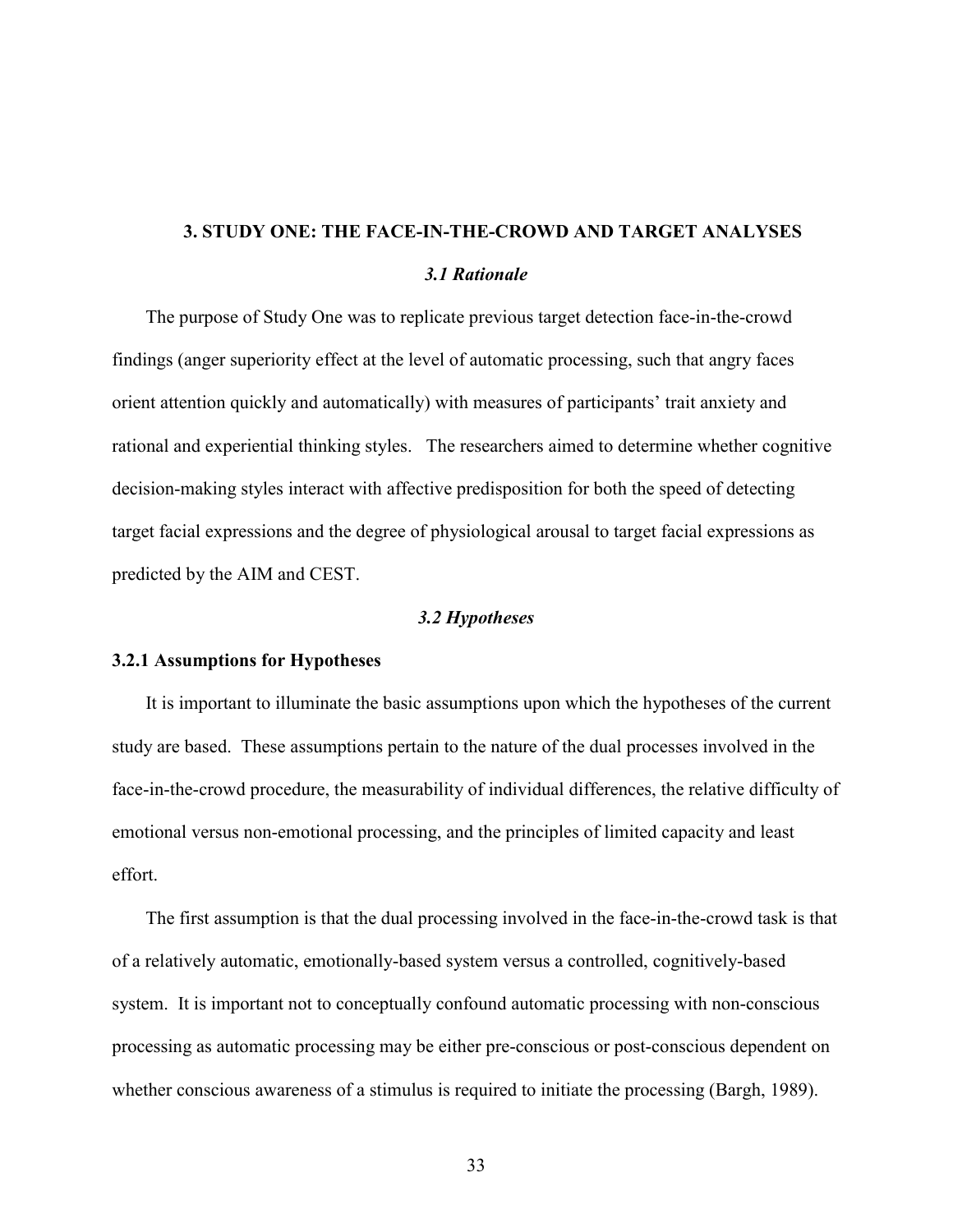The second assumption pertains to the interaction of these two systems. The following hypotheses are based on the assertion that automatic processes may be suppressed by controlled processes, but that this suppression will consume controlled processing resources (Bargh 1982, 1984, 1989; Bargh and Pratto, 1986), as well as the assertion that automatic processes may influence controlled processes by orienting (Posner, 1992; Roskos-Ewoldsen & Fazio, 1992), or restricting (Posner 1992), or amplifying (Kitayama, 1990, 1991) conscious attention.

 The third assumption is that there are individual differences in the degree of utilization of the automatic, emotionally-based system versus the controlled, cognitively-based system, and that these individual differences can be predicted through the Rational-Experiential Inventory (Epstein, Pacini, & Norris, 1998). It is assumed that those individuals scoring highly on the Rational Scale will tend to favor the use of the controlled, cognitively-based system, and individuals scoring highly on the Experiential Scale will tend to favor the use of the automatic, emotionally-based system during the face-in-the-crowd procedure.

 The fourth assumption is that emotional processing consumes more mental resources than non-emotional processing in general (Ewoldsen  $\&$  Fazio, 1992), and that the processing of angry or threatening stimuli consumes more mental resources than the processing of happy or nonthreatening stimuli (Pratto & John, 1991). It is assumed that a task requiring more mental resources and processing will take longer to execute than a task requiring less mental resources. As such, it is assumed that the experiential individuals utilizing an emotionally-based system of processing will have longer RTs than rational individuals utilizing a cognitively-based system of processing.

 The fifth assumption is that individuals are limited in their capacity to process all stimuli to the fullest degree, and must categorize and discriminate between objects and events in order to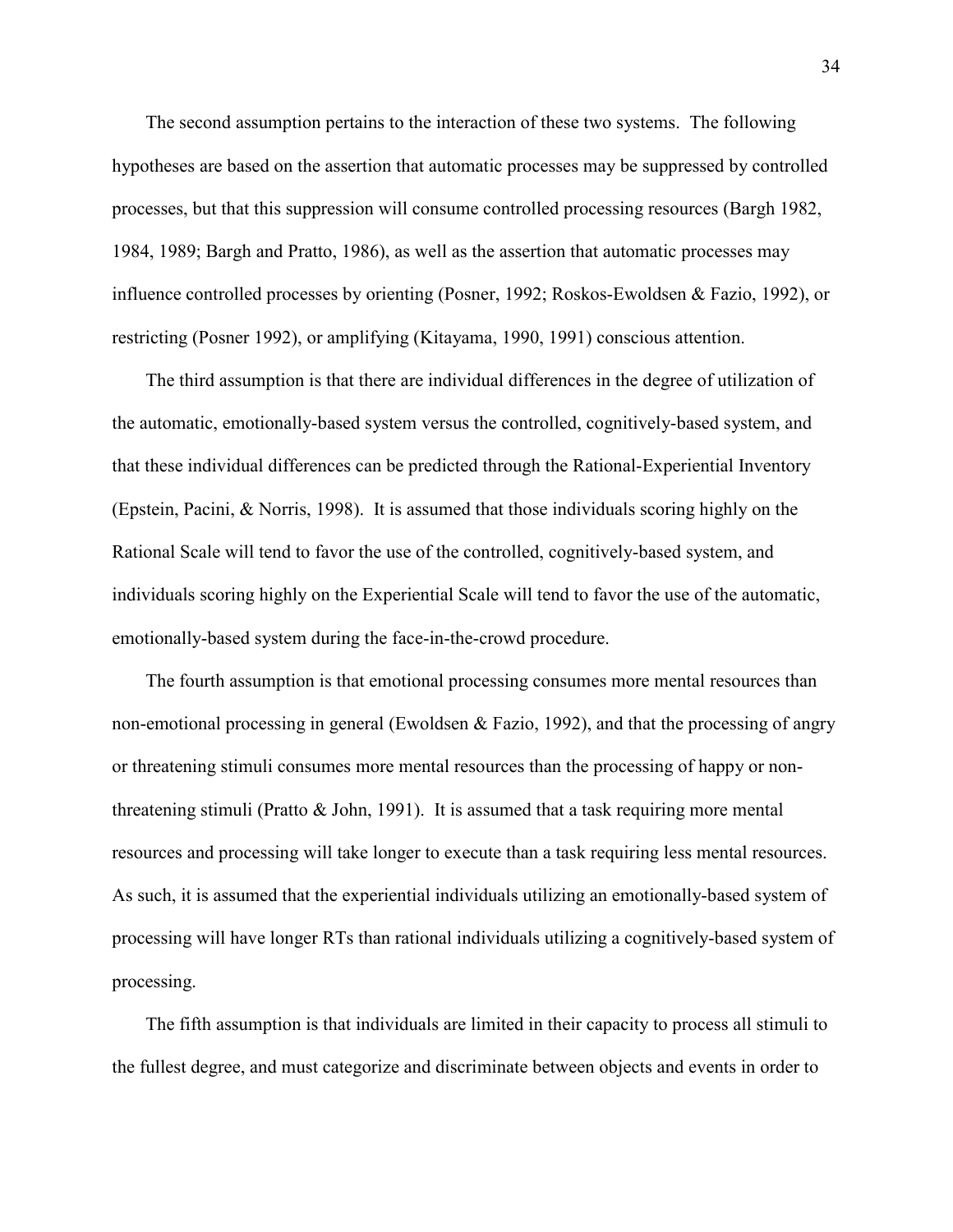reduce the complexity of the environment to manageable levels (Muskowitz, Skurnik, & Galinsky, 1999). Because cognitive capacity is limited and bounded, an individual must pick and choose what to attend to so that experience will not become chaotic and meaningless (Muskowitz, Skurnik, & Galinsky, 1999). A corollary of the principle of limited cognitive capacity is the principle of least effort. According to the principle of least effort, individuals do the minimum amount of processing necessary to achieve their goals (Eagly & Chaiken, 1993; Fiske & Taylor, 1984; Gilbert & Hixon, 1991).

#### 3.2.2 Eight Hypotheses for Study One

There are eight hypotheses for Study One. These hypotheses are indicative of (1) the replication of the anger superiority effect in target detection; (2) the role of affect (High Trait Anxious and Low Trait Anxious groups according to the STAI, and High State Anxious and Low State Anxious groups according to the SAQ - question three) in target detection; (3) the role of decision-making style (Rational and Experiential groups) in target detection; (4) the combined role of affect and decision-making style in target detection; (5) the role of target type (angry or happy) in physiological arousal; (6) the role of affect (High Trait Anxious and Low Trait Anxious, and High State Anxious and Low State Anxious groups) in physiological arousal to targets; (7) the role of decision-making style in physiological arousal to targets; and (8) the combined role of affect and decision-making style in physiological arousal to targets.

Target detection hypothesis one. The first hypothesis is that there will be a significant main effect of Target on RT such that participants will have significantly faster RTs in the detection of angry targets versus happy targets in an array of neutral faces.

This hypothesis is based on the previous anger superiority effect in target detection findings of Eastwood and colleagues (2001); Fox and colleagues (1993); Gilboa-Schechtman and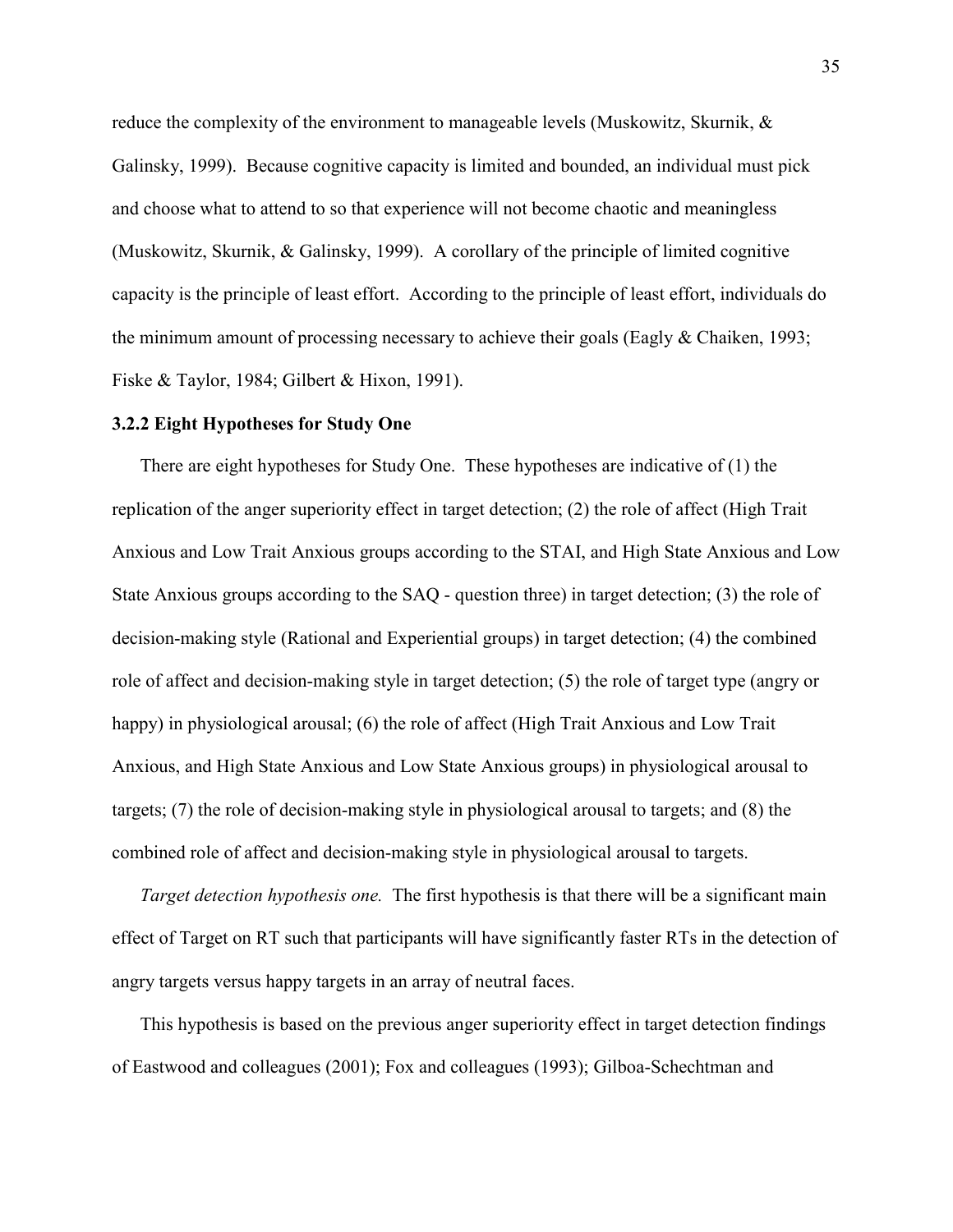colleagues (1999); and Oehman and colleagues (2001) and the evolutionary theoretical assumption that the ability to detect faces should be maximized when the facial emotion conveys a potential threat (Fridlund, 1994, Hansen & Hansen, 1988; Schwartz et al., 1985).

Target detection hypothesis two. The second hypothesis is that there will be a significant interaction between Anxiety x Target on RT such that participants in the High Trait Anxious group versus the Low Trait Anxious group will have faster RTs for the detection of angry targets, but the two groups will not differ in their RTs for the detection of happy targets while maintaining the overall anger superiority effect in target detection. Consistent with the Byrne and Eysenck (1995) study, it is predicted that these affective results will be observed for the High Trait Anxious versus Low Trait Anxious groups according to the Trait Scale of the STAI. However, this effect will not hold for High State Anxious versus Low State Anxious groups according to SAQ - question three.

This hypothesis examines the affective component of the anger superiority effect, and the theoretical assumption of the AIM that anxious individuals may use affect-as-information. It is somewhat different than the findings of Byrne and Eysenck (1995) and Gilboa-Schectman and colleagues (1999), however. Although Byrne and Eysenck (1995) demonstrated that participants in the High Anxiety group versus the Low Anxiety group had faster RTs for the detection of angry targets and the two groups did not differ in their RTs for the detection of happy targets, they did not maintain the overall anger superiority effect in target detection (see Figure D-1). Although Gilboa-Schectman and colleagues (1999) did maintain the overall anger superiority effect in target detection, they demonstrated that participants in the High Anxiety group and Low Anxiety group had similar RTs for the detection of angry targets, but the High Anxiety group was slower in their detection of happy targets than the Low Anxiety group (see Figure D-2).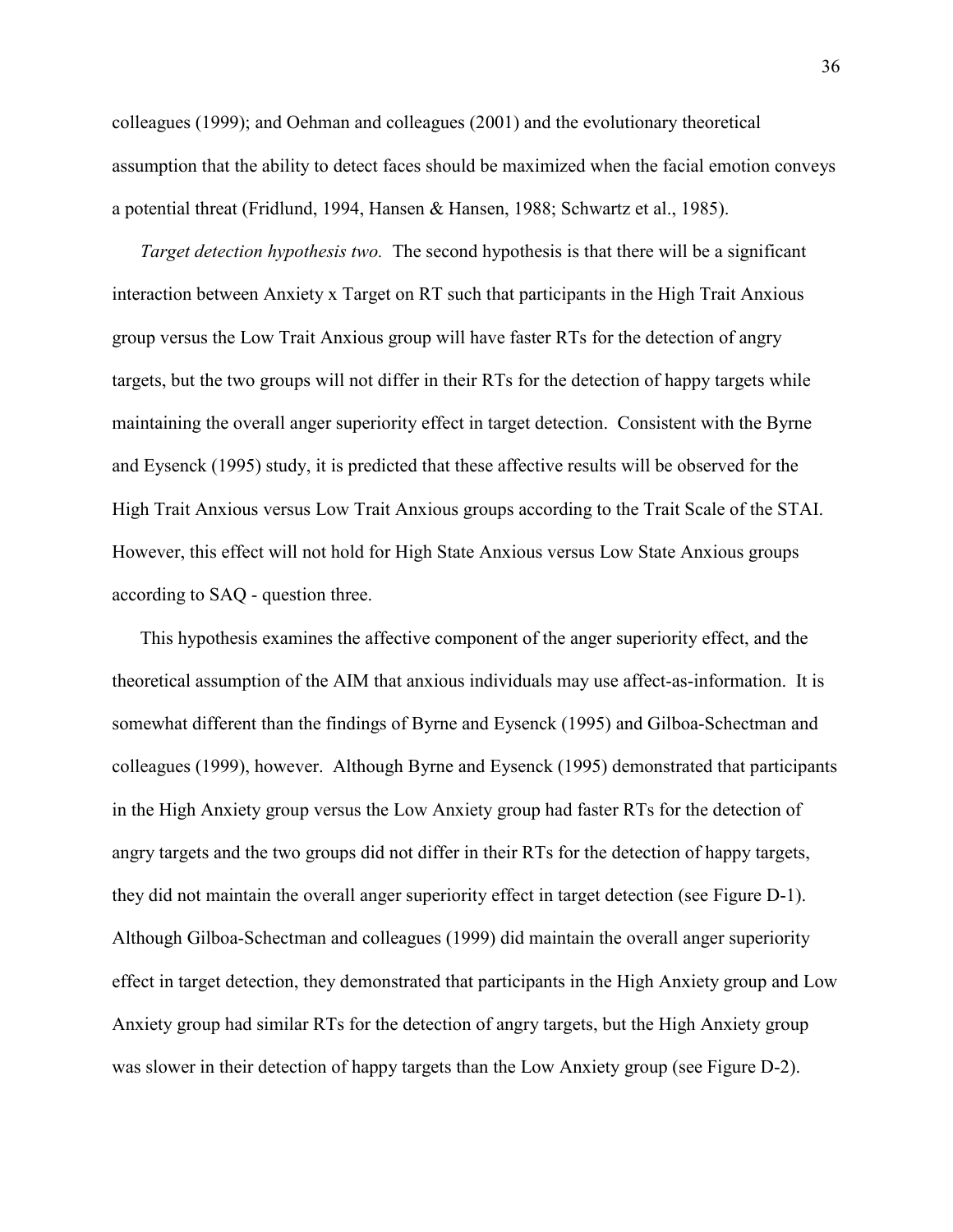Target detection hypothesis three. The third hypothesis is that there will be a significant main effect of Decision-Making Style on RT such that participants in the Rational group versus the Experiential group will have faster RTs averaged over both target conditions.

Unique to this study, this hypothesis examines the cognitive component of target detection and is based on the theoretical assumption of the AIM and CEST that rational individuals will be more likely to employ a direct access or motivated processing style and execute a relatively faster search that is not slowed by affective processing, whereas experiential individuals will be more likely to employ heuristic or substantive processing style and execute a relatively slower search that is more time-consuming due to greater affective processing.

Target detection hypothesis four. The fourth hypothesis is that there will be a significant simple effect of Anxiety x Decision-Making Style on RT for angry targets such that participants in the High Trait Anxious/Rational group versus the Low Trait Anxious/Experiential group will have faster RTs in the detection of angry targets. Post hoc analysis will demonstrate that participants in the High Trait Anxious/Rational group versus the High Trait Anxious/Experiential group will have faster RTs in the detection of angry targets; and participants in the Low Trait Anxious/Rational versus the Low Trait Anxious/Experiential group will have faster RTs in the detection of angry targets. As extrapolated from the Byrne and Eysenck (1995) study, it is predicted that these results will be evidenced for the High Trait Anxious versus Low Trait Anxious groups according to the Trait Scale of the STAI, however, this effect will not hold for High State Anxious versus Low State Anxious groups according to SAQ - question three.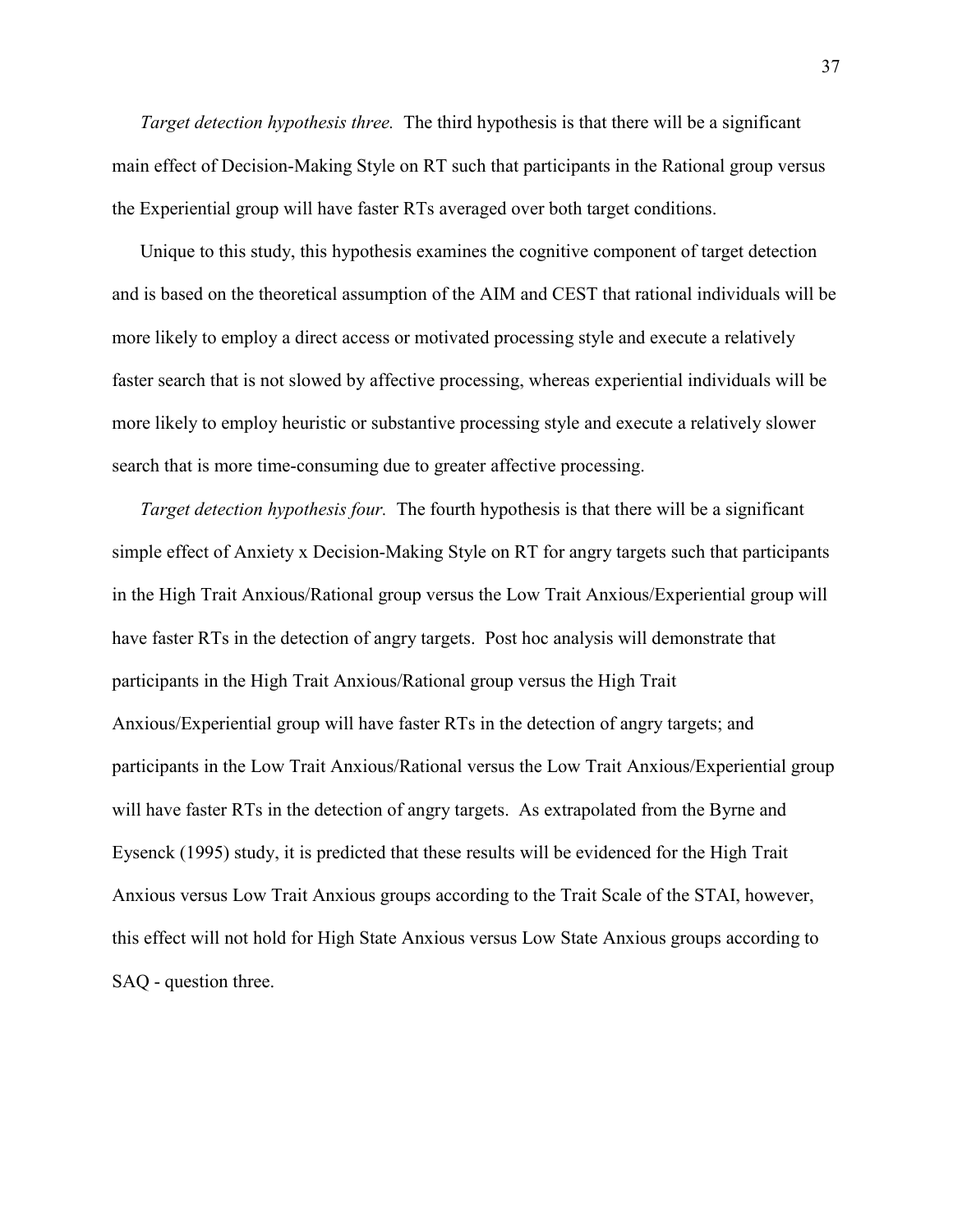Unique to this study, this hypothesis examines the interaction of the affective and cognitive components of the anger superiority effect and target detection, and is based on the theoretical assumptions of the AIM and CEST.

Target detection hypothesis five. The fifth hypothesis is that there will be a significant main effect of Target on GSR such that angry targets versus happy targets will have greater GSR.

Unique to this study, this hypothesis is based on the Jamesian and physiological theory that the experience of emotions has accompanying autonomic nervous system arousal, and the evolutionary theoretical assumption that signals of threat have greater accompanying autonomic nervous system arousal than non-threatening signals so as to prepare the body for fight or flight.

Target detection hypothesis six. The sixth hypothesis is that there will be a significant interaction effect of Anxiety x Target on GSR such that participants in the High Trait Anxious group versus the Low Trait Anxious group will have greater GSR when presented with angry targets, but the two groups will not differ in their GSR to happy targets. It is further predicted that these results will be evidenced for both the High Trait Anxious versus Low Trait Anxious groups according to the Trait Scale of the STAI, and the High State Anxious versus Low State Anxious groups according to SAQ - question three.

This hypothesis is based on the Jamesian and physiological theory that the experience of emotions has accompanying autonomic nervous system arousal, and that anxious individuals experience a greater degree of autonomic arousal to threatening stimuli than their non-anxious counterparts.

Target detection hypothesis seven. The seventh hypothesis is that there will be a significant interaction effect of Decision-Making Style on GSR such that participants in the Experiential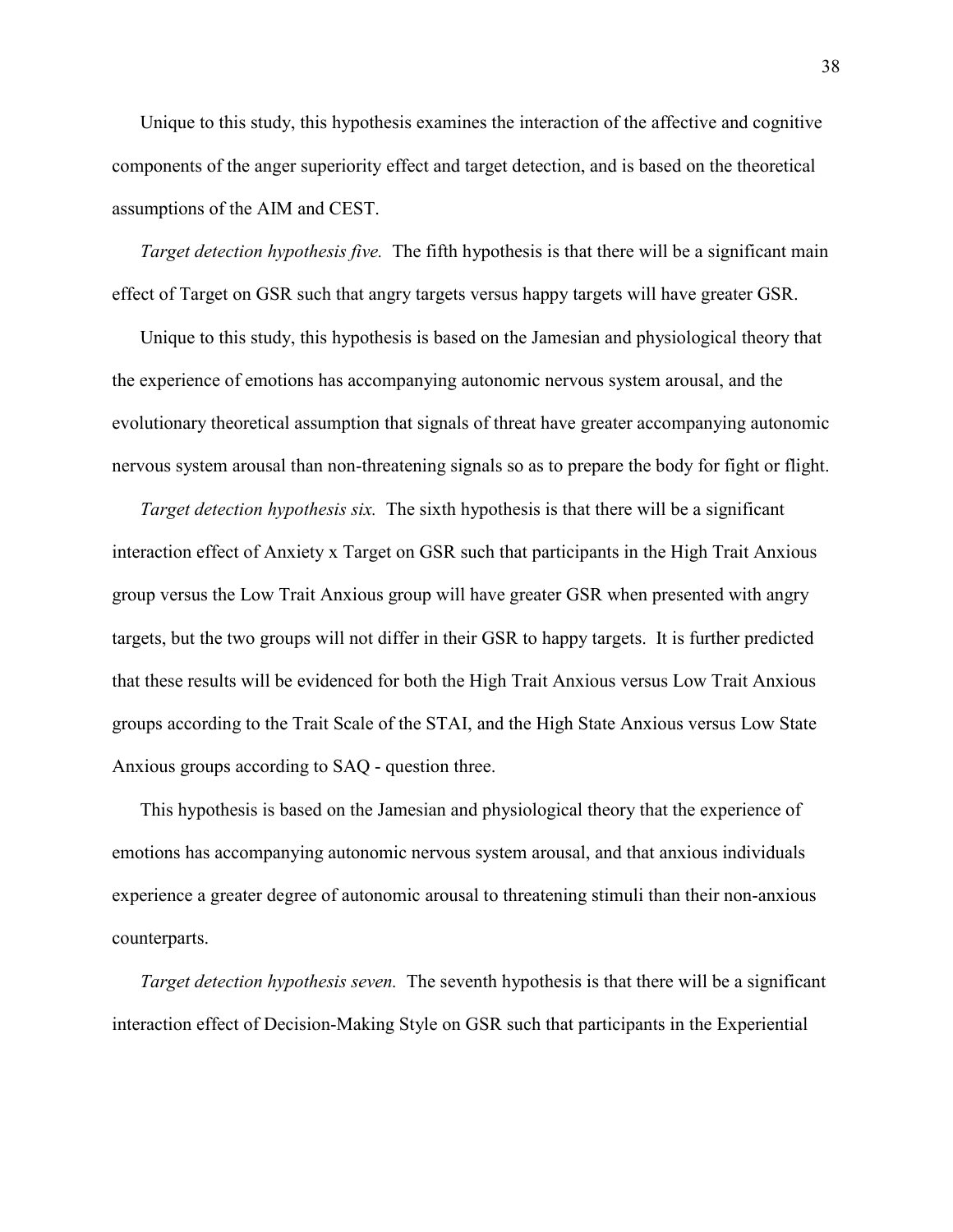group versus the Rational group will have higher GSR when presented with angry targets, but the two groups will not differ in their GSR when presented with happy targets.

Unique to this study, this hypothesis examines the cognitive component of physiological arousal during target detection and is based on the theoretical assumption of the AIM and CEST that rational individuals will be more likely to employ a direct access or motivated processing style and execute a search that is free of affective processing, whereas experiential individuals will be more likely to employ heuristic or substantive processing style and execute a search that is influenced by affective processing.

Target detection hypothesis eight. The eighth hypothesis is that there will be a significant simple effect of Anxiety x Decision-Making Style on GSR for angry targets such that participants in the High Trait Anxious/Experiential group versus the Low Trait Anxious/Rational group will have higher GSR. Post hoc analysis will demonstrate that participants in the High Trait Anxious/Experiential group versus the High Trait Anxious/Rational group will have higher GSR when presented with angry targets; and participants in the Low Trait Anxious/Experiential versus the Low Trait Anxious/Rational group will have higher GSR when presented with angry targets. It is further predicted that these results will be evidenced for both the High Trait Anxious versus Low Trait Anxious groups according to the Trait Scale of the STAI, and the High State Anxious versus Low State Anxious groups according to SAQ - question three.

Unique to this study, this hypothesis examines the interaction of the affective and cognitive components of the anger superiority effect and physiological arousal during target detection, and is based on the theoretical assumptions of the AIM and CEST.

#### 3.3 Method

#### 3.3.1 Participants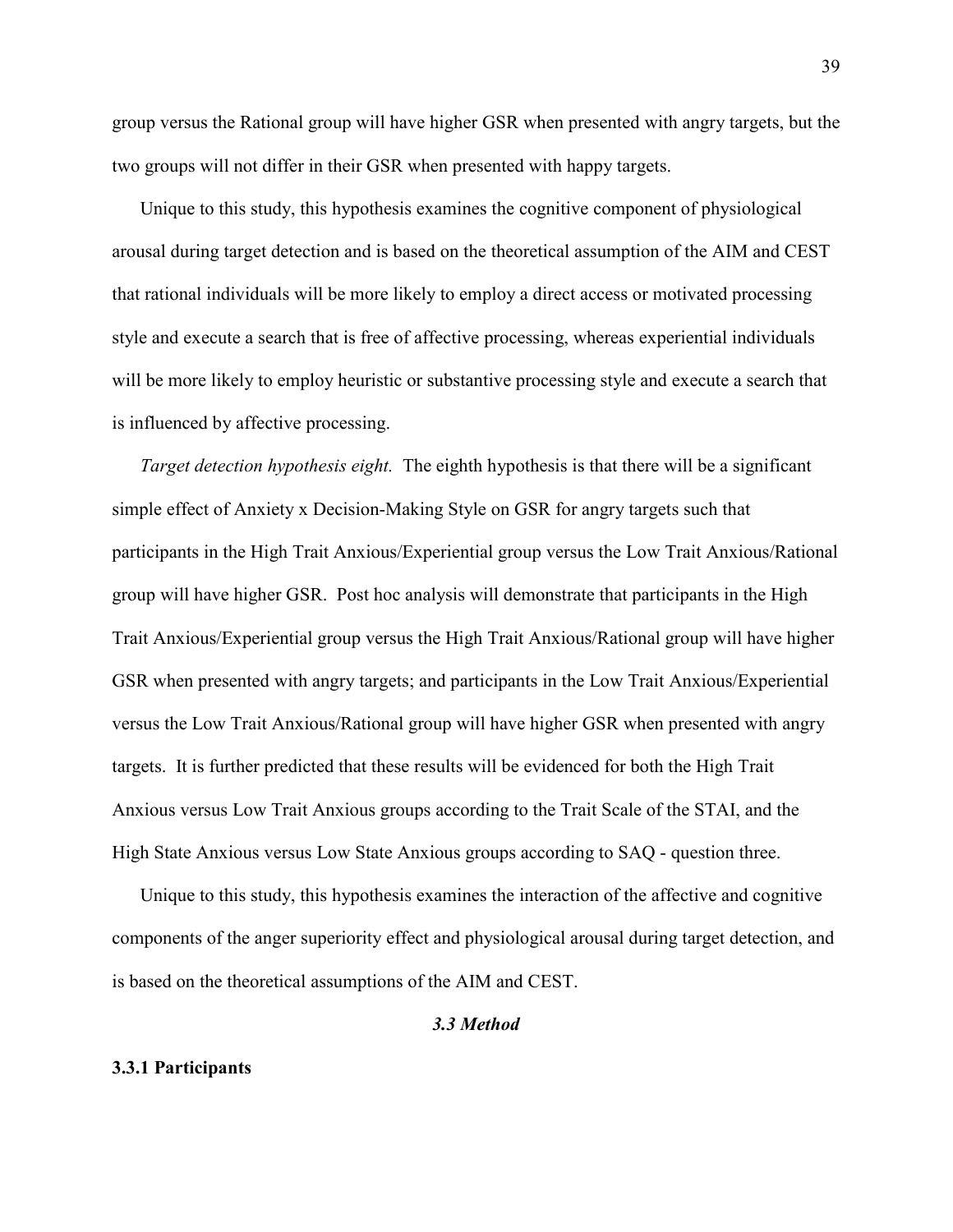Participants consisted of 190 psychology undergraduate students. Fifty-eight participants were male, 106 participants were female, and 26 participants did not indicate their sex on the demographic questionnaire. The vast majority of participants were between the ages of 17 and 30, with only seven participants indicating an age above 30. Participants were grouped on the basis of their STAI trait score, Centre for Epidemiologic Studies Depression Scale (CES-D; Radloff, 1977) score, and their Rational and Experiential Scores of the REI (see Design and Procedure for the specifics of the groupings). Participants had normal or corrected-to-normal vision. There were no other exclusionary criteria for this study. Participants were given course credit for their participation.

### 3.3.2 Materials

The State-Trait Anxiety Inventory. The STAI (Spielberger, 1983) is a 40 item self-report inventory that contains 20 questions assessing one's level of anxiety right now (state anxiety) and 20 questions assessing one's level of anxiety generally (trait anxiety). Each question is rated on a four-point Likert scale from 0 *(almost never)* to 3 *(almost always)*. An example of a statement is: "I feel nervous and restless." Byrne and Eysenck (1995) found that while trait anxiety had a significant effect on participant responses in face-in-the-crowd studies, state anxiety did not have a significant effect, even when state anxiety was being manipulated.

The STAI Trait Scale is a reliable instrument. The test-retest correlations for trait anxiety for college students ranged from .73 (retesting after 104 days in males) to .86 (retesting after 20 days in males) with a median reliability coefficient of .76 (Spielberger, 1983). Internal consistency as evidenced by Cronbach's alpha coefficients for trait anxiety was uniformly high with a median coefficient of .90 (Spielberger, 1983).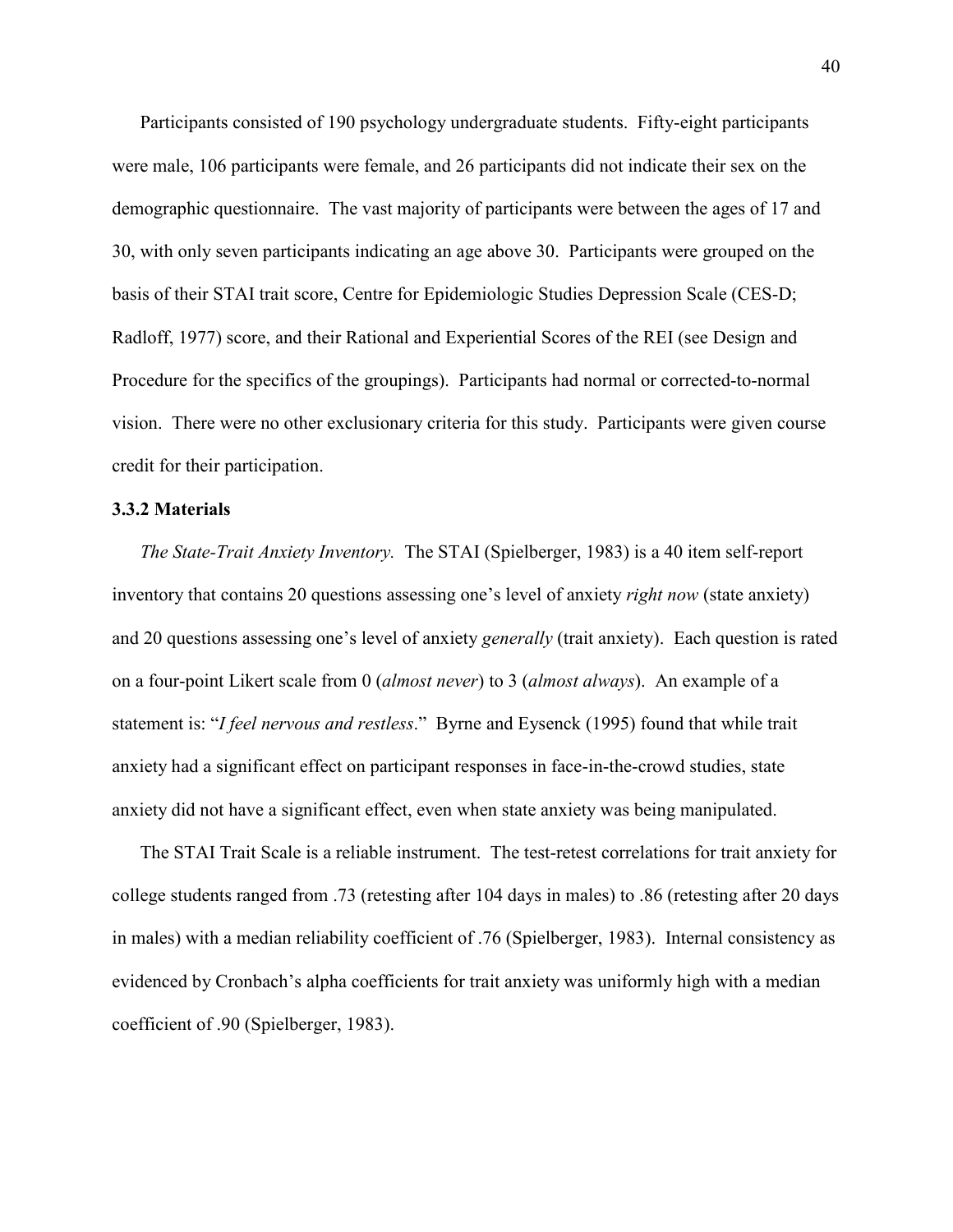The Center for Epidemiologic Studies Depression Scale (CES-D). The CES-D (Radloff, 1977) is a self-report questionnaire consisting of 20 statements pertaining to the affective, somatic and interpersonal symptoms of depression. Participants respond to each statement based on the way they have been feeling in the past week. Items are scored on a Likert scale from 1 (Rarely or None of the Time: Less than 1 Day) to 4 (Most or All of the Time: 5-7 Days). An example of a statement is: "I had crying spells."

The CES-D is a reliable instrument. The average of three to twelve week test-retest correlations for the CES-D was .54 in a sample of 607 participants from the general population who reported having no major life events in the interim period (Radloff, 1977). Internal consistency as evidenced by Cronbach's alpha coefficients for overall depression score in the general population was .85 (Radloff, 1977).

The Rational-Experiential Inventory. The REI (Epstein, Pacini, & Norris, 1998) is a 40 item self-report inventory that contains 20 questions assessing one's level of rational thinking, and 20 questions assessing one's level of experiential or intuitive thinking rated on a Likert scale from 1 (definitely false) to 5 (definitely true). The Rational Scale was created from the Need For Cognition Scale (NFC; Cacioppo & Petty, 1982) and assesses a system of thinking that is conscious, relatively slow, analytical, relatively affect-free, and has a very brief evolutionary history (Pacini & Epstein, 1999). An example of a statement on the Rational Scale is: "I generally don't depend on my feelings to help me make decisions." The Experiential Scale was created from the Faith in Intuition Scale (FI) and assesses a system of thinking that is preconscious, rapid, automatic, holistic, intimately associated with affect, and has a very long evolutionary history (Pacini & Epstein, 1999). An example of a statement on the Experiential Scale is: "I trust my initial feelings about people." Both the Rational and Experiential Scales are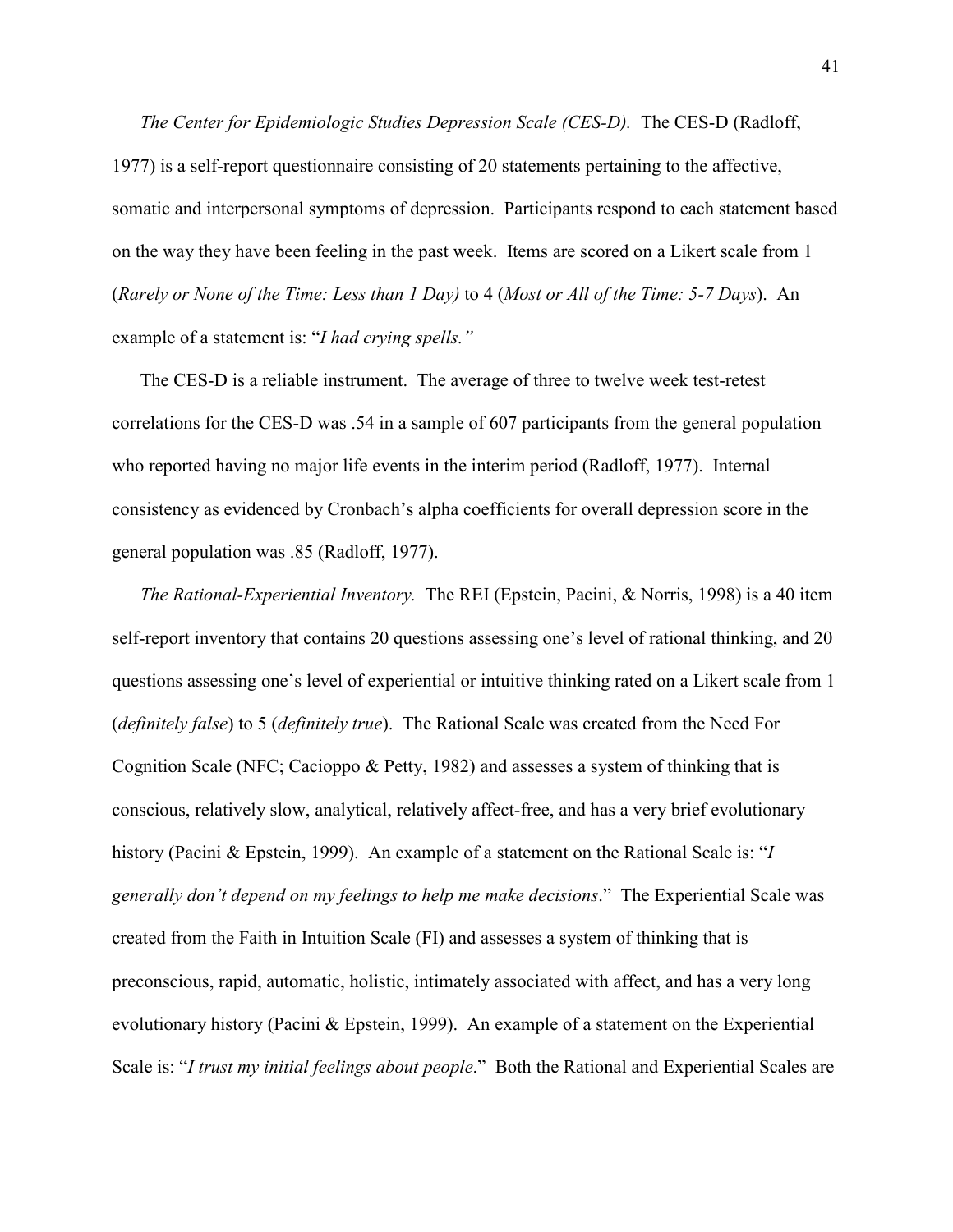negatively correlated with anxiety and depression. The Rational Scale and Experiential Scale will be examined both separately and in conjunction with one another.

The REI is a reliable instrument. Pacini and Epstein (1999) report internal consistency as evidenced by Cronbach's alpha coefficients for the Rational Scale at .90 and for the Experiential Scale at .87 in an undergraduate sample. Factor analysis confirms that rationality and experientiality are independent and orthogonal factors.

Demographic questionnaire. Demographic information requested included: name, gender, age, phone number (to contact participants to schedule a second session of testing).

Search Strategy and Anxiety Questionnaire (SAQ). The SAQ is a four item self-report questionnaire. The first three items are forced choice and the fourth item is open-ended. The questions were as follows:

1. In completing the two experiments, were you more concerned about: (a) speed or (b) accuracy?

2. Did you use a search strategy that was more indicative of: (a) searching as quickly as possible in a specific pattern, such as by columns or rows or swirling out from the centre, etc. or (b) scanning as quickly as possible in no particular pattern and going with your gut feelings?

3. Did you feel anxious during the task: (a) yes or (b) no?

4. Please write any additional comments you have about your search strategy, or the experimental task in general, in space provided.

Facial stimuli. The facial stimuli consisted of black and white displays of photographs of the same female face in three emotional conditions (angry, happy, neutral). These photographs were taken from the Ekman pictures of facial affect (Ekman & Friesen, 1975) and were the same photographs used by Gilboa-Schechtman and colleagues (1999; see Figure D-4; see Figure D-5).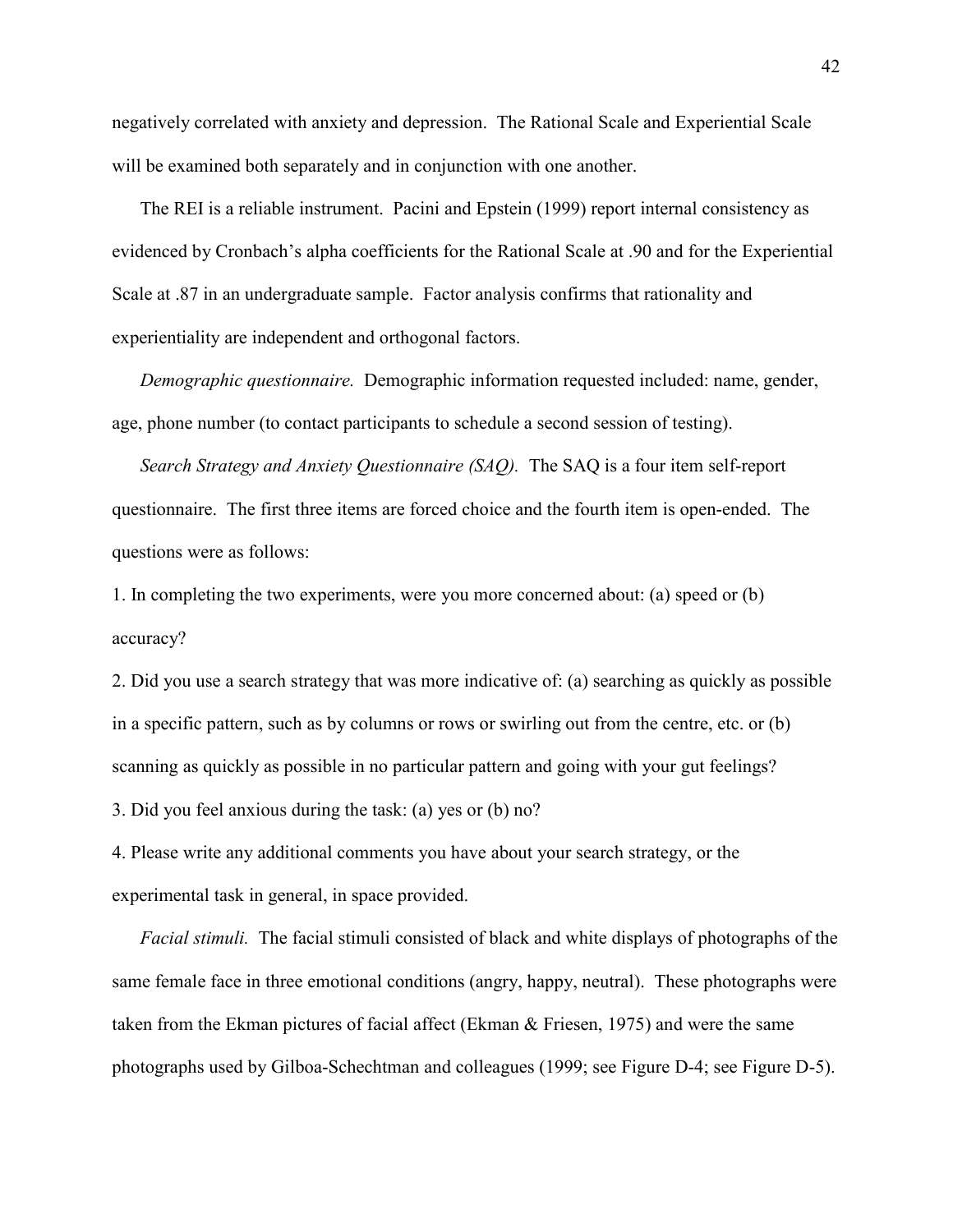The gray-scale of these pictures was controlled to eliminate any dark versus light confound and an area of neck on both the happy and neutral faces was blackened with PhotoShop Pro in order to better match their angry counterpart.

Computer. A PC computer (P-III 450, 17" Sony colour monitor) displayed the matrices, and recorded response times and accuracy using E-Prime computer software (version 1.0, Psychology Software Tools).

Skin conductance equipment. Skin conductance equipment used for this research includes the Biopac MP100 data acquisition and analysis system, the GSR100C GSR amplifier, a set of TSD203 Ag-AgCl unpolarized finger electrodes and electrode gel and the STP100C Isolated Digital Interface for coordination of GSR measurements to stimuli presented with E-Prime. AcqKnowledge software measured and recorded minimum, maximum, mean, median and standard deviation of skin conductance for each trial.

#### 3.3.3 Outcome Measures

Reaction time was measured as an indicator of cognitive, affective, and physiological engagement in the face-in-the-crowd task. Reaction time has been the most studied outcome measure for the ability to find facial threat in a crowd. Reaction time can inform generally about the speed of detection, and can help to illuminate whether a participant was performing a parallel (relatively automatic) or serial (relatively controlled) search. However, RT cannot inform as to whether the underlying processes were affective or cognitive in nature. For this reason, RT was correlated with predictive measures in these three areas.

Galvanic skin response was measured as an indicator of physiological arousal. GSR peaks approximately four to five seconds after stimulus presentation, with the magnitude of the peak in skin response indicative of the degree of physiological arousal (Bradley & Lang, 2001). In some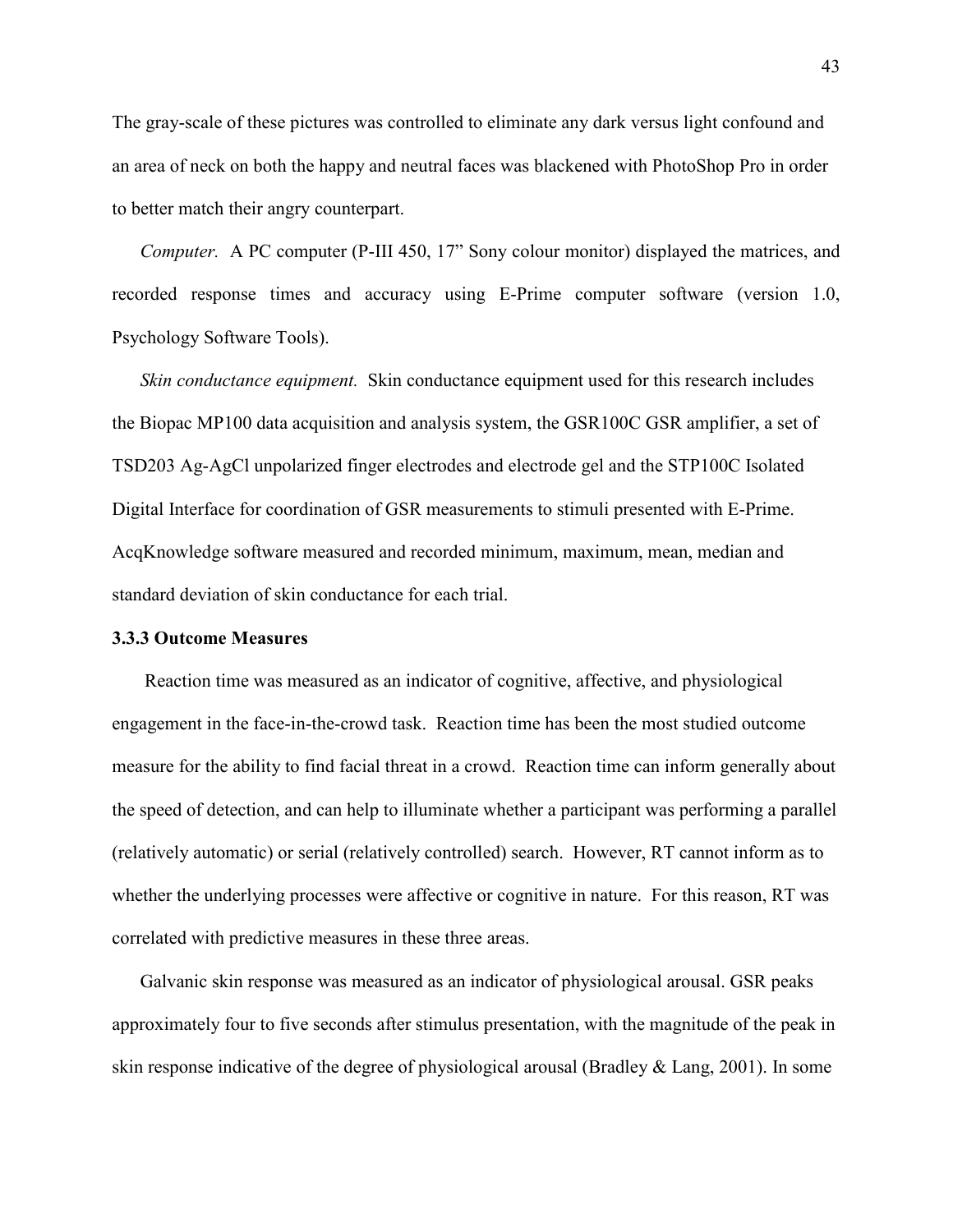circumstances, GSR is a more useful measure of arousal than heart rate, as electrodermal activity is equally reactive to both positively and negatively valenced stimuli, and is more robust against effects of posture, respiratory anomalies, and individual physical differences such as body weight and fitness (Bradley & Lang, 2001). To date, no face-in-the-crowd researchers have endeavored to record GSR as a measure of physiological arousal during the task.

# 3.3.4 Design and Procedure

Participants completed the demographic questionnaire, STAI Trait Scale, CES-D and the REI by either filling out the paper-and-pencil inventories in a classroom setting, or completing the questionnaires online. Participants were then invited to take part in the two face-in-the-crowd studies (outlined below) in a laboratory setting.

The order of presentation for the target detection (Study One) and crowd search (Study Two) face-in-the-crowd tasks was counterbalanced among participants. Participant identification numbers were assigned randomly, and those participants with even identification numbers completed the procedure for Study One first, and those participants with odd identification numbers completed Study Two first. When both Study One and Study Two were completed, participants were given the SAQ. It is estimated that on average, this self-report questionnaire took less than 2 minutes to complete and the laboratory session took less than 30 minutes in total.

 Participants provided informed consent prior to completing the inventories and prior to participating in the two face-in-the-crowd studies, and were debriefed and thanked following completion of the inventories and completion of the two face-in-the-crowd studies. All procedures were approved by the University of Saskatchewan Research Ethics board.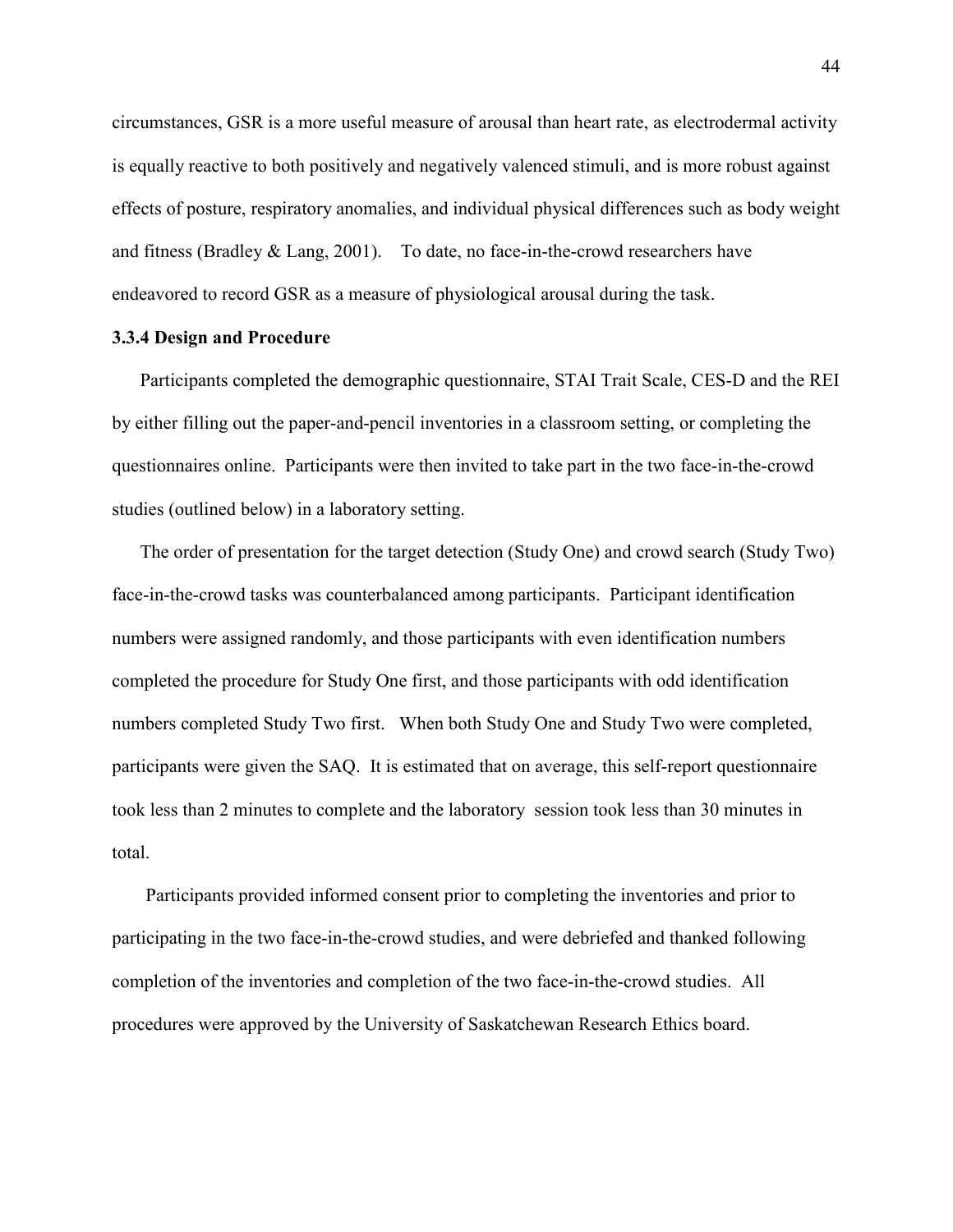Selection of High Trait Anxious and Low Trait Anxious groups. Participants completed the STAI (trait) questionnaire (either paper-and-pencil form or online). Scores on the STAI Trait Scale were examined, and participants were selected into a High Trait Anxious group and Low Trait Anxious group based upon a median split. As such, 76 participants (33 male, 43 female) were selected into the High Trait Anxious group (mean Trait Scale score =  $48.83$ , SD =  $5.87$ ), and 88 participants (25 male, 63 female) were selected into the Low Trait Anxious group (mean Trait Scale score =  $32.44$ , SD =  $5.39$ ). For analyses involving this variable, 26 participants were omitted because their score was at the median and they did not fit into either the High Trait Anxious or Low Trait Anxious groups.

The trait scores of the two groups appear to correlate well with the college-age standardization sample provided in the STAI manual, as the mean score of our High Trait Anxious group placed them at the  $81<sup>st</sup>$  percentile of the standardization sample, and the mean score of our Low Trait Anxious group placed them at the  $25<sup>th</sup>$  percentile of the standardization sample.

As anxiety and depression are highly correlated (typically about  $+0.60$  or  $+0.70$ ) and there are empirical grounds for including anxious, but not depressed participants in this study (e.g. Byrne & Eysenck, 1995), participants also completed the CES-D and any main effects, interaction effects or covariance of depression with anxiety were assessed.

Selection of High State Anxious and Low State Anxious groups. Participants completed the Search Strategy and Anxiety Questionnaire immediately after completing the face-in-the-crowd target detection and crowd search studies. Based on their answer to SAQ – question three: Did you feel anxious during the task: (a) yes or (b) no?, participants were selected into a High State Anxious group and a Low State Anxious group. As such, 74 participants (36 male, 63 female,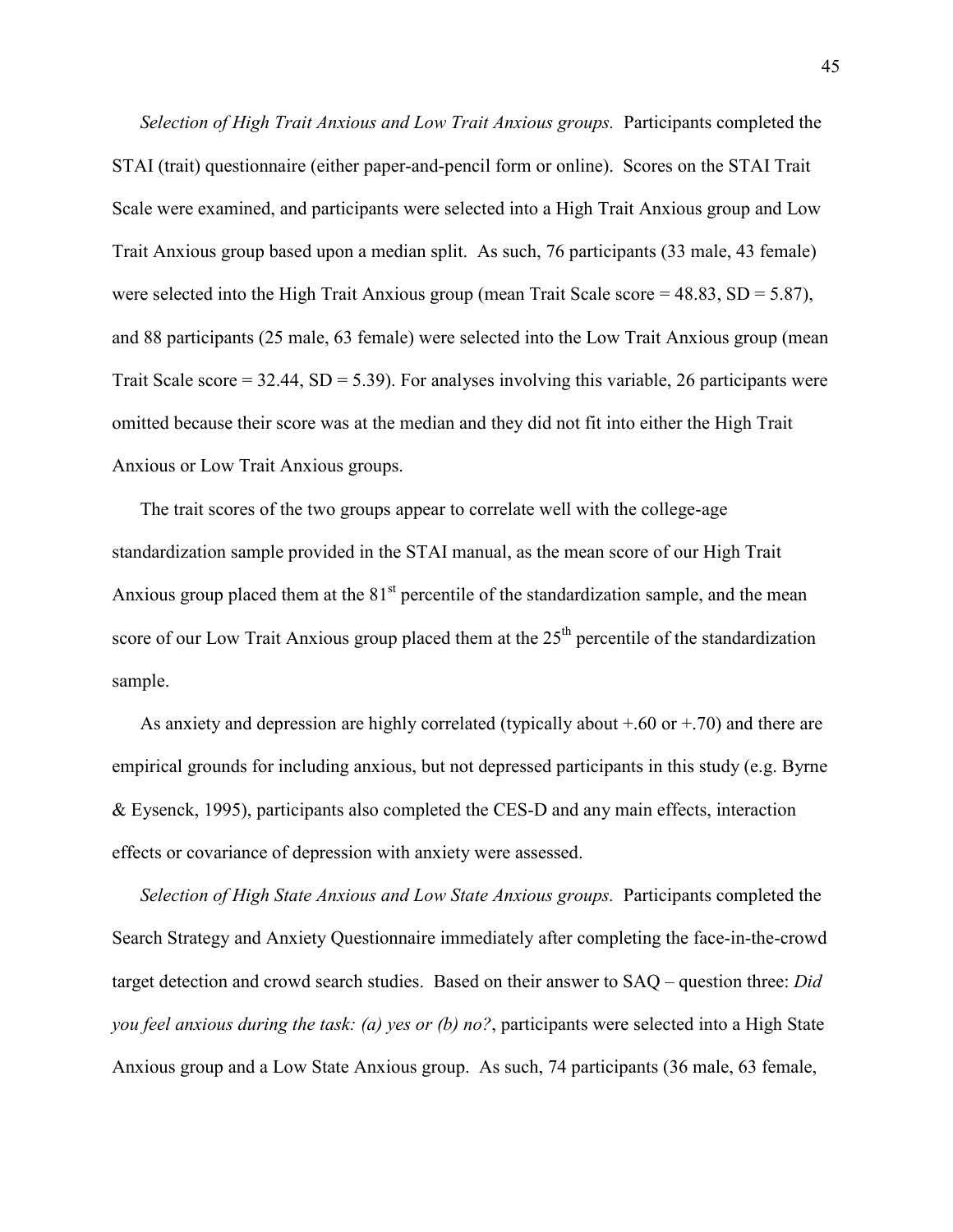11 did not indicate sex) were selected into the High State Anxious, and 111 participants (36 male, 63 female, 12 did not indicate sex) were selected into the Low State Anxious group. For analyses involving this variable, 5 participants were omitted because they did not answer SAQ – question three.

 Selection of Rational and Experiential groups. Participants completed the REI questionnaire by either filling out the paper-and-pencil form or completing an online administration through the University of Saskatchewan's Psychology Participant Pool website. Scores on the Rational and Experiential Scales of the REI were examined, and as the Rational and Experiential Scales are orthogonal, and there are theoretical grounds to keep the Rational and Experiential groups from overlapping, the Rational group was comprised of those participants scoring in the top half of the rational scores and the bottom half of experiential scores, and the Experiential group comprised those participants scoring in the top half of experiential scores and the bottom half of rational scores. As such, 40 participants (21 male, 19 female) were selected into the Rational group (mean Rational Scale score = 83.15, SD = 5.77, mean Experiential Scale score =  $61.43$ , SD =  $6.42$ ), and 35 participants (9 male, 26 female) were selected into the Experiential group (mean Experiential Scale score  $= 79.03$ , SD  $= 7.43$ , mean Rational Scale score =  $65.60$ , SD =  $7.58$ ). For analyses involving this variable, 115 participants were omitted because they did not fit into either the Rational or Experiential groups.

 The face-in-the-crowd procedure for Study One. Participants completed the face-in-thecrowd procedure while RT, accuracy, and GSR were being measured. Participants entered the lab, GSR equipment was attached, and the participant rested for five minutes while the GSR electrode gel had a chance to reach maximum efficiency and the E-Prime Clock Test was run to calibrate the millisecond timing of RT data. Participants were asked to keep as still as possible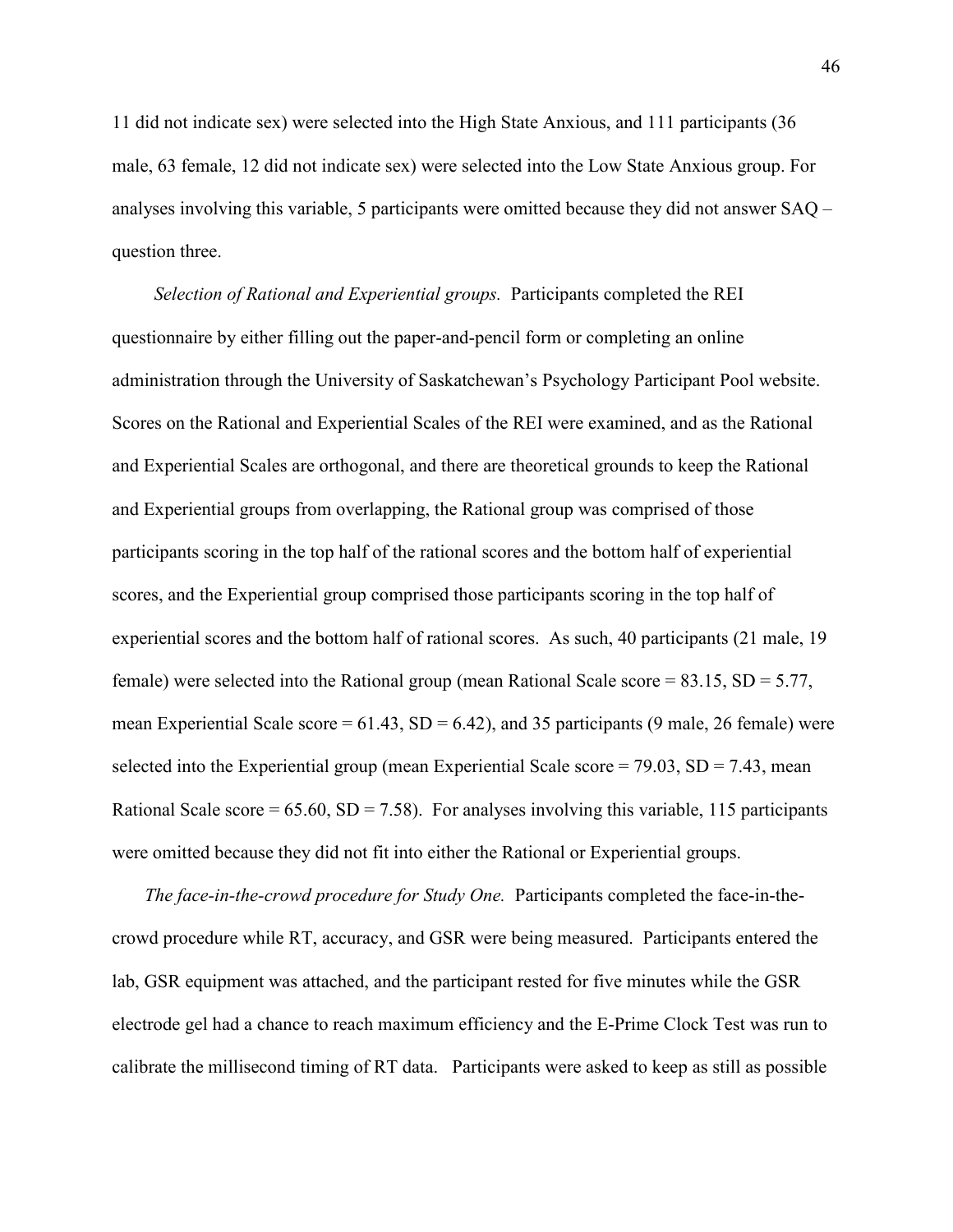throughout the experiment so as not to interfere with GSR readings. After five minutes, and in congruence with the Gilboa-Schechtman and colleagues (1999) study, participants were instructed:

"In this task, you will see twelve faces on the screen. At times, all the twelve faces are going to be identical. At other times, one of the faces will be emotionally different from the rest. Your task is to make a judgment about the presence or absence of a different (or discrepant) emotional face among those twelve faces as *quickly* and as *accurately* as you possibly can by pressing either the SAME (all the faces are identical) or the DIFFERENT (one of the faces is emotionally discrepant) key on the computer keyboard. Please press the spacebar to begin."

Each trial consisted of a crowd of neutral faces arranged in a three rows by four columns matrix in such a manner that the total surface area of the array was  $5\frac{1}{2}$  inches in height x 6 inches in length. In 25% of the trials there was one angry target; 25% of the trials contained one happy target; and 50% of the trials contained no target. Each target appeared three times each in one of the twelve positions of the matrix at random. Thus, there were a total of 144 trials (72 nontarget trials, 36 angry target trials, 36 happy target trials).

Participants indicated their decision of absence or presence of a target by pressing either the button marked SAME or DIFFERENT. Once the participant made a response, the display was terminated. Following a six second interval, the next trial began. A six second interval ensured that peak GSR was recorded for each trial. Random presentation of the images was controlled by the E-Prime computer software, and responses and RTs were recorded by the E-Prime computer software. AcqKnowledge software for the skin conductance response equipment recorded skin conductance data for each trial throughout the entire session. The experimenter remained in the room throughout the task.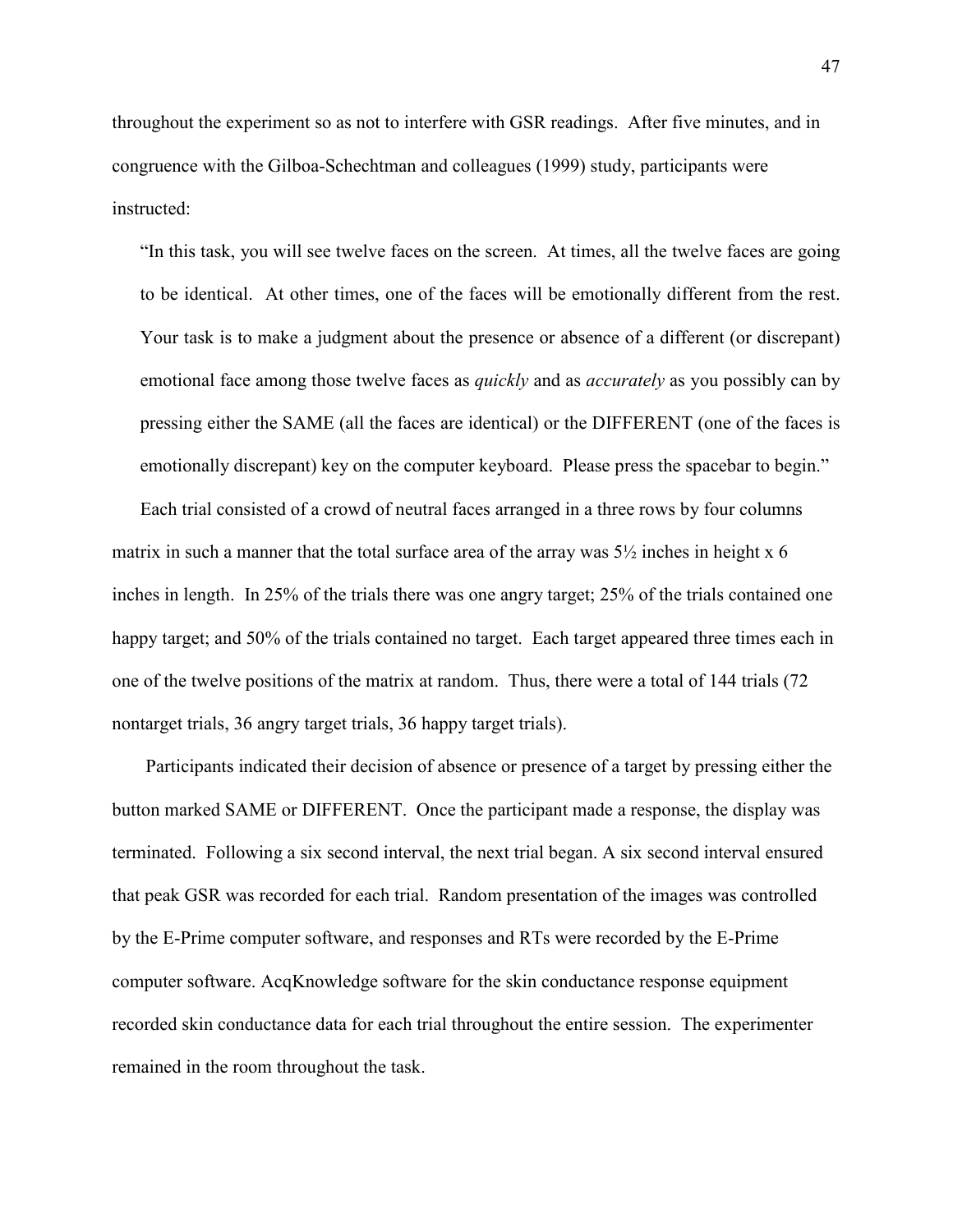#### 3.4 Analyses

Target detection analyses were carried out using a 2 (Anxiety = high, low) x 2 (Decision-Making Style = rational, experiential) x 2 (Target = angry, happy) repeated measures ANOVA. Anxiety and Decision-Making Style were between subjects variables; Target type was a within subjects variable; RT was the dependent variable for the first set of analyses and GSR was the dependent variable for the second set of analyses.

Following significant omnibus ANOVAs, separate univariate analyses and tests of simple effects helped to clarify the nature of the relations among the independent variables and dependent variables for all the significant main effects and interaction effects.

As in the Gilboa-Schechtman and colleagues (1999) study, trials involving extreme RTs (i.e., RTs shorter than 333 msec or longer than two standard deviations above the participant's mean RT per target type) were eliminated from further analyses. Overall, excluded responses constituted 3.6 percent of the trials, and their number did not significantly differ as a function of target type, crowd type or group. Decision latencies were computed separately for each group, each target type, and each crowd type. The means and standard deviations for these latencies and GSR readings are presented in Tables B-2 through B-14.

Preliminary analyses were conducted with sex and with depression score on the CESD as between subjects factors. No main effects or interactions involving gender or depression score were detected in these analyses, and therefore these factors were omitted from the final analyses.

# 3.5 Results

#### 3.5.1 Participants

Individuals scoring less than chance (less than 50% on overall proportion correct or less than 50% on hits versus false alarms) were eliminated from further analyses. Excluded participants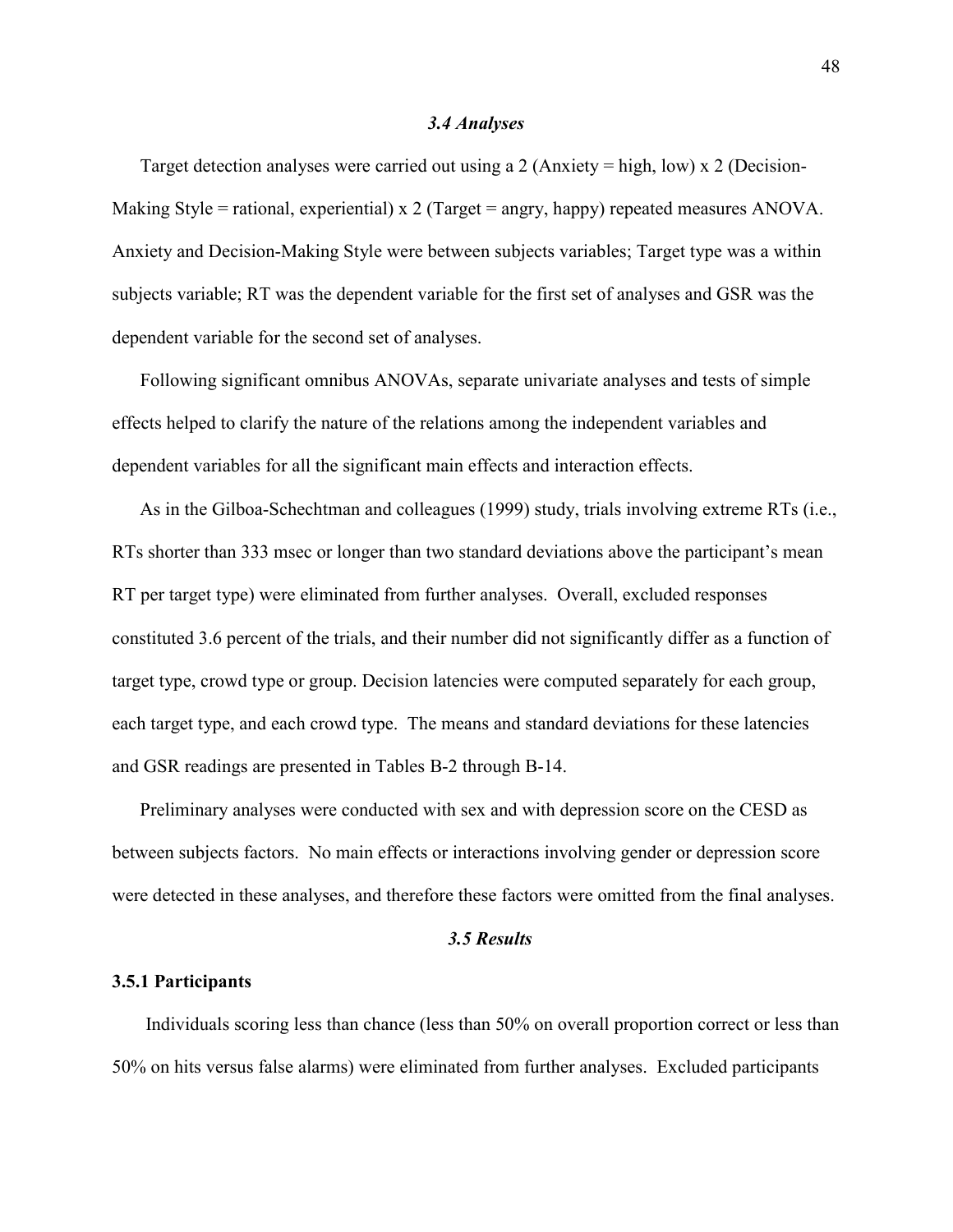constituted five percent of the total number of participants and did not significantly differ as a function of group.

# 3.5.2 Target Detection Hypothesis One

 The first hypothesis was that there would be a significant main effect of Target on RT such that participants ( $n = 165$ ) would have significantly faster RTs in the detection of angry targets versus happy targets.

 There are two ways to examine this question. The first is to analyze participant RTs to angry versus happy targets in a neutral crowd. The second way to examine this question is to analyze participant RTs to angry targets in a happy crowd versus its converse condition, happy targets in an angry crowd.

Angry versus happy targets in neutral crowds. As predicted, participants had significantly faster RTs in the detection of angry targets (mean  $= 1850.253$  msec, SD  $= 482.087$ ) versus happy targets (mean = 1892.990 msec,  $SD = 541.256$ ) in an array of neutral faces,  $[F(1, 164) = 3.996, P$  $< 0.05$ ].

Angry targets in happy crowds versus happy targets in angry crowds. As predicted, participants had significantly faster RTs in the detection of angry targets in happy crowds (mean  $= 2164.141$  msec, SD = 504.269) versus happy targets in angry crowds (mean = 2292.159 msec,  $SD = 594.418$ ,  $[F(1, 164) = 14.732$ ,  $P < .001$ .

## 3.5.3 Target Detection Hypothesis Two

 The second hypothesis was that there would be a significant interaction between trait anxiety and target on RT, such that participants in the High Trait Anxious group ( $n = 63$ ) versus the Low Trait Anxious group ( $n = 76$ ) would have faster RTs for the detection of angry targets, but the two groups would not differ in their RTs for the detection of happy targets, while maintaining the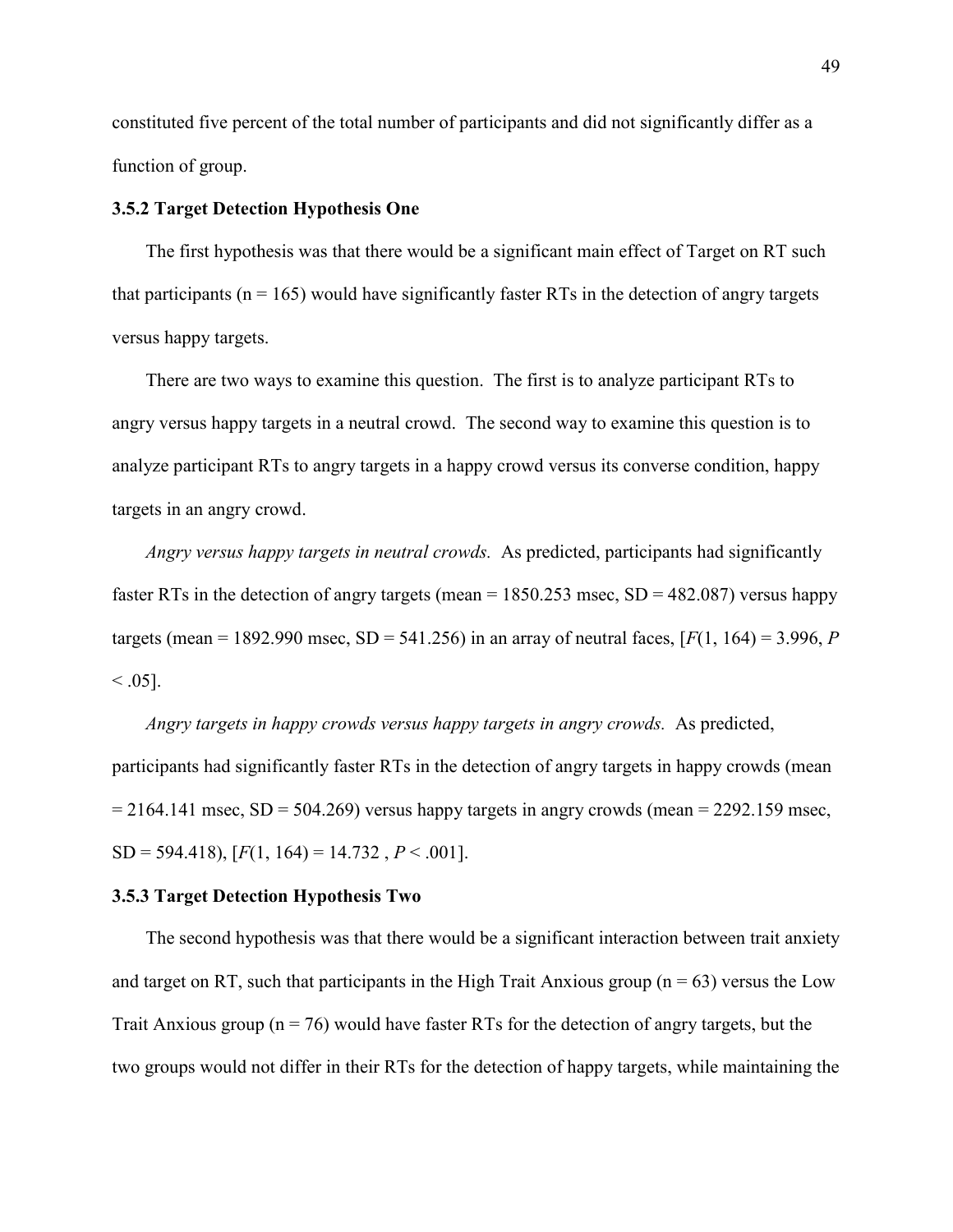overall anger superiority effect in target detection. It was further predicted that these effects would not be evidenced for the High State Anxious group ( $n = 66$ ) versus the Low State Anxious group ( $n = 96$ ).

 There are two ways to examine this question. The first is to analyze High Trait Anxious and Low Trait Anxious group RTs to angry versus happy targets in a neutral crowd. The second is to analyze High Trait Anxious and Low Trait Anxious group RTs to angry targets in a happy crowd versus its converse condition, happy targets in an angry crowd.

Trait Anxiety and angry versus happy targets in neutral crowds. In this instance there was a significant interaction effect of Anxiety x Target on RT,  $[F(1, 137) = 3.926, P < .05]$ . Simple effects analyses for the STAI Trait Scale median split demonstrates that the High Trait Anxious group had faster RTs for the detection of angry targets (mean  $= 1904.339$  msec,  $SD = 538.718$ ) versus happy targets (mean = 1991.227msec, SD = 683.223),  $[F(1, 62) = 5.531, P < .05]$ , whereas the Low Trait Anxious group showed no significant difference in their RTs between target types,  $[F(1, 75) = .040, P = .842]$  (see Figure D-6).

State Anxiety and angry versus happy targets in neutral crowds. In this instance there was a significant between subjects effect of Anxiety on RT for High State Anxious versus Low State Anxious participants based on self-reported anxiety during the procedure (SAQ - question three). In this case, the self-reported High State Anxious participants had significantly faster RTs (mean  $= 1759.887$  msec, SD  $= 410.938$ ) versus Low State Anxious participants (mean  $= 1952.444$ ) msec,  $SD = 565.687$ ) averaged over both target conditions,  $[F(1, 160) = 6.029, P < .05]$  (see Figure D-7).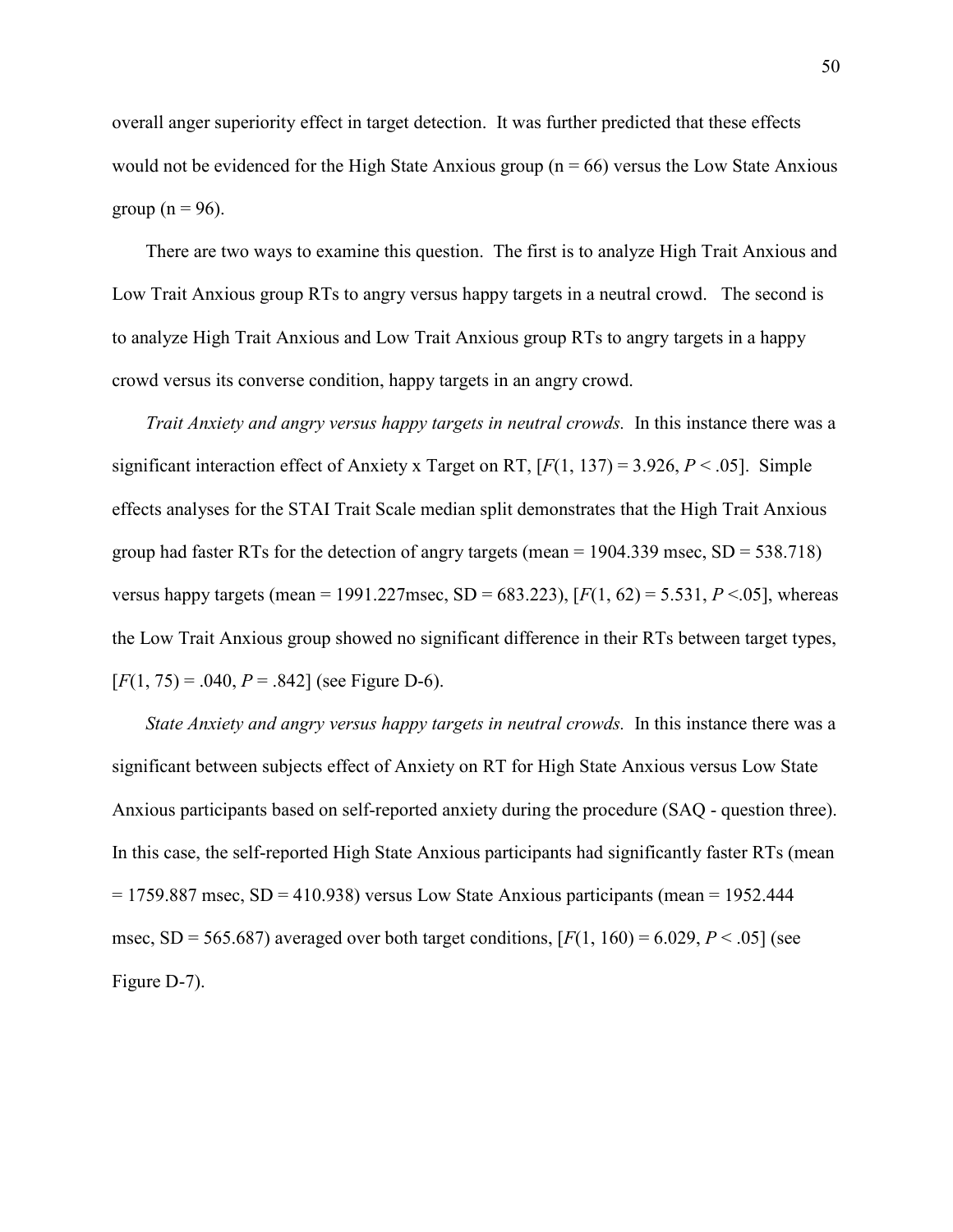Trait Anxiety and angry targets in happy crowds versus happy targets in angry crowds. In this instance, there was no significant interaction effect of Anxiety x Target on RT,  $[F(1, 137) =$  $.048, P = .828$ ].

State Anxiety and angry targets in happy crowds versus happy targets in angry crowds. In this instance, there was a significant between subjects effect of Anxiety on RT for High State Anxious versus Low State Anxious participants based on self-reported anxiety during the procedure (SAQ, question three). Once again, the High State Anxious participants had significantly faster RTs (mean  $= 2132.638$  msec, SD  $= 509.498$ ) versus Low State Anxious participants (mean = 2294.733 msec,  $SD = 574.570$ ) averaged over both target conditions, [ $F(1)$ ,  $160$ ) = 4.001,  $P < .05$ ] (see Figure D-8).

# 3.5.4 Target Detection Hypothesis Three

 The third hypothesis was that there would be a significant between subjects effect of Decision-Making Style on RT such that participants in the Rational group ( $n = 37$ ) versus the Experiential group ( $n = 32$ ) would have faster RTs averaged over both target conditions.

 There are two ways to examine this question. The first is to analyze High Rational/Low Experiential (Rational) and High Experiential/Low Rational (Experiential) group RTs to angry versus happy targets in a neutral crowd. The second is to analyze Rational and Experiential group RTs to angry targets in a happy crowd versus its converse condition, happy targets in an angry crowd.

Decision-Making Style and angry versus happy targets in neutral crowds. In this instance, a between subjects effect of Decision-Making Style on RT almost reached significance, and could be considered a trend,  $[F(1, 67) = 3.256, P = .076]$ . Rational participants tended to have faster RTs (mean  $= 1828.941$  msec,  $SD = 436.099$ ) versus Experiential participants (mean  $= 2056.941$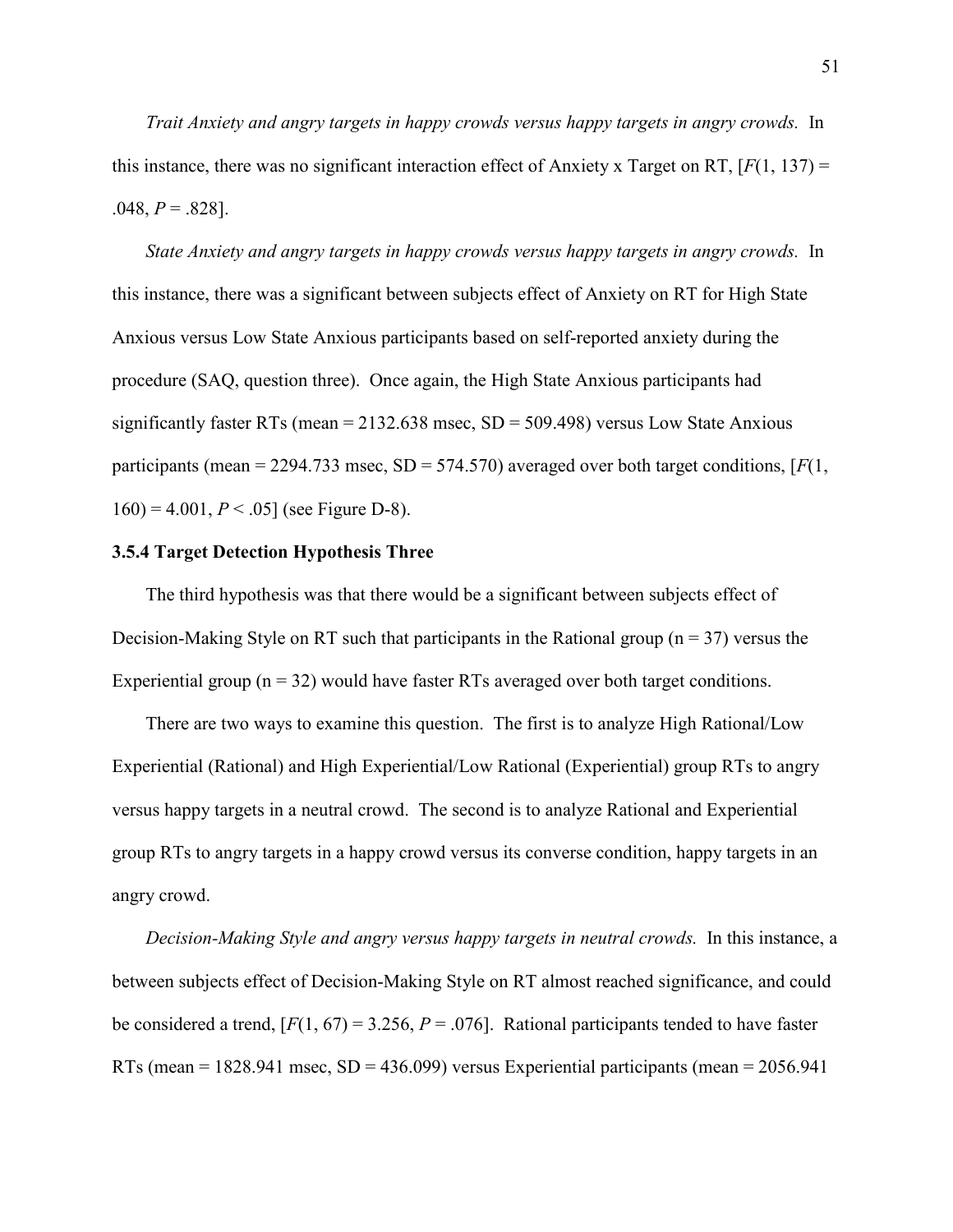msec,  $SD = 637.614$ ) averaged over both target conditions (see Figure D-9), although this did not reach significance.

 Simple effects analyses for Decision-Making Style median split demonstrated that the Rational group had faster RTs for the detection of happy targets in neutral crowds (mean = 1801.512 msec,  $SD = 431.305$ ) than the Experiential group (mean = 2070.916 msec,  $SD =$ 661.103),  $[F(1, 67) = 4.121, P < .05]$ , whereas the Rational and Experiential groups showed no significant difference in their RTs for the detection of angry targets in neutral crowds,  $[F(1, 67) =$ 2.142,  $P = 0.148$ ] (see Figure D-9).

 Decision-Making Style and angry targets in happy crowds versus happy targets in angry crowds. In this instance, there was a significant between subjects effect of Decision-Making Style on RT. Overall, Rational participants had faster RTs (mean  $= 2140.274$  msec, SD  $=$ 470.073) versus Experiential participants (mean  $= 2419.940$  msec,  $SD = 603.820$ ) averaged over both target conditions,  $[F(1, 67) = 5.462, P < .05]$  (see Figure D-10).

 Simple effects analyses demonstrated that the Rational group had faster RTs for the detection of happy targets in angry crowds (mean  $= 2147.107$  msec,  $SD = 475.771$ ) than Experiential participants (mean = 2493.044 msec, SD = 607.629) [ $F(1, 67) = 7.022$ ,  $P = .01$ ], whereas the Rational and Experiential groups showed no significant difference in their RTs for the detection of angry targets in happy crowds,  $[F(1, 67) = 2.767, P = .101]$  (see Figure D-10).

## 3.5.5 Target Detection Hypothesis Four

 The fourth hypothesis concerned the combined role of affect and decision-making style in target detection, and was comprised of three questions.

 The first question of the hypothesis postulated that there would be a significant simple effect of Anxiety x Decision-Making Style on RT for angry targets such that participants in the High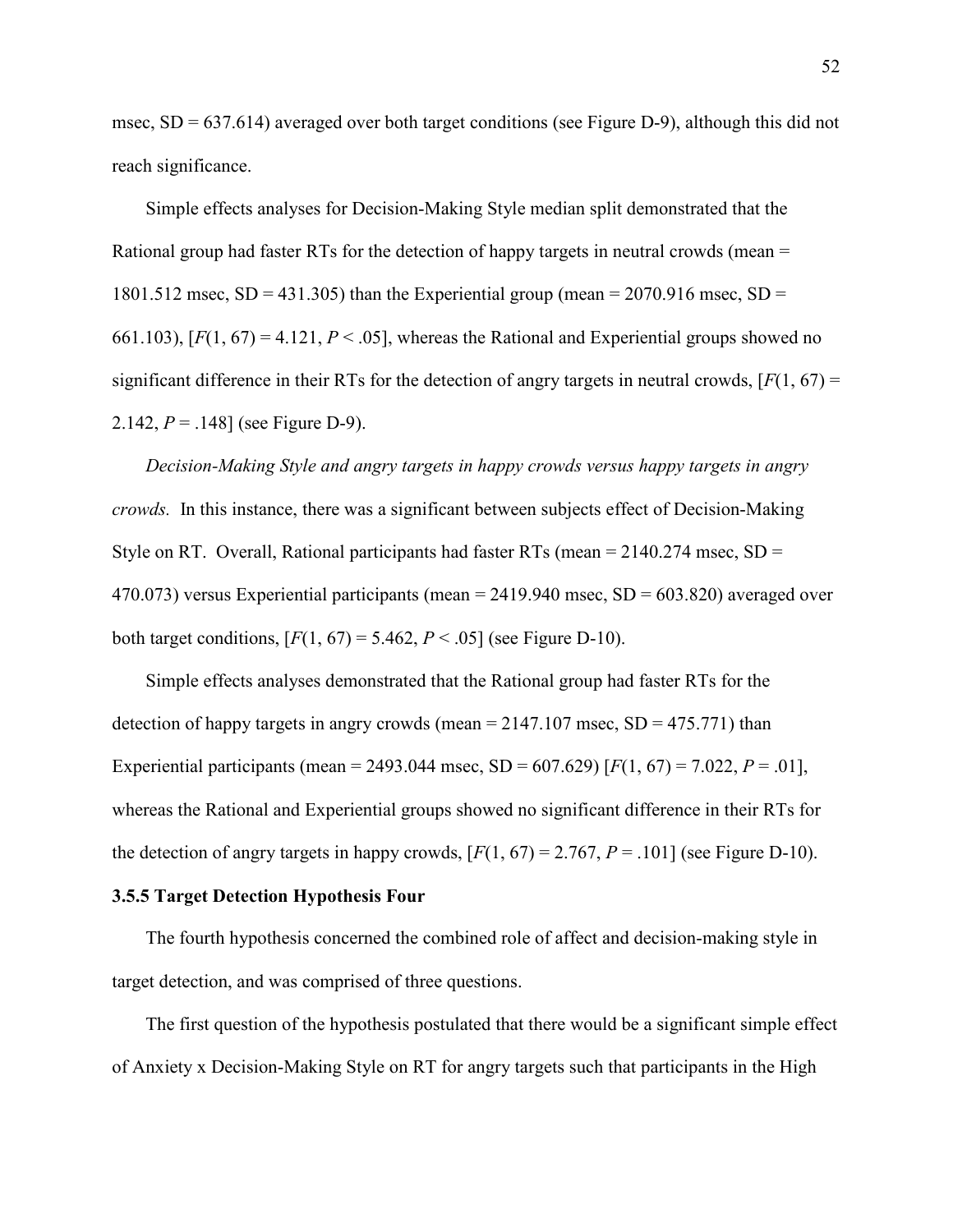Trait Anxious/Rational (HTAR) group ( $n = 12$ ) versus the Low Trait Anxious/Experiential (LTAE) group  $(n = 16)$  would have faster RTs in the detection of angry targets.

 The second question of the hypothesis postulated that there would be a significant simple effect of Anxiety x Decision-Making Style on RT for angry targets such that participants in the High Trait Anxious/Rational (HTAR) group versus the High Trait Anxious/Experiential (HTAE) group  $(n = 16)$  would have faster RTs in the detection of angry targets.

 The third question of the hypothesis postulated that there would be a significant simple effect of Anxiety x Decision-Making Style on RT for angry targets such that participants in the Low Trait Anxious/Rational (LTAR) group ( $n = 25$ ) versus the Low Trait Anxious/Experiential (LTAE) group  $(n = 16)$  would have faster RTs in the detection of angry targets.

 There are two ways to examine each of these three questions. The first is to analyze group RTs to angry targets in a neutral crowd. The second is to analyze group RTs to angry targets in a happy crowd. As extrapolated from the Byrne and Eysenck (1995) study, it is predicted that these results will be evidenced for trait anxiety according to the Trait Scale of the STAI, but these effects would not be evidenced for the High State Anxious/Rational (HSAR) group ( $n =$ 16), High State Anxious/Experiential (HSAE) group (n = 9), Low State Anxious/Rational (LSAR) group  $(n = 21)$ , or Low State Anxious/Experiential (LSAE) group  $(n = 23)$ .

HTAR versus LTAE: Trait Anxiety x Decision-Making Style for angry targets in neutral crowds. In this instance, there was no significant simple effect of Anxiety x Decision-Making Style on RT,  $[F(1, 26) = .995, P = .328]$  (see Figure D-11).

HSAR versus LSAE: State Anxiety x Decision-Making Style for angry targets in neutral crowds. In this instance, there was no significant simple effect of Anxiety x Decision-Making Style on RT,  $[F(1, 37) = 3.184, P = .083]$  for angry targets in neutral crowds (see Figure D-12).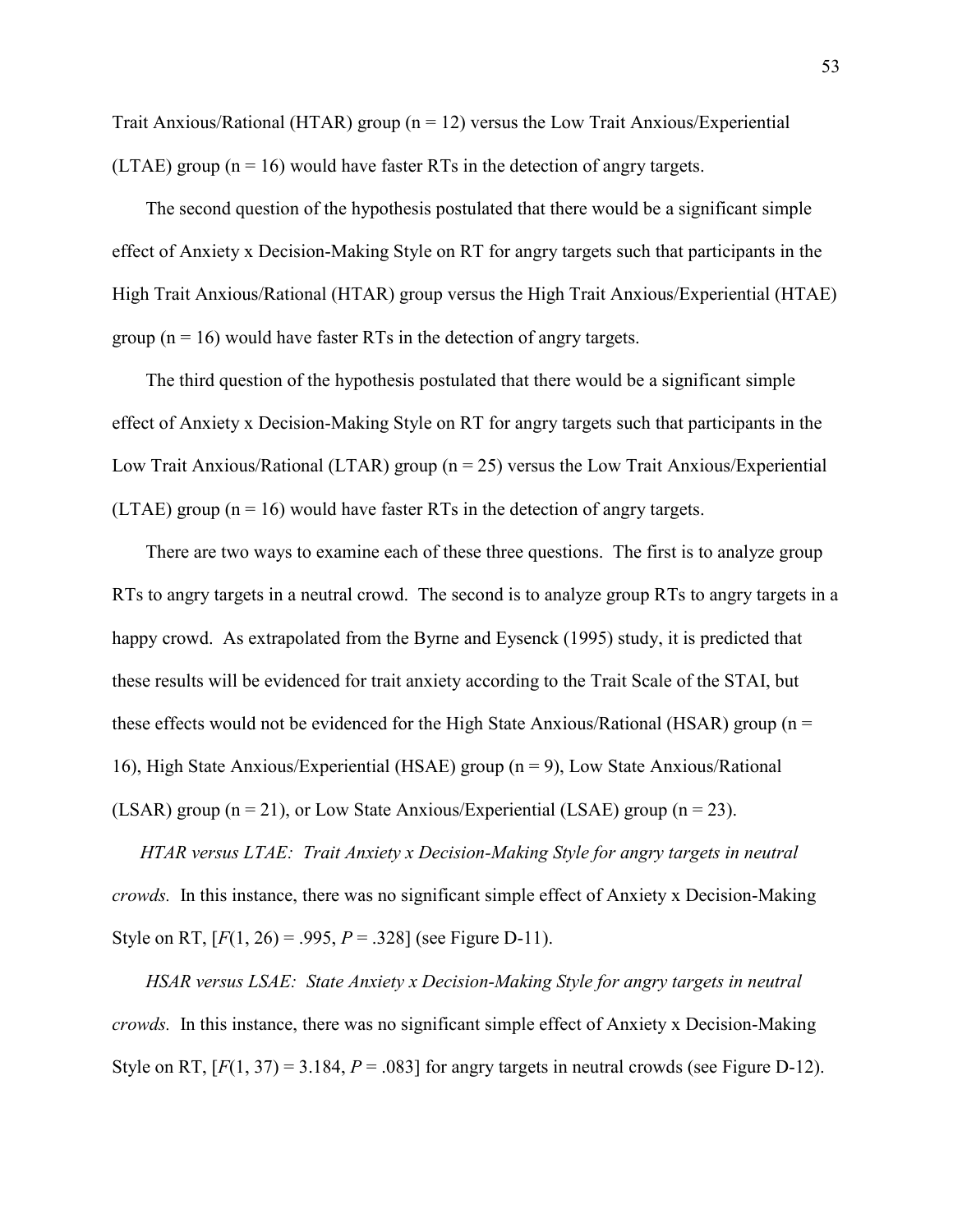However, pairwise comparisons of means for the omnibus ANOVA for angry versus happy targets in neutral crowds indicated a significant overall difference in RTs for HSAR versus LSAE ( $P < .05$ ). Overall, HSAR participants had faster RTs (mean = 1740.311 msec, SD = 385.073) versus LSAE participants (mean = 2105.537 msec, SD = 699.723) averaged over both target conditions (see Figure D-12).

HTAR versus LTAE: Trait Anxiety x Decision-Making Style and angry targets in happy crowds. In this case, there was no significant simple effect of Anxiety x Decision-Making Style on RT,  $[F(1, 26) = .726, P = .402]$  (see Figure D-13).

HSAR versus LSAE: State Anxiety x Decision-Making Style and angry targets in happy crowds. In this case, there was no significant simple effect of Anxiety x Decision-Making Style on RT,  $[F(1, 37) = 1.307, P = .260]$  (see Figure D-14). However, pairwise comparisons of means for the omnibus ANOVA for angry targets in happy crowds versus happy targets in angry crowds indicated a significant overall difference in RTs for HSAR versus LSAE ( $P < .05$ ). Overall, HSAR participants had faster RTs (mean  $= 2147.261$  msec, SD  $= 480.972$ ) versus LSAE participants (mean =  $2484.608$  msec, SD =  $632.579$ ) averaged over both target conditions (see Figure D-14).

HTAR versus HTAE: Trait Anxiety x Decision-Making Style and angry targets in neutral crowds. In this case, there was no significant simple effect of Anxiety x Decision-Making Style on RT,  $[F(1, 26) = 1.807, P = .191]$  (see Figure D-11).

HSAR versus HSAE: State Anxiety x Decision-Making Style and angry targets in neutral crowds. In this case, there was no significant simple effect of Anxiety x Decision-Making Style on RT,  $[F(1, 22) = 2.090, P = .162]$  (see Figure D-12).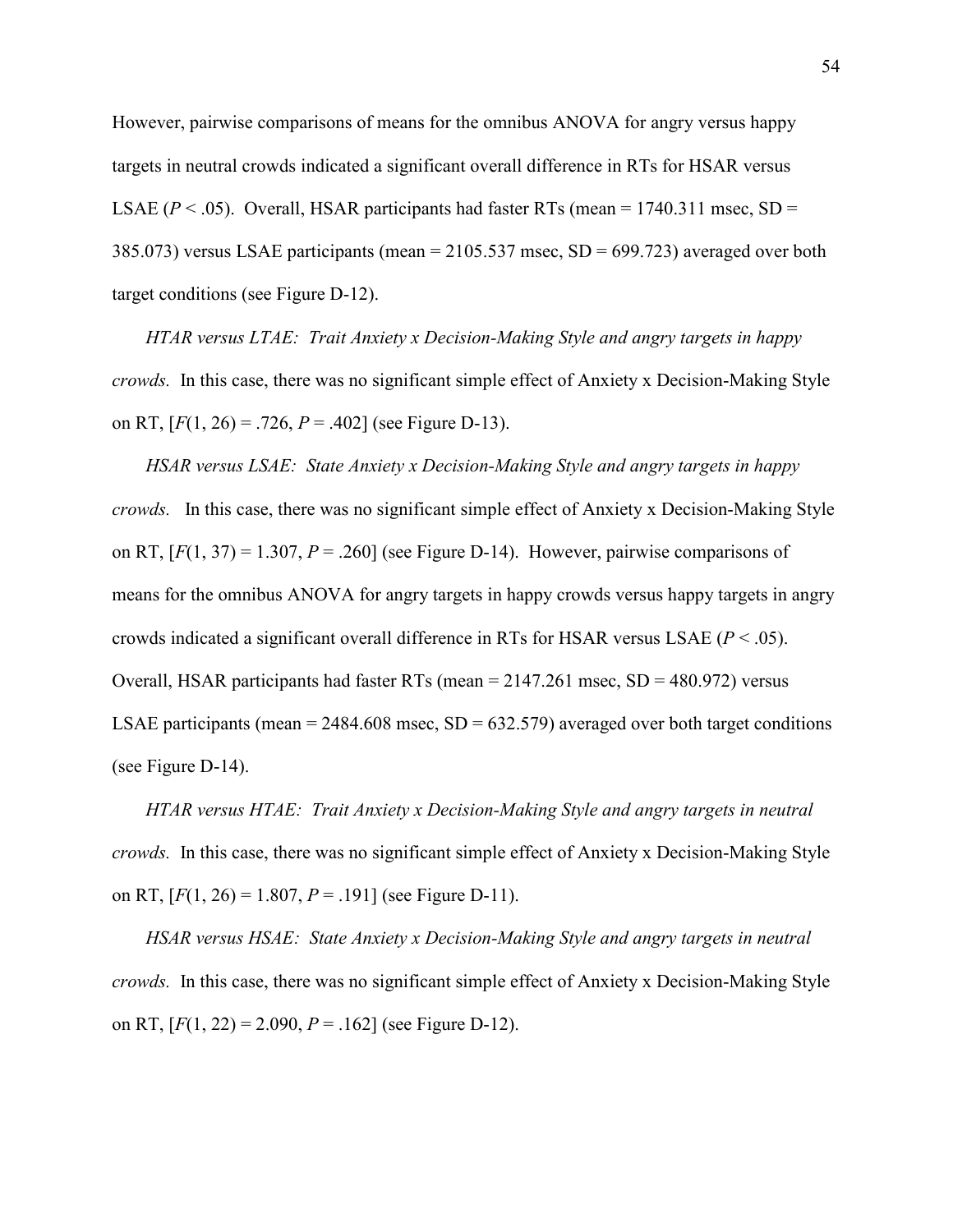HTAR versus HTAE: Trait Anxiety x Decision-Making Style and angry targets in happy crowds. In this case, there was no significant simple effect of Anxiety x Decision-making Style on RT,  $[F(1, 26) = 1.312, P = .262]$  (see Figure D-13).

HSAR versus HSAE: State Anxiety x Decision-Making Style and angry targets in happy crowds. In this case, there was no significant simple effect of Anxiety x Decision-making Style on RT,  $[F(1, 22) = .470, P = .500]$  (see Figure D-14).

LTAR versus LTAE: Trait Anxiety x Decision-Making Style and angry targets in neutral crowds. In this case, there was no significant simple effect of Anxiety x Decision-Making Style on RT,  $[F(1, 39) = 0.374, P = .544]$  (see Figure D-11).

 LSAR versus LSAE: State Anxiety x Decision-Making Style and angry targets in neutral crowds. In this case, there was no significant simple effect of Anxiety x Decision-Making Style on RT,  $[F(1, 42) = 0.799, P = .376]$  (see Figure D-12).

LTAR versus LTAE: Trait Anxiety x Decision-Making Style and angry targets in happy crowds. In this case, there was no significant simple effect of Anxiety x Decision-Making Style on RT,  $[F(1, 39) = 1.265, P = .268]$  (see Figure D-13).

LSAR versus LSAE: State Anxiety x Decision-Making Style and angry targets in happy crowds. In this case, there was no significant simple effect of Anxiety x Decision-Making Style on RT,  $[F(1, 42) = 2.475, P = .123]$  (see Figure D-14). However, pairwise comparisons of means for the omnibus ANOVA for angry targets in happy crowds versus happy targets in angry crowds indicated a significant overall difference in RTs for LSAR versus LSAE ( $P < .05$ ). Overall, LSAR participants had faster RTs (mean = 2134.951 msec, SD = 471.243) versus LSAE participants (mean =  $2484.608$  msec, SD =  $632.579$ ) averaged over both target conditions (see Figure D-14).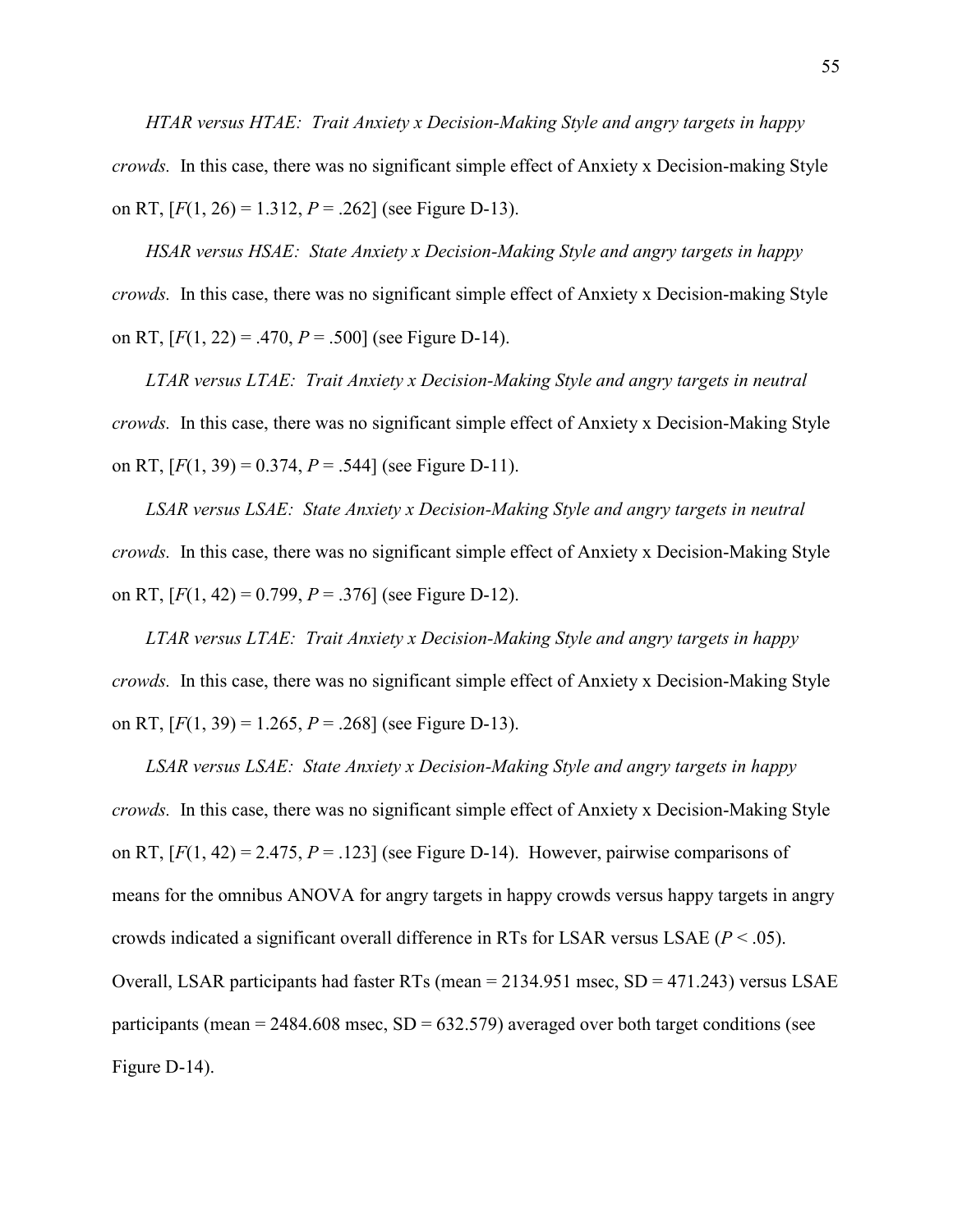# 3.5.6 Target Detection Hypothesis Five

The fifth hypothesis was that there would be a significant main effect of Target on GSR such that angry targets versus happy targets would have greater GSR. In this instance, there was no significant main effect of Target on GSR,  $[F(1, 153) = .894, P = .346]$  (n = 154).

# 3.5.7 Target Detection Hypothesis Six

The sixth hypothesis was that there would be a significant interaction effect of Anxiety x Target on GSR such that participants in the High Trait Anxious group ( $n = 69$ ) versus the Low Trait Anxious group  $(n = 71)$  would have greater GSR when presented with angry targets, but the two groups would not differ in their GSR to happy targets. It was further predicted that these results would be evidenced for both trait anxiety, according to the Trait Scale of the STAI, and would also be evidenced for the High State Anxious group ( $n = 60$ ) versus the Low State Anxious group ( $n = 94$ ).

Trait Anxiety and GSR. In this instance, the there was no significant interaction effect of Anxiety x Target on GSR,  $[F(1, 138) = .278, P = .599]$ . However, there was a significant between subjects effect of Trait Anxiety on GSR. Overall, the High Trait Anxious group had higher GSR (mean =  $4.732$  uhmo, SD =  $2.700$ ) versus the Low Trait Anxious group (mean = 3.844 uhmo, SD = 2.590) averaged over both target conditions,  $[F(1, 138) = 3.961, P < .05]$ .

State Anxiety and GSR. In this instance, there is no significant interaction effect of Anxiety x Target on GSR,  $[F(1, 152) = .841, P = .361]$ .

# 3.5.8 Target Detection Hypothesis Seven

The seventh hypothesis was that there would be a significant interaction effect of Decision-Making Style on GSR such that participants in the Experiential group ( $n = 31$ ) versus the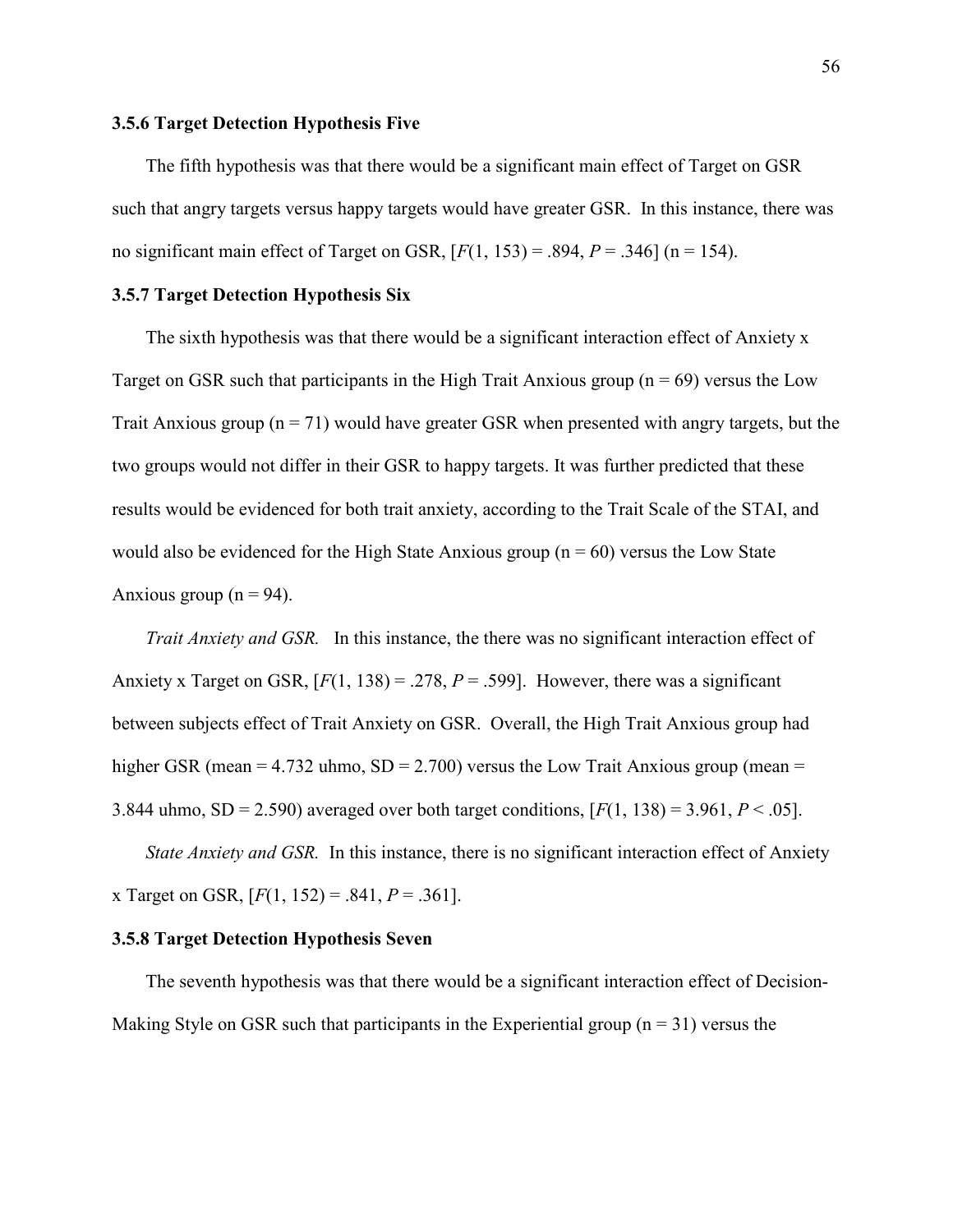Rational group ( $n = 27$ ) would have higher GSR when presented with angry targets, but the two groups would not differ in their GSR when presented with happy targets.

 In this instance, there was a significant interaction effect of Decision-Making Style on GSR  $[F(1, 56) = 4.199, P < .05]$ . Simple effects analyses demonstrated that the Rational group had higher GSR when presented with happy targets (mean  $=$  3.696 uhmo, SD  $=$  2.569) than when presented with angry targets (mean =  $3.522$  uhmo, SD =  $2.461$ ) [ $F(1, 26) = 5.927, P < .05$ ], whereas the Experiential group showed no significant difference in their GSR when presented with angry versus happy targets,  $[F(1, 30) = .059, P = .809]$  (see Figure D-15).

# 3.5.9 Target Detection Hypothesis Eight

The eighth hypothesis concerned the combined role of affect and decision-making style on GSR for target detection, and was comprised of three questions.

The first question of the hypothesis postulated that there would be a significant simple effect of Anxiety x Decision-Making Style on GSR such that participants in the High Trait Anxious/Experiential (HTAE) group ( $n = 16$ ) versus the Low Trait Anxious/Rational (LTAR) group  $(n = 17)$  would have higher GSR when presented with angry targets. The second question of the hypothesis postulated that there would be a significant simple effect of Anxiety x Decision-Making Style on GSR such that participants in the High Trait Anxious/Experiential (HTAE) group versus the High Trait Anxious/Rational (HTAR) group ( $n = 10$ ) would have higher GSR when presented with angry targets.

The third question of the hypothesis postulated that there would be a significant simple effect of Anxiety x Decision-making style on GSR such that participants in the Low Trait Anxious/Experiential (LTAE) group ( $n = 15$ ) versus the Low Trait Anxious/Rational (LTAR) group would have higher GSR when presented with angry targets.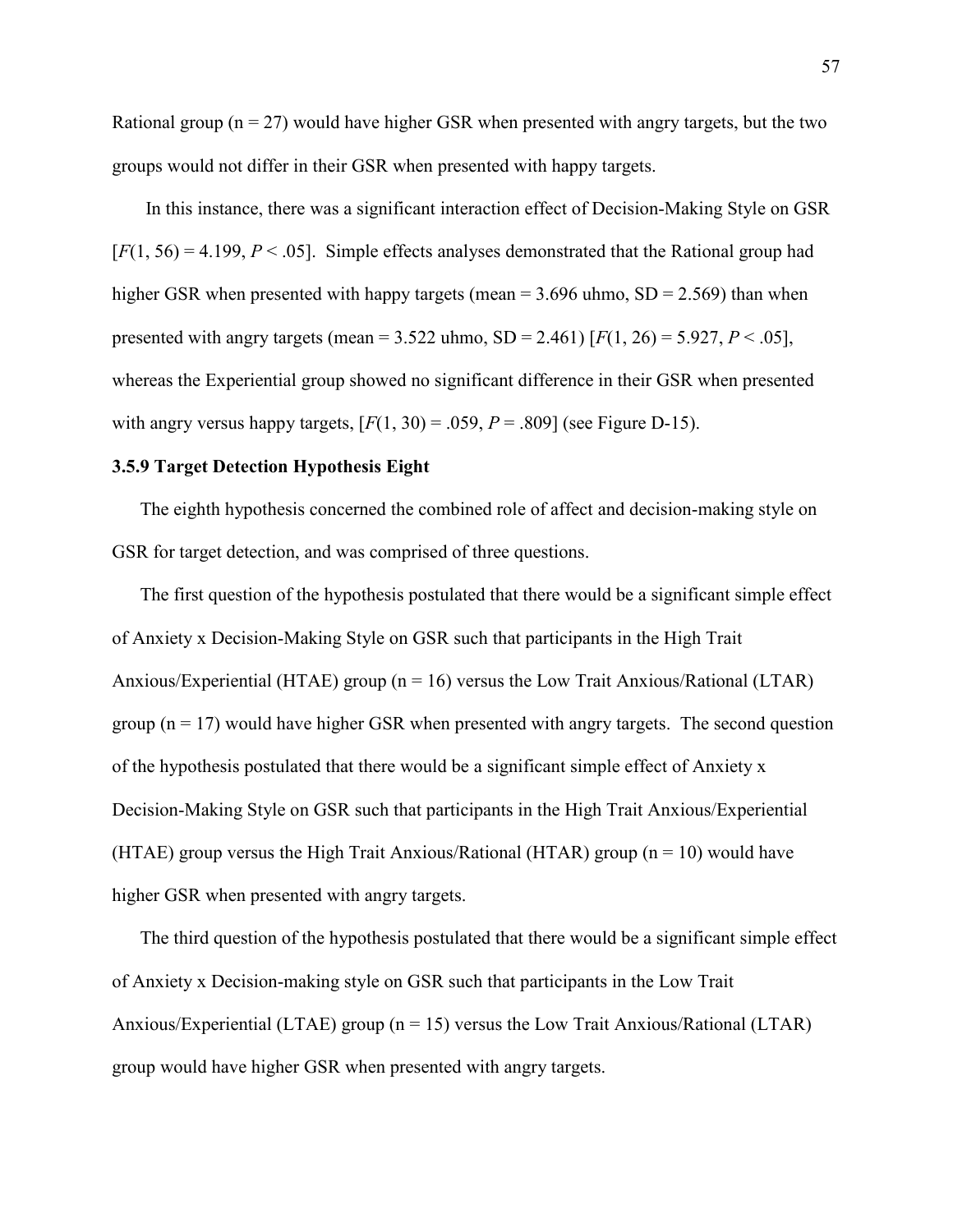It was further predicted that these results would be evidenced for both trait anxiety,

according to the Trait Scale of the STAI, and that these effects would also be evidenced for the High State Anxious/Experiential (HSAE) group  $(n = 9)$ , Low State Anxious/Rational (LSAR) group ( $n = 17$ ), High State Anxious/Rational (HSAR) group ( $n = 10$ ), and Low State Anxious Experiential (LSAE) group  $(n = 22)$ .

HTAE versus LTAR: Trait Anxiety x Decision-Making Style. In this instance, there was no significant simple effect of Trait Anxiety x Decision-making style on GSR,  $[F(1, 31) = 2.069, P$  $=$  .160] (see Figure D-16).

HSAE versus LSAR: State Anxiety x Decision-Making Style. In this instance, there was no significant simple effect of State Anxiety x Decision-making style on GSR,  $[F(1, 23) = .067, P =$ .798] (see Figure D-17).

HTAE versus HTAR: Trait Anxiety x Decision-Making Style. In this instance, there was no significant simple effect of Trait Anxiety x Decision-making style on GSR,  $[F(1, 24) = .222, P =$ .642] (see Figure D-16).

HSAE versus HSAR: State Anxiety x Decision-Making Style. In this instance, there was no significant simple effect of State Anxiety x Decision-making style on GSR,  $[F(1, 16) = .554, P =$ .467] (see Figure D-17).

LTAE versus LTAR: Trait Anxiety x Decision-Making Style. In this instance, there was no significant simple effect of Trait Anxiety x Decision-making style on GSR,  $[F(1, 30) = .901, P =$ .350]. However, there was a significant interaction effect between these two groups,  $[F(1, 30) =$ 5.996,  $P < .05$ ]. Simple effects analyses demonstrated that the LTAR group had significantly higher GSR when presented with happy targets (mean  $= 3.563$  uhmo,  $SD = 2.007$ ) than when presented with angry targets (mean  $= 3.331$  uhmo,  $SD = 1.949$ ), whereas the LTAE group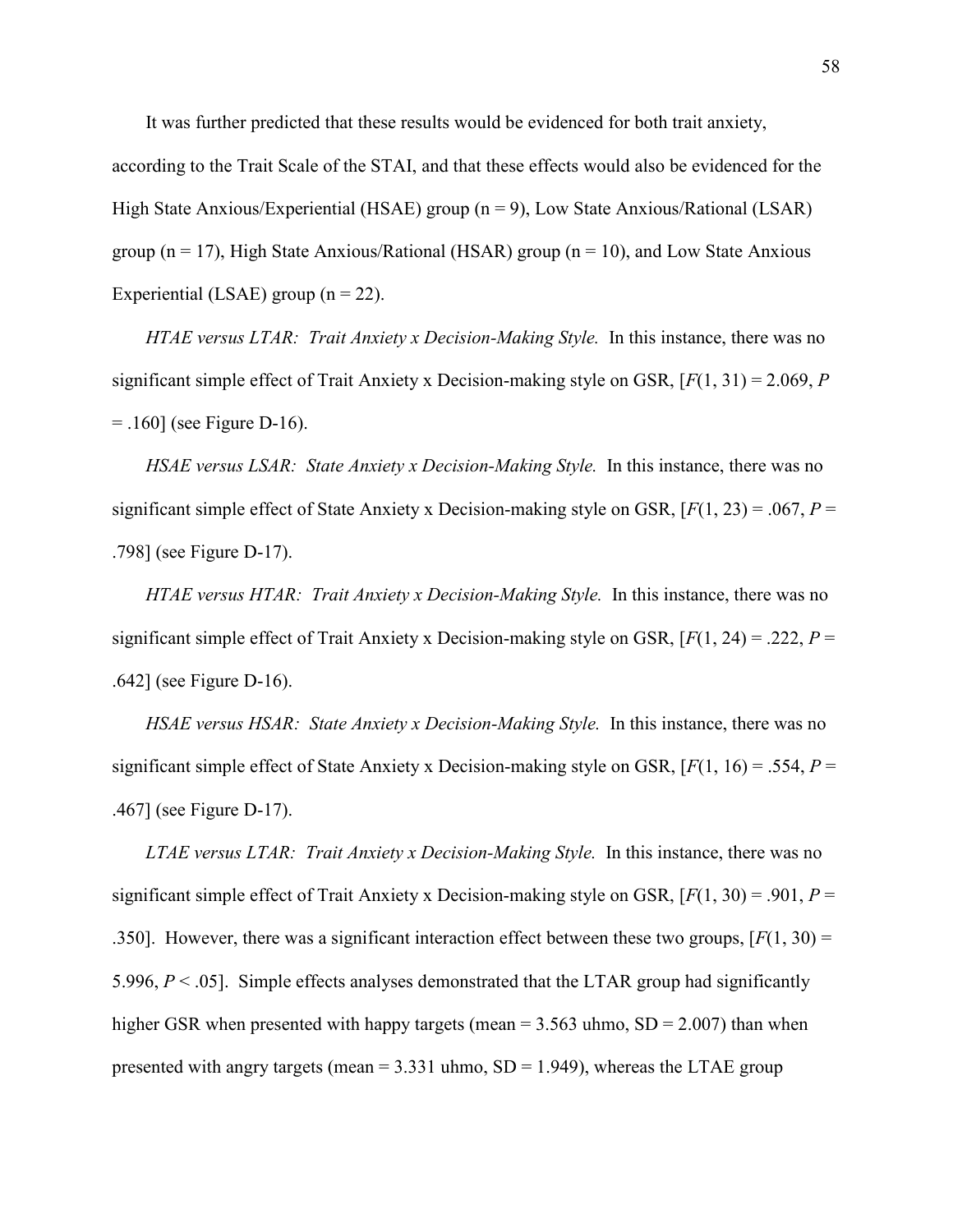showed no significant difference in their GSR when presented with angry versus happy targets,  $[F(1, 14) = 1.125, P = .307]$  (see Figure D-16).

LSAE versus LSAR: State Anxiety x Decision-Making Style. In this instance, there was no significant simple effect of State Anxiety x Decision-making style on GSR,  $[F(1, 37) = 1.250, P$  $=$  .271]. However, there was a significant interaction effect between these two groups, [ $F(1, 37)$ ]  $= 4.712$ ,  $P < .05$ ]. Simple effects analyses demonstrated that the LSAR group had significantly higher GSR when presented with happy targets (mean  $=$  3.489 uhmo, SD  $=$  2.616) than when presented with angry targets (mean  $= 3.257$  uhmo,  $SD = 2.454$ ), whereas the LSAE group showed no significant difference in their GSR when presented with angry versus happy targets,  $[F(1, 21) = .080, P = .780]$  (see Figure D-17).

#### 3.5.9 Discussion

 The purpose of Study One was to replicate previous target detection face-in-the-crowd findings (anger superiority effect at the level of automatic processing, such that angry faces orient attention quickly and automatically) with measures of participants' trait anxiety and rational and experiential thinking styles.

Overall, the anger superiority effect was replicated in that participants had faster RTs for the detection of angry target faces over happy target faces in a neutral crowd. Also replicated were the findings of Gilboa-Schechtman and colleagues (1999), such that a significant Group x Target interaction emerged. Participants in the High Trait Anxious group detected angry targets faster than the Low Trait Anxious group; however, the two groups did not differ on their speed at finding happy targets.

Unique to this study, significant differences were also found between the Rational and Experiential groups such that the Rational group tended to have faster RTs overall. No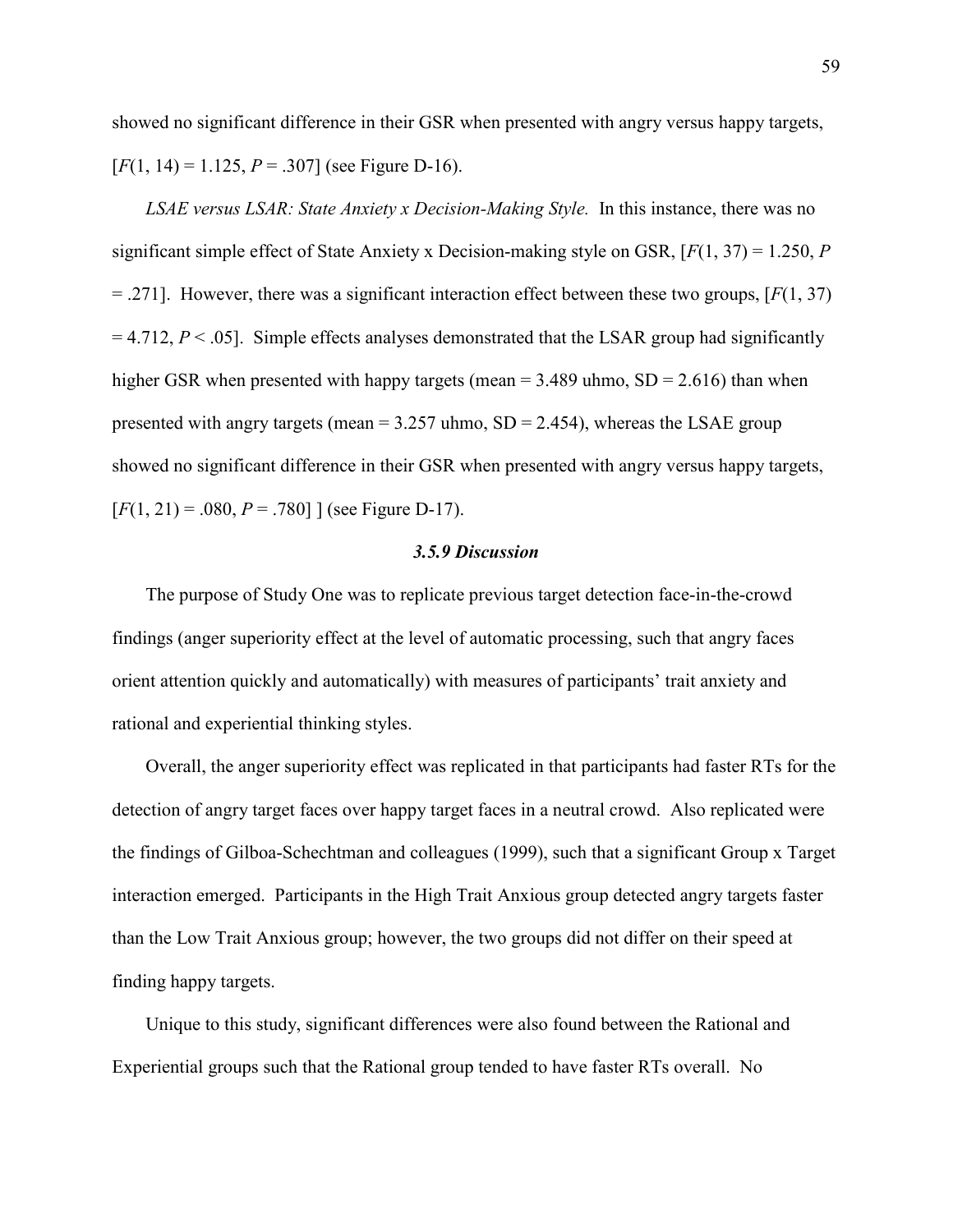significant results were found to show that cognitive decision-making styles interact with trait anxiety for the speed of detecting target facial expressions.

Also unique to this study, participants' degree of physiological arousal to target facial expressions was examined. Results indicate that, overall, the High Trait Anxious group had higher GSR than the Low Trait Anxious group. And, curiously, the Rational group displayed significantly higher GSR to happy targets than angry targets.

On the whole, Study One successfully replicated previous findings in terms of the anger superiority effect in target detection, and successfully replicated previous findings in terms of significant Anxiety x Target interactions. The first study also successfully demonstrated the usefulness of cognitive decision-making style as a variable in future face-in-the-crowd studies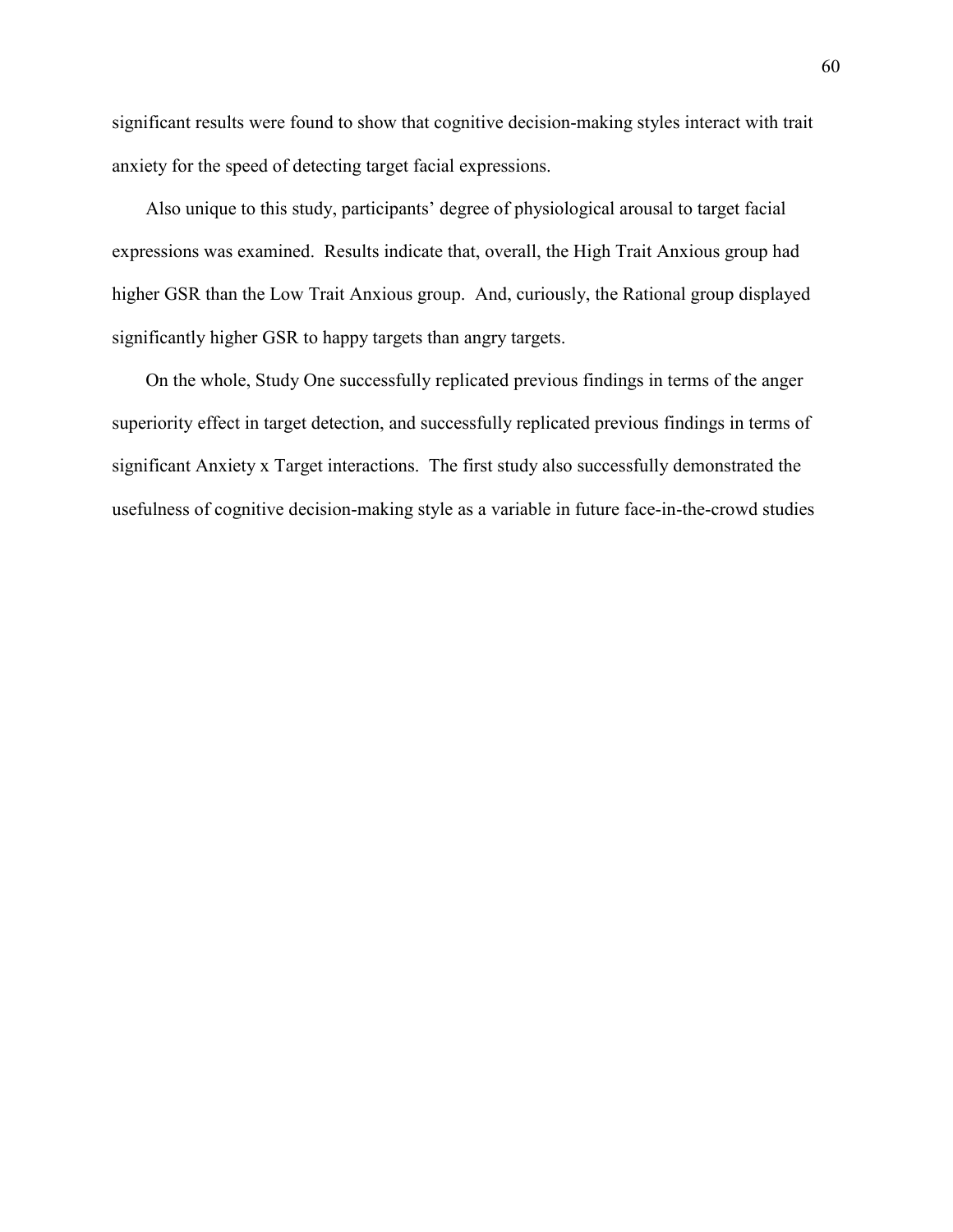# 4. STUDY TWO: THE FACE-IN-THE-CROWD AND CROWD SEARCH ANALYSES 4.1 Rationale

The purpose of Study Two is to replicate previous crowd search face-in-the-crowd findings (anger inferiority effect at the level of controlled processing, such that angry faces require a longer time to process) with measures of participants' trait anxiety and rational and experiential thinking styles. The researchers aimed to determine whether cognitive decision-making styles interact with affective predisposition for both the speed of crowd searches and the degree of physiological arousal to crowd facial expressions as predicted by the AIM and CEST.

# 4.2 Hypotheses

#### 4.2.1 Assumptions for Hypotheses

The assumptions for the hypotheses of Study Two are the same as the assumptions for hypotheses of Study One.

# 4.2.2 Eight Hypotheses for Study Two

There are eight hypotheses for Study Two. These hypotheses are indicative of (1) the replication of the anger inferiority effect in crowd search; (2) the role of affect (High Trait Anxious and Low Trait Anxious groups according to the STAI, and High State Anxious and Low State Anxious groups according to the SAQ - question three) in crowd search; (3) the role of decision-making style (rational or experiential) in crowd search; (4) the combined role of affect and decision-making style in crowd search; (5) the role of crowd type (angry or happy) in physiological arousal; and (6) the role of affect (High Trait Anxious and Low Trait Anxious, and High State Anxious and Low State Anxious groups) in physiological arousal to crowds; (7) the

61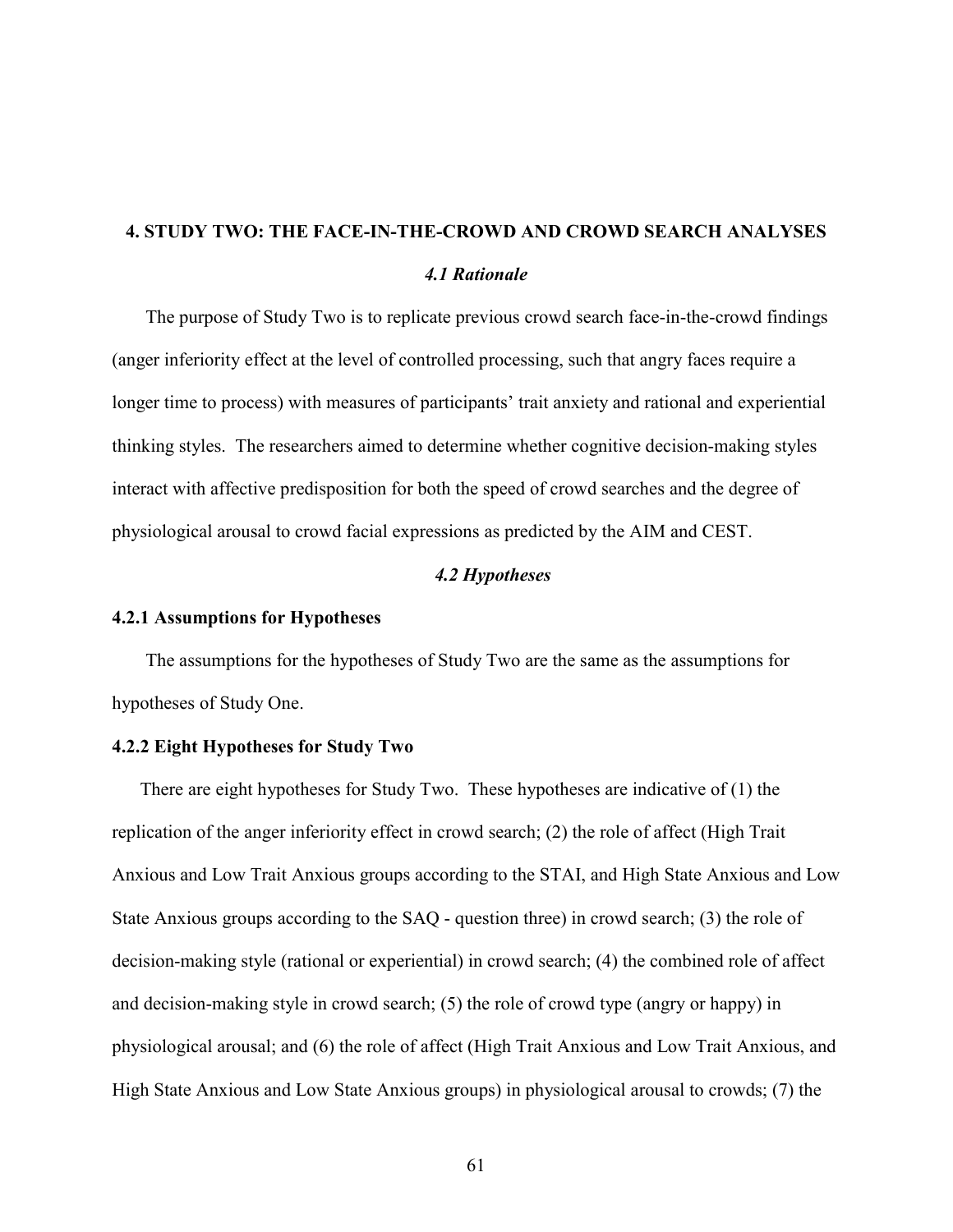role of decision-making style in physiological arousal to crowds; and (8) the combined role of affect and decision-making style in physiological arousal to crowds

Crowd search hypothesis one. The first hypothesis is that there will be a significant main effect of Crowd on RT such that participants will have longer RTs when there is a crowd of angry faces versus a crowd of happy faces.

This hypothesis is based on the previous anger inferiority effect in the crowd analyses of Hansen and Hansen (1994) and the evolutionary theoretical assumption that full and proper processing has survival value when a facial emotion conveys a potential threat (Fridlund, 1994, Hansen & Hansen, 1988; Schwartz et al., 1985).

Crowd search hypothesis two. The second hypothesis is that there will be a significant interaction effect of Anxiety x Crowd on RT such that participants in the High Trait Anxious group versus Low Trait Anxious group will have slower RTs for angry crowd searches, but the two groups will not differ in their RTs for happy crowd searches. As extrapolated from the Byrne and Eysenck (1995) study, it is further predicted that these results will be evidenced for the High Trait Anxious versus Low Trait Anxious groups according to the Trait Scale of the STAI, however, this effect will not hold for the High State Anxious versus Low State Anxious groups according to SAQ - question three.

This hypothesis examines the affective component of the previous anger inferiority effect in the crowd analyses of Byrne and Eysenck (1995) and Gilboa-Schechtman and colleagues (1999), and the theoretical assumption of Hansen and Hansen (1994) that angry faces maintain the focus of attention making it more difficult for participants to look away, and the AIM postulation that anxious individuals may use affect-as-information.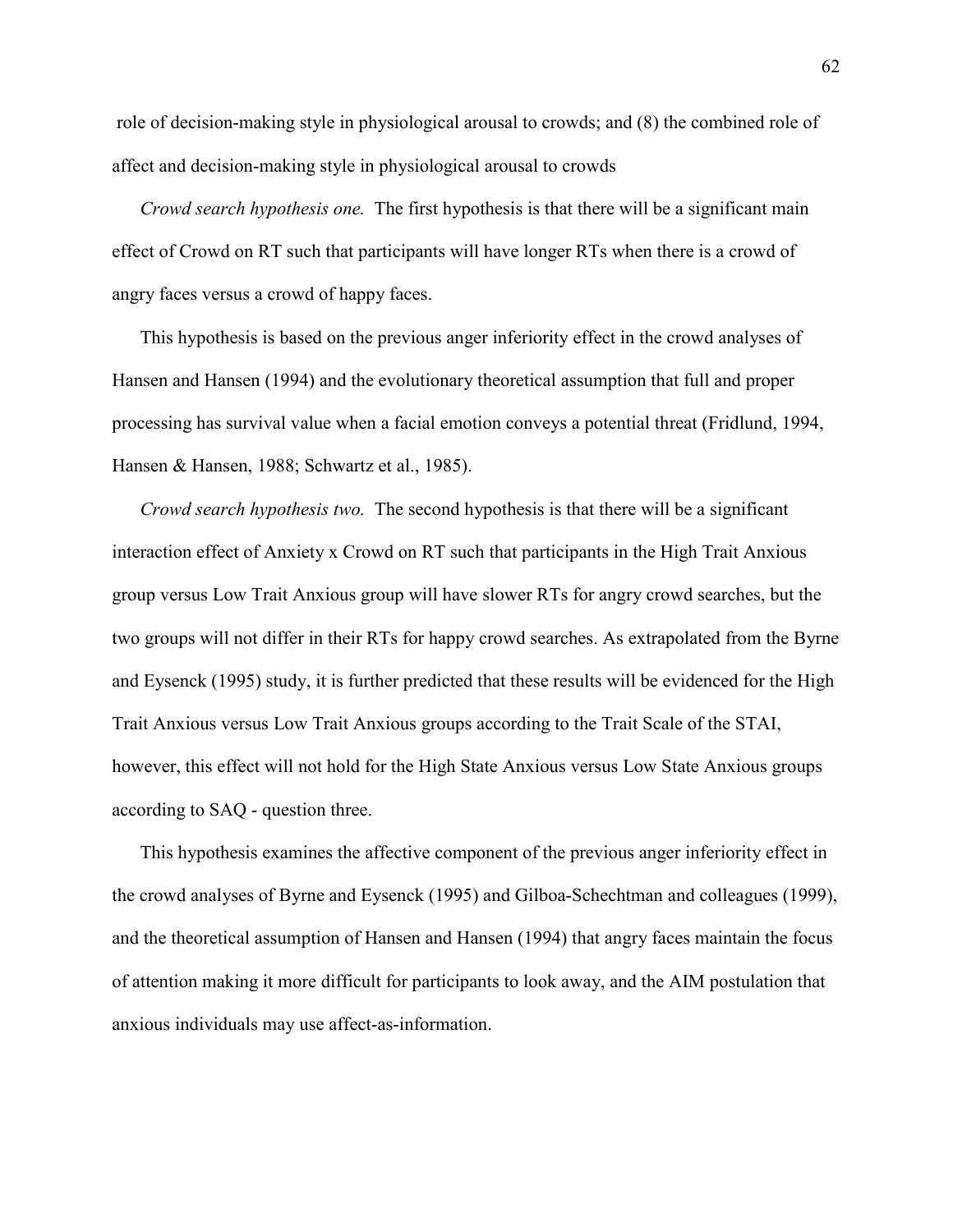Crowd search hypothesis three. The third hypothesis is that there will be a significant main effect of Decision-Making Style on RT such that participants in the Rational group versus the Experiential group will have faster RTs averaged over both crowd conditions.

 Unique to this study, this hypothesis examines the cognitive component of crowd distraction in the face-in-the-crowd paradigm, and is based on the theoretical assumption of the AIM and CEST that rational individuals will be more likely to employ a direct access or motivated processing style and execute a relatively faster search that is not slowed by affective processing, whereas experiential individuals will be more likely to employ a heuristic or substantive processing style and execute a relatively slower search that is more time-consuming due to greater affective processing.

Crowd search hypothesis four. The fourth hypothesis is that there will be a significant simple effect of Anxiety x Decision-Making Style on RT for angry crowd searches such that participants in the High Trait Anxious/Experiential group versus the Low Trait Anxious/Rational group will have longer RTs in angry crowd searches. Post hoc analysis will demonstrate that participants in the High Trait Anxious/Experiential group versus the High Trait Anxious/Rational group will have slower RTs in angry crowd searches; and participants in the Low Trait Anxious/Experiential versus the Low Trait Anxious/Rational will have slower RTs in angry crowd searches.

As extrapolated from the Byrne and Eysenck (1995) study, it is predicted that these results will be evidenced for the High Trait Anxious versus Low Trait Anxious groups according to the Trait Scale of the STAI, however, this effect will not hold for High State Anxious versus Low State Anxious groups according to SAQ - question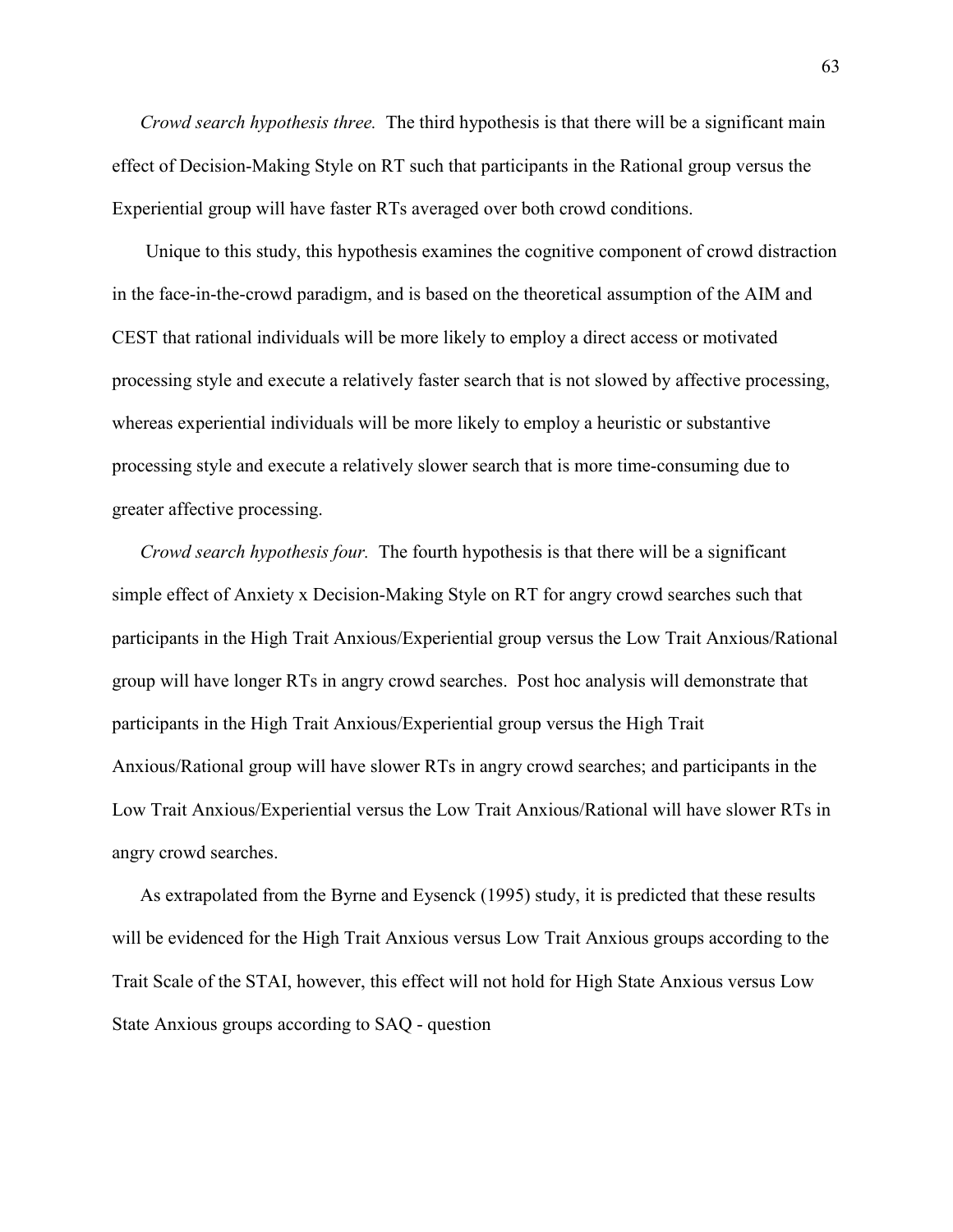Unique to this study, this hypothesis examines the interaction of the affective and cognitive components of crowd distraction in the face-in-the-crowd effect, and is based on the theoretical assumptions of the AIM and CEST.

Crowd search hypothesis five. The fifth hypothesis is that there will be a significant main effect of Crowd on GSR such that angry crowds versus happy crowds will have greater GSR.

Unique to this study, this hypothesis is based on the Jamesian and physiological theory that the experience of emotions has accompanying autonomic nervous system arousal, and the evolutionary theoretical assumption that signals of threat have greater accompanying autonomic nervous system arousal than non-threatening signals so as to prepare the body for fight or flight.

Crowd search hypothesis six. The sixth hypothesis is that there will be a significant interaction effect of Anxiety x Crowd on GSR such that participants in the High Trait Anxious group versus the Low Trait Anxious group will have greater GSR when presented with angry crowds, but the two groups will not differ in their GSR to happy crowds. It is further predicted that these results will be evidenced for both the High Trait Anxious versus Low Trait Anxious groups according to the Trait Scale of the STAI, and the High State Anxious versus Low State Anxious groups according to SAQ - question three.

This hypothesis is based on the Jamesian and physiological theory that the experience of emotions has accompanying autonomic nervous system arousal, and that anxious individuals experience a greater degree of autonomic arousal to threatening stimuli than their non-anxious counterparts.

Crowd search hypothesis seven. The seventh hypothesis is that there will be a significant interaction effect of Decision-Making Style on GSR such that participants in the Experiential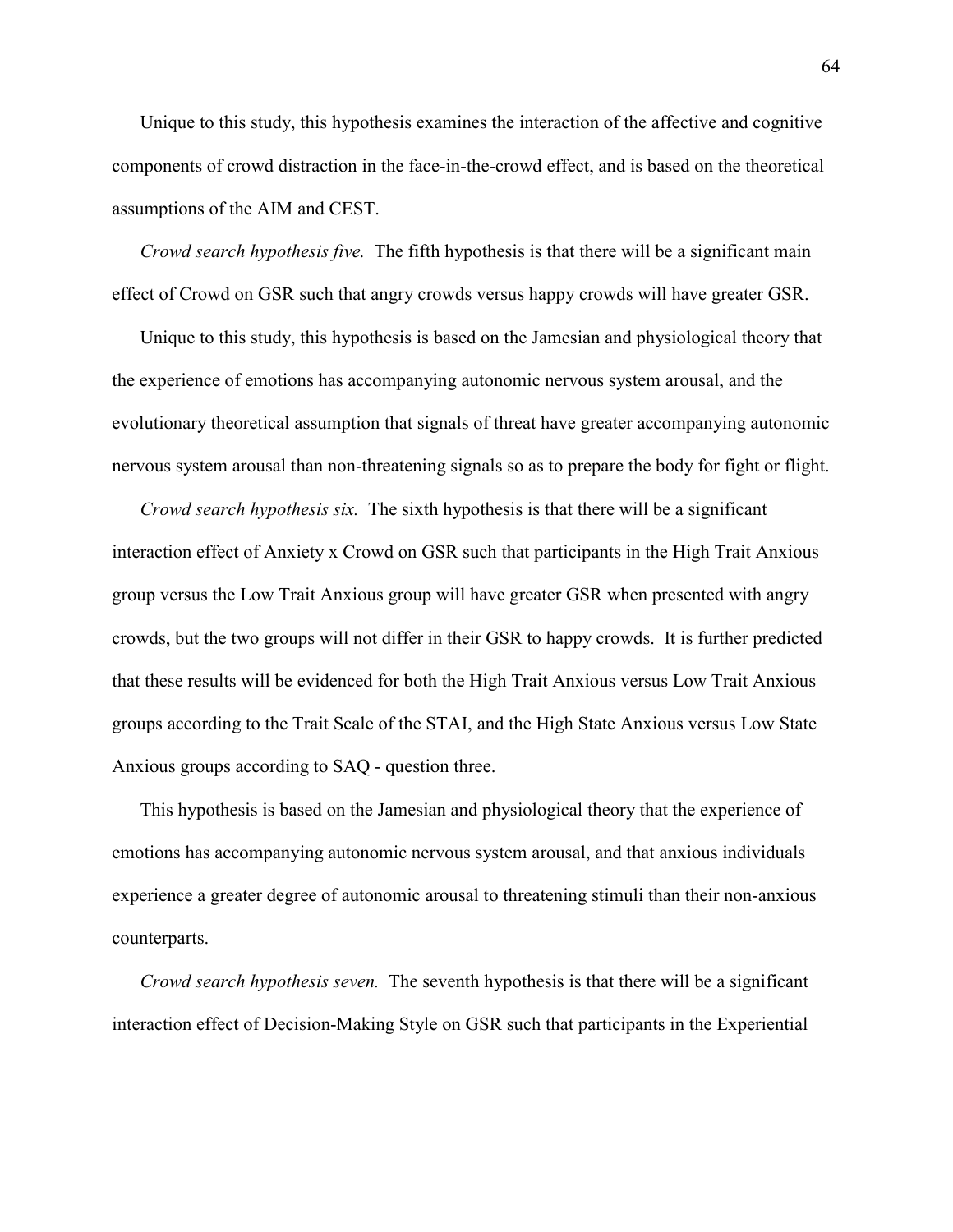group versus the Rational group will have higher GSR when presented with angry crowds, but the two groups will not differ in their GSR when presented with happy crowds.

Unique to this study, this hypothesis examines the cognitive component of physiological arousal during crowd searches and is based on the theoretical assumption of the AIM and CEST that rational individuals will be more likely to employ a direct access or motivated processing style and execute a search that is free of affective processing, whereas experiential individuals will be more likely to employ heuristic or substantive processing style and execute a search that is influenced by affective processing.

Crowd search hypothesis eight. The eighth hypothesis is that there will be a significant simple effect of Anxiety x Decision-Making Style on GSR for angry crowd searches such that participants in the High Trait Anxious/Experiential group versus the Low Trait Anxious/Rational group will have higher GSR. Post hoc analysis will demonstrate that participants in the High Trait Anxious/Experiential group versus the High Trait Anxious/Rational group will have higher GSR when presented with angry crowds; and participants in the Low Trait Anxious/Experiential versus the Low Trait Anxious/Rational group will have higher GSR when presented with angry crowds. It is further predicted that these results will be evidenced for both the High Trait Anxious versus Low Trait Anxious groups according to the Trait Scale of the STAI, and the High State Anxious versus Low State Anxious groups according to SAQ - question three.

 Unique to this study, this hypothesis examines the interaction of the affective and cognitive components of the anger inferiority effect and physiological arousal during crowd searches, and is based on the theoretical assumptions of the AIM and CEST.

### 4.3 Method

#### 4.3.1 Participants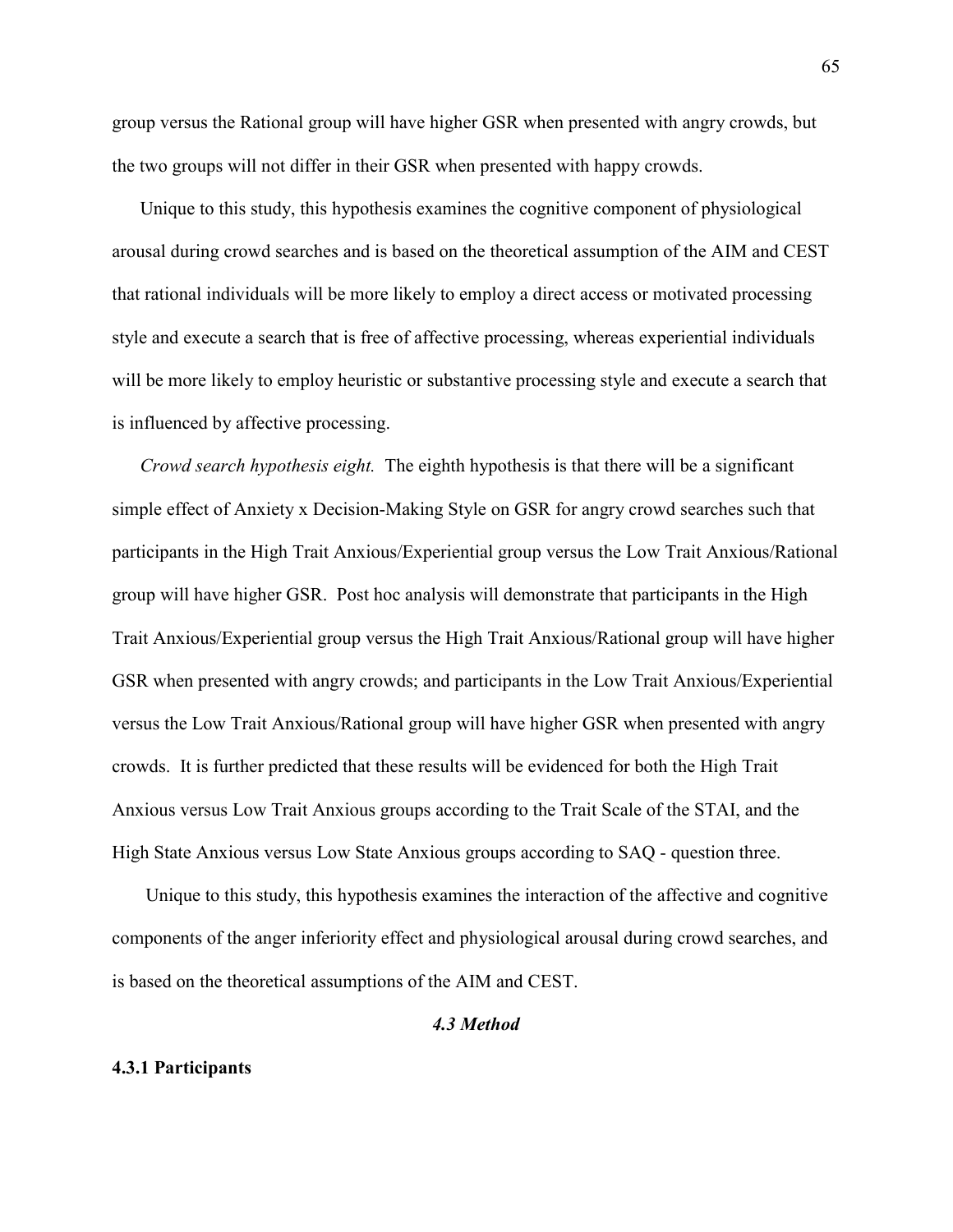The same participants from Study One took part in Study Two. To reduce the possibility of attrition, the session for Study Two took place either immediately before or immediately after Study One.

## 4.3.2 Materials

 The materials were the same materials from Study One with the exception that the AcqKnowledge software for the GSR readings was set to measure and record minimum, maximum, mean and standard deviation of skin conductance for each block of the three blocks of the session as opposed to each trial. The change from recording GSR per trial to recording GSR per block was because it is the GSR to the crowd and not the target that will be analyzed.

# 4.3.3 Outcome Measures

Reaction time was measured as an indicator of both cognitive and affective engagement and GSR was measured as an indicator of physiological arousal. Reaction time and GSR have been outlined in the outcome measures section of Study One.

#### 4.3.4 Design and Procedure

The design and procedure was similar to the design and procedure for Study One with a few exceptions noted here:

The face-in-the-crowd procedure for Study Two. For Study Two, the face-in-the-crowd procedure consisted of three blocks of 48 trials. Each block consisted of a crowd of 12 faces in 3 rows x 4 columns, 5½ inches in height x 6 inches in length. Each crowd contained a predominant emotional expression: one block contained crowds of angry faces; one block contained crowds of happy faces; and one block contained crowds of neutral faces.

 In each block, half of the trials were target trials and half of the trials were non-target trials. Specifically, in the angry crowd block, 25% of the trials contained one happy target, 25%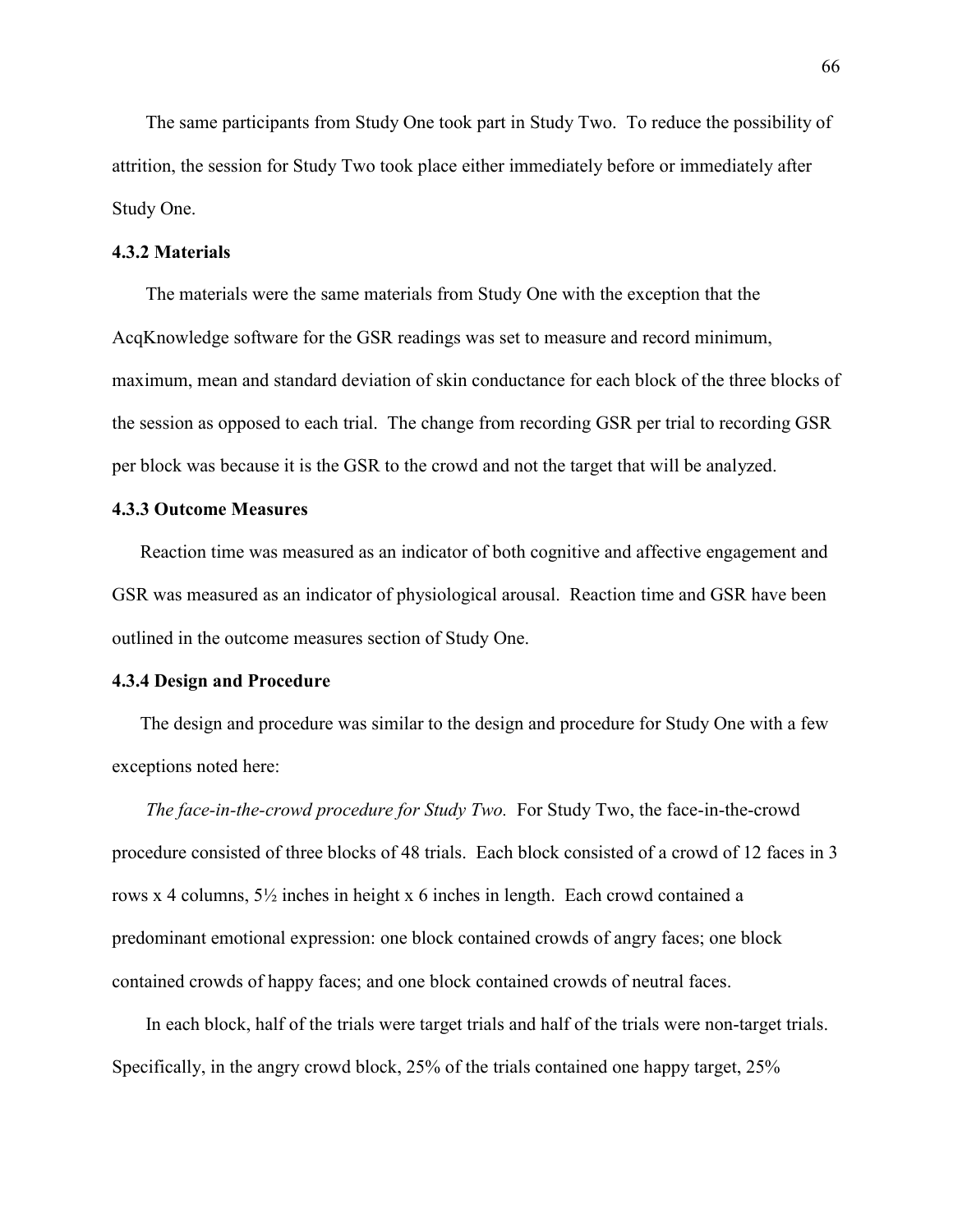contained one neutral target and 50% contained no target (that is, all faces were angry). In the happy crowd block, 25% of the trials contained one angry target, 25% contained one neutral target and 50% contained no target (that is all faces were happy). In the neutral crowd block, 25% of the trials contained one happy target, 25% contained one angry target and 50% contained no target (that is all faces were neutral).

 Each target appeared once in each of the twelve positions of the matrix (the position was random), making a total of 48 trials per block (24 non-target trials, 12 trials containing one target emotion, 12 trials with the alternate target emotion). Random presentation of the images and blocks was controlled by the E-Prime computer software, and responses and decision latencies were recorded by the E-Prime computer software.

 The time interval between two successive trials was 500 msec. This interval was shorter than the six second interval required for target detection analyses (Study One) because mean GSR per block was being measured (as opposed to the peak GSR per trial being measured in target detection analyses), and 500 msec is the interval consistent with previous face-in-thecrowd studies. Participants had the opportunity to rest between blocks. The AcqKnowledge software for the GSR readings was set to measure and record minimum, maximum, mean and standard deviation of skin conductance for each block of the three blocks of the session as opposed to each trial.

## 4.4 Analyses

Crowd search analyses were carried out using a 2 (Anxiety = high, low) x 2 (Decision-Making Style = rational, experiential) x 2 (Crowd = angry, happy) repeated measures ANOVA. Anxiety and Decision-Making Style were between subjects variables; Crowd type was a within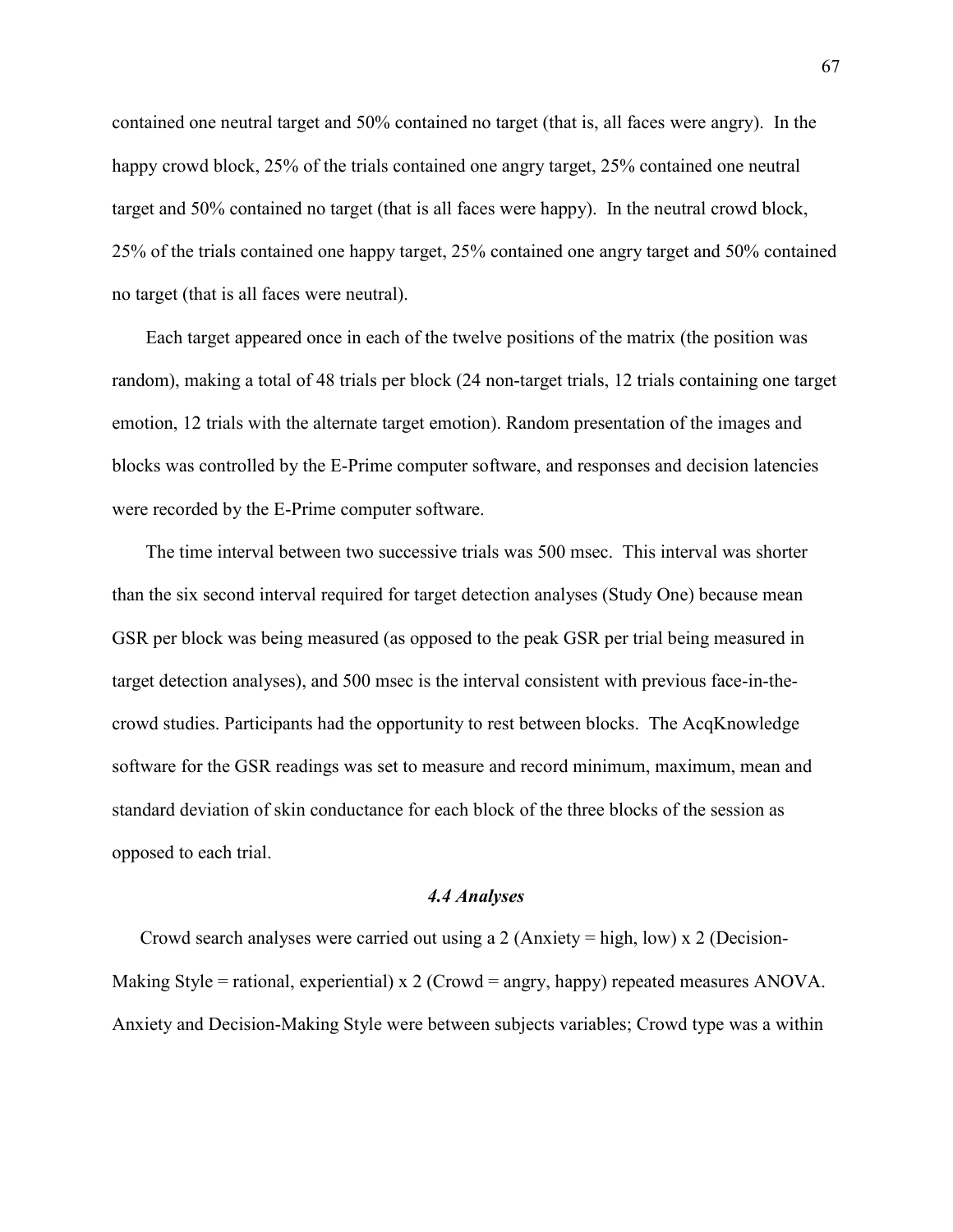subjects variable; RT was the dependent variable for the first set of analyses and GSR was the dependent variable for the second set of analyses.

Following significant omnibus ANOVAs, separate univariate analyses and tests of simple effects helped to clarify the nature of the relations among the independent variables and dependent variables for all the significant main effects and interaction effects.

## 4.5 Results

## 4.5.1 Participants

Individuals scoring less than chance (less than 50% on overall proportion correct or less than 50% on hits versus false alarms) were eliminated from further analyses. Excluded participants constituted five percent of the total number of participants and did not significantly differ as a function of group.

#### 4.5.2 Crowd Search Hypothesis One

The first hypothesis was that there would be a significant main effect of Crowd on RT such that participants ( $n = 165$ ) would have longer RTs when there is a crowd of angry faces versus a crowd of happy faces.

 There are three ways to examine this question. The first is to analyze participant RTs to neutral targets in angry versus happy crowds. The second is to analyze participant RTs to happy targets in angry crowds versus its converse condition, angry targets in happy crowds. The third is to analyze participant RTs to angry versus happy crowds in no target trials.

Neutral targets in angry versus happy crowds. In this instance, the hypothesis was not supported as participants did not differ significantly in their RTs to neutral target trials in angry versus happy crowd searches,  $[F(1,164) = 1.109, P = .294]$ .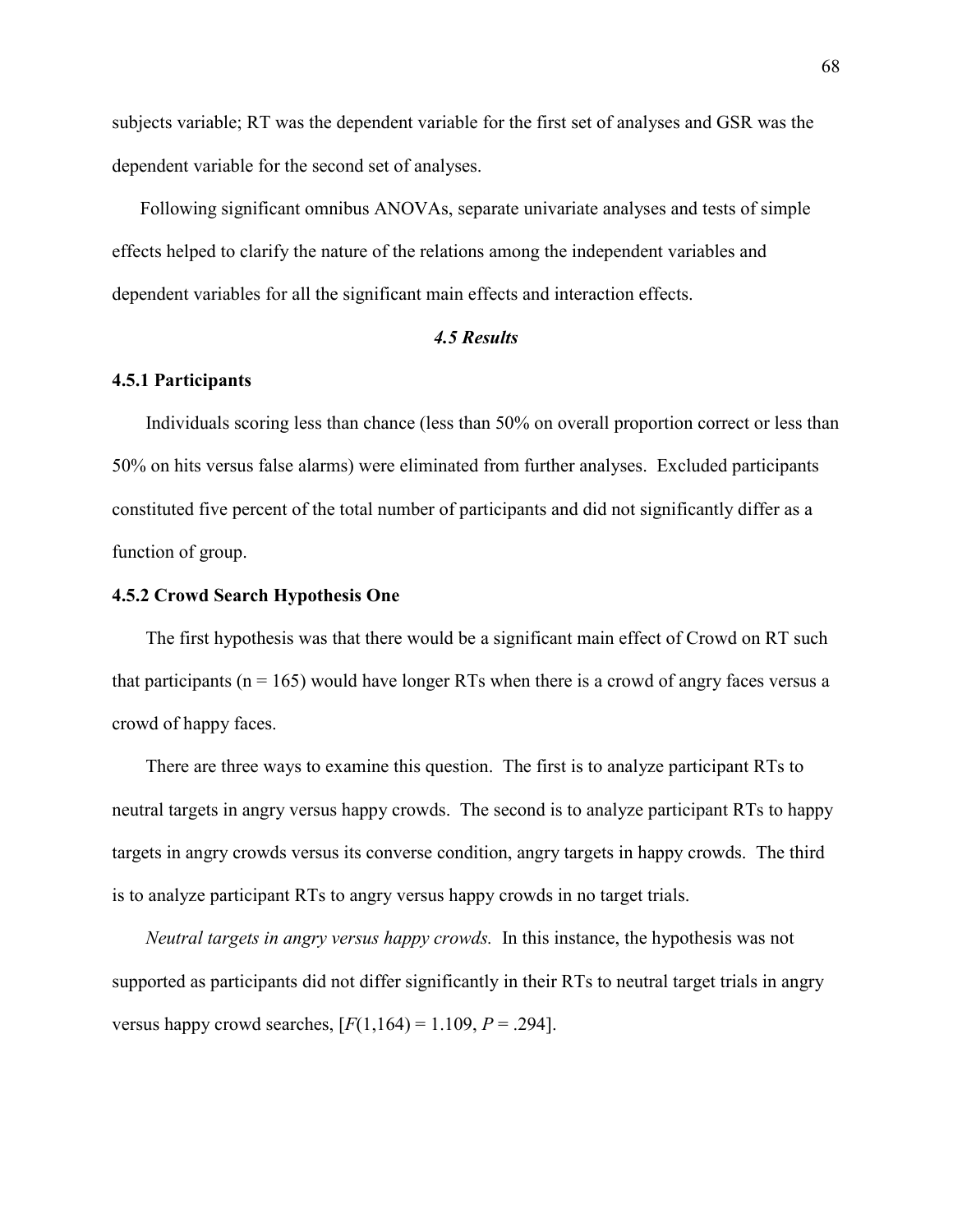Happy targets in angry crowds versus angry targets in happy crowds. In this instance the hypothesis was supported. Overall, participants had significantly longer RTs in angry crowd searches (mean  $= 2292.159$  msec,  $SD = 594.418$ ) versus happy crowd searches (mean  $=$ 2164.141 msec,  $SD = 504.269$  [ $F(1, 164) = 14.732$ ,  $P < .001$ ].

No target trials in angry versus happy crowds. In this instance the hypothesis was not supported as participants did not differ significantly in their RTs to no target trials in angry versus happy crowd searches,  $[F(1,164) = 0.185, P = .668]$ .

#### 4.5.3 Crowd Search Hypothesis Two

The second hypothesis was that there would be a significant interaction effect of Anxiety x Crowd on RT such that participants in the High Trait Anxious group ( $n = 63$ ) versus Low Trait Anxious ( $n = 76$ ) group would have slower RTs for angry crowd searches, but the two groups would not differ in their RTs for happy crowd searches. It was further predicted that these effects would not be evidenced for the High State Anxious group ( $n = 66$ ) versus the Low State Anxious group ( $n = 96$ ).

 There are three ways to examine this question. The first is to analyze High Trait Anxious and Low Trait Anxious group RTs to neutral targets in angry versus happy crowds. The second is to analyze High Trait Anxious and Low Trait Anxious group RTs to happy targets in angry crowds versus its converse condition, angry targets in happy crowds. The third is to analyze High Trait Anxious and Low Trait Anxious group RTs to no target trials in angry versus happy crowds.

 Trait Anxiety and neutral targets in angry versus happy crowds. In this instance there was no significant interaction effect of Anxiety x Crowd on RT,  $[F(1,137) = .293, P = .589]$ .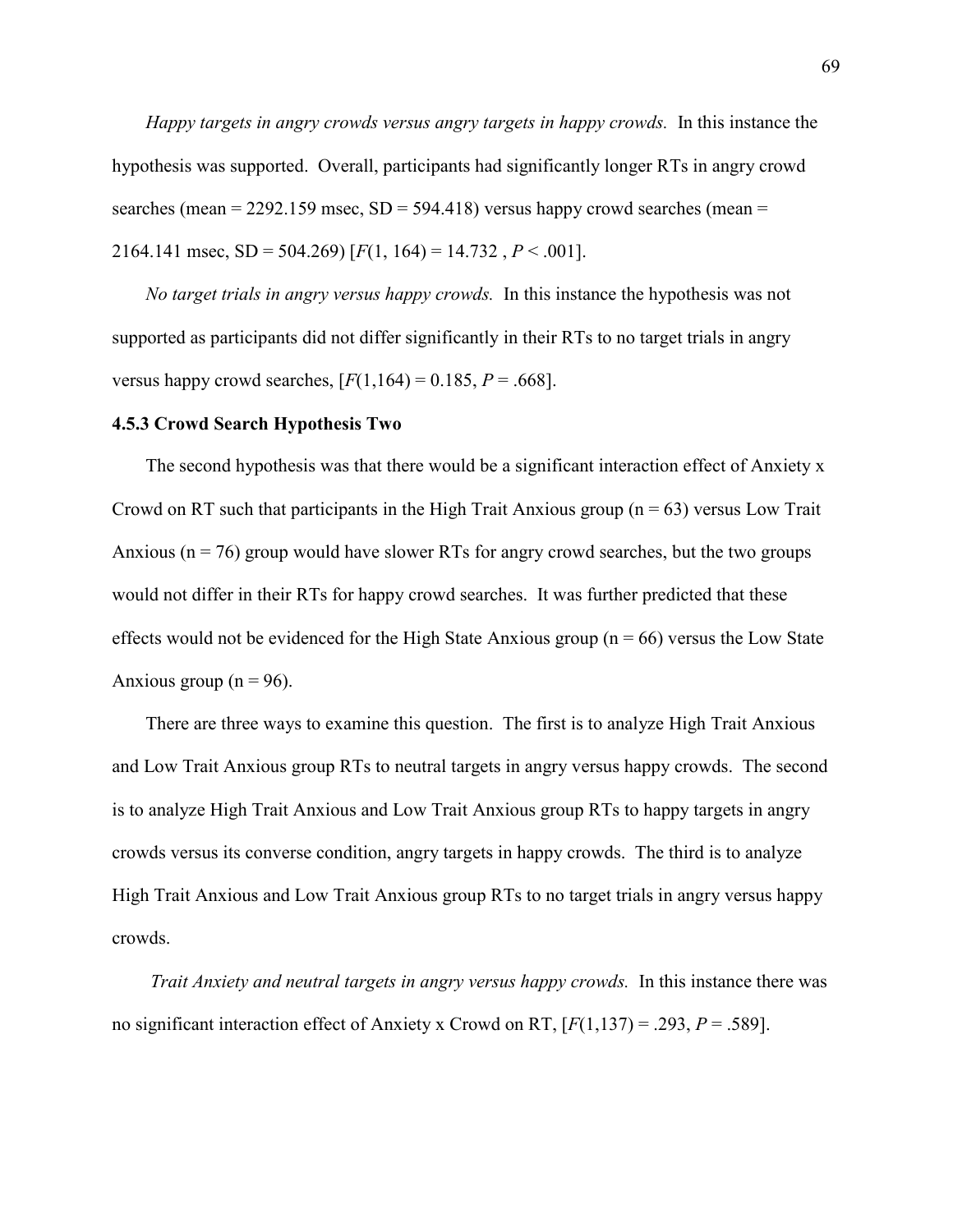State Anxiety and neutral targets in angry versus happy crowds. In this instance there was a significant interaction effect of Anxiety on RT for High State Anxious versus Low State Anxious participants based on self-reported anxiety during the procedure (SAQ - question three),  $[F(1,160) = 7.702, P < .01]$  (see Figure D-18).

 Simple effects analyses for self-reported anxiety during the procedure demonstrated that the High State Anxious group had faster RTs for the detection of neutral targets in angry crowds (mean  $= 2078.108$  msec,  $SD = 477.264$ ) than Low State Anxious participants (mean  $= 2341.192$ msec,  $SD = 703.445$ ,  $[F(1, 160) = 7.007, P < .01]$ , whereas the High State Anxious and Low State Anxious groups showed no significant difference in their RTs for the detection of neutral targets in happy crowds,  $[F(1, 160) = .326, P = .569]$  (see Figure D-18).

 Simple effects analyses for self-reported anxiety during the procedure also demonstrated that the High State Anxious group had faster RTs for the detection of neutral targets in angry crowds (mean  $= 2078.108$  msec, SD  $= 477.264$ ) versus neutral targets in happy crowds (mean  $=$ 2244.150 msec,  $SD = 559.647$ ,  $[F(1, 65) = 13.142, P = .001]$ , whereas the Low State Anxious group showed no significant difference in their RTs for the detection of neutral targets in angry versus happy crowds,  $[F(1, 95) = .753, P = .388]$  (see Figure D-18).

Trait Anxiety and happy targets in angry crowds versus angry targets in happy crowds. In this instance, there was no significant interaction effect of Anxiety x Crowd on RT,  $[F(1, 137) =$  $.048, P = .828$ ].

State Anxiety and happy targets in angry crowds versus angry targets in happy crowds. In this instance, there was a significant between subjects effect of Anxiety on RT for High State Anxious versus Low State Anxious participants based on self-reported anxiety during the procedure (Search SAQ - question three). The self-reported High State Anxious participants had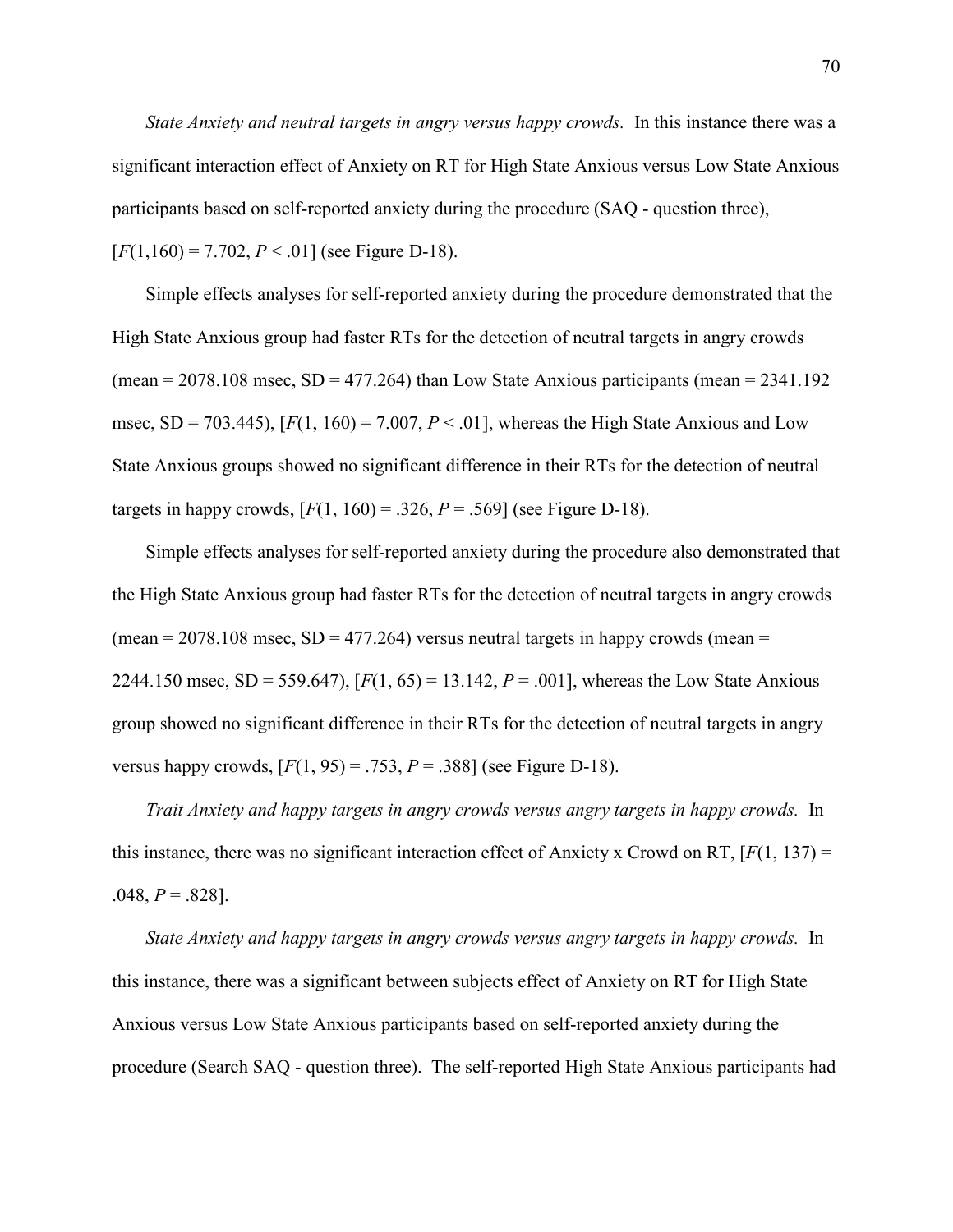significantly faster RTs (mean  $= 2132.638$  msec,  $SD = 509.498$ ) versus Low State Anxious participants (mean = 2294.733 msec,  $SD = 574.570$ ) averaged over both crowd conditions, [ $F(1)$ ,  $160$ ) = 4.001,  $P < .05$ ] (see Figure D-8).

Trait Anxiety and no target trials in angry versus happy crowds. In this instance there was no significant interaction effect of Anxiety x Crowd on RT,  $[F(1,137) = 1.273, P = .261]$ .

State Anxiety and no target trials in angry versus happy crowds. In this instance there was a significant between subjects effect of Anxiety x Crowd on RT for High State Anxious versus Low State Anxious participants based on self-reported anxiety during the procedure (SAQ – question three),  $[F(1, 160) = 6.191, P = .01]$ . In this case, the self-reported High State Anxious participants had significantly faster RTs (mean  $=$  3028.685 msec, SD  $=$  1028.273) versus Low State Anxious participants (mean =  $3549.200$  msec, SD =  $1574.029$ ) averaged over both crowd conditions (see Figure D-19).

### 4.5.4 Crowd Search Hypothesis Three

The third hypothesis was that there would be a significant between subjects effect of Decision-Making Style on RT such that participants in the Rational group ( $n = 37$ ) versus the Experiential group ( $n = 32$ ) would have faster RTs averaged over both crowd conditions.

 There are three ways to examine this question. The first is to analyze Rational and Experiential group RTs to neutral targets in angry versus happy crowds. The second is to analyze Rational and Experiential group RTs to happy targets in angry crowds with its converse condition, angry targets in happy crowds. The third is to analyze Rational and Experiential group RTs to no target trials in angry versus happy crowds.

Decision-Making Style and neutral targets in angry versus happy crowds. In this instance, there may be a trend toward a significant between subjects effect of Decision-Making Style on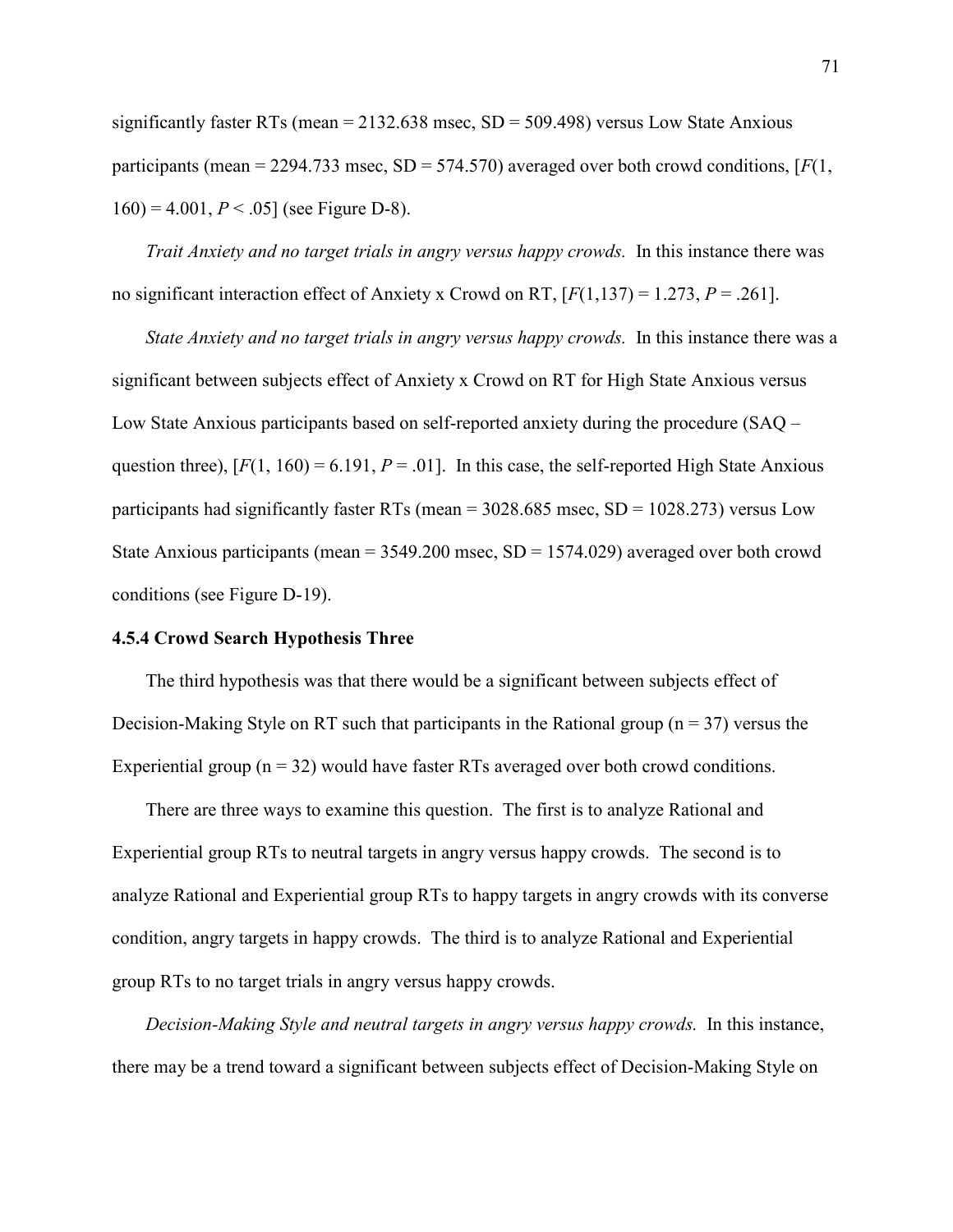RT. Overall, Rational participants tended to have faster RTs (mean  $= 2187.210$  msec, SD  $=$ 492.795) versus Experiential participants (mean  $= 2425.704$  msec, SD  $= 644.023$ ) averaged over both crowd conditions,  $[F(1, 67) = 3.579, P = .063]$ . (see Figure D-20).

 Simple effects analyses demonstrated that the Rational group had faster RTs for the detection of neutral targets in angry crowds (mean  $= 2133.388$  msec,  $SD = 471.150$ ) than Experiential participants (mean = 2480.779 msec, SD = 769.385),  $[F(1, 67) = 5.267, P < .05]$ , whereas the Rational and Experiential groups showed no significant difference in their RTs for the detection of neutral targets in happy crowds,  $[F(1, 67) = 1.081, P = .302]$  (see Figure D-20).

Decision-Making Style and happy targets in angry crowds versus angry targets in happy crowds. In this instance, there was a significant between subjects effect of Decision-Making Style on RT. Overall, Rational participants had faster RTs (mean  $= 2140.274$  msec, SD  $=$ 470.073) versus Experiential participants (mean  $= 2419.940$  msec,  $SD = 603.820$ ) averaged over both target conditions,  $[F(1, 67) = 5.462, P < .05]$  (see Figure D-10).

 Simple effects analyses demonstrated that the Rational group had faster RTs for the detection of happy targets in angry crowds (mean  $= 2147.107$  msec,  $SD = 475.771$ ) than Experiential participants (mean = 2493.044 msec, SD = 607.629) [ $F(1, 67) = 7.022$ ,  $P = .01$ ], whereas the Rational and Experiential groups showed no significant difference in their RTs for the detection of angry targets in happy crowds,  $[F(1, 67) = 2.767, P = .101]$  (see Figure D-10).

Decision-Making Style and no target trials in angry versus happy crowds. In this instance, there may be a trend toward a significant between subjects effect of Decision-Making Style on RT. Overall, Rational participants tended to have faster RTs (mean = 3193.843 msec, SD = 1104.512) versus Experiential participants (mean = 3733.326 msec, SD = 1459.981) averaged over both crowd conditions,  $[F(1, 67) = 3.363, P = .071]$  (see Figure D-21).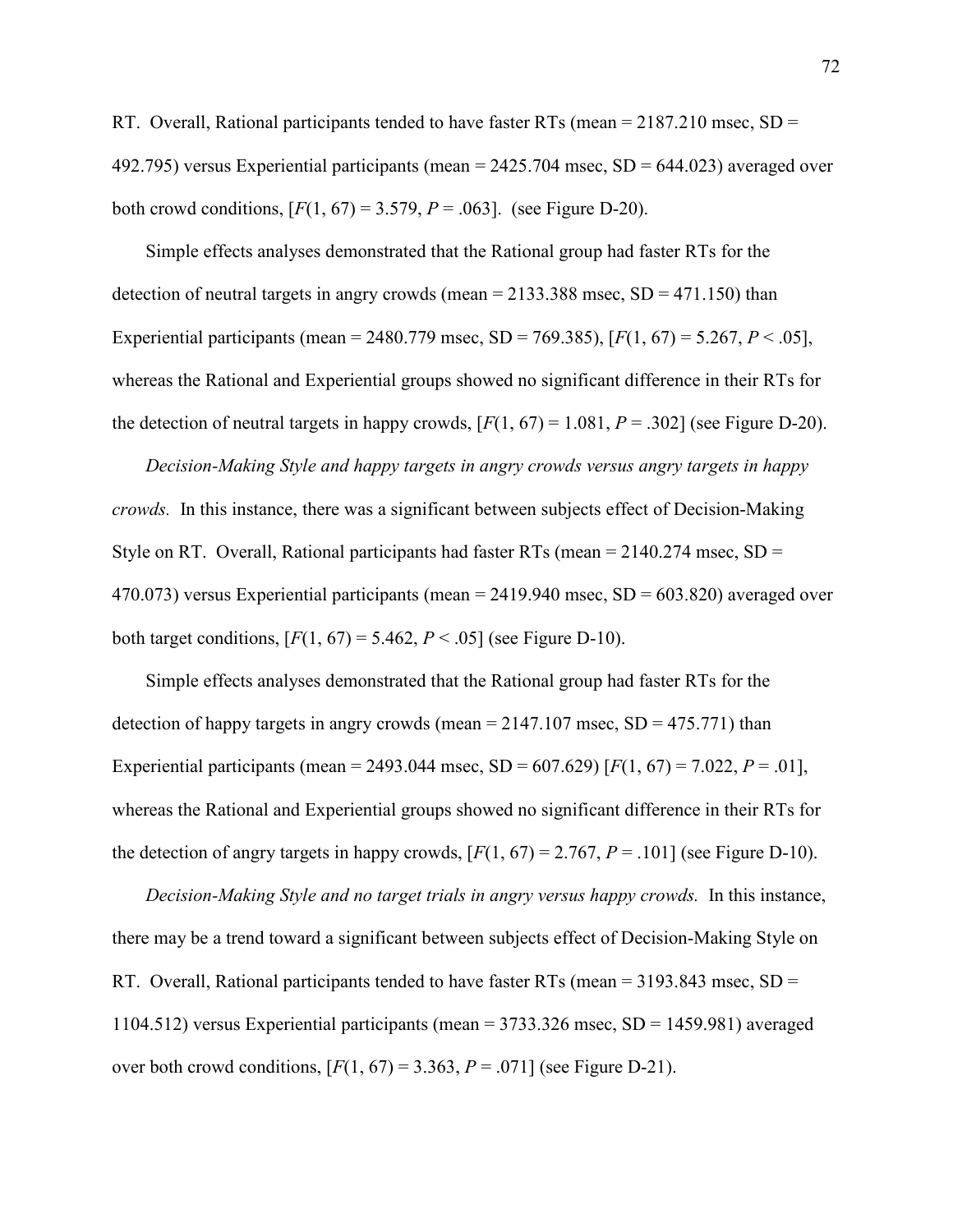There was a significant interaction effect of Decision-Making Style on RT,  $[F(1, 67) =$ 9.291,  $P \le 0.01$ . Simple effects analyses demonstrated that the Rational group had faster RTs for no target trials in angry crowds (mean  $=$  2998.438 msec, SD  $=$  898.619) than Experiential participants (mean = 3857.865 msec, SD = 1602.670),  $[F(1, 67) = 7.812, P < .01]$ , whereas the Rational and Experiential groups showed no significant difference in their RTs for no target trials in happy crowds,  $[F(1, 67) = .479, P = .491]$  (see Figure D-21).

 Simple effects analyses also demonstrated that the Rational group had faster RTs for the no target trials in angry crowds (mean  $= 2998.438$  msec,  $SD = 898.619$ ) versus no target trials in happy crowds (mean = 3389.249 msec, SD = 1310.405),  $[F(1, 36) = 8.664, P < .01]$ , whereas the Experiential group showed no significant difference in their RTs for no target trials in angry versus happy crowds,  $[F(1, 31) = 2.264, P = .143]$  (see Figure D-21).

## 4.5.5 Crowd Search Hypothesis Four

The fourth hypothesis concerned the combined role of affect and decision-making style in crowd searches, and was comprised of three questions.

 The first question of the hypothesis postulated that there would be a significant simple effect of Anxiety x Decision-Making Style on RT for angry crowd searches such that participants in the High Trait Anxious/Experiential (HTAE) group ( $n = 16$ ) versus the Low Trait Anxious/Rational (LTAR) group ( $n = 25$ ) would have longer RTs in angry crowd searches.

 The second question of the hypothesis postulated that there would be a significant simple effect of Anxiety x Decision-Making Style on RT such that participants in the High Trait Anxious/Experiential (HTAE) group versus the High Trait Anxious/Rational (HTAR) group (n = 12) would have longer RTs in angry crowd searches.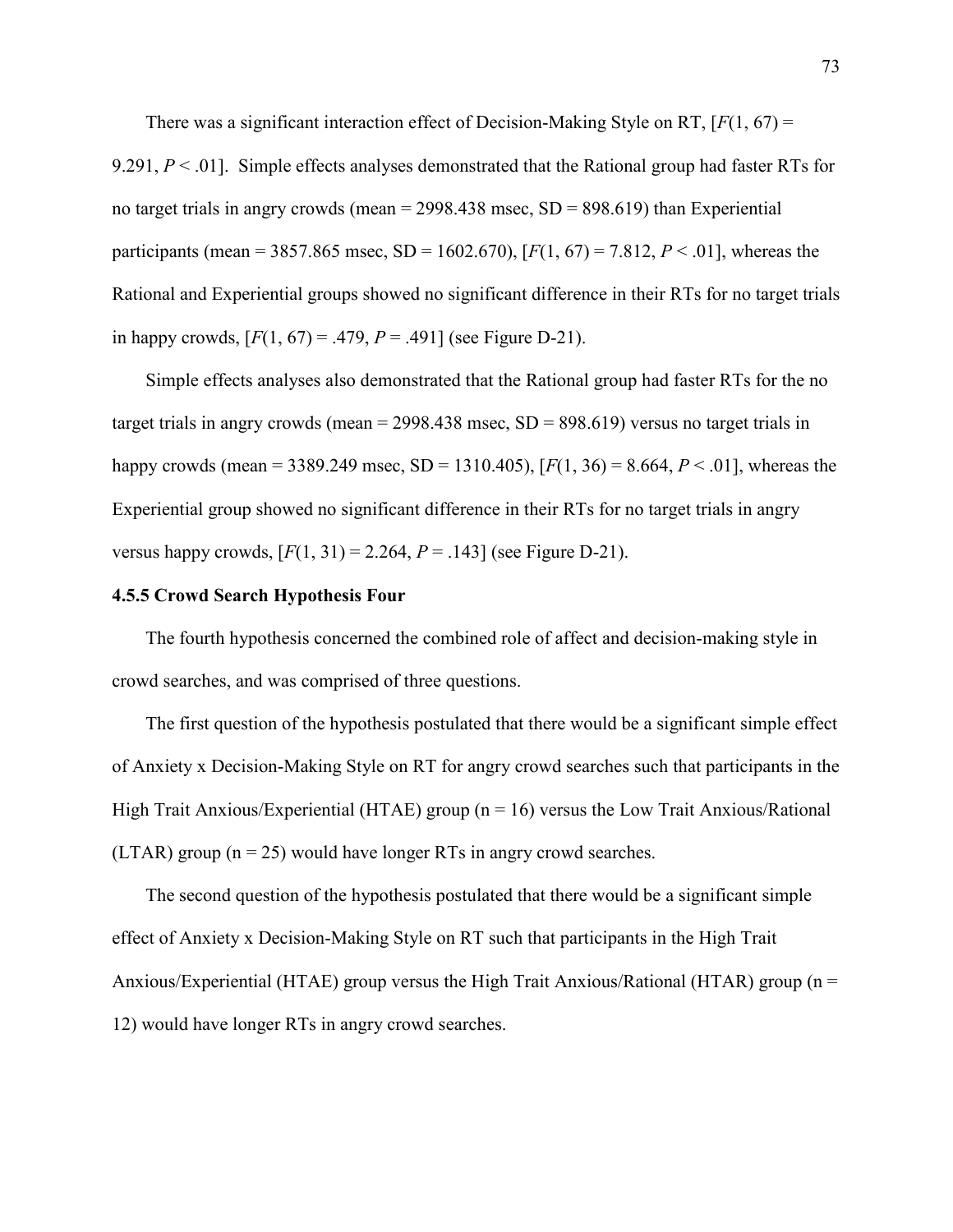The third question of the hypothesis postulated that there would be a significant simple effect of Anxiety x Decision-Making Style on RT such that participants in the Low Trait Anxious/Experiential (LTAE) group ( $n = 16$ ) versus the Low Trait Anxious/Rational (LTAR) would have longer RTs in angry crowd searches.

 It was further predicted that these effects would not be evidenced for the High State Anxious/Experiential (HSAE) group ( $n = 9$ ), Low State Anxious/Rational (LSAR) group ( $n =$ 21), High State Anxious/Rational (HSAR) group (n = 16), or Low State Anxious/Experiential  $(LSAE)$  group  $(n = 23)$ .

 There are three ways to examine these three questions. The first is to analyze group RTs to neutral targets in angry crowds. The second is to analyze group RTs to happy targets in angry crowds. The third is to analyze group RTs to no target trials in angry versus happy crowds.

HTAE versus LTAR: Trait Anxiety x Decision-Making Style for neutral targets in angry crowds. In this instance, there was no simple effect of Anxiety x Decision-Making Style on RT for neutral targets in angry crowds,  $[F(1, 39) = 2.430, P = .127]$  (see Figure D-22).

HSAE versus LSAR: State Anxiety x Decision-Making Style for neutral targets in angry crowds. In this instance, there was no simple effect of Anxiety x Decision-Making Style on RT for neutral targets in angry crowds,  $[F(1, 26) = .119, P = .733]$  (see Figure D-23).

HTAE versus LTAR: Trait Anxiety x Decision-Making Style for happy targets in angry crowds. In this instance, there was no simple effect of Anxiety x Decision-Making Style on RT for happy targets in angry crowds,  $[F(1, 39) = 2.984, P = .092]$  (see Figure D-13).

HSAE versus LSAR: State Anxiety x Decision-Making Style for happy targets in angry crowds. In this instance, there was no simple effect of Anxiety x Decision-Making Style on RT for happy targets in angry crowds,  $[F(1, 26) = .289, P = .595]$  (see Figure D-14).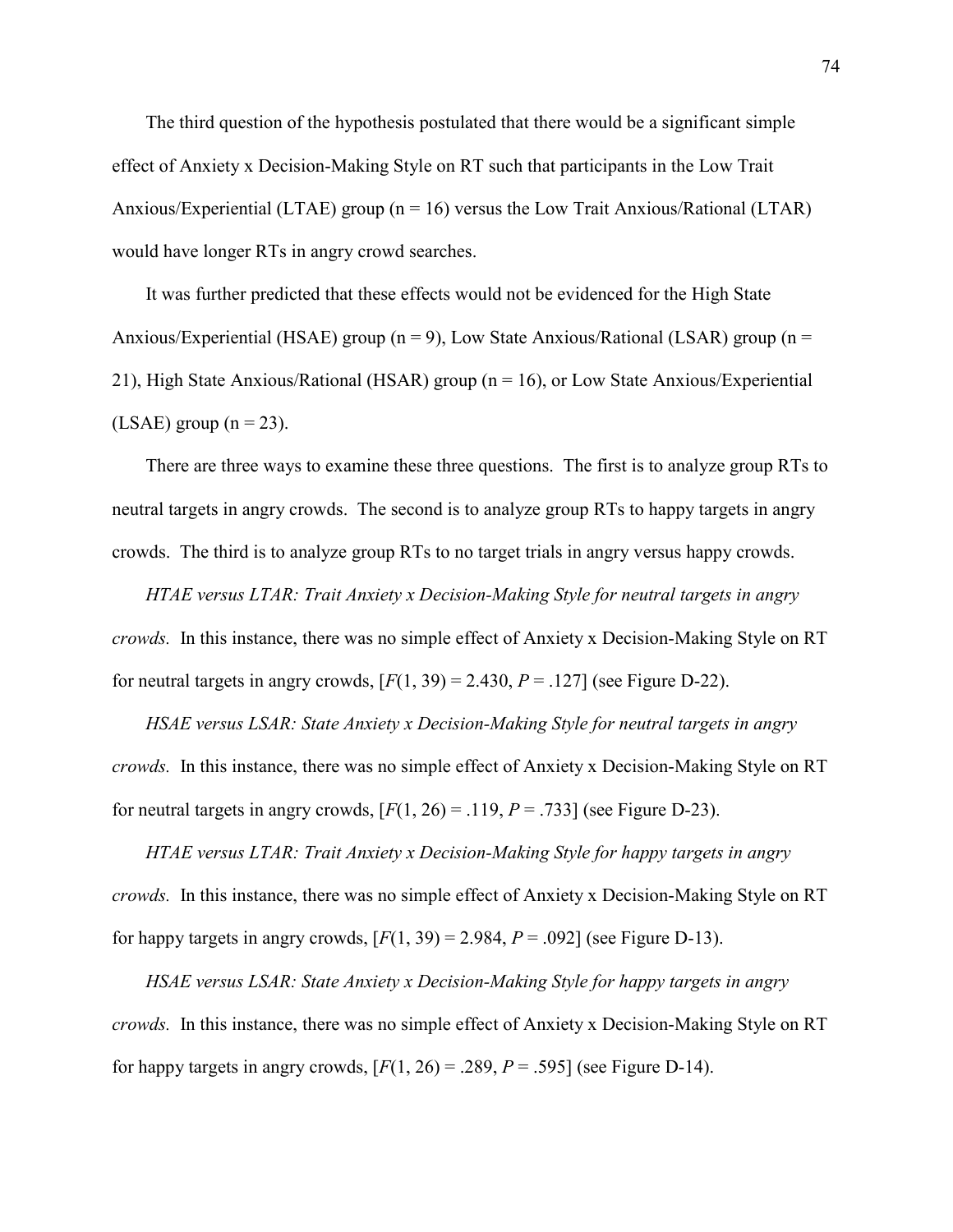HTAE versus LTAR: Trait Anxiety x Decision-Making Style for no target trials in angry crowds. There was a simple effect of Anxiety x Decision-Making Style on RT for no target trials in angry crowds. Overall, the HTAE group had longer RTs to no target angry crowd searches (mean =  $3958.023$  msec, SD =  $1916.652$ ) versus the LTAR group (mean =  $3027.245$  msec, SD = 927.278),  $[F(1, 39) = 4.352, P = < .05]$  (see Figure D-24).

HSAE versus LSAR: State Anxiety x Decision-Making Style for no target trials in angry crowds. In this instance, there was no simple effect of Anxiety x Decision-Making Style on RT for no target trials in angry crowds,  $[F(1, 26) = .396, P = .535]$  (see Figure D-25).

HTAE versus HTAR: Trait Anxiety x Decision-Making Style for neutral targets in angry crowds. There was no simple effect of Anxiety x Decision-Making Style on RT for neutral targets in angry crowds,  $[F(1, 26) = 1.719, P = .201]$  (see Figure D-22).

HSAE versus HSAR: State Anxiety x Decision-Making Style for neutral targets in angry crowds. There was no simple effect of Anxiety x Decision-Making Style on RT for neutral targets in angry crowds,  $[F(1, 22) = 2.056, P = .166]$  (see Figure D-23).

 HTAE versus HTAR: Trait Anxiety x Decision-Making Style for happy targets in angry crowds. There may be a trend toward a simple effect of Anxiety x Decision-Making Style on RT for happy targets in angry crowds. Overall, the HTAE group tended to have longer RTs to happy targets in angry crowds (mean =  $2486.203$  msec, SD =  $625.430$ ) versus the HTAR group (mean  $= 2072.937$  msec, SD = 444.580),  $[F(1, 26) = 3.786, P = .063]$  (see Figure D-13).

HSAE versus HSAR: State Anxiety x Decision-Making Style for happy targets in angry crowds. There was no simple effect of Anxiety x Decision-Making Style on RT for happy targets in angry crowds,  $[F(1, 22) = .421, P = .523]$  (see Figure D-14).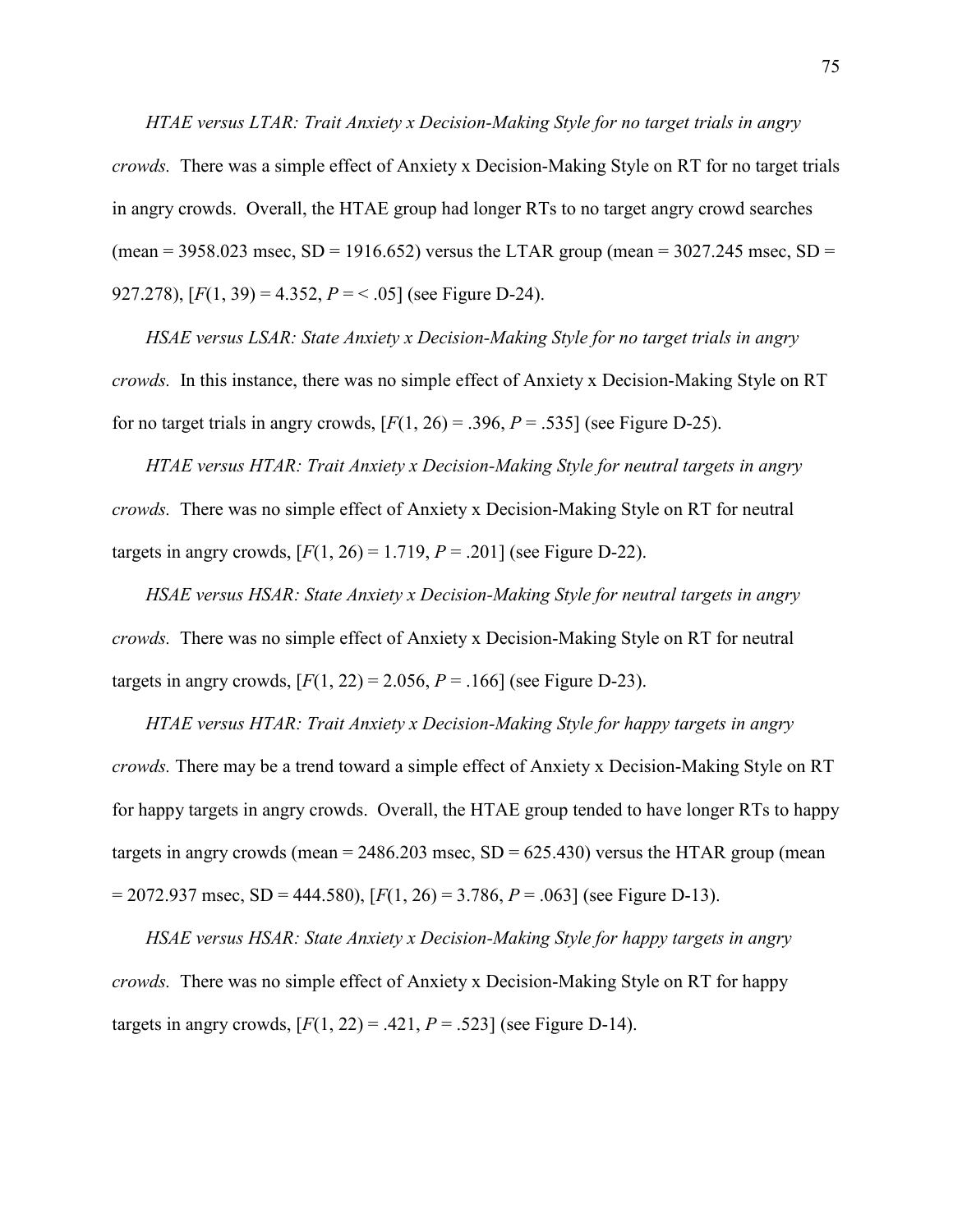HTAE versus HTAR: Trait Anxiety x Decision-Making Style for no target trials in angry crowds. There was no simple effect of Anxiety x Decision-Making Style on RT for no target trials in angry crowds,  $[F(1, 26) = 2.920, P = .099]$  (see Figure D-24).

HSAE versus HSAR: State Anxiety x Decision-Making Style for no target trials in angry crowds. There was no simple effect of Anxiety x Decision-Making Style on RT for no target trials in angry crowds,  $[F(1, 22) = 2.241, P = .149]$  (see Figure D-25).

LTAE versus LTAR: Trait Anxiety x Decision-Making Style for neutral targets in angry crowds. There may be a trend toward a simple effect of Anxiety x Decision-Making Style on RT for neutral targets in angry crowds. Overall, LTAE participants tended to have longer RTs to neutral targets in angry crowds (mean  $= 2457.724$  msec,  $SD = 526.692$ ) versus LTAR participants (mean = 2145.308 msec, SD = 497.986),  $[F(1, 39) = 3.672, P = .063]$  (see Figure D-22).

LSAE versus LSAR: State Anxiety x Decision-Making Style for neutral targets in angry crowds. There was no simple effect of Anxiety x Decision-Making Style on RT for neutral targets in angry crowds,  $[F(1, 42) = 2.780, P = .103]$  (see Figure D-23).

LTAE versus LTAR: Trait Anxiety x Decision-Making Style for happy targets in angry crowds. There may be a trend toward a simple effect of Anxiety x Decision-Making Style on RT for happy targets in angry crowds. Overall, the LTAE group tended to have longer RTs to happy targets in angry crowds (mean = 2499.885 msec,  $SD = 609.735$ ) versus the LTAR group (mean = 2182.709 msec, SD = 494.849),  $[F(1, 39) = 3.342, P = .075]$  (see Figure D-13).

LSAE versus LSAR: State Anxiety x Decision-Making Style for happy targets in angry crowds. There was a significant simple effect of Anxiety x Decision-Making Style on RT for happy targets in angry crowds. Overall, the LSAE group had longer RTs to happy targets in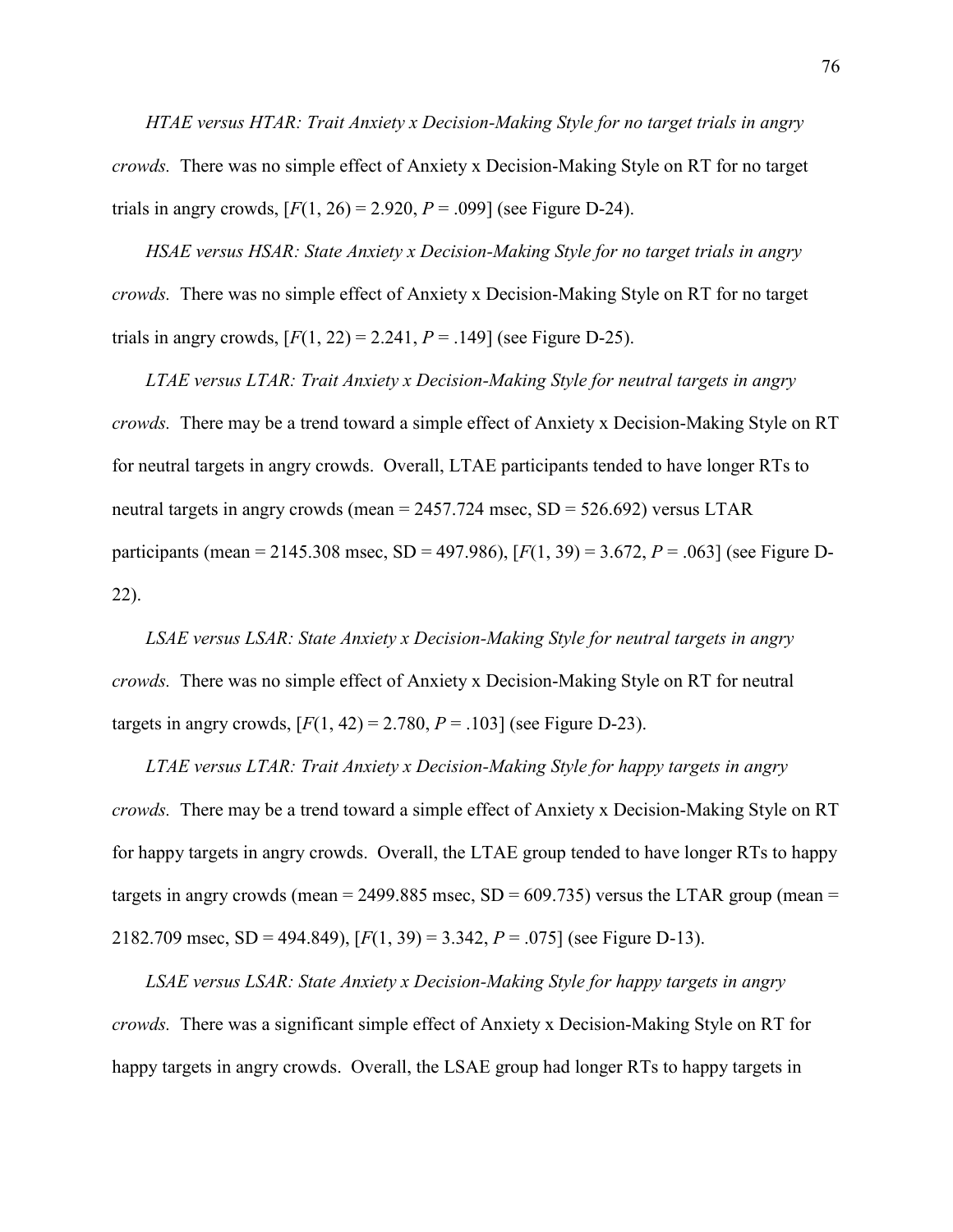angry crowds (mean = 2593.993 msec,  $SD = 639.128$ ) versus the LSAR group (mean = 2160.315 msec, SD = 469.243),  $[F(1, 42) = 6.476, P < .05]$  (see Figure D-14).

 Also, pairwise comparisons of means for the omnibus ANOVA for angry targets in happy crowds versus happy targets in angry crowds indicated a significant overall difference in RTs for LSAE versus LSAR ( $P < .05$ ). Overall, the LSAE group had longer RTs (mean = 2484.608) msec,  $SD = 632.579$ ) versus the LSAR group (mean = 2134.951 msec,  $SD = 472.452$ ) averaged over both crowd conditions (see Figure D-14).

LTAE versus LTAR: Trait Anxiety x Decision-Making Style for no target trials in angry crowds. There was a simple effect of Anxiety x Decision-Making Style on RT for no target trials in angry crowds. Overall, the LTAE group had longer RTs to angry crowd searches (mean = 3757.708 msec,  $SD = 1270.268$ ) versus the LTAR group, (mean = 3027.245 msec,  $SD =$ 927.278),  $[F(1, 39) = 4.528, P < .05]$  (see Figure D-24).

LSAE versus LSAR: State Anxiety x Decision-Making Style for no target trials in angry crowds. There was a simple effect of Anxiety x Decision-Making Style on RT for no target trials in angry crowds. Overall, the LSAE group had longer RTs to angry crowd searches (mean = 4043.697 msec,  $SD = 1702.241$ ) versus the LSAR group, (mean = 3112.541 msec,  $SD =$ 941.792),  $[F(1, 42) = 4.906, P < .05]$  (see Figure D-25).

## 4.5.6 Crowd Search Hypothesis Five

 The fifth hypothesis wais that there would be a significant main effect of Crowd on GSR such that angry crowds versus happy crowds would have greater GSR. In this case, there was no significant main effect of Crowd on GSR,  $[F(1, 130) = .009, P = .925]$  (n = 131).

## 4.5.7 Crowd Search Hypothesis Six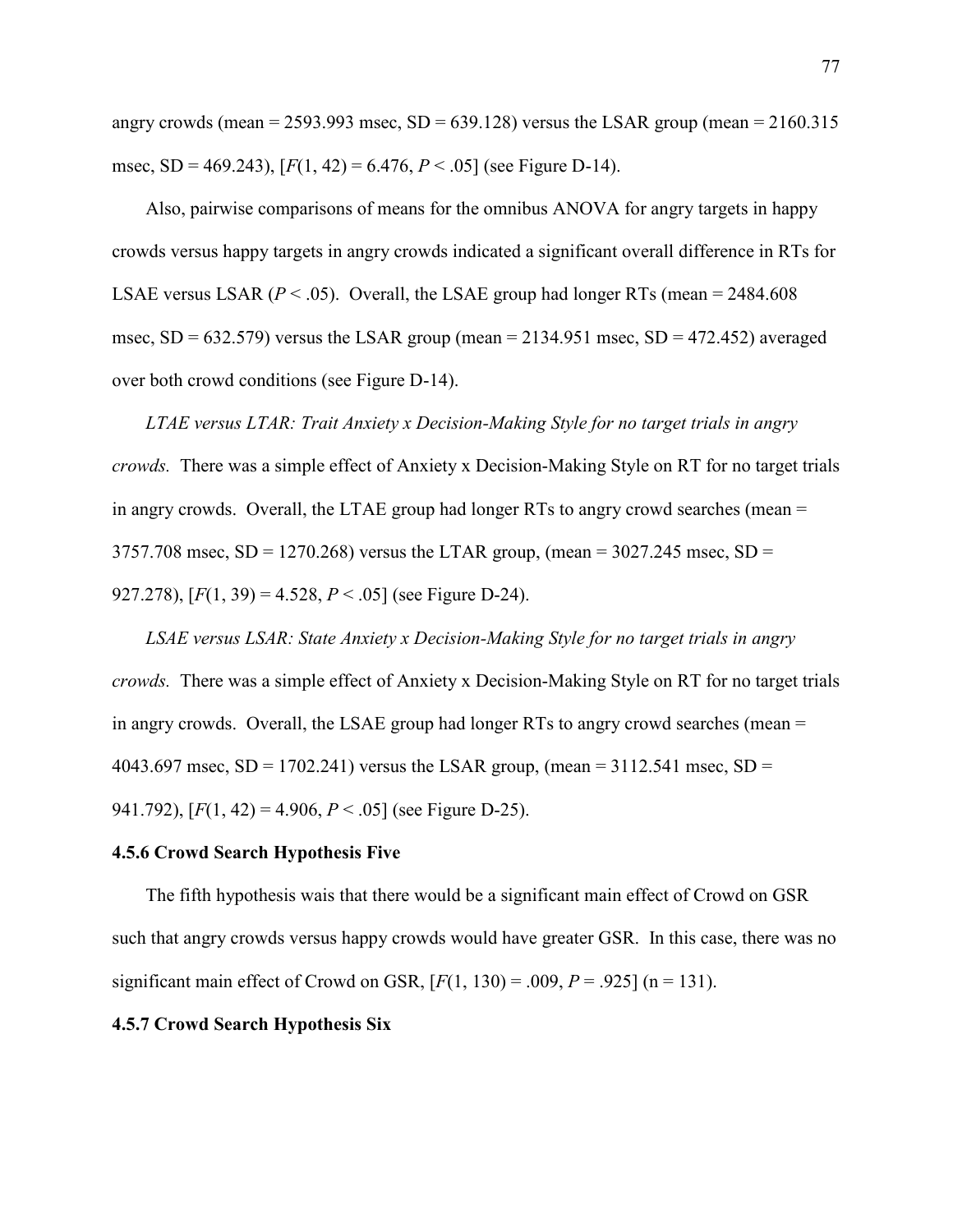The sixth hypothesis was that there would be a significant interaction effect of Anxiety x Crowd on GSR such that participants in the High Trait Anxious group ( $n = 53$ ) versus the Low Trait Anxious group ( $n = 63$ ) would have greater GSR when presented with angry crowds, but the two groups will not differ in their GSR to happy crowds. It was further predicted that these results would also be evidenced for the High State Anxiety group ( $n = 50$ ) versus the Low State Anxiety group  $(n = 81)$ .

 Trait Anxiety and GSR. In this instance, there was a significant interaction effect of Anxiety x Crowd on GSR,  $[F(1, 114) = 6.986, P < 0.01]$ . Simple effects analyses for the STAI median split demonstrates that the High Trait Anxious group had a trend toward higher GSR during angry crowd searches (mean  $= 4.300$  uhmo, SD  $= 2.842$ ) versus happy crowd searches (mean = 4.023 uhmo, SD = 2.692),  $[F(1, 52) = 3.800, P < .057]$ , whereas the Low Trait Anxious group did not differ in their GSR for happy versus angry crowd searches,  $[F(1, 62) = 3.139, P =$ .081], (see Figure D-26).

State Anxiety and GSR. In this instance, there was no significant interaction effect of Anxiety x Crowd on GSR,  $[F(1, 129) = .001, P = .979]$ .

## 4.5.8 Crowd Search Hypothesis Seven

The seventh hypothesis was that there would be a significant interaction effect of Decision-Making Style on GSR such that participants in the Experiential group ( $n = 29$ ) versus the Rational group ( $n = 24$ ) would have higher GSR when presented with angry crowds, but the two groups would not differ in their GSR when presented with happy crowds.

 In this instance, there was no significant interaction effect of Decision-Making Style on GSR  $[F(1, 51) = .003, P < .957]$ .

#### 4.5.9 Crowd Search Hypothesis Eight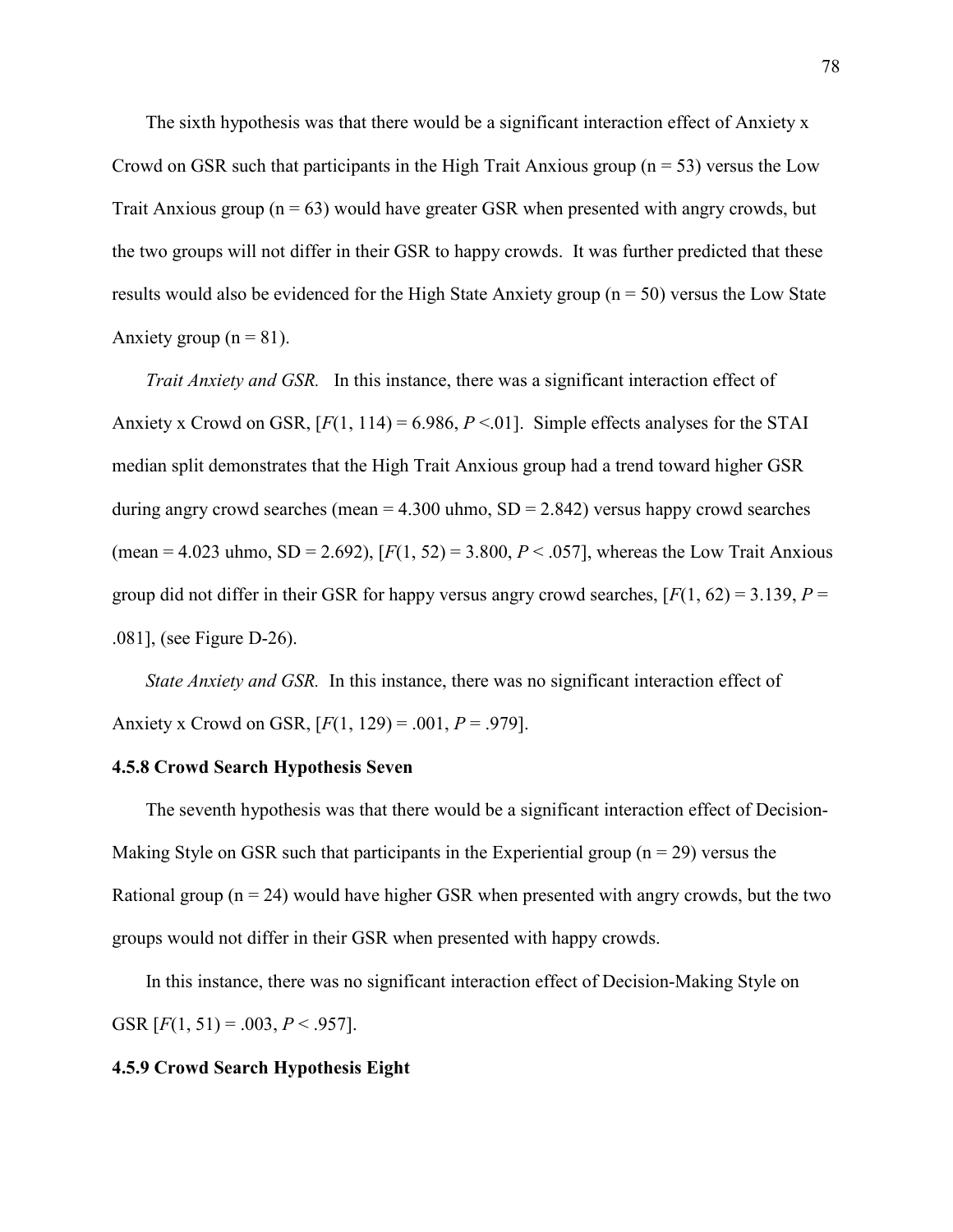The eighth hypothesis concerned the combined role of affect and decision-making style on GSR for crowd searches, and was comprised of three questions.

The first question of the hypothesis postulated that there would be a significant simple effect of Anxiety x Decision-Making Style on GSR such that participants in the High Trait Anxious/Experiential (HTAE) group ( $n = 14$ ) versus the Low Trait Anxious/Rational (LTAR) group ( $n = 15$ ) would have higher GSR when presented with angry crowds.

The second question of the hypothesis postulated that there would be a significant simple effect of Anxiety x Decision-Making Style on GSR such that participants in the High Trait Anxious/Experiential (HTAE) group versus the High Trait Anxious/Rational (HTAR) group (n = 9) would have higher GSR when presented with angry crowds.

The third question of the hypothesis postulated that there would be a significant simple effect of Anxiety x Decision-making style on GSR such that participants in the Low Trait Anxious/Experiential (LTAE) group ( $n = 15$ ) versus the Low Trait Anxious/Rational (LTAR) group would have higher GSR when presented with angry crowds.

 It was further predicted that these results would also be evidenced for the High State Anxious/Experiential (HSAE) group ( $n = 7$ ), Low State Anxious/Rational (LSAR) group ( $n =$ 14), High State Anxious/Rational (HSAR) group (n = 10), or Low State Anxious/Experiential (LSAE) group ( $n = 22$ ).

HTAE versus LTAR: Trait Anxiety x Decision-Making Style. In this instance, there was a significant simple effect of Trait Anxiety x Decision-making style on GSR,  $[F(1, 27) = 5.919, P$  $\leq$  0.05], such that the HTAE group had higher GSR when presented with angry crowds (mean = 4.615 uhmo,  $SD = 1.923$ ) versus the LTAR group (mean = 2.825 uhmo,  $SD = 2.032$ ). The two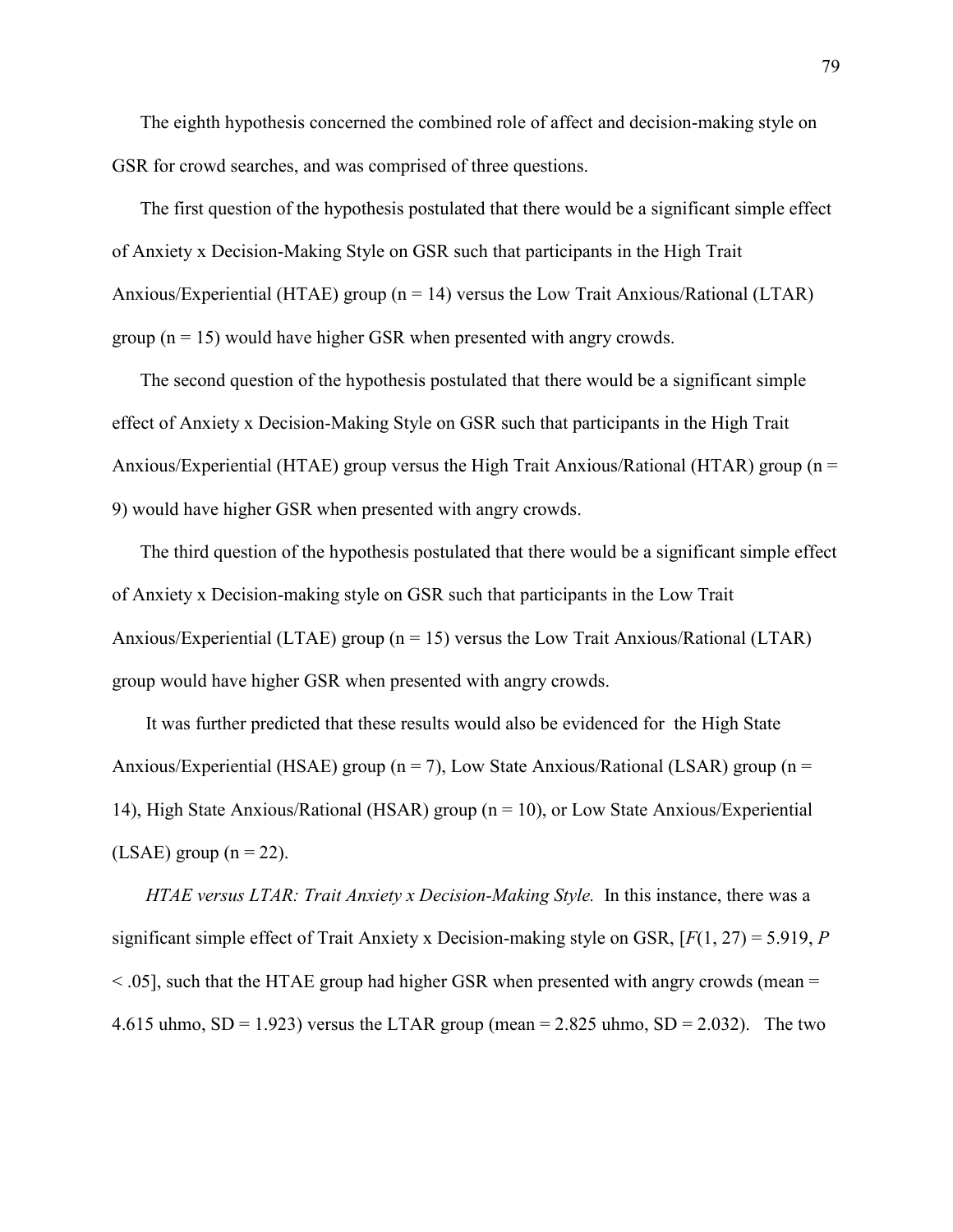groups did not differ in their GSR when presented with happy crowds,  $[F(1, 27) = 1.877$ ,  $P =$ .182] (see Figure D-27).

 Simple effects analysis for these two groups also demonstrated that the HTAE showed significantly higher GSR to angry crowds (mean  $= 4.615$  uhmo, SD  $= 1.923$ ) versus happy crowds (mean = 3.722 uhmo, SD = 1.835),  $[F(1, 13) = 10.089, P < .01]$ , whereas the HTAR showed no significant difference in their GSR to angry versus happy crowds,  $[F(1, 14) = .103, P$  $=$  .753] (see Figure D-27).

HSAE versus LSAR: State Anxiety x Decision-Making Style. In this instance, there was a significant simple effect of State Anxiety x Decision-making style on GSR,  $[F(1, 17) = 11.403, P$  $\leq$  0.01], such that the HSAE had higher GSR when presented with angry crowds (mean = 4.800) uhmo,  $SD = 2.689$ ) versus the LSAR group (mean = 2.120 uhmo,  $SD = 0.808$ ). The two groups also differed in their GSR when presented with happy crowds,  $[F(1, 17) = 8.077, P < .05]$  such that the HSAE group had higher GSR (mean  $= 4.472$  uhmo, SD  $= 2.97122$ ), than their LSAR counterparts (mean =  $1.9861$  uhmo,  $SD = .968$ ) (see Figure D-28).

HTAE versus HTAR: Trait Anxiety x Decision-Making Style. In this instance, there was no significant simple effect of Trait Anxiety x Decision-making style on GSR,  $[F(1, 21) = .715, P =$ .407].

 Simple effects analysis for these two groups demonstrated that the HTAE showed significantly higher GSR to angry crowds (mean  $=$  4.615 uhmo, SD  $=$  1.923) versus happy crowds (mean = 3.722 uhmo, SD = 1.835),  $[F(1, 13) = 10.089, P < .01]$ , whereas the HTAR showed no significant difference in their GSR to angry versus happy crowds,  $[F(1, 8) = 2.247, P$ = .172] (see Figure D-27).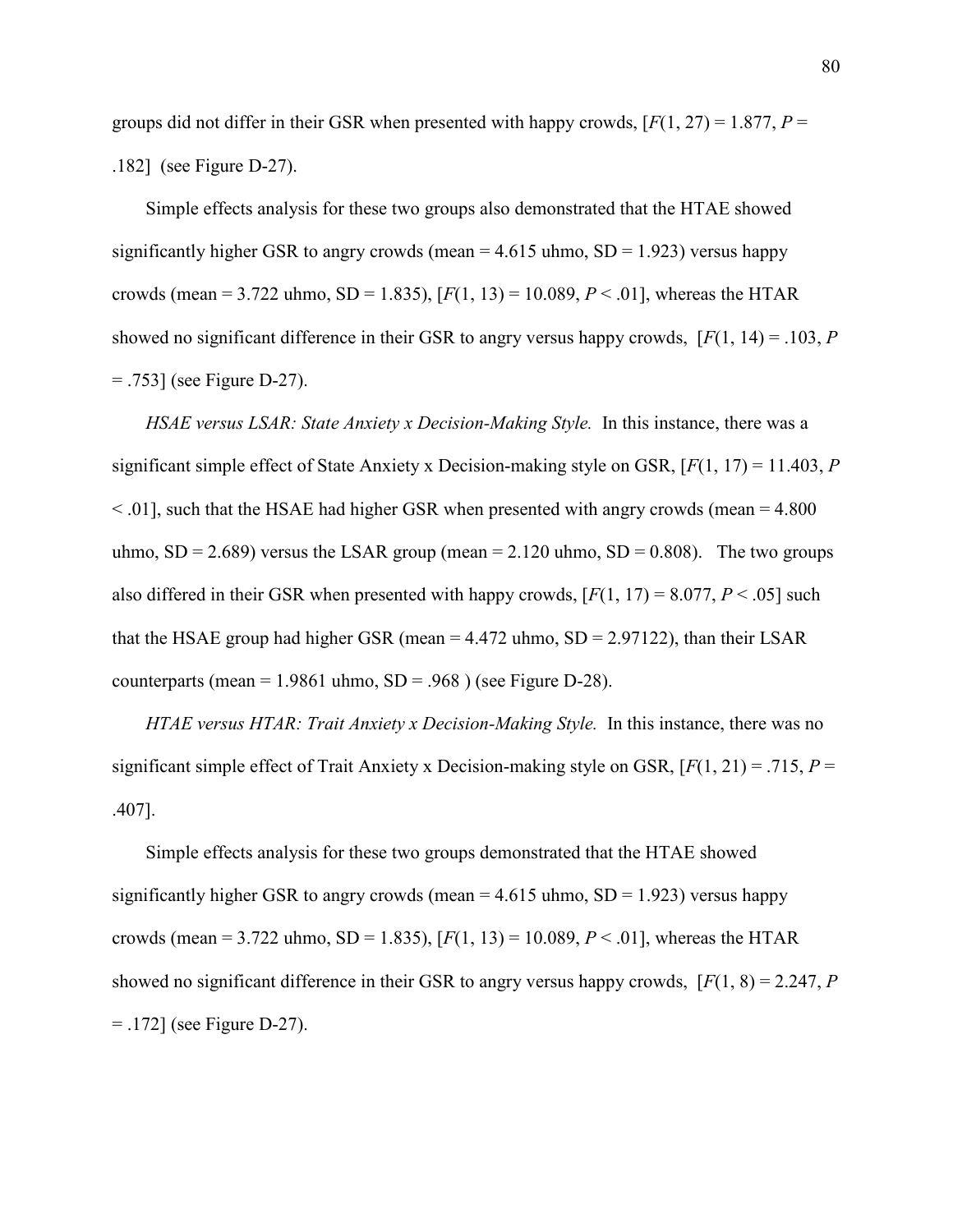HSAE versus HSAR: State Anxiety x Decision-Making Style. In this instance, there was no significant simple effect of State Anxiety x Decision-making style on GSR,  $[F(1, 14) = .161, P =$ .695].

LTAE versus LTAR: Trait Anxiety x Decision-Making Style. In this instance, there was no significant simple effect of Trait Anxiety x Decision-making style on GSR,  $[F(1, 28) = .1.081, P$  $= .307$ ].

LSAE versus LSAR: State Anxiety x Decision-Making Style. In this instance, there was a significant simple effect of State Anxiety x Decision-making style on GSR,  $[F(1, 34) = 6.437, P$  $\leq$  05], such that the LSAE group had higher GSR when presented with angry crowds (mean = 4.047 uhmo,  $SD = 2.754$ ) versus the LSAR group (mean = 2.1203 uhmo,  $SD = .808$ ). The two groups also differed in their GSR when presented with happy crowds,  $[F(1, 34) = 4.798, P < .05]$ such that the LSAE group had higher GSR (mean  $= 3.817$  uhmo, SD  $= 3.015$ ), than their LSAR counterparts (mean =  $1.986$  uhmo, SD = .968) (see Figure D-28).

## 4.6 Discussion

The purpose of Study Two was to replicate previous crowd search face-in-the-crowd findings (anger inferiority effect at the level of controlled processing, such that angry faces require a longer time to process) with measures of participants' trait anxiety and rational and experiential thinking styles.

Overall, the anger inferiority effect was replicated in that participants had slower RTs for the detection of a happy target in an angry crowd, versus the detection of an angry target in a happy crowd. No significant group differences or interactions were observed for the High Trait Anxious versus Low Trait Anxious groups in their speed of crowd searching.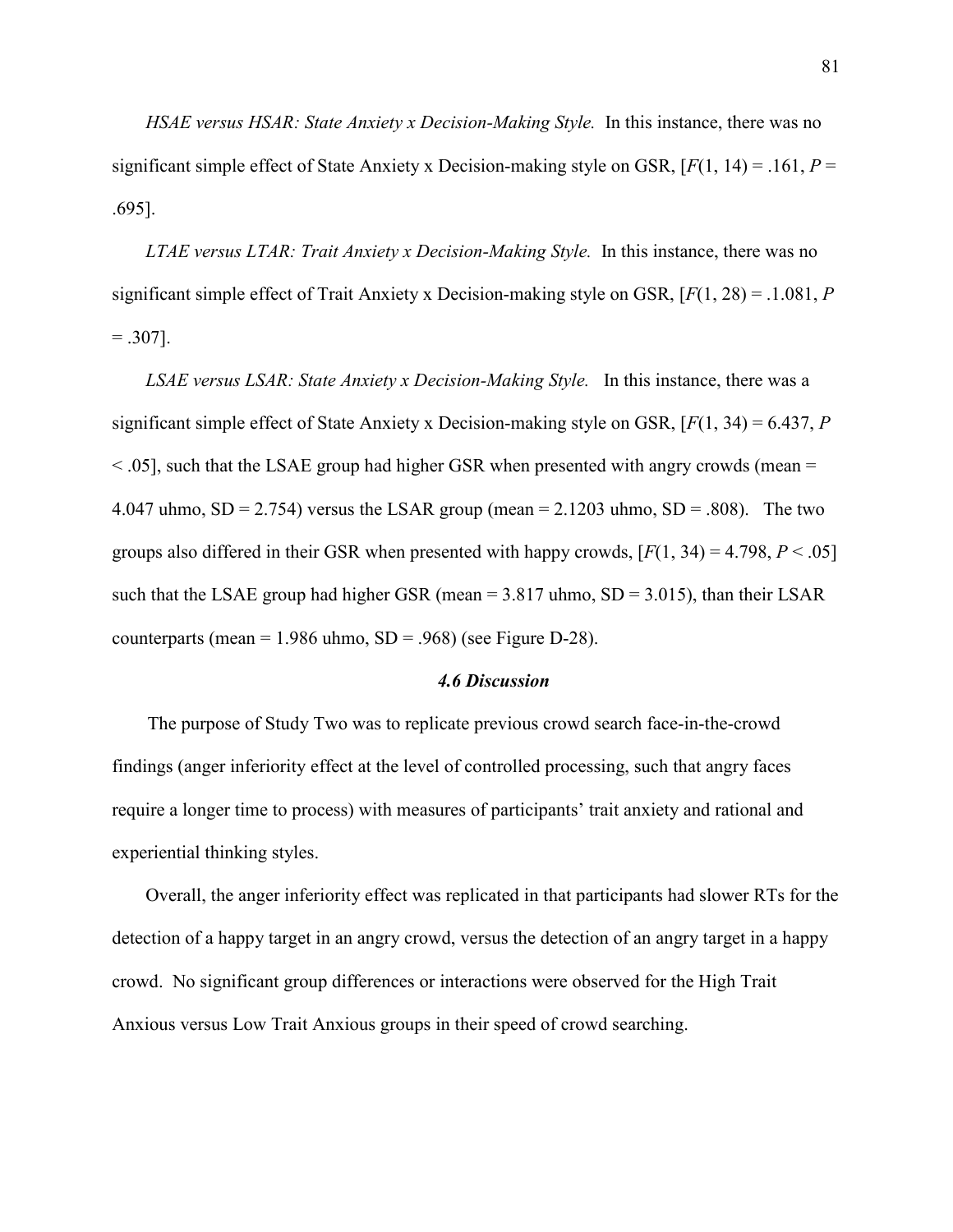Unique to this study, significant differences were also found between the Rational and Experiential groups such that the Rational group tended to have faster RTs overall in numerous analyses. Two important interactions were also found such that the Rational group had faster RTs for no target trials in angry crowds than the Experiential group, whereas the Rational and Experiential groups showed no significant difference in their RTs for no target trials in happy crowds. And, the Rational group had faster RTs for the no target trials in angry crowds versus no target trials in happy crowds, whereas the Experiential group showed no significant difference in their RTs for no target trials in angry versus happy crowds.

 There were also significant results to suggest that cognitive decision-making styles may interact with trait anxiety for the speed of crowd searching. There was a simple effect of Anxiety x Decision-Making Style on RT for no target trials in angry crowds. Overall, the HTAE group had longer RTs to no target angry crowd searches versus the LTAR group, and the LTAE group had longer RTs to no target angry crowd searches versus the LTAR group.

 Also unique to this study, participants' degree of physiological arousal to crowd searching was examined. Results indicate that there was a significant interaction effect such that the High Trait Anxious group had a trend toward higher GSR during angry crowd versus happy crowd searches, whereas the Low Trait Anxious group did not differ in their GSR for happy versus angry crowd searches.

 There were also significant results to suggest that cognitive decision-making-styles may interact with trait anxiety for the degree of physiological arousal to crowd searching. The HTAE group had higher GSR when presented with angry crowds versus the LTAR group, whereas the two groups did not differ in their GSR when presented with happy crowds. Simple effects analysis also demonstrated that the HTAE group showed significantly higher GSR to angry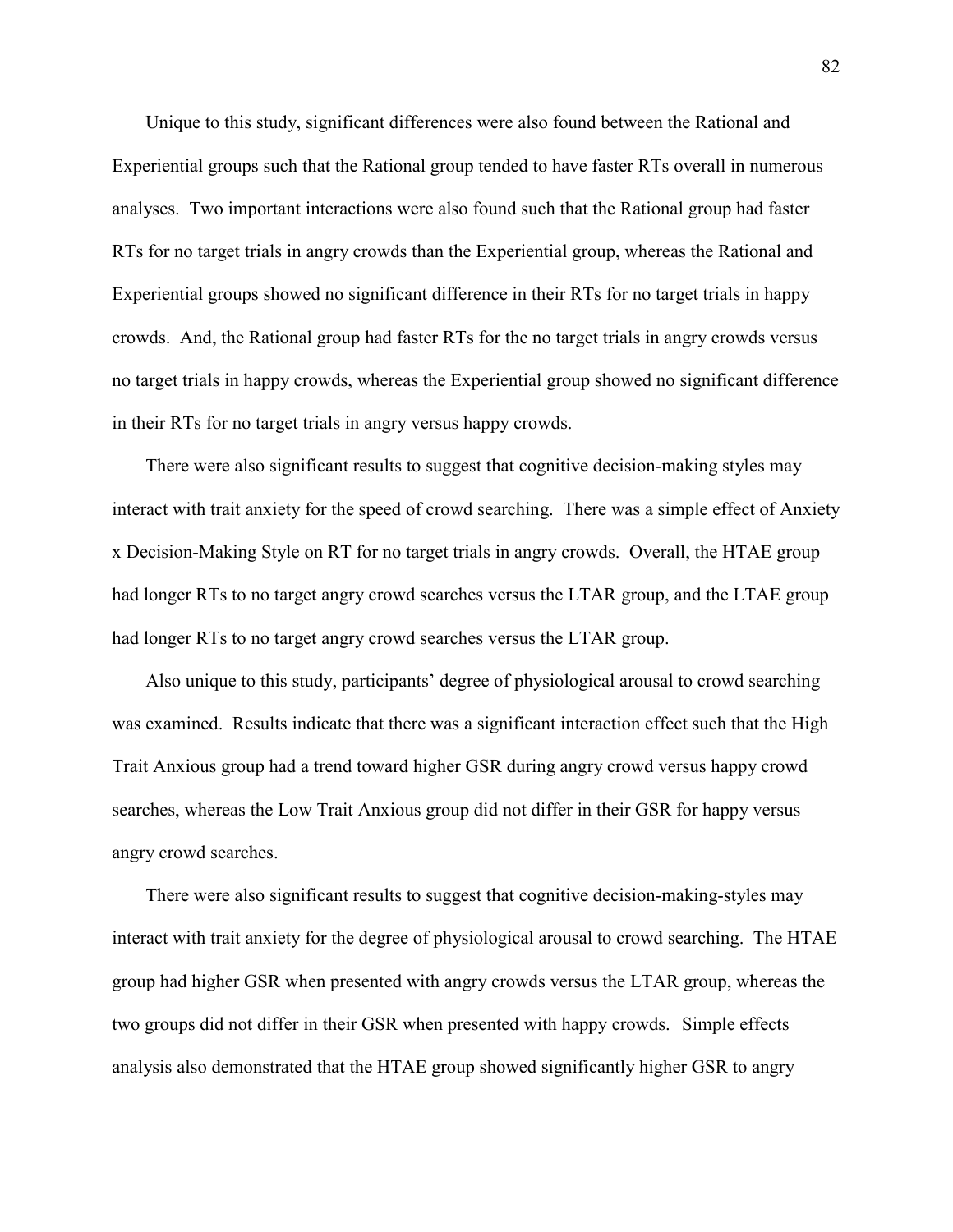versus happy crowds, whereas the HTAR group showed no significant difference in their GSR to angry versus happy crowds.

On the whole, Study Two successfully replicated previous findings in terms of the anger superiority effect in target detection. The second study also successfully demonstrated the usefulness of cognitive decision-making style as a variable in future face-in-the-crowd studies.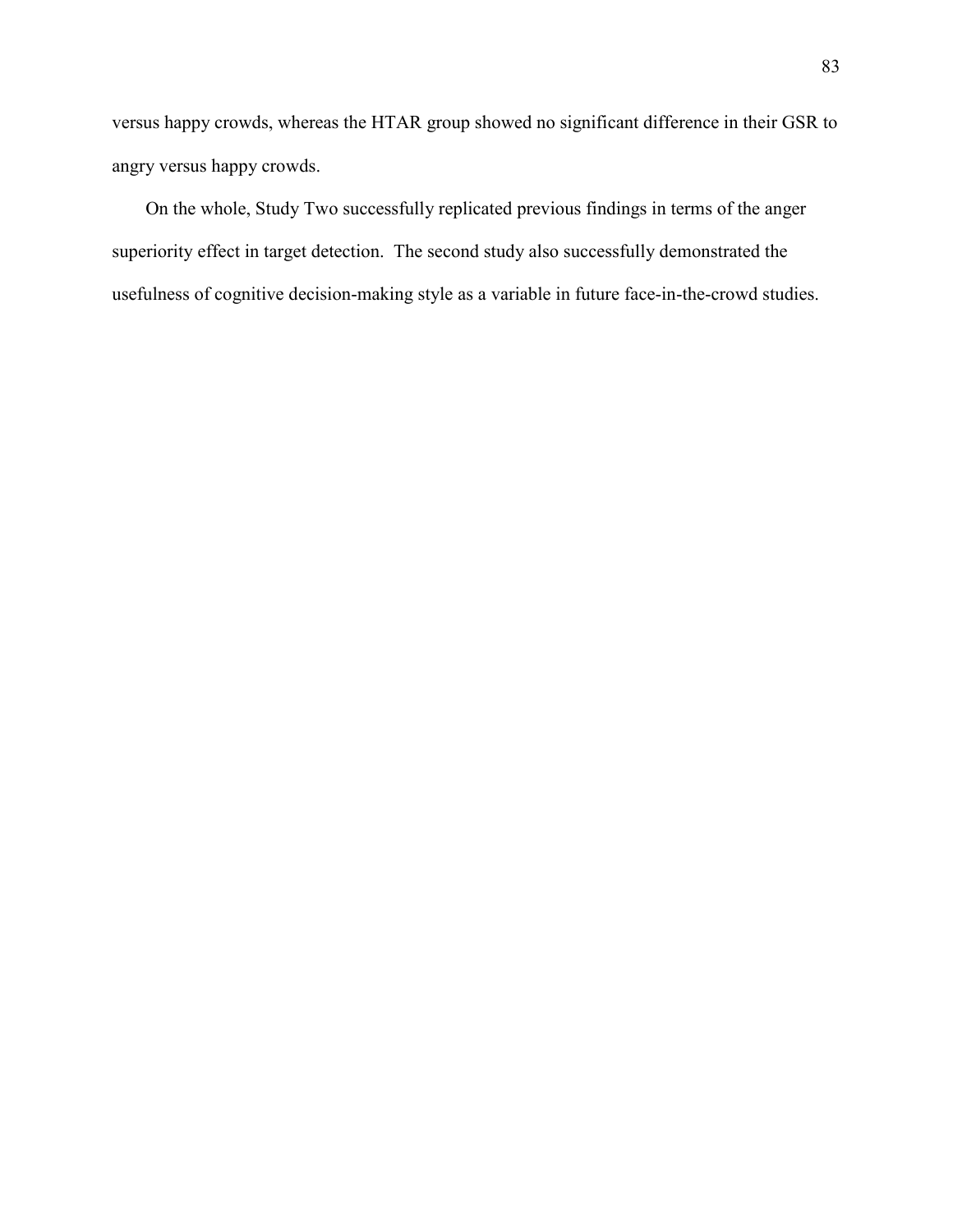# 5. GENERAL DISCUSSION FOR STUDY ONE AND STUDY TWO

Previous face-in-the-crowd studies have demonstrated significant effects based on target type, crowd type and level of participant anxiety. To date, no researchers have endeavored to explore the importance of differential thinking-styles in combination with these effects, or measure accompanying GSR to the task. The present researchers aimed to replicate previous face-in-the-crowd research in terms of target, crowd, and anxiety effects, and then add incremental theoretical validity by examining the dual-processes of CEST and the AIM in relation to face-in-the-crowd outcomes.

Consistent with the hypotheses, the results of both Study One and Study Two provide support for the consideration of different decision-making styles and physiological arousal in facial search tasks. In particular, the results demonstrate across numerous analyses that individuals placed in a Rational thinking style group had faster RTs and lower GSR to face-inthe-crowd search tasks than individuals placed in an Experiential thinking style group. This difference in RTs between rational and experiential thinkers has theoretical implications for future research.

## 5.1 Replication of Previous Face-in-the-Crowd Findings

# 5.1.1 Target Detection Effects

In their seminal study, Hansen and Hansen (1988) were interested in finding the basic anger superiority effect in facial target processing. They hypothesized that facial threat detection is relatively automatic and faster than non-threatening facial detection, as it would instigate an

84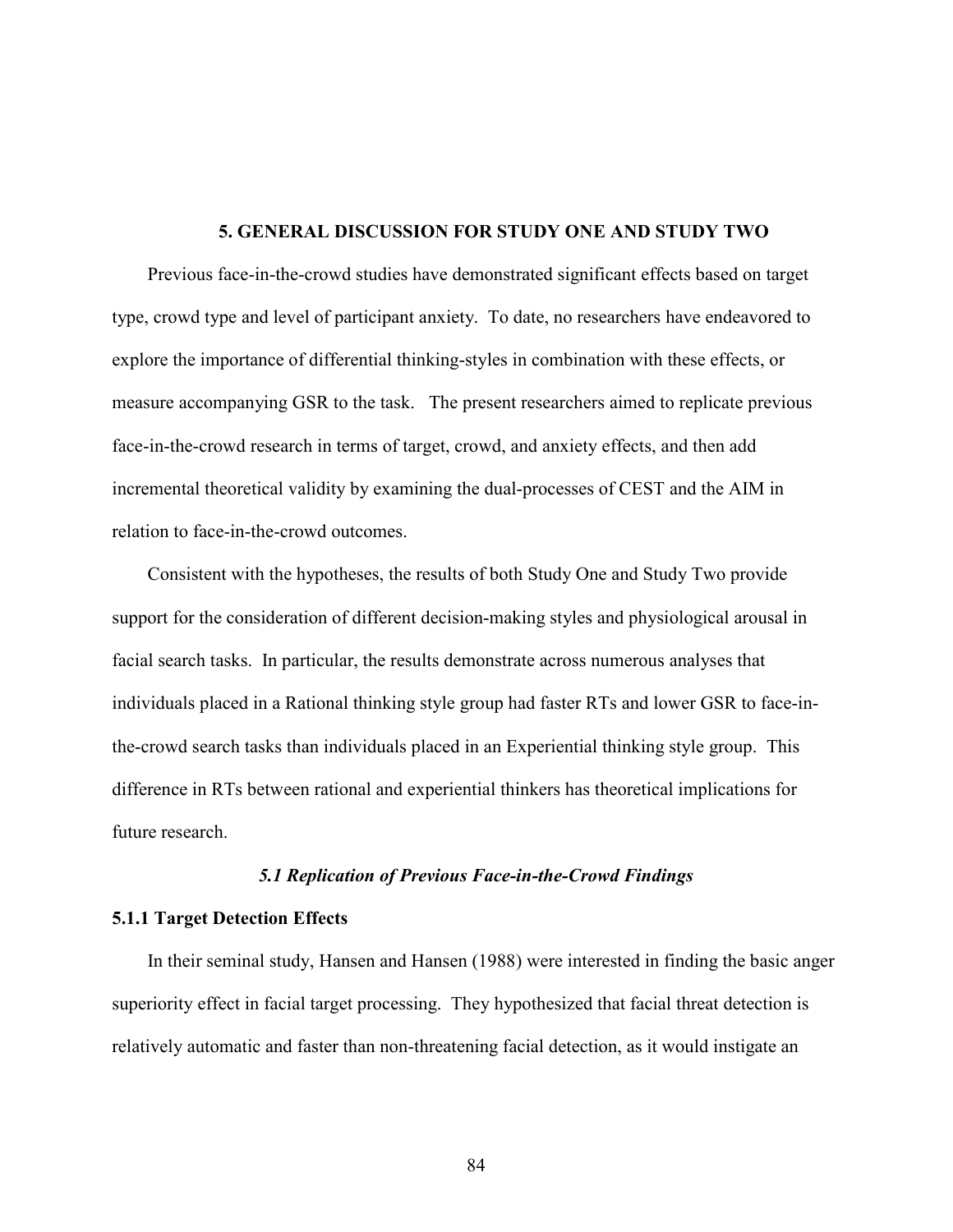orienting response that would have adaptive survival value. To test this theory, Hansen and Hansen (1988) and several subsequent researchers (Byrne & Eysenck, 1995; Eastwood et al. 2001; Fox et al., 1993; Gilboa-Schechtman et al., 1999; Hampton et al., 1989; Lundqvist et al., 1999; Oehman et al., 2001; Purcell et al., 1996; White 1995) have examined this question by comparing participant RTs for the detection of angry targets versus happy targets in neutral crowds, and by comparing the RTs for the detection of angry targets in happy crowds with its converse condition, happy targets in angry crowds. In the majority of these studies, findings indicated that angry targets were found faster than happy targets, connoting an anger superiority effect at the level of target detection.

It is unlikely that this anger superiority effect for target detection is due to parallel processing or a "pop-out" effect. Parallel search is a term attributed to finding a target equally quickly regardless of the number of distractors, whereas serially processing is a term attributed to finding a target more easily when there are fewer distractors present (Maljkovic & Nakayama, 1994). Previous face-in-the-crowd research has already demonstrated that with increased numbers of distractors, the angry target does become harder to find, and yet it is still found more quickly than the happy target (Northdurft, 1993; Stewart, Purcell & Skoc, 1993). It is more likely that there are automatic processes operating above the level of preattentive parallel processing, but below a level at which conscious awareness serves as input to a controlled search (Hansen & Hansen, 1994). In other words, there is an "automatic vigilance" for angry targets which is difficult for controlled and serial processing to suppress and this vigilance for threat may serve to attract and maintain attention.

Study One replicated these findings for both the faster detection of angry targets versus happy targets in neutral crowds, and faster detection of angry targets in happy crowds versus its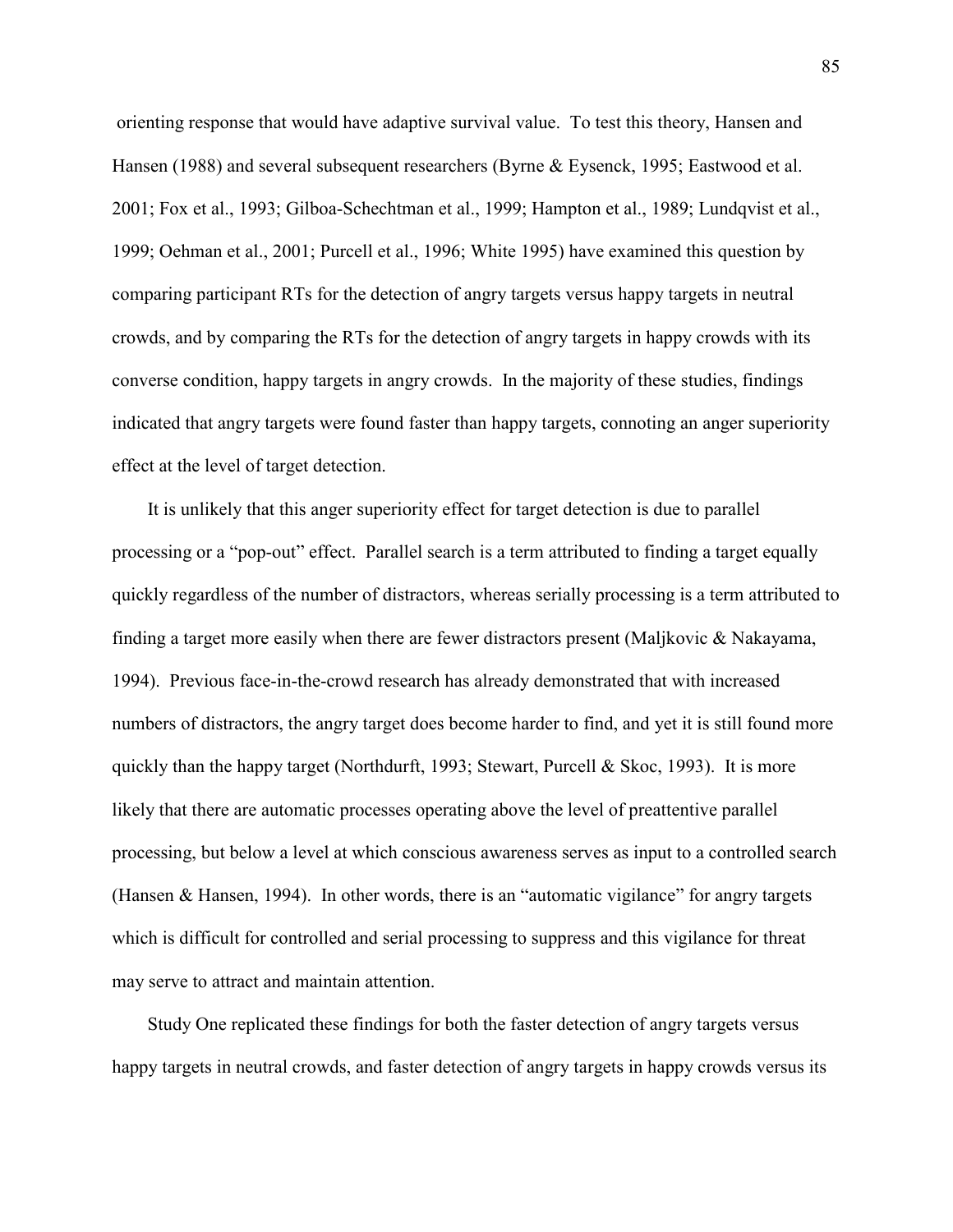reciprocal, happy faces in angry crowds. Through replication of this basic effect, further support is given for the robustness of the anger superiority effect at the level of target detection, and there can be greater confidence in the validity of any novel findings in the current research.

## 5.1.2 Crowd Search Effects

Hansen and Hansen (1994) reported that in addition to an anger superiority effect at the level of target detection, some researchers have determined an anger inferiority effect for threatening crowd searches. They postulated two reasons for this effect. Firstly, the slower RTs during angry crowd searches may be due to the distraction of threatening stimuli at an automatic level. The angry faces serve as a constant distraction that consumes controlled processing resources to suppress, and this subsequently leads to longer search times. In other words, the anger superiority effect of target processing may bring about the anger inferiority effect during angry crowd searches. Or, alternatively, angry faces may simply be more difficult to process. Hansen and Hansen (1994) proposed that angry faces may more difficult to process because they are more confusable with other expressions, such as fear or sadness, whereas happy faces are more singular and distinct. They also hypothesized that angry expressions may be more difficult to process because they are not encountered or processed as frequently as happy expressions and therefore processing is less habitual and automatic.

Whatever the underlying process behind the anger inferiority effect of angry crowd searches, the research results have been varied and inconsistent. Researchers Hampton and colleagues (1989) found the effect in their Experiments 1 and 3, but not 2; Stewart and colleagues (1993) found the effect in their Experiment 2, but not 3: and Gilboa-Schechtman and colleagues (1999) found the effect in 1 out of 6 of their analyses.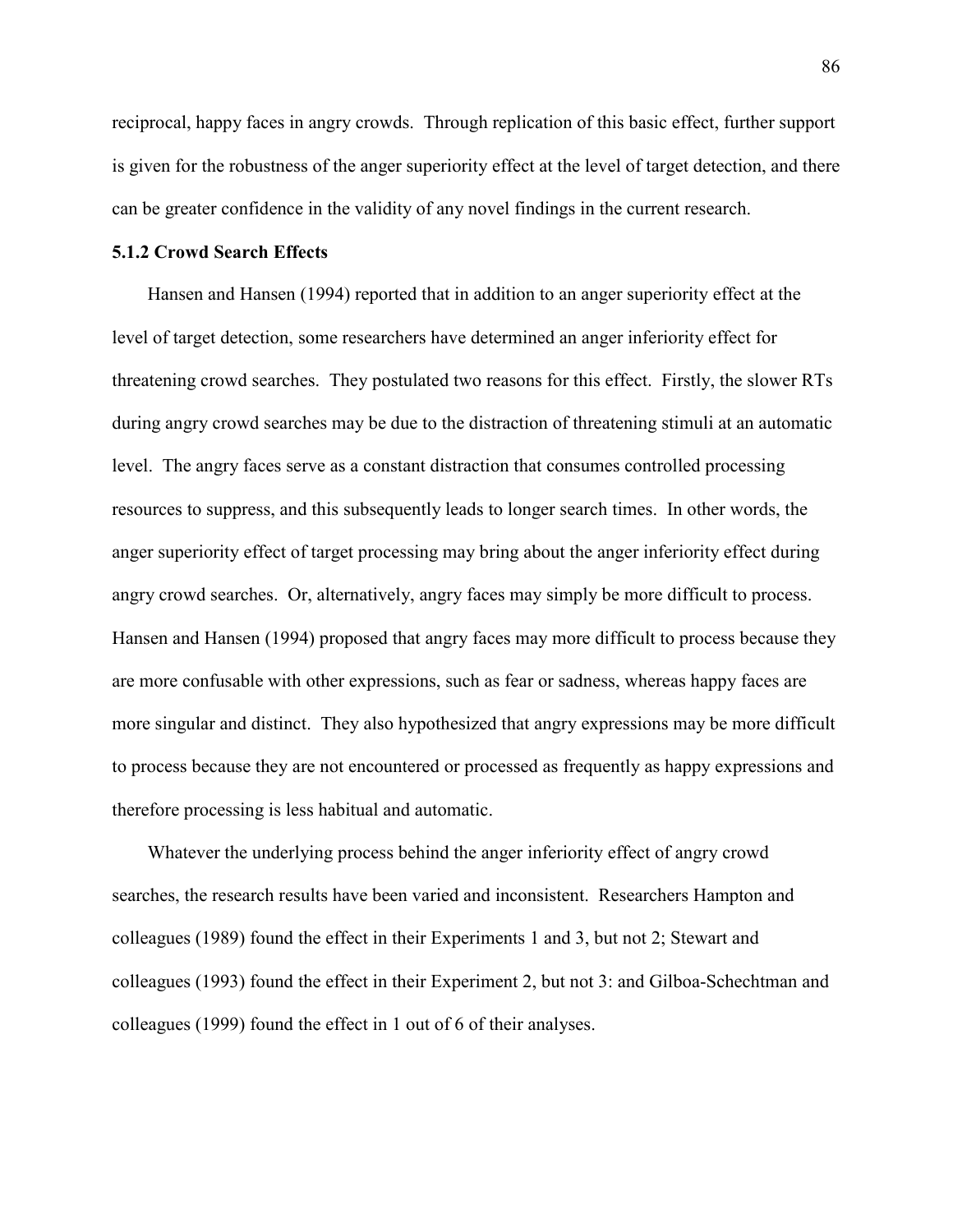In Study Two, the researchers sought to examine the anger inferiority effect of angry crowd searches in three ways: (1) by examining RTs for the detection of neutral targets in angry versus happy crowds; (2) by examining RTs for the detection of happy targets in angry crowds versus its reciprocal angry targets in happy crowds; (3) and by examining RTs in no target trials in angry versus happy crowd searches. The anger inferiority effect was found only in the second reciprocal analysis. However, when comparing converse conditions it is uncertain whether any significant results are due to the anger superiority of target effects, the anger inferiority of crowd effects, or some combination of both these effects, as both the target and crowd may be simultaneously relevant.

These results of Study Two partially supported the previous research and theoretical assumptions of Pratto and John (1991), which point to more extensive processing for negative versus positive stimuli. And, consistent with a very robust finding in the face-in-the-crowd literature (Byrne & Eysenck, 1995; Gilboa-Schechtman and colleagues 1999; Hampton and colleagues 1989; Hansen & Hansen 1988, 1994; Lundqvist and colleagues, 1999; Purcell and colleagues, 1996), closer investigation of Study Two does reveal significant differences in emotional versus non-emotional crowd searches. Reaction times were longer for angry versus neutral crowd searches ( $P < .001$  for happy targets in angry versus neutral crowds;  $P < .01$  for no target trials in angry versus neutral crowds), and RTs were longer for happy versus neutral crowd searches ( $P < .001$  for angry targets in happy versus neutral crowds;  $P < .01$  for no target trials in happy versus neutral crowds). A reasonable supposition from these results is that the degree of difficulty in processing between emotional and non-emotional stimuli is greater than the degree of difficulty in processing between positively and negatively valenced emotional stimuli.

## 5.1.3 Anxiety and the Anger Superiority Effect in Target Detection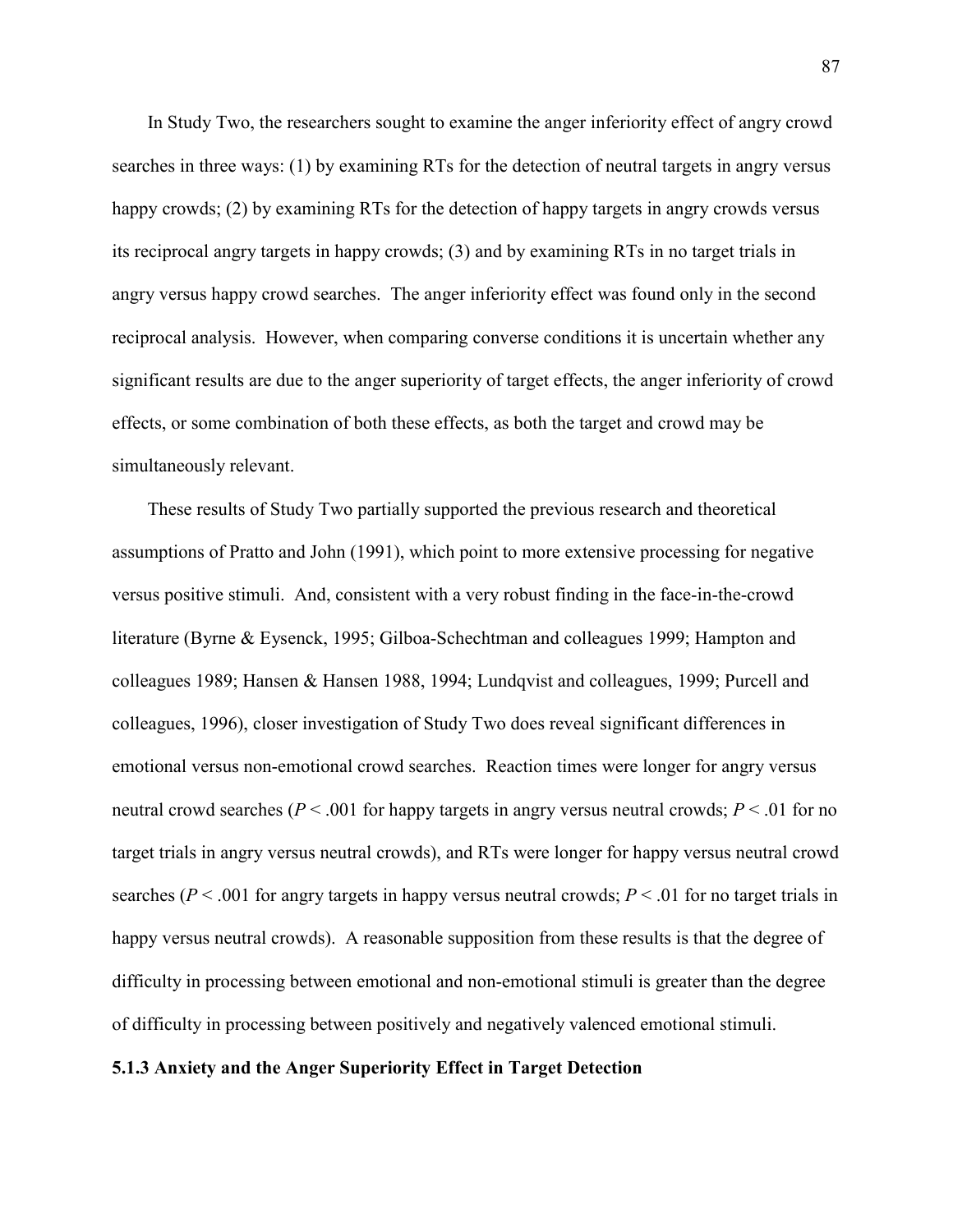Byrne and Eysenck (1995) and Gilboa-Schechtman and colleagues (1999) were interested in further exploring the affective component to the face-in-the-crowd findings. Both hypothesized that anxiety may intensify the anger superiority effect for target detection and aimed to test group differences between high anxious and low anxious, or non-anxious individuals. Although both found significant Group x Target effects, these effects were somewhat different in their conclusions, as outlined below.

Byrne and Eysenck (1995) found that anxious individuals detected angry targets faster than their low anxious counterparts, but given the results of an omnibus target effect of faster detection for happy targets over angry targets, perhaps a better way of phrasing their results is that low anxious participants are slow in finding angry targets, whereas anxious participants are equally fast at detecting angry and happy targets (see Figure D-1). These findings do not support the evolutionary hypothesis that there is an orienting response for angry targets. Byrne and Eysenck (1995) also found that although these group effects were significant for those scoring differentially on trait anxiety, however, this effect did not hold for state anxiety, as manipulation of state anxiety through anxious mood induction showed no appreciable effects. This indicates that anxiety group differences may be more characterological in nature than situational.

The results of Study One did not support the conclusions of Byrne and Eysenck (1995) in the matter of trait versus state anxiety in that both types of anxiety had an effect on face-in-thecrowd outcomes. Participants were placed into groups based on the Trait scale of the STAI, and were also asked to report on their anxious state (SAQ - question three) after having finished the computer task. The results of Study One indicated that having high trait anxiety may aid an individual in faster detection of angry versus happy targets, whereas state anxiety may speed an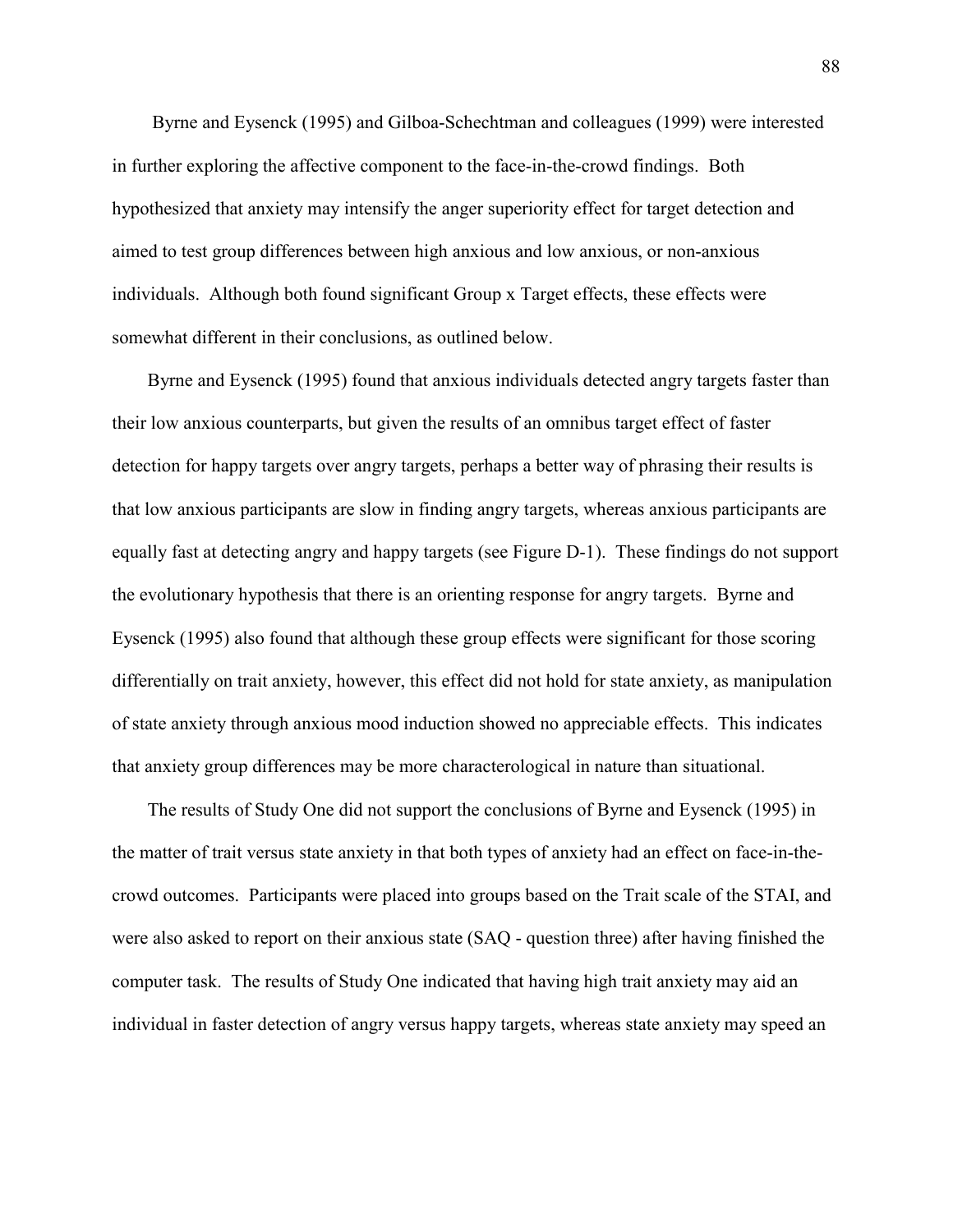individual's RT overall (see Figure D-6 for trait anxiety effects; see Figure D-7 and Figure D-8 for state anxiety effects).

Gilboa-Schechtman and colleagues (1999) found an overall anger superiority effect such that for both groups angry targets were detected faster than happy targets in neutral crowds. They also found a significant Group x Target interaction such that participants with generalized social phobia detected angry targets faster than their non-anxious counterparts, but the two groups did not differ on their speed at finding happy targets (see Figure D-2). Perhaps a better way of phrasing their results is that high anxious individuals are slow in detecting happy targets. As both groups were faster at detecting the angry targets, these findings do support the evolutionary hypothesis that there is an orienting response for angry targets, but do not support the hypothesis that this response would be exaggerated for anxious individuals over non-anxious controls.

Study One tended to support the findings of Gilboa-Schechtman and colleagues (1999), as there was an overall anger superiority effect detected, and one might conclude that high anxious individuals are slower in detecting happy targets. The similarity of results may be somewhat confounded, however, as the current experimental design more closely duplicated the Gilboa-Schechtman and colleagues (1999) experimental design, including using the same procedural protocol and facial stimulus displays. It would be interesting to see if these results would generalize over multiple research designs.

## 5.1.4 Anxiety and the Anger Inferiority Effect in Crowd Processing

Byrne and Eysenck (1995) and Gilboa-Schechtman and colleagues (1999) were also interested in exploring the anger inferiority effect at the level of crowd processing in face-in-thecrowd studies. Both hypothesized that anxiety may intensify the anger inferiority effect for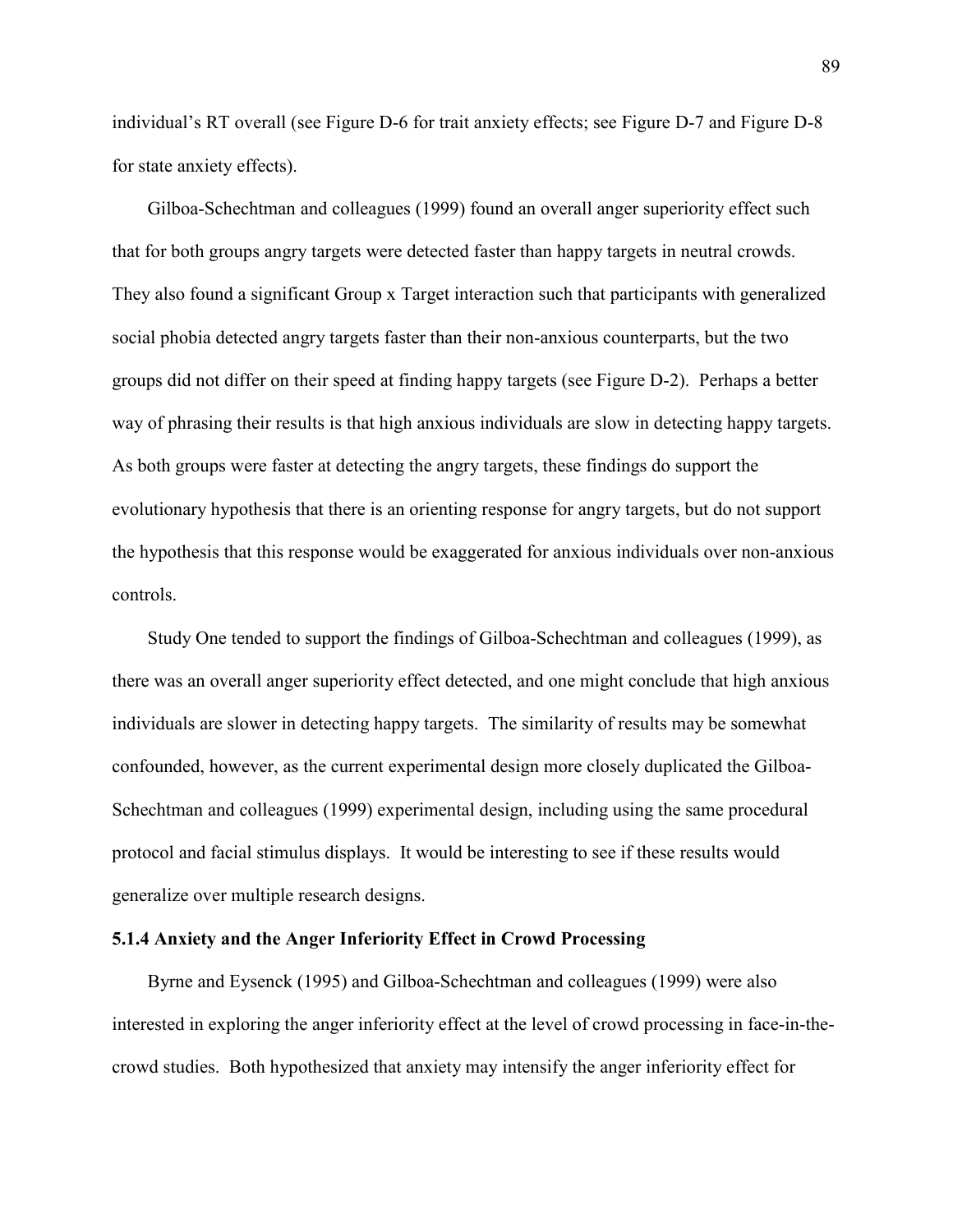crowd processing and aimed to test group differences between high anxious and low anxious, or non-anxious individuals. Although both found significant Group x Crowd interaction effects, these effects were also somewhat different in their conclusions, as outlined below.

In a crowd analysis, Byrne and Eysenck (1995) found a significant Group x Crowd interaction in that the high trait anxious participants were significantly faster at locating an angry face in a happy crowd than a happy face in an angry crowd, whereas the low trait anxious participants did not differ in their response times over both crowd conditions.

Neither Gilboa-Schechtman and colleagues (1999) nor Study Two were able to replicate this interaction. However, as aforementioned, in Study Two a main effect of Crowd did emerge such that participants were slower to detect happy targets in angry crowds than happy targets in neutral crowds, indicating an overall anger inferiority effect at the level of crowd processing for angry versus neutral crowds. The results of Study Two indicate that trait anxiety does not appear to intensify the anger inferiority effect.

In crowd analyses, Gilboa-Schechtman and colleagues (1999) found two significant Group x Crowd interactions. The first interaction they found was in an analysis of non-target trials in angry versus neutral crowd searches. Here, the generalized social phobia group was slower in their RTs in angry crowds versus neutral crowds, whereas the non-anxious controls did not differ in their RTs for non-target trials in angry versus neutral crowds. The second interaction they found was in an analysis of RTs for finding angry targets in neutral crowds with its converse condition, neutral targets in angry crowds. Here, the generalized social phobia group was slower in their response times in finding neutral targets in angry crowds versus angry targets in neutral crowds, whereas the non-anxious controls did not differ in their RTs for finding angry targets in neutral crowds versus its converse condition, neutral targets in angry crowds.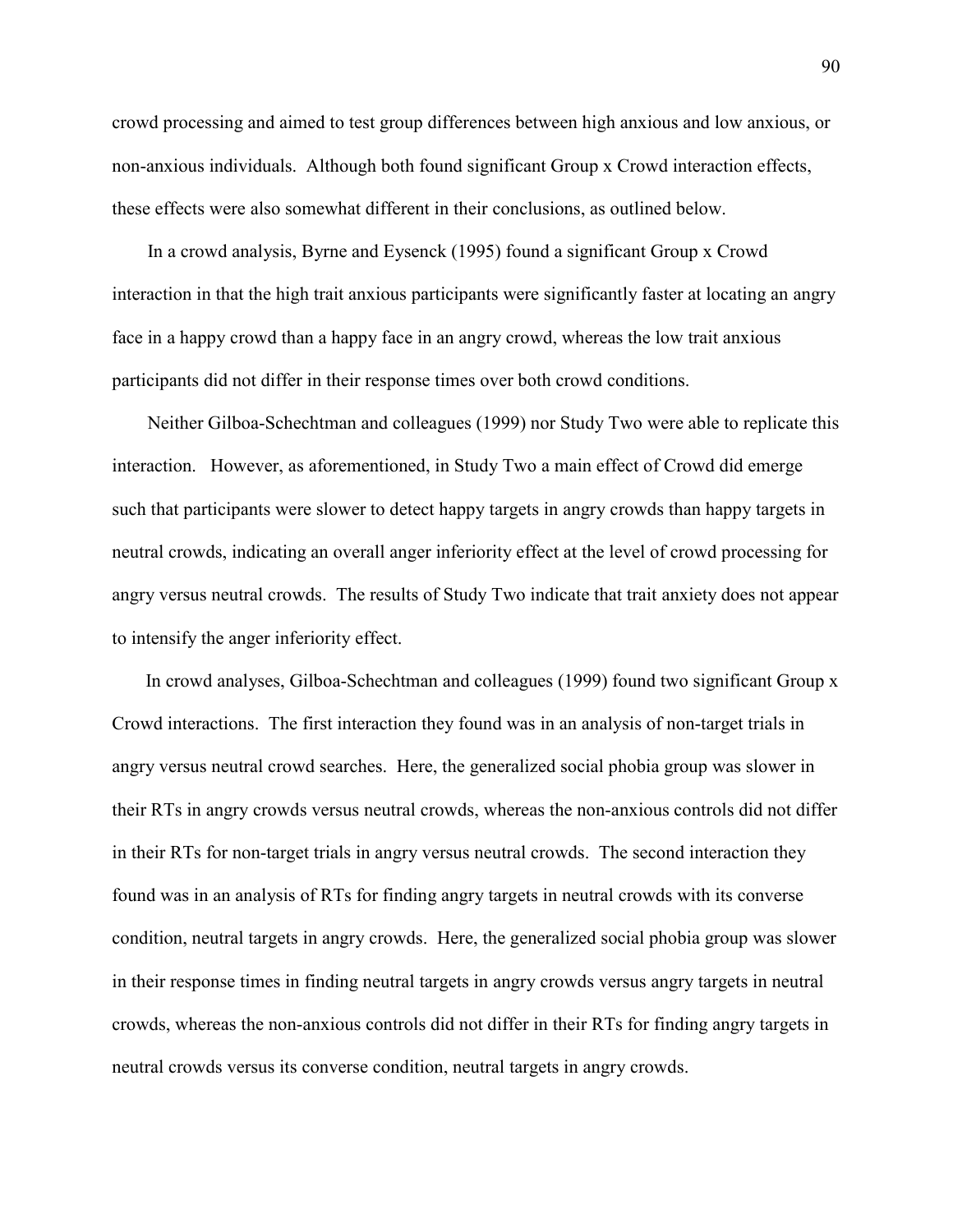Study Two did not replicate either of these interactions. However, as aforementioned, in the present study a main effect of Crowd did emerge such that participants were slower in their responses to angry crowds versus neutral crowds in non-target trials. Study Two also showed a main effect of Crowd such that participants were slower in finding neutral targets in angry crowds versus angry targets in neutral crowds. Together these main effects indicate an overall anger inferiority effect at the level of crowd processing for angry versus neutral crowds, but, again, trait anxiety does not appear to intensify the anger inferiority effect.

Although there were no significant group or interaction effects for trait anxiety in Study Two, the significant group effects for state anxiety previously found in the target analyses of Study One seemed to generalize to the crowd analyses of Study Two. As in the target analyses of Study One, high state anxiety was found to speed an individual's RT overall (see Figure D-8, Figure D-18, and Figure D-19 for state anxiety effects).

In addition to these state anxiety group effects, there was significant State Anxiety x Crowd interaction found for neutral targets in angry versus happy crowds such that the High Anxious group had faster RTs than the Low Anxious group during angry crowd searches, but the two groups showed no significant difference in their RTs for happy crowd searches. This result is contrary to the hypothesis that increased anxiety will result in slower processing of angry crowds.

Taken together, the studies of Byrne and Eysenck (1995), Gilboa-Schechtman and colleagues (1999), and Study Two give us some puzzling results regarding the face-in-the-crowd procedure and affective processing. There is clearly some interplay between anxiety and target detection and crowd searches, but given the discrepancies, it is not clear what role anxiety plays. It is possible that these puzzling results are a consequence of a complex interplay between trait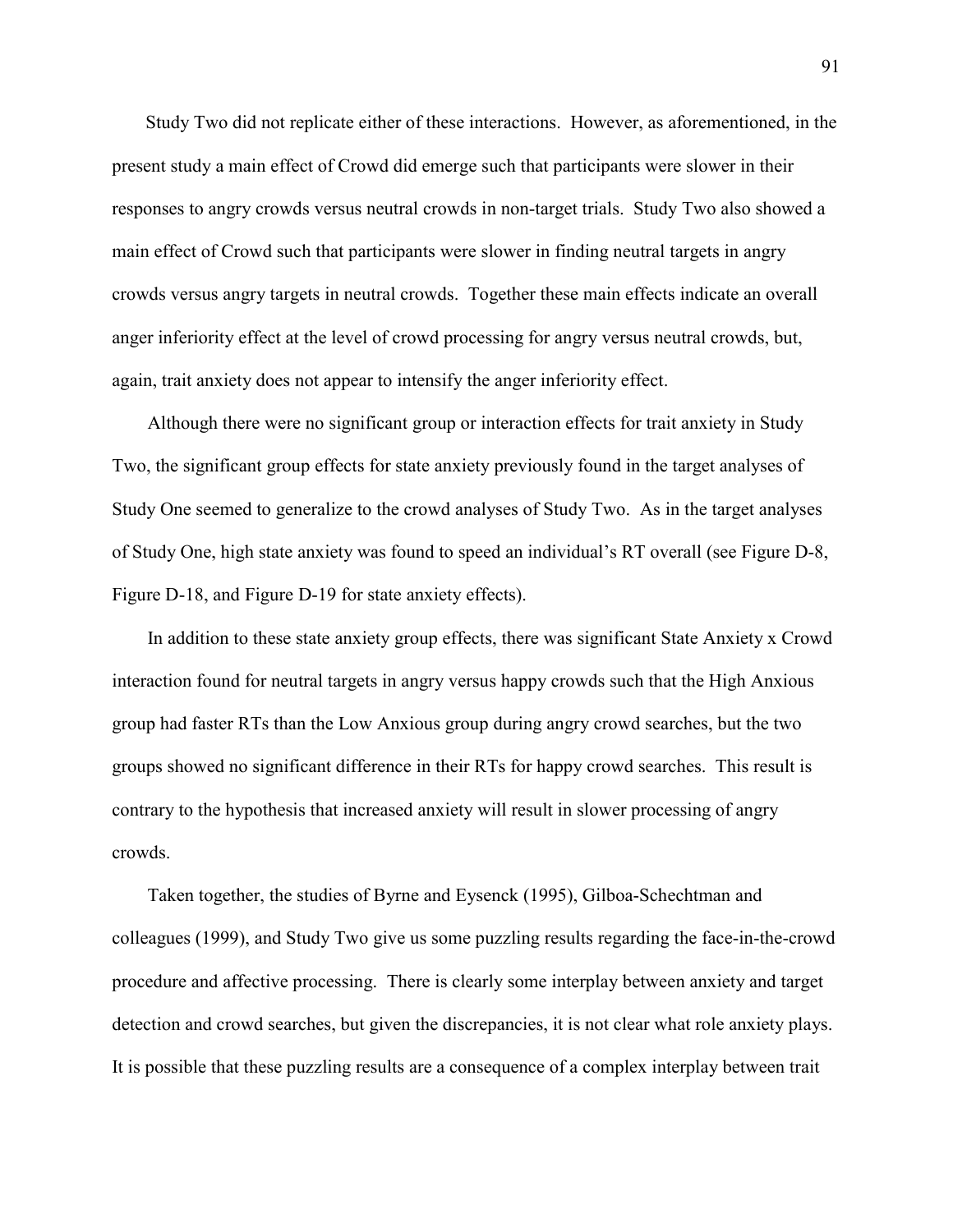and state anxiety that has yet to be explained, or perhaps the puzzling results are more indicative of examining only one process in what may be a dual-process task. Investigating the effects of affective processing in isolation may account for the inconsistent anxiety effects in the face-inthe-crowd studies. It is hoped that by investigating the effects of a second process, cognitive decision-making style, in conjunction with affective processing, some of these puzzling results may be clarified.

## 5.2 Novel Face-in-the-Crowd Findings

## 5.2 1 Rational Versus Experiential Decision-Making Styles

Perhaps the most significant findings of both Study One and Study Two are the group differences in RTs between rational and experiential thinking styles across numerous analyses. Specifically, the Rational group was found to have significantly overall faster RTs than the Experiential group in the following analyses: (1) happy versus neutral targets in angry crowds; (2) angry targets in neutral crowds versus neutral targets in angry crowds; (3) angry targets in happy crowds versus happy targets in angry crowds; (4) happy targets in angry versus neutral crowds; (5) no target trials in angry versus neutral crowds. In addition to this, the Rational group had trends toward overall faster RTs than the Experiential group in the following analyses: (1) angry versus happy targets in neutral crowds; (2) neutral target in angry versus happy crowds; (3) no target trials in angry versus happy crowds. In no analysis did the Experiential group have significant overall RTs that were faster than the Rational group. In no analysis did the Experiential group even have a trend toward overall RTs that were faster than the Rational group.

Although there was no significant correlation between the total rational score on the REI and self-reported state anxiety (SAQ- question three), it is interesting to note that both high state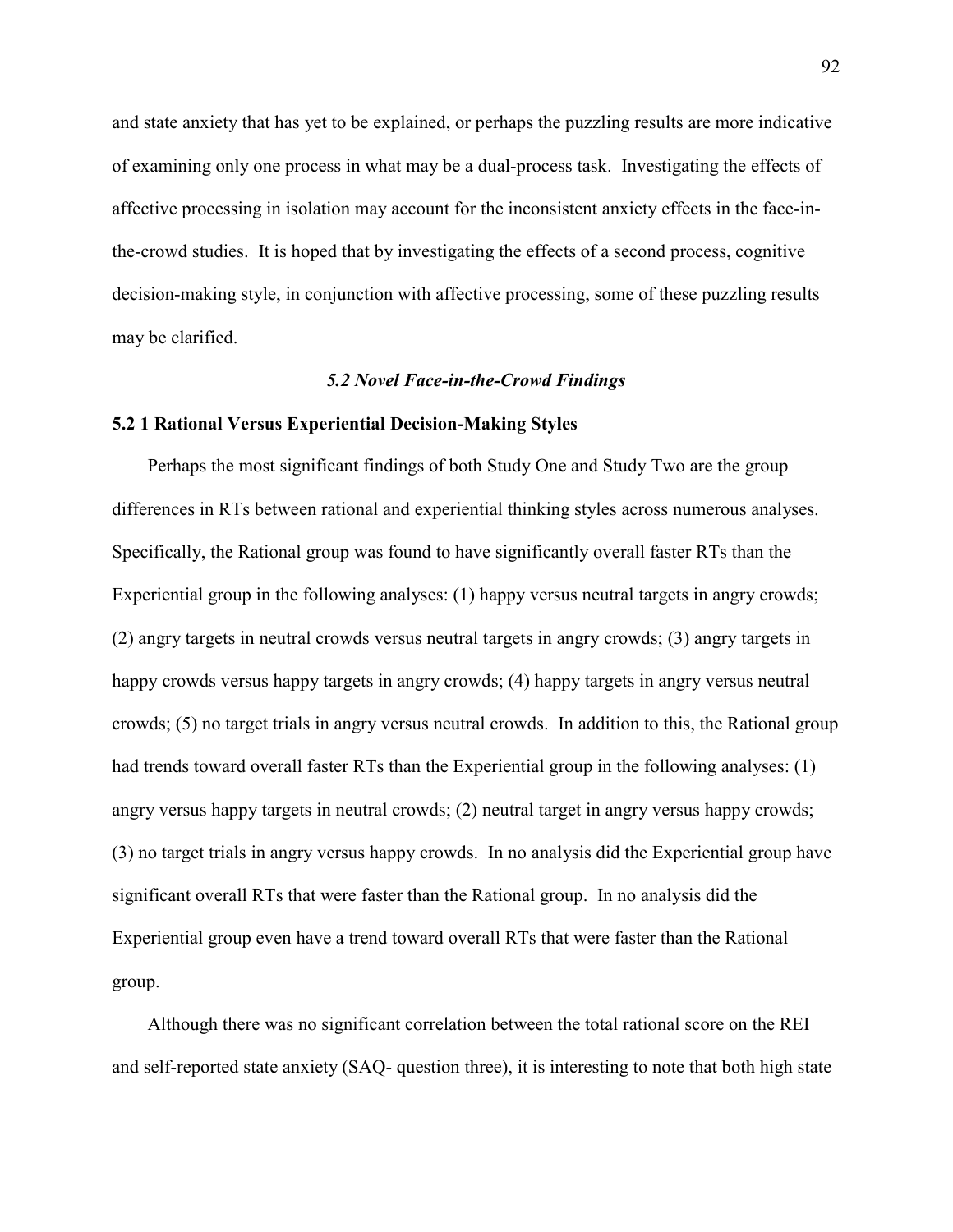anxious and high rational individuals tended to have faster RTs on the whole. This leads one to suspect a relative facility in the underlying processes of state anxiety and rational thinking style.

To examine this supposition more fully, the present study examined the combined role of decision-making style and affect in the speed of target detection and crowd searches.

Decision-Making Style x Trait Anxiety and the anger superiority effect of target detection. The hypotheses of Study One regarding Decision-Making Style and Trait Anxiety stem from the theoretical assumptions that rational participants are faster than experiential participants on the whole because they spend little time on affective processing, and that high anxious participants would experience an exaggerated faster orienting response to angry targets compared to their low anxious counterparts. As such, the greatest difference in RTs for angry targets should be between the High Trait Anxious/Rational (HTAR) and the Low Trait Anxious/Experiential (LTAE) groups. Also, if the reason for the puzzling affective results in previous studies is due to neglect of the consideration of an individual's decision-making style, then we should also see a difference between the High Trait Anxious/Rational (HTAR) group and the High Trait Anxious/Experiential (HTAE) group, as well as the Low Trait Anxious/Rational (LTAR) group and the Low Trait Anxious/Experiential (LTAE) group.

Unfortunately, none of these hypotheses for Study One regarding Decision-Making Style x Trait Anxiety were substantiated, indicating that the addition of the decision-making variable to trait anxiety did not have the desired outcome of clarifying the previously inconsistent trait anxiety findings. Moreover, in no instance did the addition of trait anxiety have an impact on non-significant decision-making style findings for angry target trials. It is therefore more likely that the orienting response is a selective or competitive dual process design, and less likely that the orienting response is a consolidative or corrective dual process design.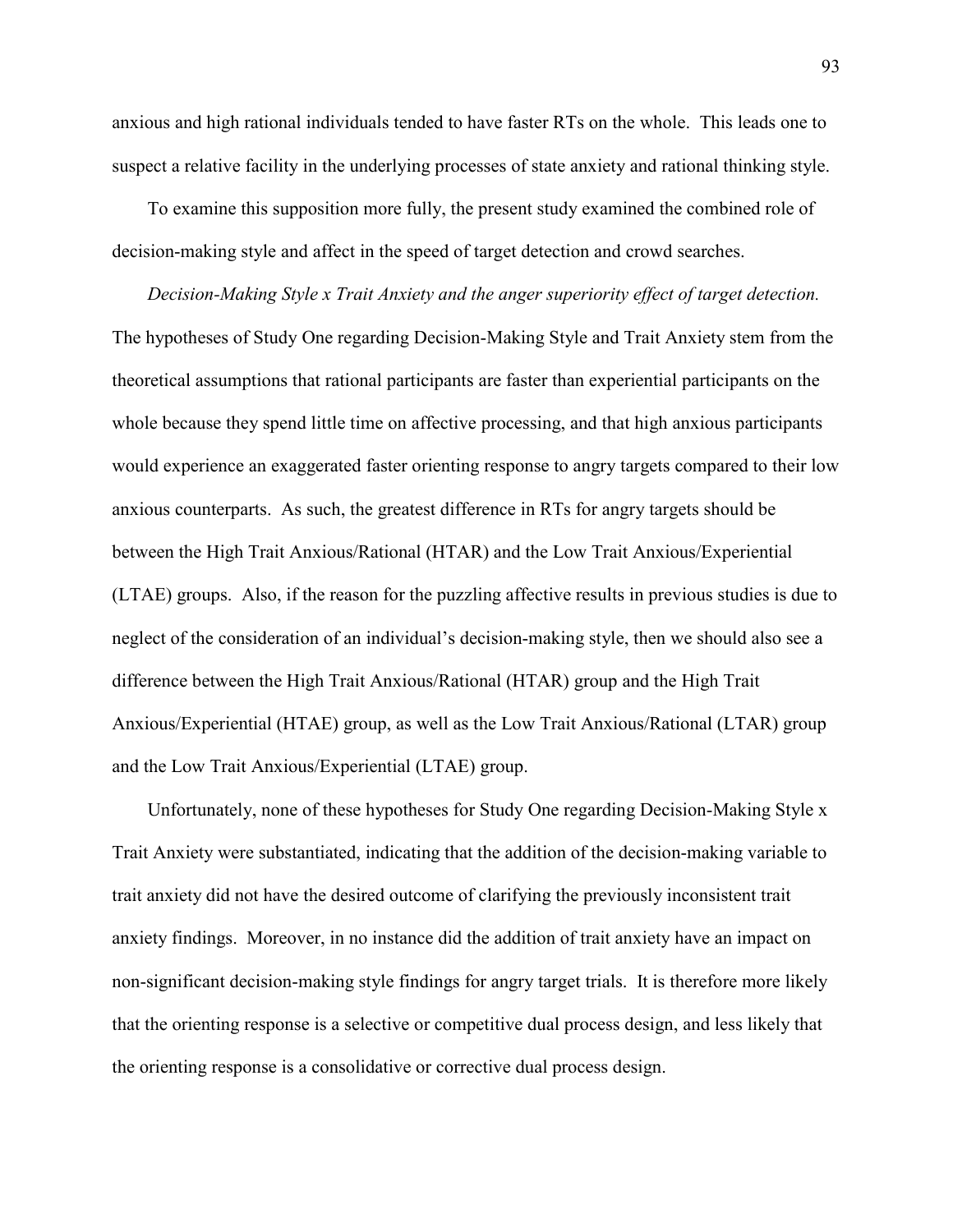Decision-Making Style x State Anxiety and the anger superiority effect of target detection. Based on the previous research of Byrne and Eysenck (1995), who examined state anxiety with anxious mood induction during the face-in-the-crowd task, it was hypothesized in Study One that state anxiety would have no appreciable decision-making style x state anxiety effects on face-inthe crowd outcomes, and neither would the significant difference in RTs previously evidenced between the Rational and Experiential groups be affected by the addition of the state anxiety variable.

These hypotheses of Study One regarding decision-making style x state anxiety were partially substantiated. Although there were no decision-making style x state anxiety effects, the previously significant decision-making style group effect for angry targets in neutral crowds was rendered insignificant after the addition of the state anxiety variable. It is therefore more likely that the orienting response is a competitive or consolidative design, and less likely that the orienting response is a selective or corrective dual process design.

Decision-Making Style x Trait Anxiety and the anger inferiority effect in crowd processing. The hypotheses of Study Two regarding Decision-Making Style and Trait Anxiety stem from the theoretical assumptions that rational participants are faster than experiential participants on the whole because they spend little time on affective processing, and that high anxious participants would experience an exaggerated slowing in their processing of angry crowds compared to their low anxious counterparts because they become mired in affective processing when the crowd is angry. As such, the greatest difference in RTs for angry crowds should be between the High Trait Anxious/Experiential (HTAE) and the Low Trait Anxious/Rational (LTAR) groups. Also, if the reason for the puzzling affective results in previous studies is due to neglect of the consideration of an individual's decision-making style, then we should also see a difference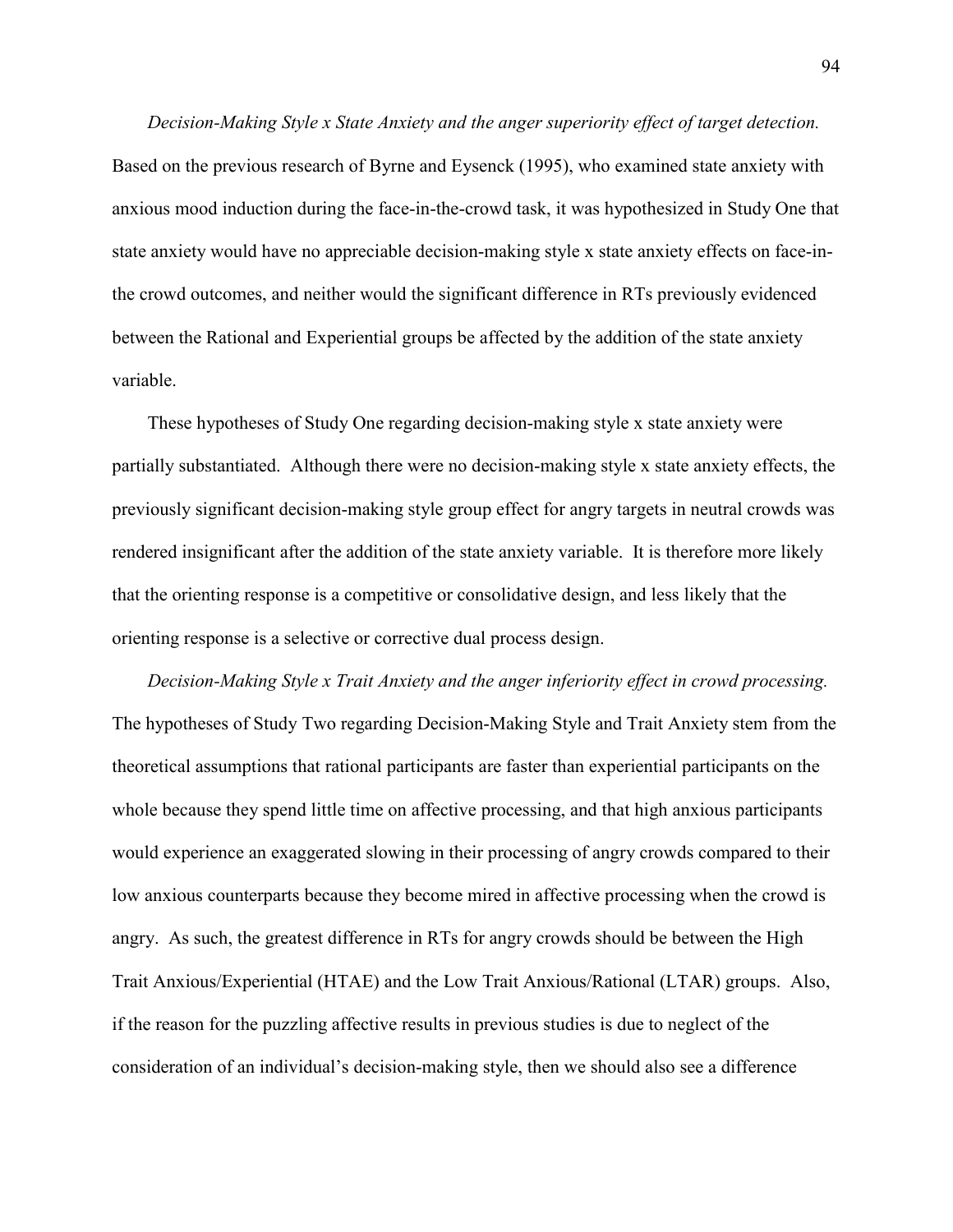between the High Trait Anxious/Experiential (HTAE) group and the High Trait Anxious/Rational (HTAR) group, as well as the Low Trait Anxious/Experiential (LTAE) group and the Low Trait Anxious/Rational (LTAR) group.

The results of Study Two regarding Decision-Making Style x Trait Anxiety were complex; that is, they were substantiated in a few of the analyses and were unsubstantiated in a few of the analyses, and were contradicted in none of the analyses. Specifically, the HTAE group did indeed have longer RTs than the LTAR group in no target angry crowd searches. The HTAE group also showed a trend toward longer RTs than the HTAR group when searching for happy targets in angry crowds. The most robust finding, however, was between the LTAE and LTAR groups. Here, the LTAE group had significantly slower RTs than the LTAR group in no target angry crowd searches, and showed trends toward significantly slower RTs during neutral target in angry crowd searches and happy target in angry crowd searches. What is notable about these findings is that in each of these analyses consideration of dual processing adds incremental value, as none of these significant findings were evidenced in trait anxiety analyses in isolation.

Although these findings of Study Two are noteworthy, it is also important to appreciate that the addition of the trait anxiety variable did not change the already significant stand-alone differences in decision-making style RTs, as the Rational group was already significantly faster than the Experiential group for all angry crowd searches. It is therefore more likely that the anger inferiority effect in angry crowd searches is a consolidative or corrective dual process design, and less likely that the anger inferiority effect is a selective or competitive dual process design.

Decision-Making Style x State Anxiety and the anger inferiority effect in crowd processing. Based on the previous research of Byrne and Eysenck (1995), who examined state anxiety with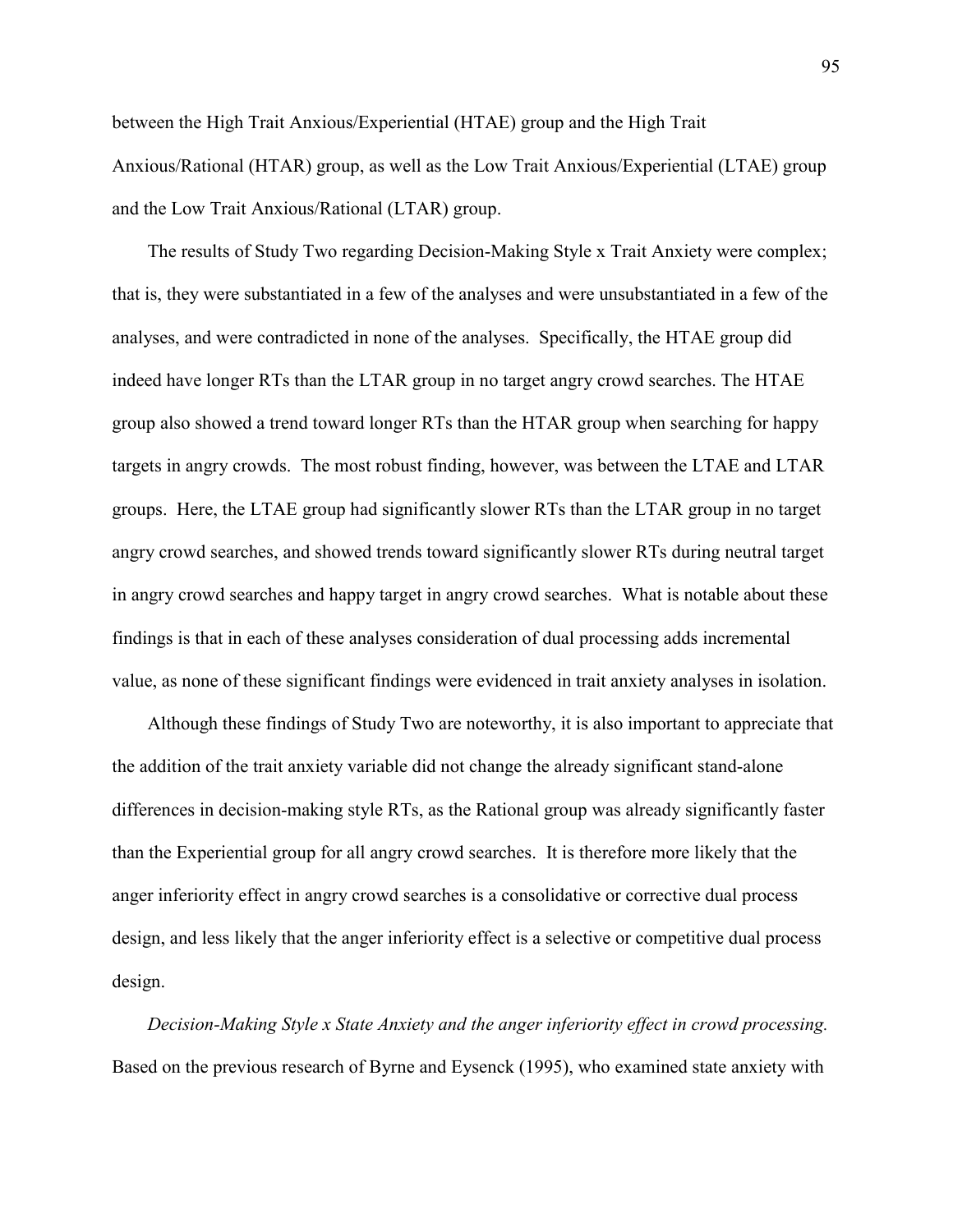anxious mood induction during the face-in-the-crowd task, it was hypothesized in Study Two that state anxiety would have no appreciable decision-making style x state anxiety effects on face-in-the-crowd outcomes, and neither would the significant difference in RTs previously evidenced between the Rational and Experiential groups be affected by the addition of the state anxiety variable.

The hypotheses of Study Two regarding decision-making style x state anxiety effects were substantiated for all analyses save two. There was a significant effect of decision-making style x state anxiety for LSAE versus LSAR groups for happy targets in angry crowds, and for no target trials in angry crowds such that the LSAE group had significantly longer RTs during these angry crowd searches. However, only in the no target trials in angry crowd searches did this change a previously non-significant decision-making style result to significance, as the Rational group was already significantly faster than the Experiential group at finding happy targets in angry crowds.

Contrary to the hypotheses of Study Two, the significant difference in RTs previously evidenced between the Rational and Experiential groups was greatly affected by the addition of the state anxiety variable. Specifically, the addition of state anxiety rendered the majority of previously significant between group results for neutral targets in angry crowds, happy targets in angry crowds and no target in angry crowds insignificant. It is therefore more likely that the anger inferiority effect in angry crowd searches is a consolidative or corrective dual process design, and less likely that the anger inferiority effect is a selective or competitive dual process design.

## 5.2.2 Facial Processing and Physiological Arousal

Hansen and Hansen (1994) began the foray into physiological arousal measurement during face-in-the-crowds tasks by measuring facial efference through electromyography to happy and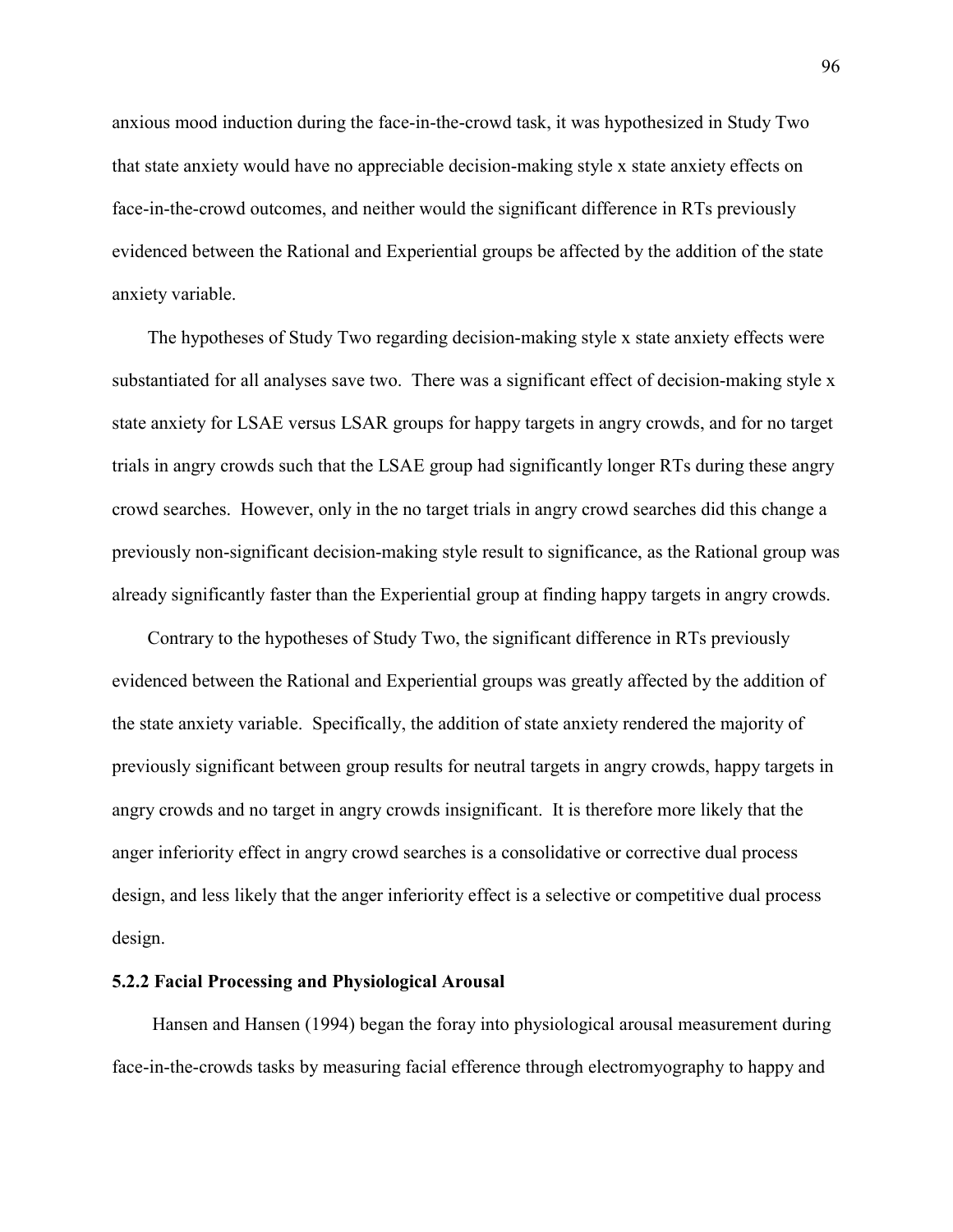angry facial displays. Higher automatic enervation of the corrogator supercilii muscle was evidenced during presentation of angry versus happy stimuli. Gilboa-Schechtman and colleagues (1999) called for further physiological measures to help complete the picture. As such, the current research sought to investigate the possibility of physiological arousal during the-face-in-the-crowd procedure through measurement of participants' GSR.

Only four differences in GSR were found for participants during the target detection analyses of Study One. (1) As expected, the High Trait Anxious Group experienced higher GSR than the Low Trait Anxious Group, but this between subjects effect did not differ as a function of target type. (2) The Rational group experienced higher GSR for happy versus angry targets, whereas the Experiential group did not experience this difference. (3) The LTAR group experienced higher GSR for happy versus angry targets, whereas the LTAE group did not experience this. (4) The LSAR group experienced higher GSR for happy versus angry targets, whereas the LSAE group did not experience this difference.

 There were six differences in GSR evidenced for participants during the crowd searches of Study Two, all of which were in the expected directions. (1) There was a significant interaction effect of Trait Anxiety x Crowd such that the High Trait Anxious group experienced higher GSR to angry versus happy crowds, whereas the Low Trait Anxious group did not experience a difference in GSR between crowd types. (2) There was a significant between subjects effect such that the HTAE group experienced higher GSR than the LTAR group. (3) There was a significant interaction effect such that the HTAE group experienced higher GSR to angry versus happy crowds, whereas the LTAR group did not experience a difference in GSR between crowd types. (4) There was a significant interaction effect such that the HTAE group experienced higher GSR to angry versus happy crowds, whereas the HTAR group did not experience a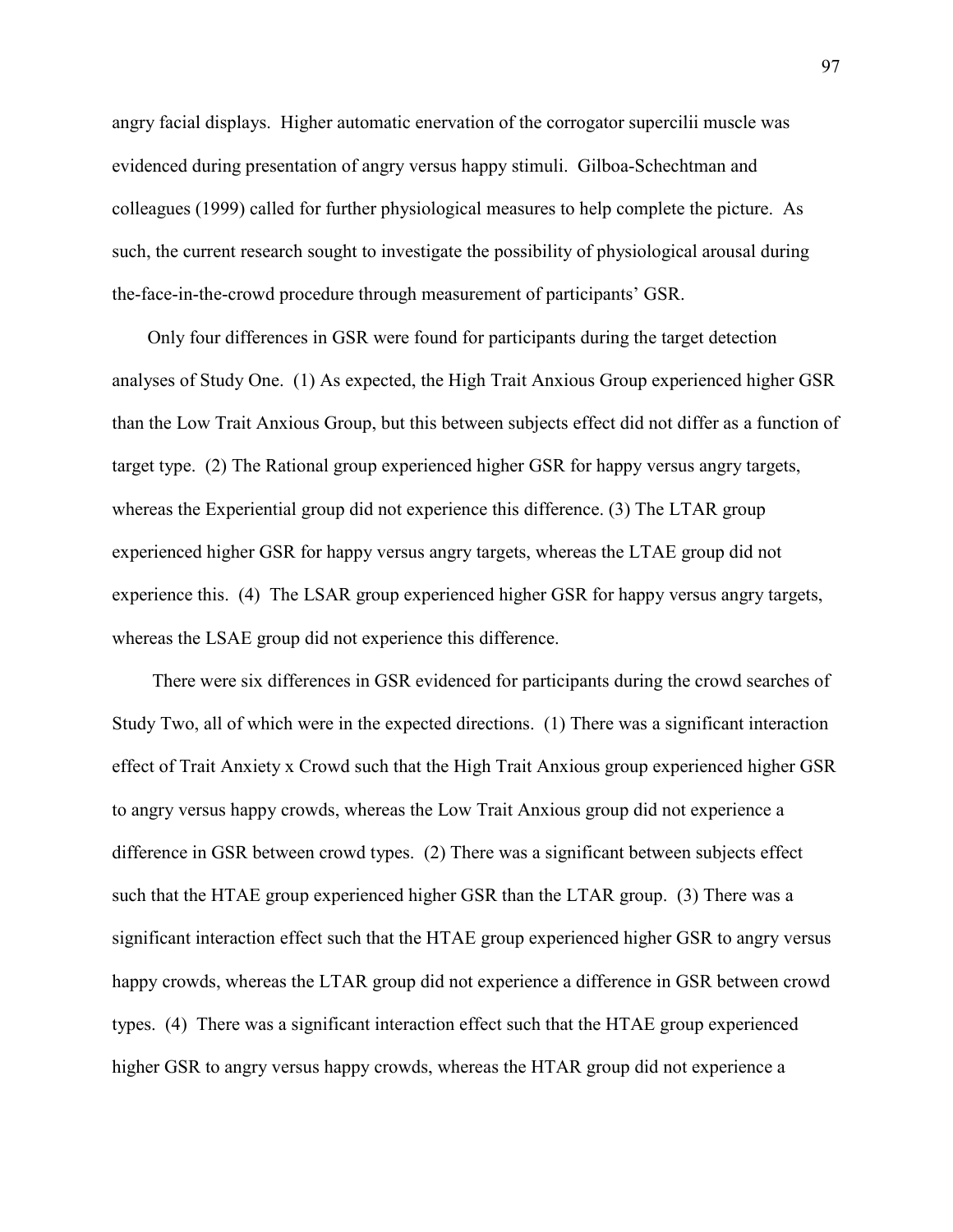difference in GSR between crowd types. (5) There was a significant between subjects effect such that the HSAE group experienced higher GSR than the LSAR group. (6) There was a significant between subjects effect such that the LSAE group experienced higher GSR than the LSAR group.

Although these combined Decision-Making-Style x Anxiety findings for Study Two crowd analyses are noteworthy, it is also important to appreciate that the addition of the decisionmaking style variable did not change the already significant stand-alone differences in anxiety group physiological findings.

#### 5.3 Theoretical Implications

# 5.3.1 The Face-in-the-Crowd and the Affective-Infusion Model

The AIM is a network theory that advocates the important role of decision-making style in determining the degree of affective influence in the outcome of a decision. Hansen and Hansen might phrase this concept as the degree to which controlled attentional resources were able to suppress or enhance automatic affective influences in behavioural outcomes.

The AIM outlines four processing strategies that may be relevant to outcomes in the face-inthe-crowd procedure. The first strategy is the direct access strategy that involves crystallized, predetermined evaluations when objects or situations do not need extensive processing. Utilization of this strategy resists affect infusion. The second strategy is the motivated processing strategy which involves processing that is guided by a strong, pre-existing objective for a highly disciplined search. Utilization of this strategy has minimal affect infusion. The third strategy is the heuristic processing strategy which involves the computation of a response with mental short-cuts such as using affect-as-information. Utilization of this strategy has moderate affect infusion. The fourth strategy is the substantive processing strategy which involves the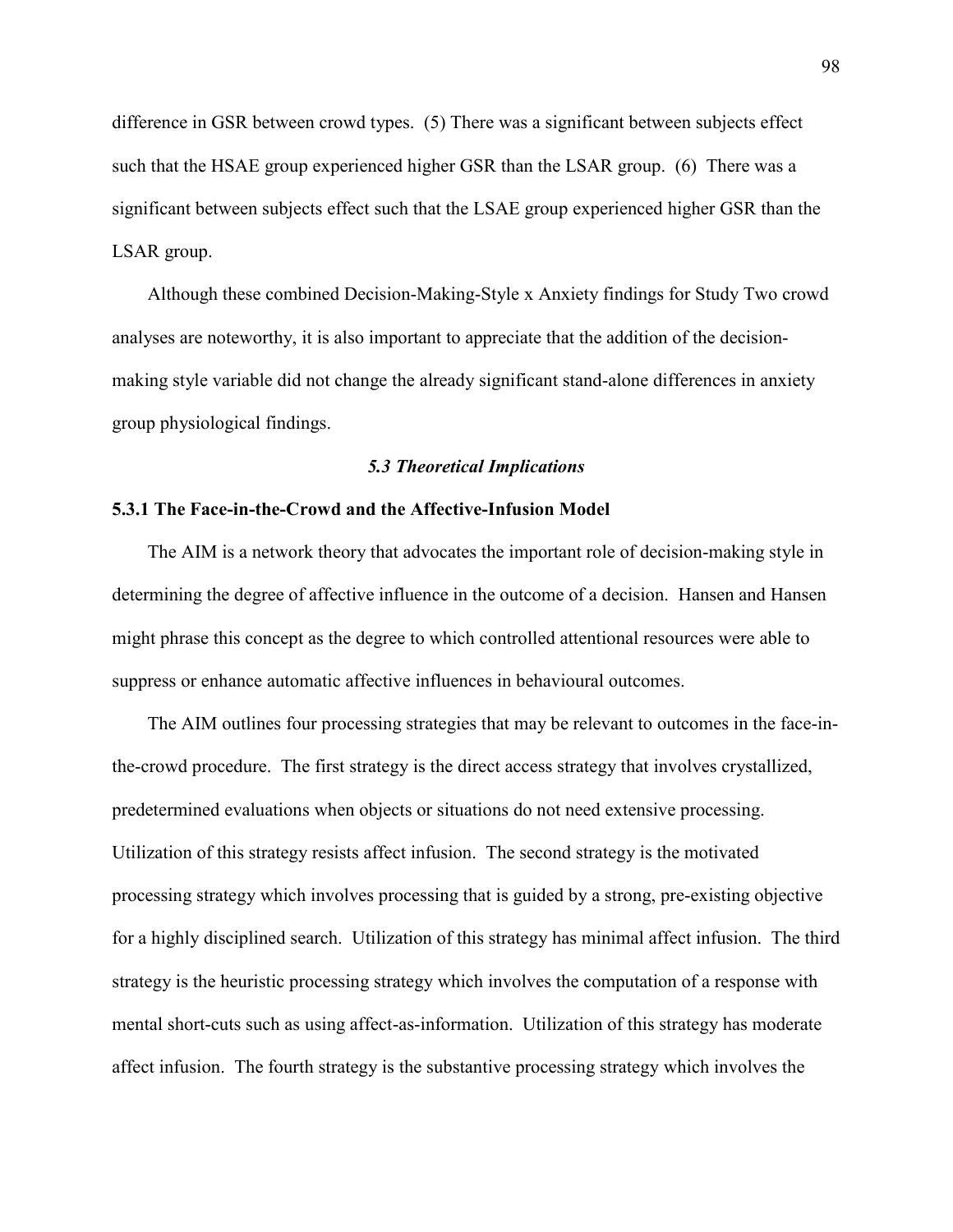most constructive and involved response formations. Utilization of this strategy has the greatest likelihood of affect infusion.

It was predicted that the Rational group, who by definition are more direct and disciplined in their thinking, would default to using either the direct access or motivated processing strategy in the face-in-the-crowd task, translating to faster RTs on the whole because of minimal affective processing. It was also predicted that the Experiential group, who by definition are more influenced by their gut reactions and emotions, would default to using either the heuristic or substantive processing strategy in the face-in-the-crowd task, translating to slower RTs on the whole because of more substantial affective processing.

Theoretically, the predictions regarding RTs and the differing processing styles in the AIM for Rational and Experiential groups were substantially upheld. The Rational group tended to have faster RTs than the Experiential group overall. By examining the flow chart of decisionmaking (see Figure D-3), we can see how the Rational, Experiential, High Anxious and Low Anxious participants might choose a strategy:

Rational + Low Anxiety (low relevance/importance) = Direct Access Strategy. Rational + High Anxiety (high relevance/importance) = Motivated Processing Strategy. Experiential + Low Anxiety (positive affective state) = Heuristic Processing Strategy. Experiential + High Anxiety (negative affective state) = Substantive Processing Strategy.

However thought-provoking the fit between the AIM and the face-in-the-crowd results may be, there are still some cautions that must be applied when interpreting this theory, especially in this context. The main criticism at this juncture is the sheer complexity of the AIM and its predictive capabilities. One can determine a number of reasons why a participant may fit into a given group or processing strategy category dependent on task familiarity, complexity and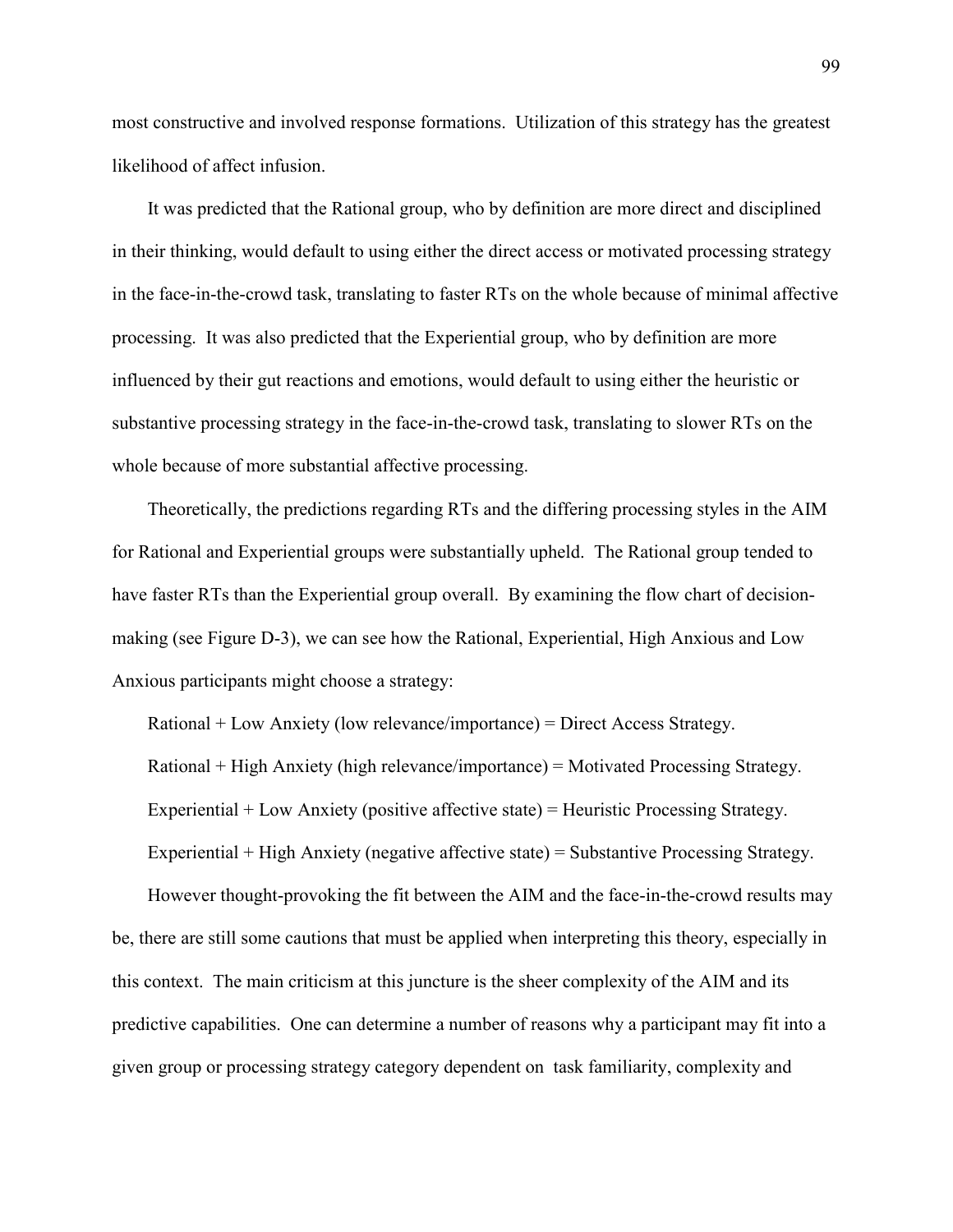typicality of the task, personal relevance, personal motivation, processing capacity, and mood effects. For example, an experiential participant may use a substantive processing strategy until becoming familiar with a complex task or habituating to threatening stimuli, at which point the experiential participant may switch to a direct access strategy, and faster decision-making. Further research is required to test the model beyond the mere assumption that Rational = fast and Experiential  $=$  slow.

A second caution to applying the AIM to this context is that previous AIM studies have tended to focus on more lengthy decision-making processes instead of computer tasks where split-second judgments are necessary. For example, AIM has been used extensively in courtroom decision-making scenarios when a participant is asked to judge a defendant while their decision-making process is either manipulated or analyzed according to the four processing strategies. For this reason, it may be presumptuous to believe that anything other than the quick and relatively affect-free direct access strategy is being used in the face-in-the-crowd procedure. However, if only the direct access strategy is being used in the face-in-the-crowd procedure, then the anxiety and decision-making-style group differences in RTs become much harder to explain.

## 5.3.2 The Face-in-the-Crowd and CEST

It may be less problematic to draw theoretical parallels between CEST and the current research as the selection of Rational and Experiential groups was based upon the Rational-Experiential Inventory (REI), an instrument uniquely designed to tap into the theoretical constructs of CEST. CEST postulates that there are two systems that interact to produce behaviours that will cope with current environmental demands (Epstein, 1998). The rational system draws upon an explicit, conscious theory of reality. Hansen and Hansen might term this a controlled processing system. The experiential system draws upon an implicit, unconscious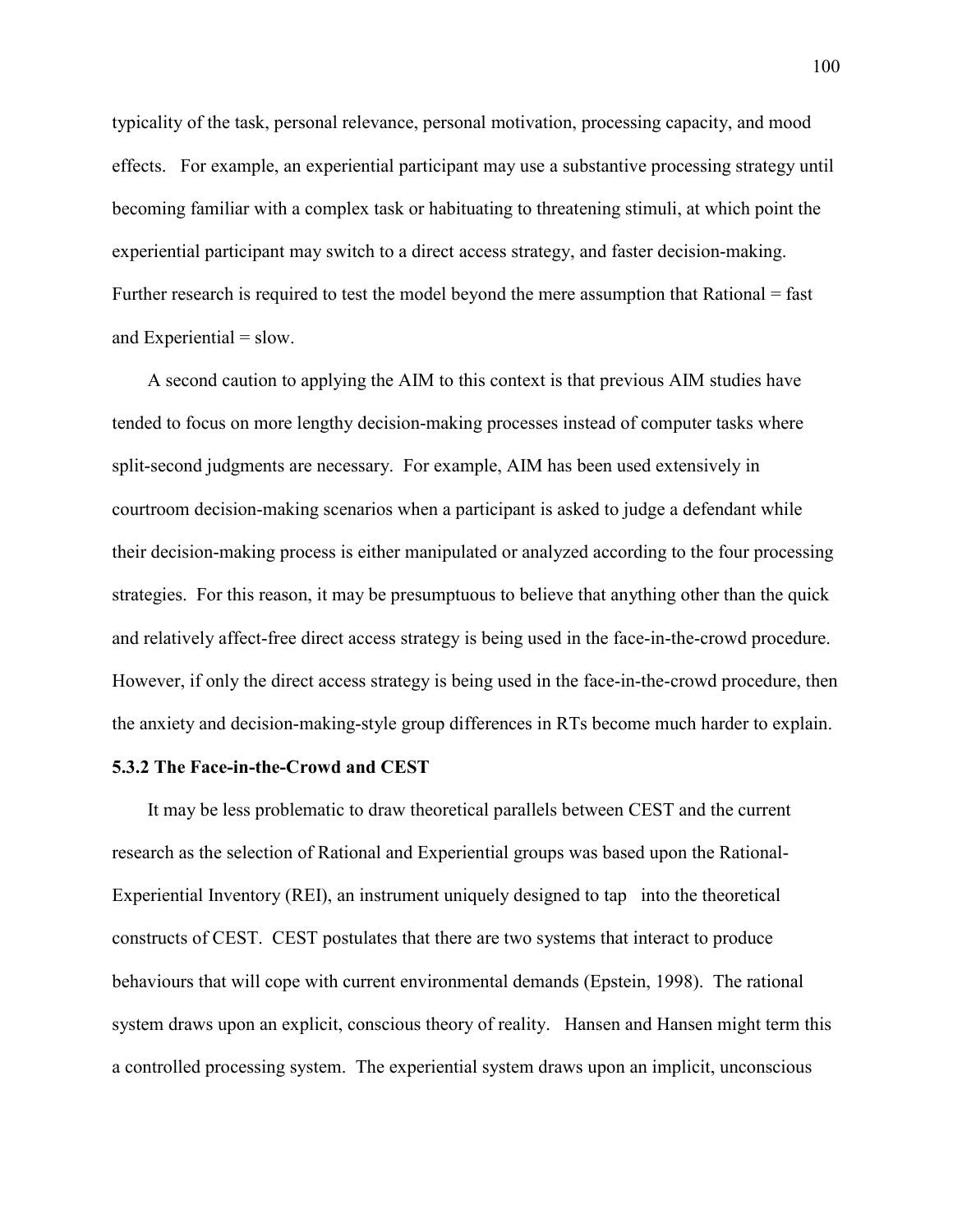theory of reality. Hansen and Hansen might term this an automatic processing system. Furthermore, the rational system is associated with reason-oriented, affect-free thinking, whereas the experiential system is non-analytical and intimately associated with affect.

 It was predicted that the Rational group, who by definition are more direct and disciplined in their thinking, would default to using the rational system in the face-in-the-crowd task, translating to faster RTs on the whole because of minimal affective processing. It was also predicted that the Experiential group, who by definition are more influenced by their gut reactions and emotions, would default to using the experiential system in the face-in-the-crowd task, translating to slower RTs on the whole because of more substantial affective processing.

Theoretically, the predictions regarding RTs and the rational and experiential systems were substantially upheld. The Rational group tended to have faster RTs than the Experiential group overall.

However, there are also some cautions to applying this theory too liberally in this context as well. The main difficulty pertains to the broad and seemingly contradictory facets within the two systems when viewed in light of the current task. It is possible that only some, but not all facets of a system are in play during the face-in-the-crowd procedure. For example, the rational system is described as being relatively slower than the experiential system, leading one to assume that the Rational group would have slower RTs than the Experiential group. This was not the case. On the other hand, the rational system is described as being relative affect-free whereas the experiential system is affect-laden. This leads one to assume that the Rational group would have faster RTs than the Experiential group. This was substantiated. Yet, it is also clear that the picture is more complex than an examination of affective processing alone, as the decisionmaking style findings tended to be both different and more robust than the findings for High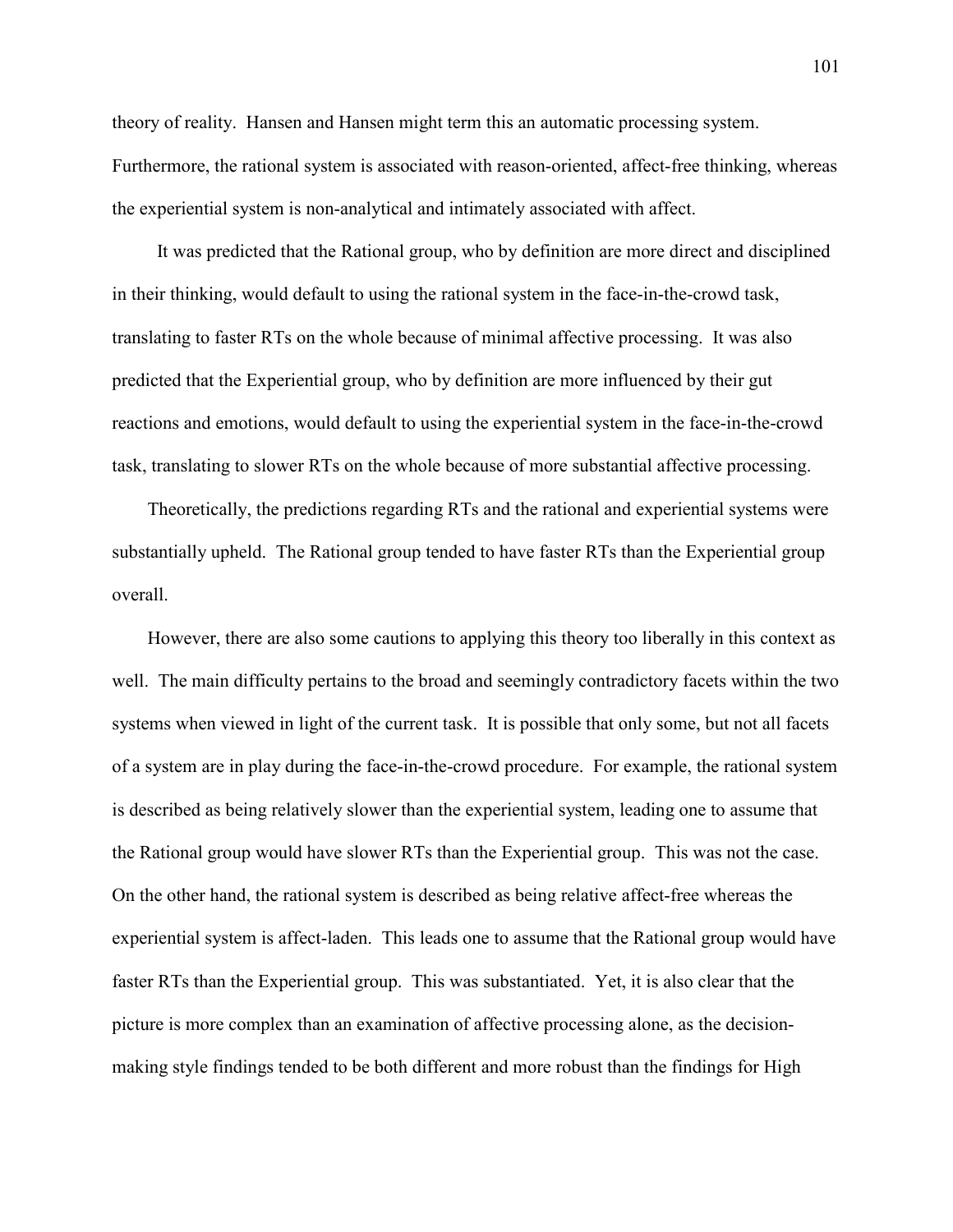Anxious and Low Anxious groups. The assumption that rational processing is affect-free may not be the greatest contributing factor behind the faster RTs.

A second caution in the theoretical assumption of CEST in conjunction with the face-in-thecrowd task pertains to the supposition that an individual selected into the Rational group will exclusively use their rational systems during the task, whereas a participant selected into the Experiential group will use their experiential system during the task. As rational thinking and experiential thinking are meant to be orthogonal constructs, it is possible that a participant may use one or both systems (a corrective dual process design). Anticipating this difficulty, group selection into the Rational group was dependent on both a high rational and low experiential score and selection into the Experiential group was dependent on both a high experiential and low rational score. It is unknown, however, whether this preemptive action forestalled any theoretical blurring between groups.

#### 5.5 Limitations and Future Directions

There are a few limitations to the current research. The first limitation is in regards to the ecological validity of the selected stimuli. Efforts have been made to control for artifacts such as the light and dark confound of the original Hansen and Hansen (1988) stimuli by making all targets and crowds photographs of the same female individual with the only variations being that of the facial expression. Though photographs have more ecological validity than schematic stimuli, there will never be a situation in which a person comes across a crowd of the same twelve individuals neatly arranged in columns and rows.

 As such, future studies could vary the stimuli to include arrays of differing sizes, with different individuals placed in random positions on the computer screen. For even greater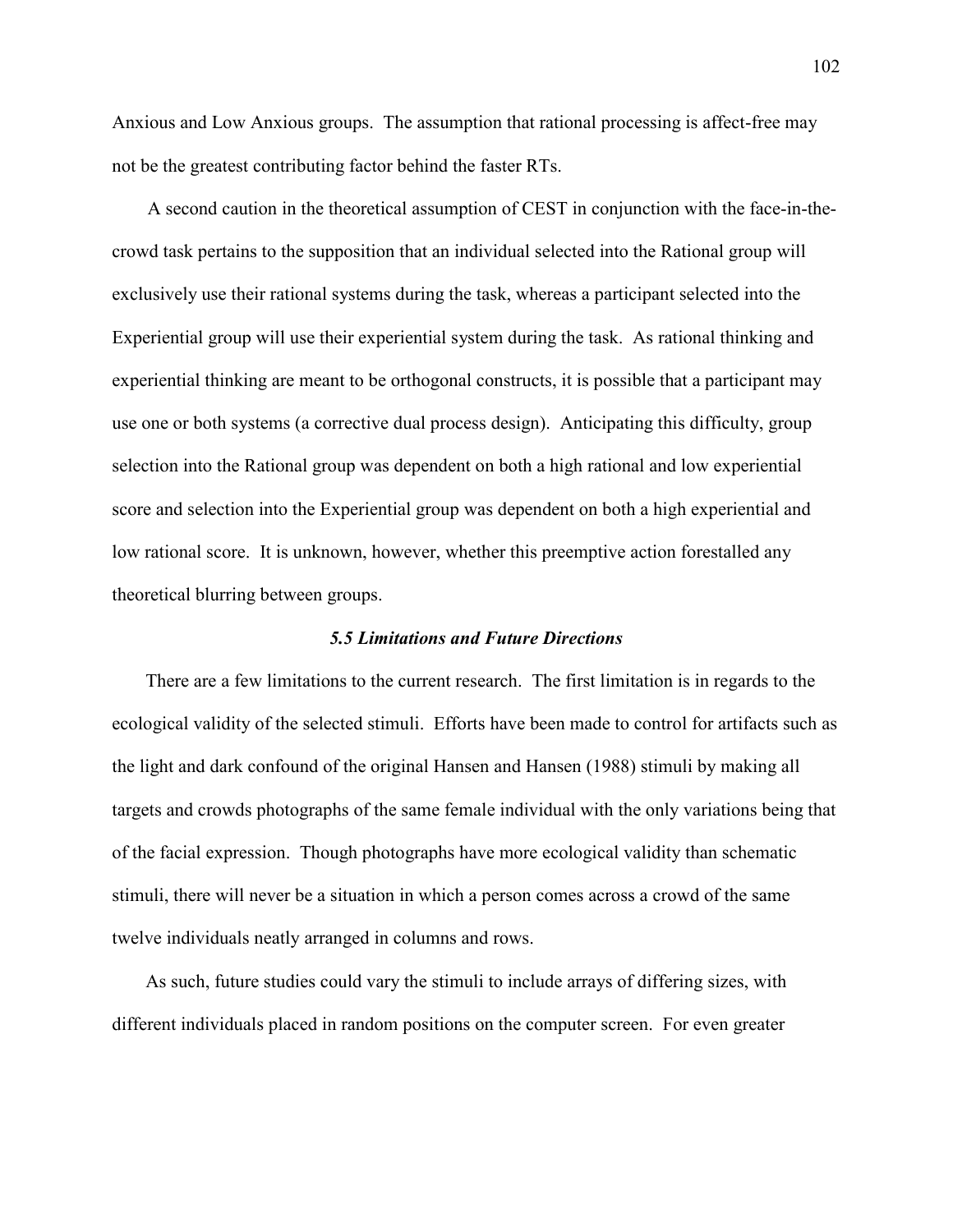ecological validity, an experiment could be conducted in which a person enters a room with crowds of happy, angry and neutral actors with instructions to find the discrepant emotional face.

 A second limitation is in regards to the categorization of participants into the Rational and Experiential groups. As aforementioned, there is no guarantee that a participant with a high Rational Scale score will use a direct or motivated processing style, or that a participant with a high Experiential Scale score will use a heuristic or substantive processing style. Epstein, Pacini, Denes-Raj, and Heier (1999) explain that the two scales measure two parallel, interactive information processing systems, and though people are more likely to use the processing style indicated by their rational and experiential scores, people are also able to vary their responses when asked to adopt either the rational or experiential processing style for a given task. In the current project, it is unknown whether the experimental design is such that it elicits the use of one style of processing over the other. For example, stimuli organized in columns and rows may facilitate a rational linear search, whereas stimuli arranged haphazardly may facilitate a more heuristic approach.

 Future research could vary the type of stimulus array (linear or haphazard) to determine if there are any Rational or Experiential group effects. Future research could also utilize fMRI technology to determine if rational and experiential participants utilize different neural pathways during a face-in-the-crowd task. It is reasonable to suggest that if the rational system is an evolutionarily newer system, then more activity would be seen in the neocortex, whereas the experiential system may display more activity in the limbic system.

 A third limitation is in regards to the categorization of participants into the High State Anxiety and Low State Anxiety groups. Selection into these groups was based upon a single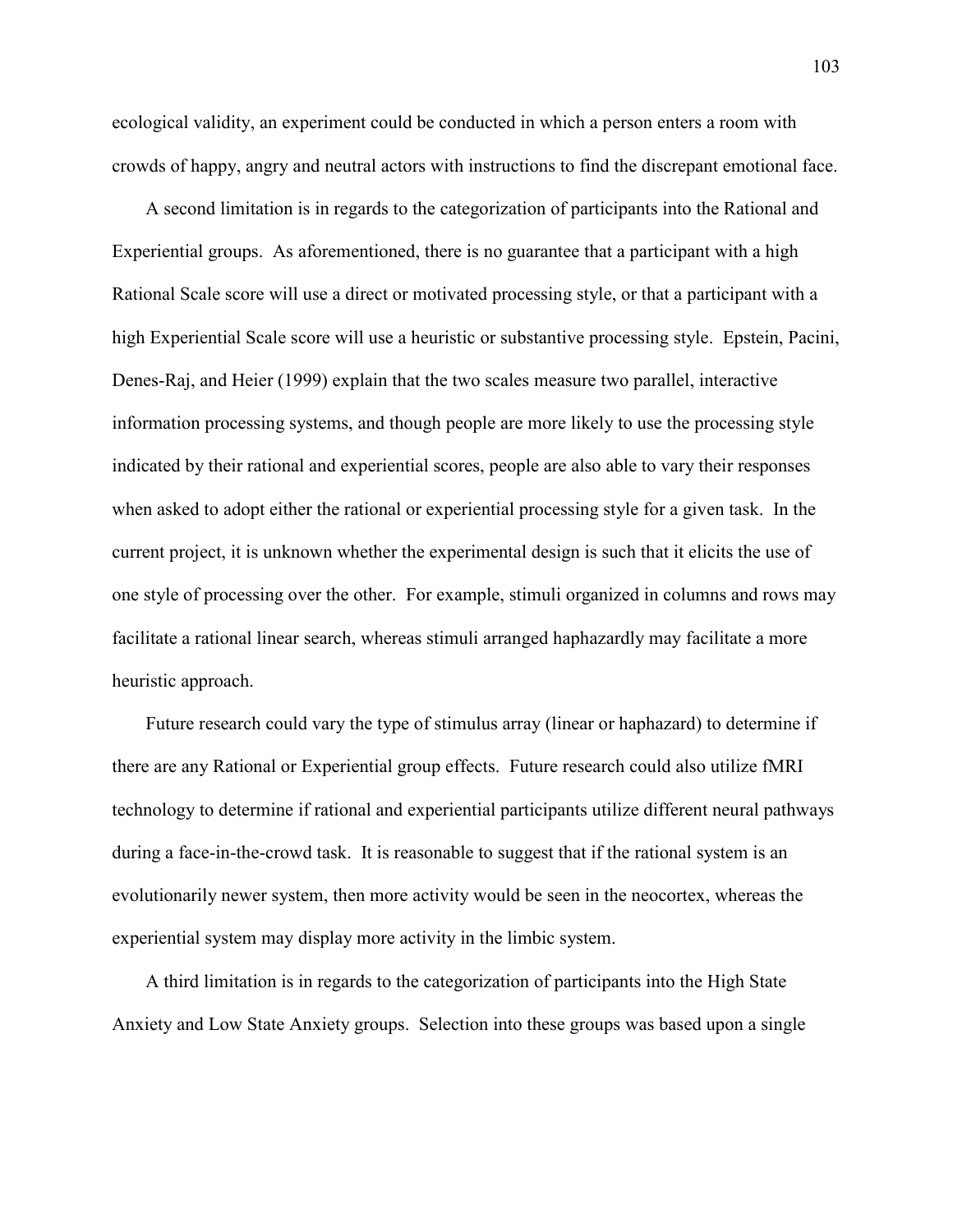question (SAQ – question three), "Did you feel anxious during the task: (a) yes or (b) no?" which does not have the same tried and tested psychometric properties as the State Scale of the STAI.

 Future studies could be conducted using the STAI State Scale following the face-in-thecrowd procedures.

 A fourth limitation is in regards to the Eprime stimuli presentation software and GSR AcqKnowledge software program's communication and recording capabilities. Though it was possible to record global readings for GSR for the target and crowd analyses, it was not possible to further break down these findings into the same analyses categories used in the RT data from the Eprime software. The Eprime software needed to send a five volt signal through a printer cable to the AcqKnowledge software each time a given stimuli was presented. The five volt signal would turn on and off the AcqKnowledge software's recording. The Eprime computer code was such that a signal could be sent based on target or crowd, but not the combination of targets and crowds. For example, angry targets could not be broken down and analyzed by crowd type, but instead remained a collective reading that included combined angry targets in neutral crowds and angry targets in happy crowds. This made it difficult to tease apart GSR findings and correlate them to RT data for the typical analyses used in previous face-in-thecrowd research.

 As new technology becomes available, future studies may be able to overcome this software difficulty. It would also be useful to examine a variety of measures of autonomic arousal to substantiate or refute the current findings and provide generalizability.

 A fifth limitation is in regards to group creation and statistical power. Though it was relatively easy to screen enough people to create a High Anxiety group and a Low Anxiety groups, as well as a Rational group and an Experiential groups, it was difficult to create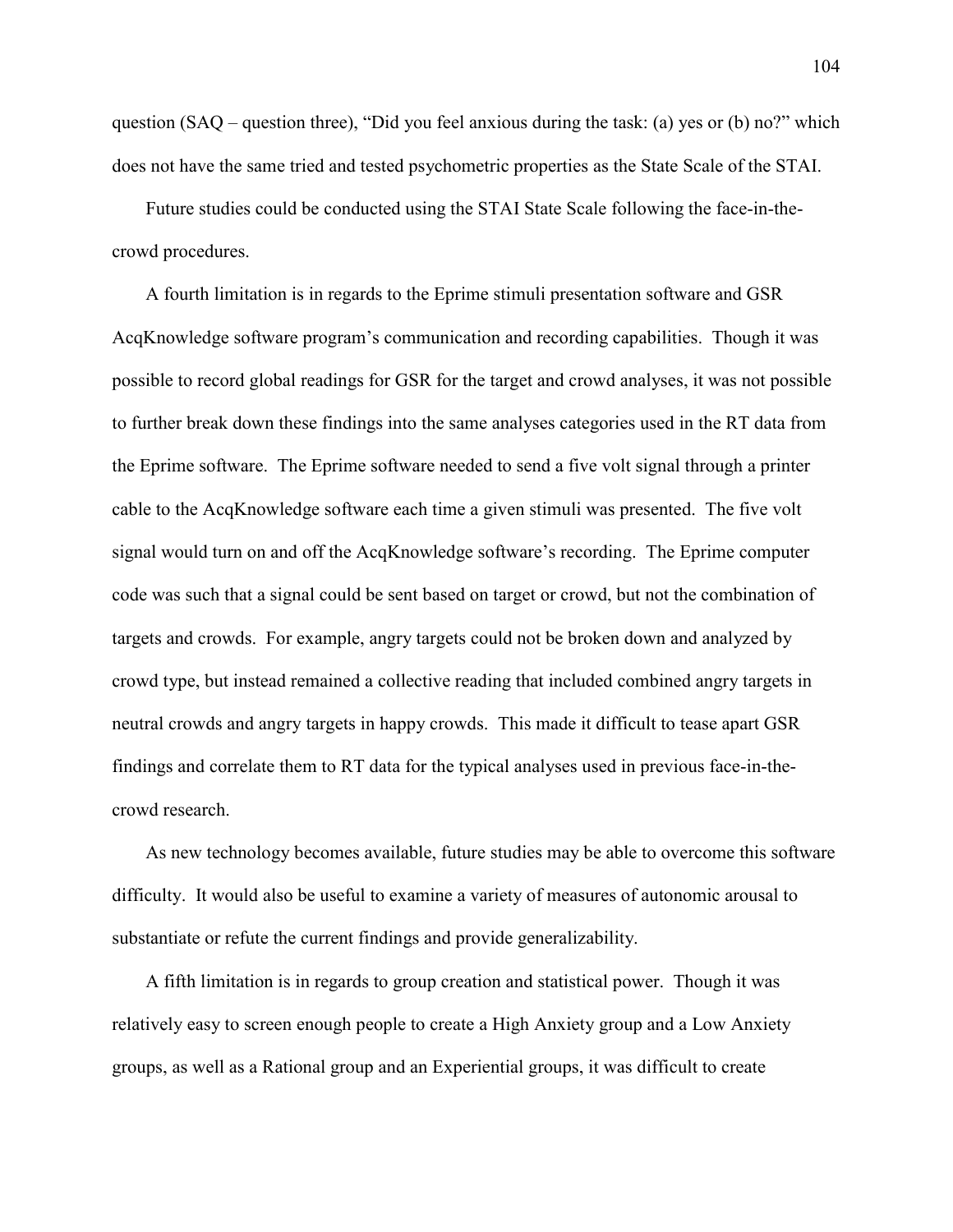combinations of these groups with a sufficient number of participants for statistical significance. In particular, the High Anxious Experiential and High Anxious Rational cells were difficult to fill to achieve a sufficient degree of statistical power.

 Future research could recruit more participants into the High Anxious Experiential and High Anxious Rational cells to increase statistical power.

Despite its limitations, the conclusions drawn from the two current face-in-the-crowd studies collectively serve to expand our understanding of previous face-in-the-crowd findings by examining the roles of both the affective component of trait and state anxiety and the decisionmaking style component of the rational and experiential thinking systems in the speed of detection and physiological arousal to facial stimuli.

The two current studies succeeded in replicating previous face-in-the-crowd research in terms of target, crowd, and anxiety effects, and provided novel and incremental findings regarding rational and experiential thinking styles. Perhaps the most exciting findings are the group differences in RTs between Rational and Experiential groups in both target detection and crowd searching tasks. The Rational group displayed faster RTs across numerous analyses, whereas in no analysis did the Experiential group have RTs that were faster than the Rational group. This validates decision-making style as an important dimension to be considered in future face-in-the-crowd research. The research also provided limited but cautiously promising support for network theories in face-in-the-crowd studies and it is hoped that future studies might endeavor to further explore facial processing within these theoretical frameworks.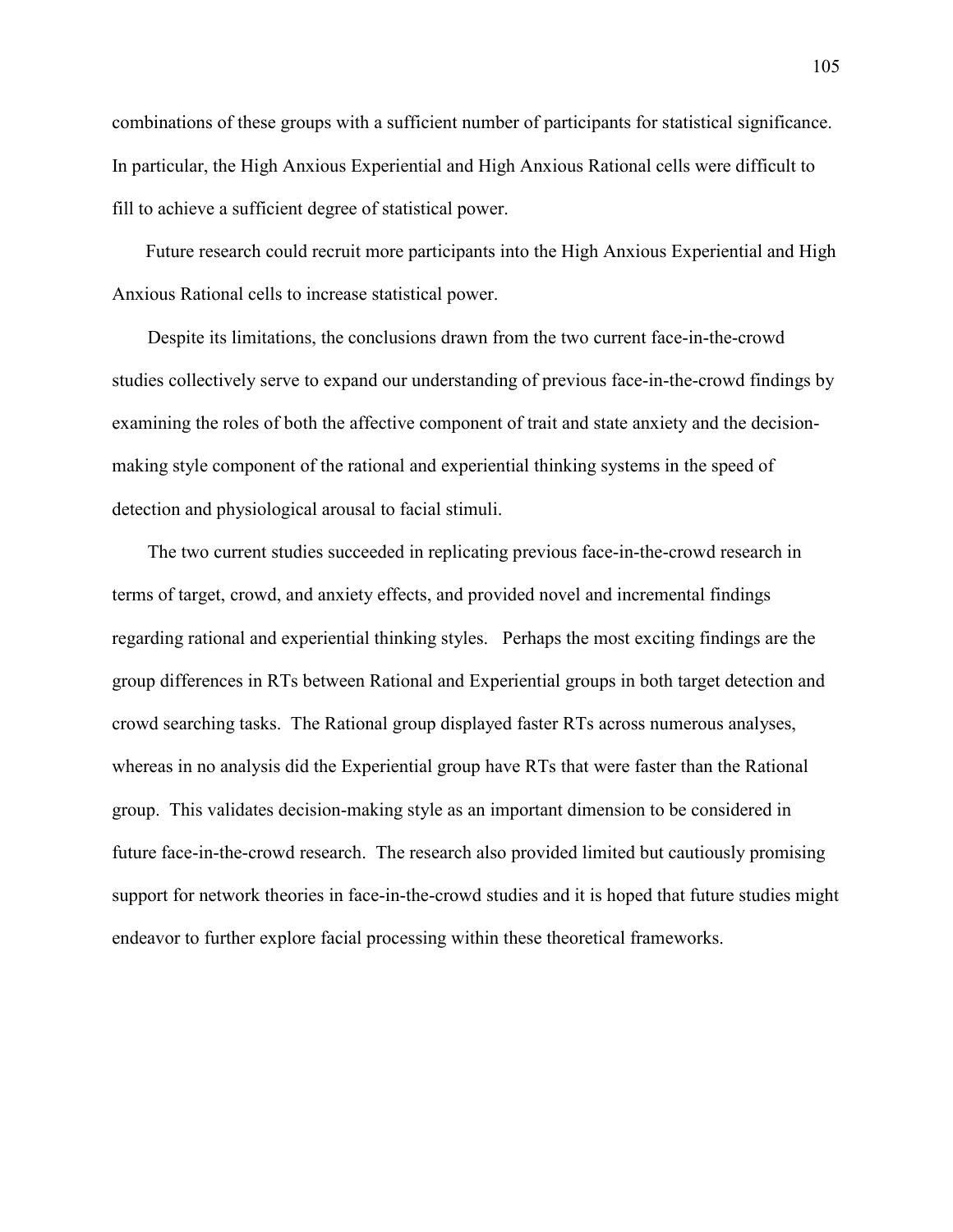#### 6. REFERENCES

- Bargh, J. A., (1989). Conditional automaticity: Varieties of automatic influence in social perception and cognition. In J. S. Uleman  $& J. A.$  Bargh (Eds.), *Unintended thought.* (pp. 3-51). New York: Guilford Press.
- Bradley, M. M., & Lang, P. J. (2001). Measuring emotion: Behaviour, feeling and physiology. In Lane & Nadel (Eds), Cognitive neuroscience of emotion (pp. 242-276).
- Bruce, V., Ellis, A. W., Perret, D. I. (Eds.). (1992). Processing the facial image. New York, NY: Clarendon Press/Oxford University Press.
- Bruyer, R. (2003). Impairments of facial nonverbal communication after brain damage. In P. Philippot (Ed.), Nonverbal behavior in clinical settings (pp. 171-309). London: Oxford University Press.
- Beck, A. T., Brown, G. K, & Steer, R. A. (1996). Beck Depression Inventory II (BDI-II). San Antonio, TX: The Psychological Corporation.
- Byrne, A., & Eysenck, M. W. (1995). Trait anxiety, anxious mood, and threat detection. Cognition and Emotion, 6, 549-562.
- Cacioppo, J. T., & Petty, R. E. (1982). The need for cognition. Journal of Personality and Social Psychology, 42, 116-131.
- Clore, G. L, Schwarz, N., & Conway, M. (1994). Affective causes and consequences of social information processing. In R.S. Wyer & T.K. Srull (Eds.), Handbook of social cognition ( $2<sup>nd</sup>$ ed., Vol.1, pp. 323-419). Hillsdale, NJ: Erlbaum.
- Cornelius, R. R. (1996). Of elephants and blind men: Comparing the Darwinian, Jamesian,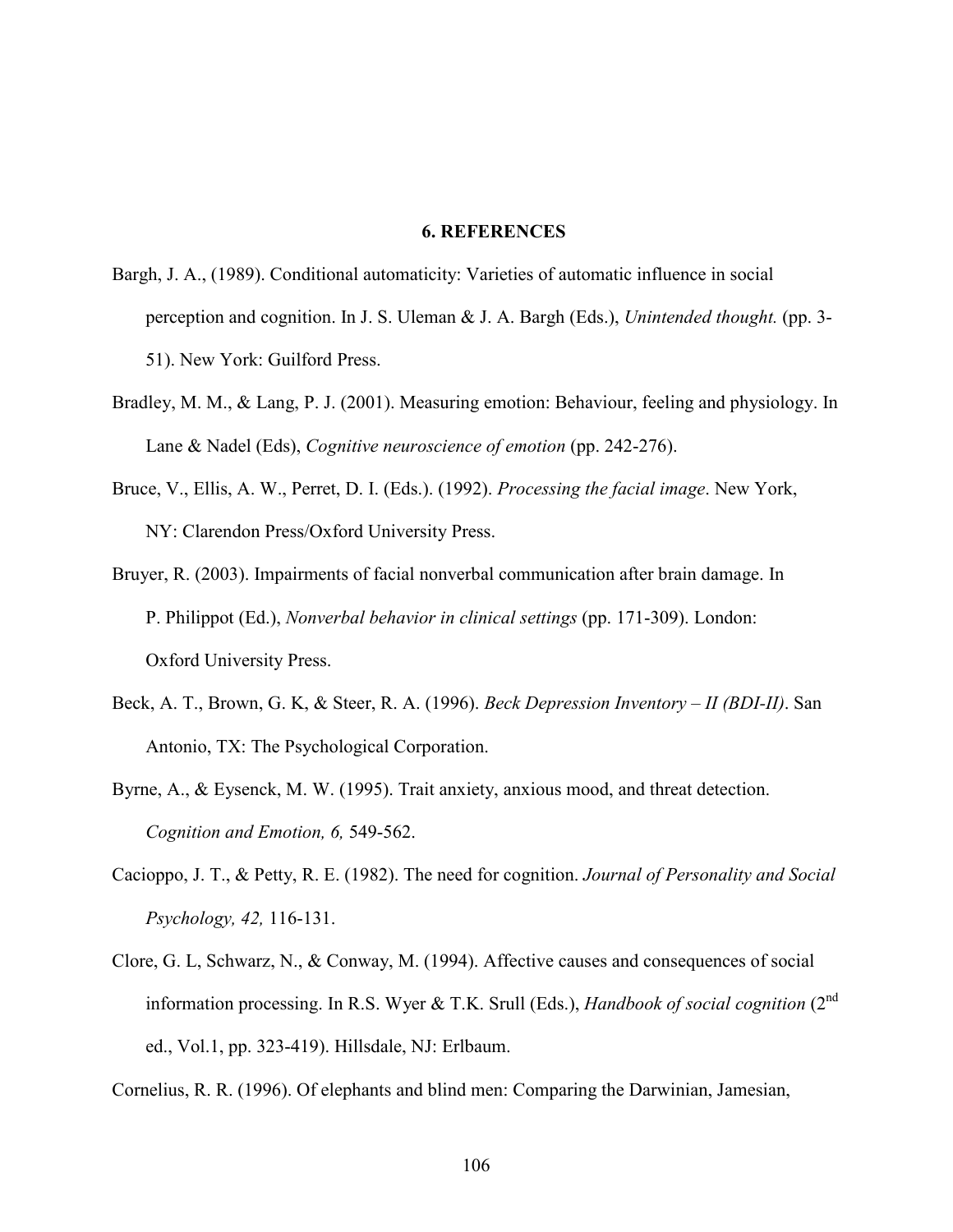cognitive, and social constructivist perspectives on emotion. In *The science of emotion*: Research and tradition in the psychology of emotion. Prentice Hall: Upper Saddle River, NJ.

- Eastwood, J. D., Smilek, D., & Merikle, P. M. (2001). Differential attentional guidance by unattended faces expressing positive and negative emotion. Perception and Psychophysics, 63, 1004-1013.
- Ekman, P. (1992). Facial expressions of emotion: New findings, new questions. Psychological Science, 3, 34-38.
- Ekman, P., & Friesen, W. V. (1975). *Unmasking the face*. Englewood Cliffs, NJ: Prentice-Hall.
- Ekman, P., Levenson, R. W., & Friesen, W. V. (1983). Autonomic nervous system activity distinguishes between emotions. Science, 221, 1208-1210.
- Epstein, S., Pacini, R., Denes-Raj, V., & Heier, H. (1996). Individual differences in Intuitive-Experiential and Analytical-Rational thinking styles. Journal of Personality Disorders and Social Psychology, 71, 340-405.
- Epstein, S., Pacini, R., & Norris, P. (1998). The Rational-Experiential Inventory, long form. Unpublished inventory, University of Massachusetts at Amherst.
- Fagan, J., (1972). Infants' recognition memory for faces. Journal of Experimental Child Psychology, 14, 453-476.
- Farah, M.J., (1996). Is face recognition 'special'? Evidence from neuropsychology. Behavioural Brain Research, 76, 181-189.
- First, M. B., Spitzer, R. L., Gibbon, M., & Williams, J. B. W. (1995). Structured Clinical Interview for DSM-IV Axis I Disorders – Patient edition. New York, USA: Biometric Research Department.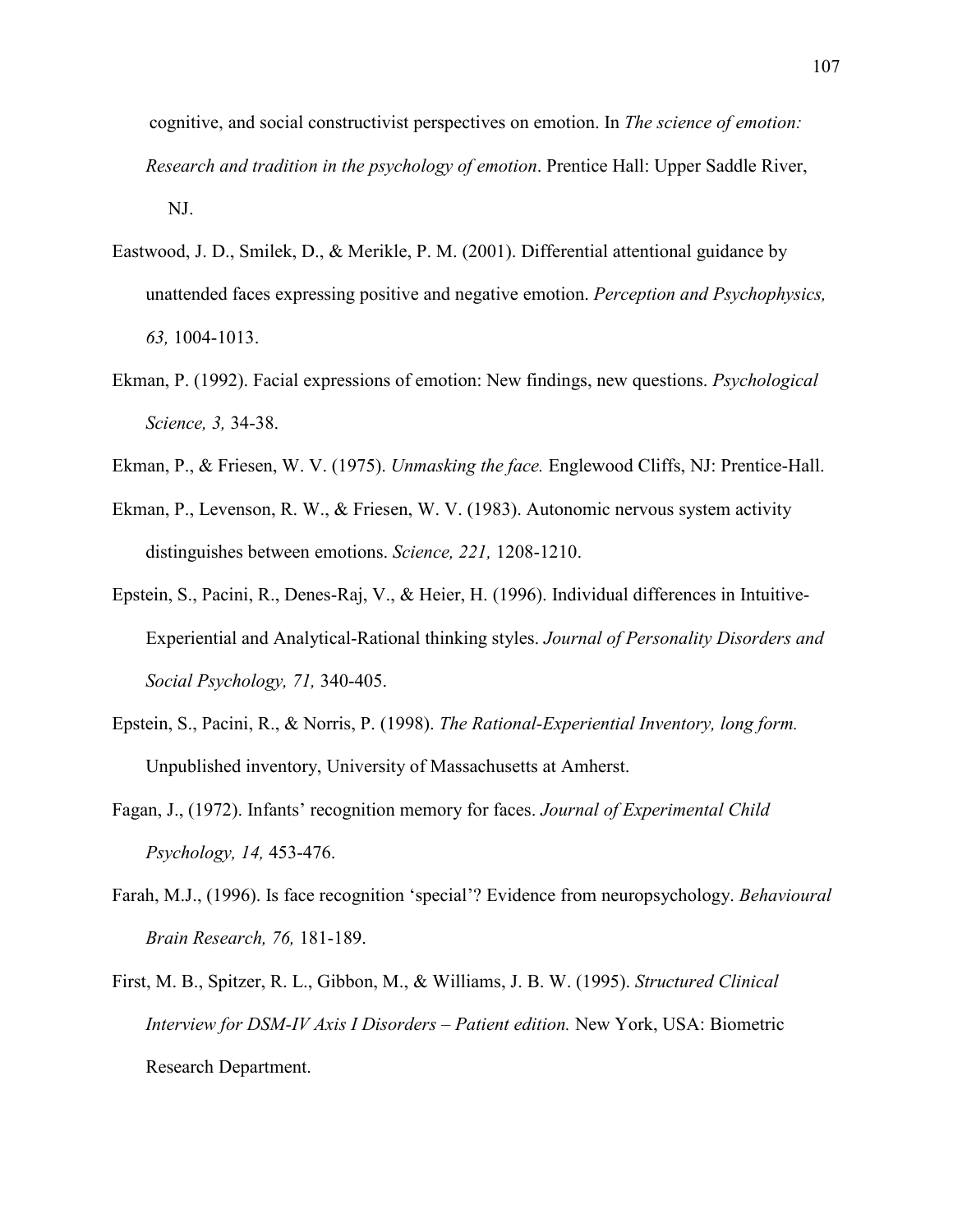- Forgas, J. P., (1999). Network theories and beyond. In T. Dalgleish & M. Power (Eds), Handbook of cognition and emotion (pp. 591-611). Chichester, UK: Wiley.
- Forgas, J. P. (1995). Mood and judgment: The affect infusion model (AIM). Psychological Bulletin, 117, 39-66.
- Fox, E., Lester, V., Russo, R., Bowles, R. J., Pichler, A., Dutton, K. (2000). Facial expressions of emotion: Are angry faces detected more efficiently? Cognition and Emotion, 14, 61- 92.
- Gilboa-Schechtman, E., Foa, E. B., & Amir, N. (1999). Attentional biases for facial expressions in social phobia: The face-in-the-crowd paradigm. Cognition and Emotion, 13, 305-318.
- Gotlib, I. H., Abramson, L. Y., (1999). Attributional theories of emotion. In T. Dalgleish & M. Power (Eds), *Handbook of cognition and emotion* (pp. 613-636). Chichester, UK: Wiley.
- Hampton, C. Purcell, D. G., Bersine, L., Hansen, C. H., & Hansen R. D. (1989). Probing "popout": Another look at the face-in-the-crowd effect. Bulletin of the Psychonomic Society, 27, 563-566.
- Hansen, C. H., & Hansen, R. D. (1994). Automatic emotion: Attention and facial efference. In P. M. Niedertahl & S. Kitayama (Eds), The heart's eye: Emotional influences in perception and attention (pp. 217-243). San Diego, CA: Academic Press.
- Hansen C. H., & Hansen R. D. (1988). Finding the face in the crowd: An anger superiority effect. Journal of Personality and Social Psychology, 54, 917-924.
- Horna, D., Haver, B., & Schwartz, T. (1976). Perceptibility of schematic face stimuli: Evidence for a perceptual gestalt. Memory and Cognition, 4, 176-185.
- Johnson, M.H., Morton, J., (1991). Biology and Cognitive Development: The Case of Face Recognition. Blackwell Press: Cambridge, MA.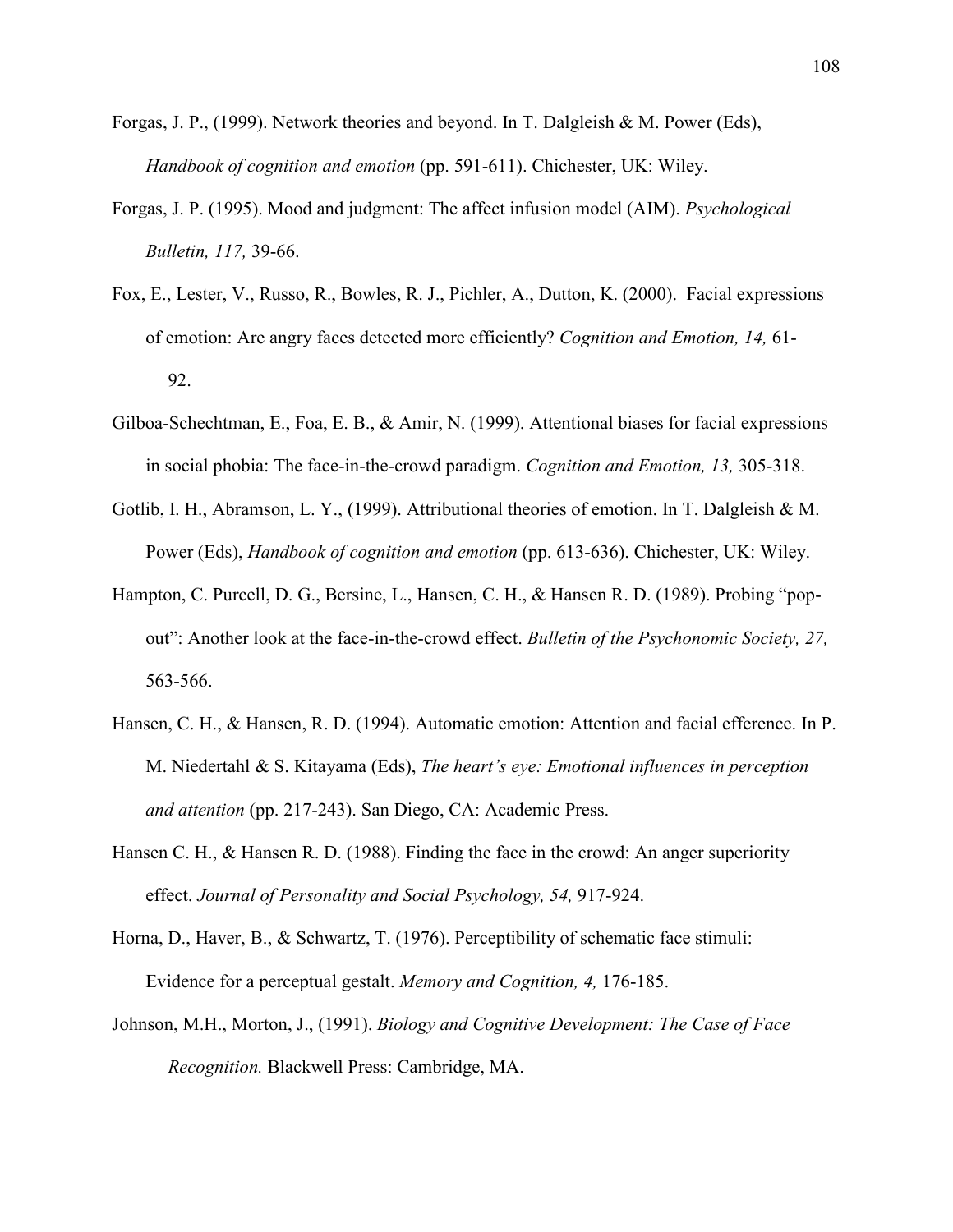- Lang, P. J., Bradley, M. M.,& Cuthbert, B. N. (1990). Emotion, attention, and the startle reflex. Psychological Review, 97, 377-395.
- LeDoux, J.E. (1996). The Emotional Brain: The Mysterious Underpinnings of Emotional Life. New York: Simon & Schuster.
- Levenson, R. W. (1992). Autonomic nervous system differences among emotions. Psychological Science, 3, 23-27.
- Ludemann, P., Nelson, C.A., (1988). The categorical representation of facial expressions by 7 month-old infants. Developmental Psychology, 24, 492-501.
- Maurer, D., Salapatek, P., (1976). Developmental changes in the scanning of faces by young children. Child Development, 47, 523-527.
- Moscovitch, M., Winocur, G., Behrmann, M., (1997). What is special about face recognition? Nineteen experiments on a person with visual object agnosia and dyslexia but normal face recognition. Journal of Cognitive Neuroscience, 9, 555-604.
- Nathanson, D. L. (1990). Project for the study of emotion. In Glick, R.A. & Bone, S. (Eds.), Pleasure beyond the pleasure principle: The role of affect in motivation, development and adaptation (pp. 81-110). New Haven CT: Yale University Press.
- Nelson, C. A. (2001). The development and neural bases of face recognition. *Infant and* Child Development, 10, 3-18.
- Northdurft, H. C. (1993). Faces and facial expressions do not pop out. Perception, 22, 1287- 1298.
- Oehman, A., Lundqvist, D., & Esteves, F. (2001). The face in the crowd revisited: A threat advantage with schematic stimuli. Journal of Personality and Social Psychology, 80, 381-396.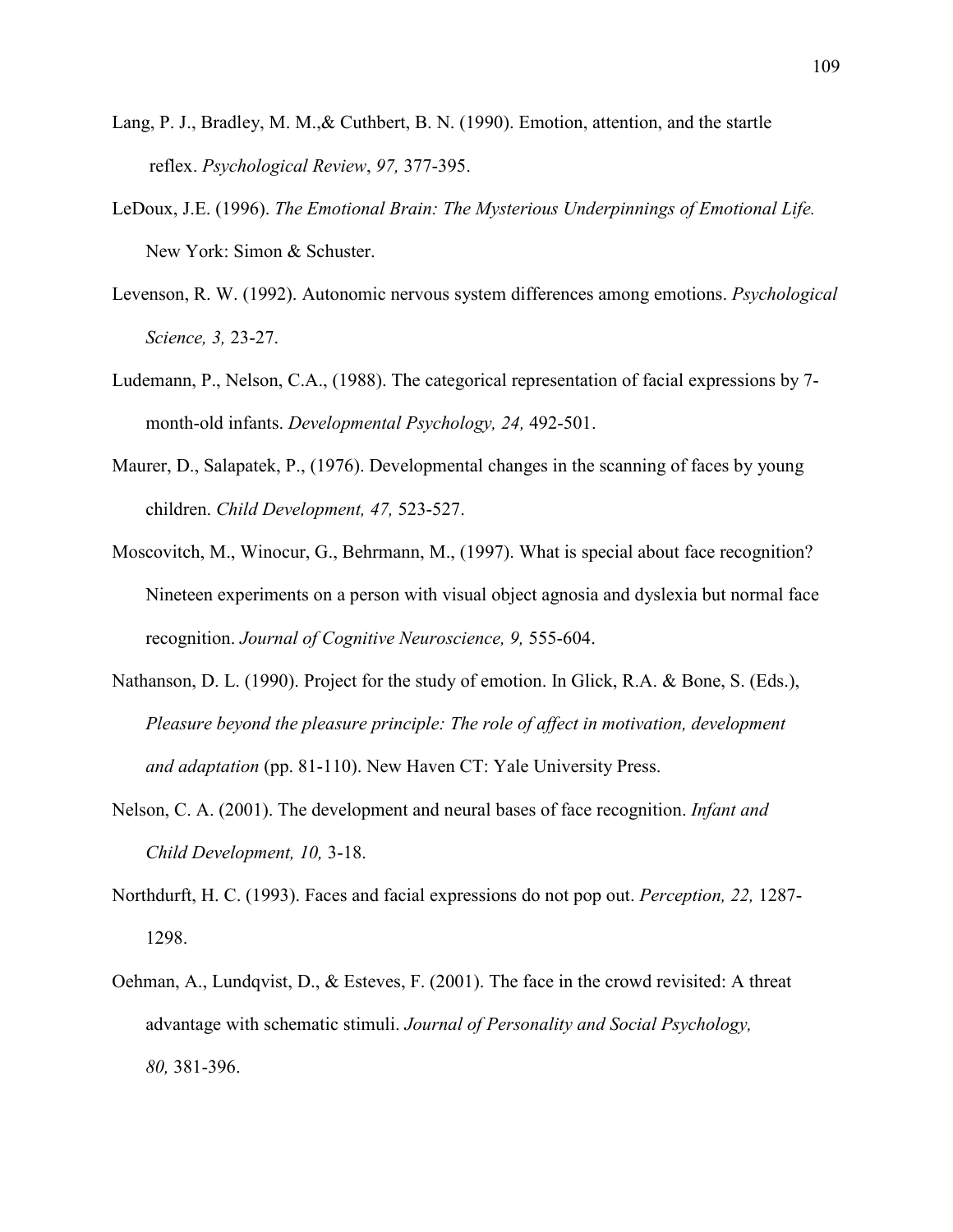- Oehman, A., & Soares, J. (1994). "Unconscious anxiety": Phobic responses to masked stimuli. Journal of Abnormal Psychology, 103, 231-240.
- Pascalis, O., Bachevalier, J., (1998). Face recognition in primates: a cross-species study. Behavioural Processes, 43, 87-96.
- Pacini, R., & Epstein, S. (1999). The relation of rational and experiential information processing styles to personality, basic beliefs, and the ratio-bias phenomenon. Journal of Personality and Social Psychology, 76, 972-987.
- Pratto, F., & John, O. P. (1991). Automatic vigilance: The attention-grabbing power of negative social information. Journal of Personality and Social Psychology, 61, 380-391.
- Purcell, D. G. & Stewart, A. L. (1981). A face superiority effect. Bulletin of the Psychonomic Society, 24, 118-120.
- Purcell, D. G. & Stewart, A. L. (1986). The face-detection effect. Bulletin of the Psychonomic Society, 24, 118-120.
- Purcell, D. G., Stewart, A. L., Botwin, M., & Kreigh, R. (1983). A face superiority effect: Hemiretina effects. Bulletin of the Psychonomic Society, 21, 351.
- Purcell, D. G., Stewart, A. L., & Skov, R. B. (1996). It takes a confounded face to pop out of a crowd. Perception, 25, 1091-1108.
- Radloff, L. S. (1977). The CES-D Scale: A self-report depression scale for research in the general public. Applied Psychological Measurement, 1, 385-401.
- Roskos-Ewoldsen, D. R., & Fazio, R. H. (1992). On the orienting value of attitudes: Attitude accessibility as a determinant of an object's attraction of visual attention. Journal of Personality and Social Psychology, 63, 198-211.

Scherer, K. R. (1999). Appraisal theory. In T. Dalgleish & M. Power (Eds), *Handbook of*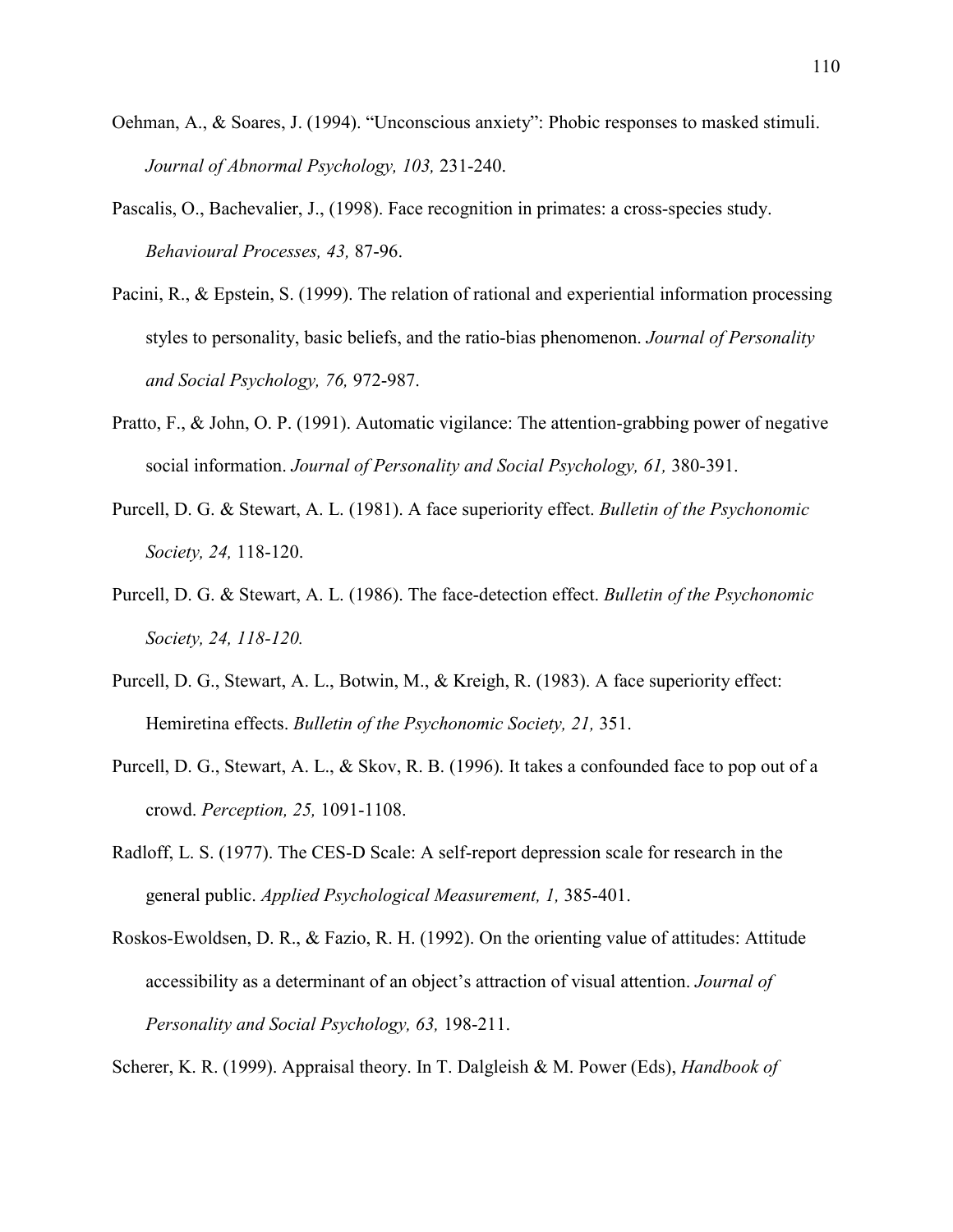cognition and emotion (pp. 637-663). Chichester, UK: Wiley.

- Schwartz, G. M., Izard, C. E., & Ansul, S. E. (1985). The five-month-olds ability to discriminate facial expressions of emotion. Infant Behaviour and Development, 8, 65-77.
- Segerstrale, U. C. (Ed.). (1997). Nonverbal communication: Where nature meets culture. Hillsdale, NJ: Erlbaum.
- Shiffrin, R. M., & Schneider, W. (1977). Controlled and automatic human information processing II: Detection, search, and attention. Psychological Review, 84, 127-190.
- Spielberger, C. D., Gorsuch, R. L., Lushene, R., Vagg, P. R., & Jacobs, G. A. (1983). Manual for the State-Trait Anxiety Inventory (STAI). Palo Alto, CA: Consulting Psychologists Press.
- Treisman, A., & Souther, J. (1985). Search asymmetry: A diagnostic for preattentive processing of separable features. Journal of Experimental Psychology, 114, 285-310.
- Whalen, P.J., Rauch, S.L., Etcoff, N.L., McInerney, S.C., Lee, M.B., Jenike, M.A., (1998). Masked presentations of emotional facial expressions modulate amygdala activity without explicit knowledge. Journal of Neuroscience 18, 411-418.
- White, M. (1995). Preattentive analysis of facial expressions of emotion. Cognition and Emotion, 5, 439-460.
- Williams, D. E., Reingold, E. M, Moscovitch, M., & Behrmann, M. (1997). Patterns of eye movements during parallel and serial visual search tasks. Canadian Journal of Experimental Psychology, 51, 151-164.
- Zajonc, R. B., & Markus, H. (1984). Affect and cognition: The hard interface. In C. E. Izard, J. Kagan, & R. B. Zajonc (Eds.), Emotions, cognition, and behavior. (pp. 73-102). Cambridge, England: Cambridge University Press.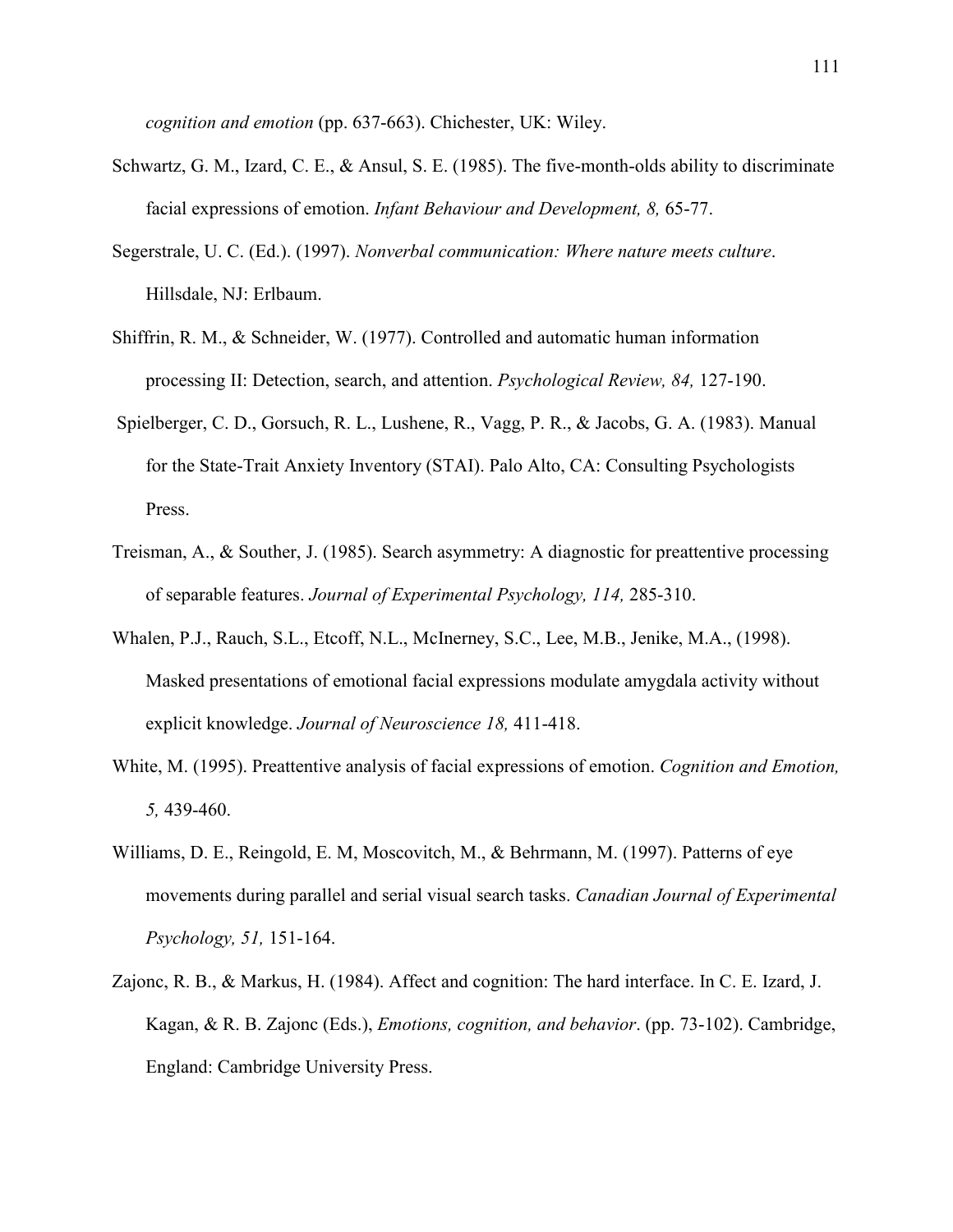#### APPENDIX A

#### **GLOSSARY**

AIM: Affect Infusion Model developed by Forgas (1995) is a dual process network theory that postulates that affective arousal spreads activation to cognitive systems that are linked to the emotion that is being aroused. Reciprocally, cognitive processes may also spread activation to affective systems. AIM advocates that an individual's decision-making style determines the degree to which affect is infused into the individual's constructive processing.

Anger Inferiority Effect: the ability to search through crowds of happy or neutral faces faster than crowds of angry faces.

Anger Superiority Effect: the ability to find an angry target faster than a happy or neutral target in a crowd of faces.

CES-D: Centre for Epidemiologic Studies Depression Scale developed by Radloff, 1977, is a self-report questionnaire consisting of 20 statements pertaining to the affective, somatic and interpersonal symptoms of depression.

CEST: Cognitive Experiential Self Theory developed by Epstein (1990) is a theory of personality encompassing two major conceptual systems, the rational and the experiential. According to CEST, individuals have an explicit, conscious theory of reality and an implicit, unconscious theory of reality that interact to produce behaviors that will cope with current environmental demands.

Competitive Design: a dual process model in which both processes are activated but only one process has control over behavioral output.

Consolidative Design: a dual process model in which both processes are activated and both processes have control over behavioral output.

A1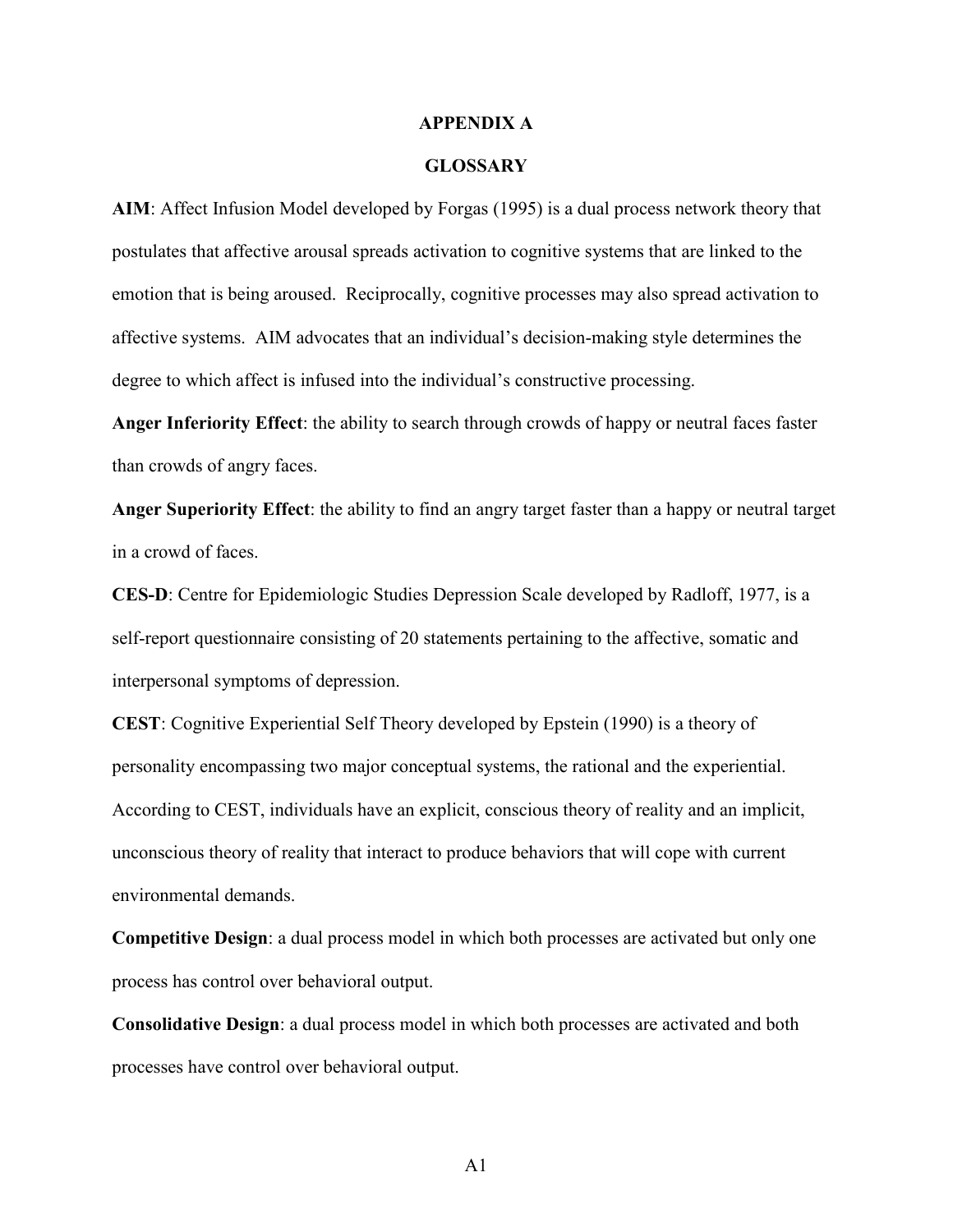Corrective Design: a dual process model in which sometimes both processes are activated and sometimes both processes have control over behavioral output.

Dual Process Models: there is more than one underlying process influencing behavioral outcome.

Experiential System: a system of CEST considered to be unconscious, relatively rapid, nonanalytical, affect-laden, and has a longer evolutionary history. Experiential thinking tends to be effortless, pleasure-and-pain oriented and changes slowly with repetitive or intense experience.

Face-in-the-Crowd Paradigm: an experimental protocol whereby participants are asked to identify target emotional faces in a stimulus array of faces.

GSR: galvanic skin response.

HSAE: the High State Anxious Experiential group.

HSAR: the High State Anxious Rational group.

HTAE: the High Trait Anxious Experiential group.

HTAR: the High Trait Anxious Rational group.

LSAE: the Low State Anxious Experiential group.

LSAR: the Low State Anxious Rational group.

LTAE: the Low Trait Anxious Experiential group.

LTAR: the Low Trait Anxious Rational group.

Rational System: a system of CEST considered to be a conscious, relatively slow, analytical, and affect-free system of thinking that has a very brief evolutionary history. Rational thinking tends to be effortful, logical and reason-oriented and changes rapidly and easily, especially with the strength of an argument or new evidence.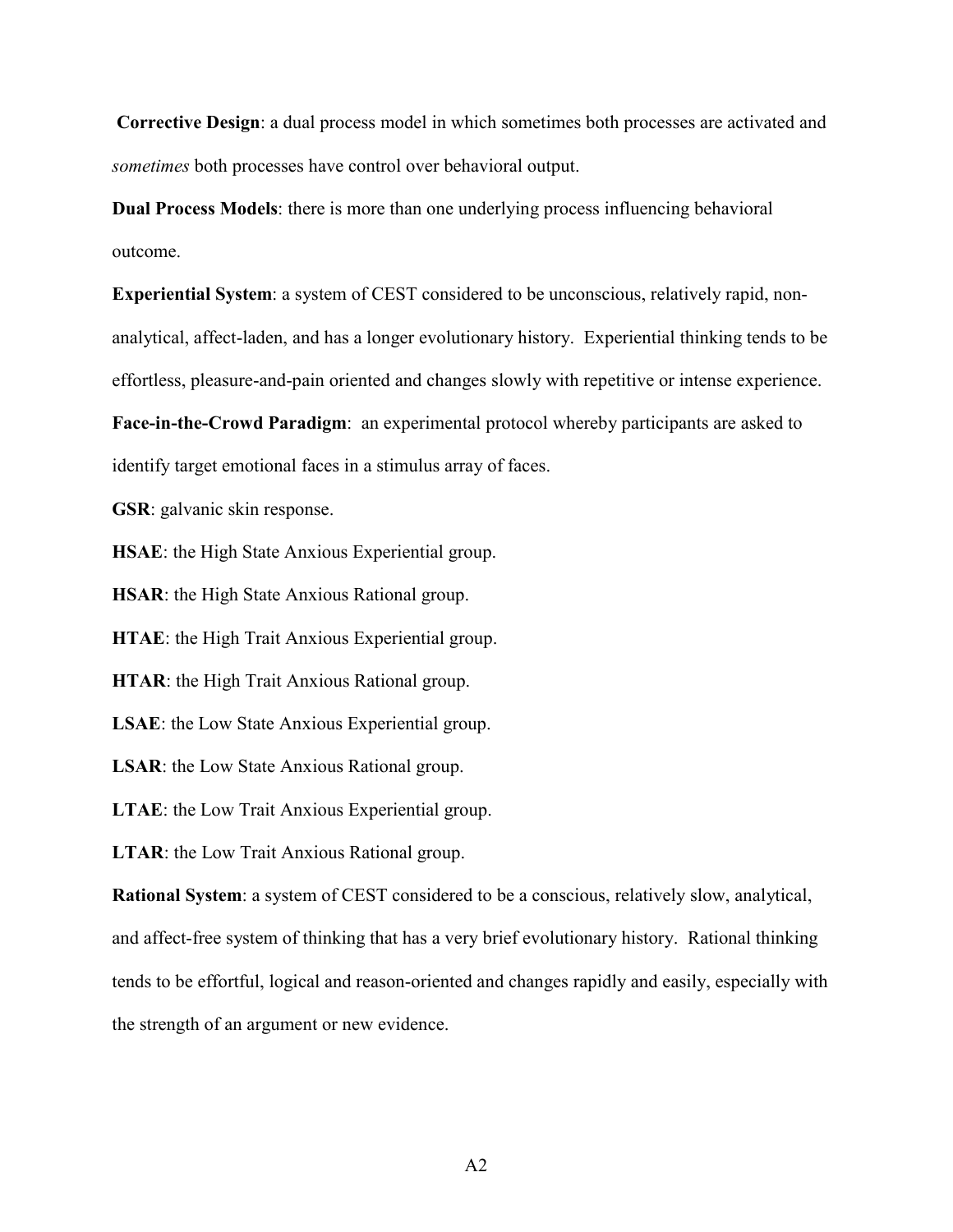REI: Rational-Experiential Inventory developed by Epstein, Pacini, & Norris, 1998, is a 40 item self-report inventory that contains 20 questions assessing one's level of rational thinking, and 20 questions assessing one's level of experiential or intuitive thinking.

Selective Design: a dual process model in which only one process is activated and it has sole control over behavioral output.

RT: reaction time.

SAQ: Search Strategy and Anxiety Questionnaire, is a four item self-report questionnaire assessing participants' concerns for speed and accuracy, and level of anxiety during the current studies.

SD: standard deviation.

STAI: State-Trait Anxiety Inventory developed by Spielberger, 1983. It contains 20 questions assessing one's level of anxiety right now (state anxiety) and 20 questions assessing one's level of anxiety generally (trait anxiety).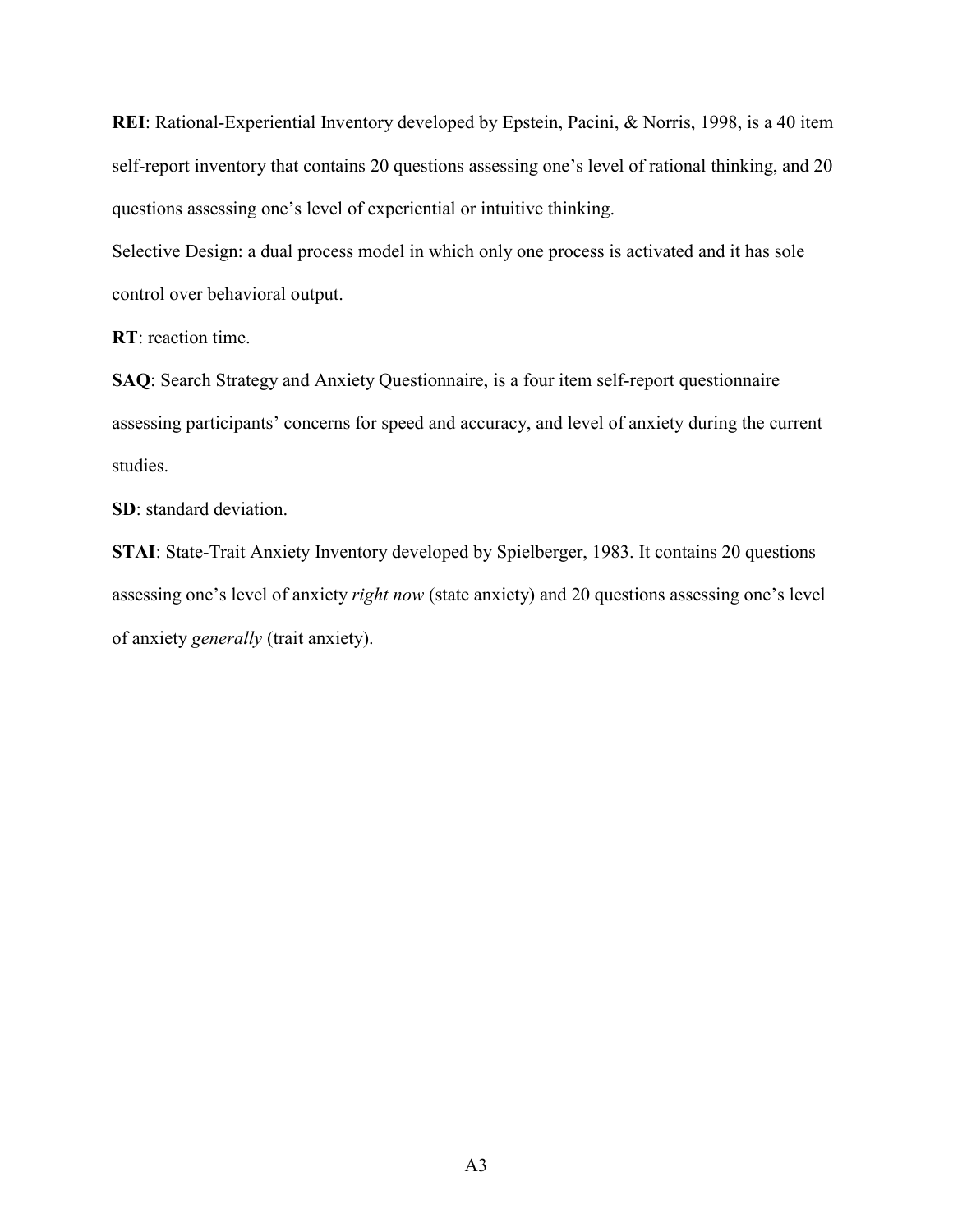#### APPENDIX B

#### TABLES

# TABLE B-1

# Comparison of the Experiential and Rational Systems

|     | <b>Experiential System</b>           |     | <b>Rational System</b>                        |
|-----|--------------------------------------|-----|-----------------------------------------------|
| 1.  | Holistic responding                  | 1.  | Analytic responding                           |
| 2.  | Automatic, effortless processing     | 2.  | Intentional, effortful processing             |
| 3.  | Affective processing: Pleasure-or-   | 3.  | Logical processing: Reason-oriented (what is  |
|     | pain-oriented (what feels good or    |     | rational)                                     |
|     | bad)                                 |     |                                               |
| 4.  | Associative connections              | 4.  | Logical connections                           |
| 5.  | Encoding of reality in concrete      | 5.  | Encoding of reality in abstract symbols,      |
|     | images, metaphors, and narratives    |     | words, and numbers                            |
| 6.  | More rapid processing: Oriented to   | 6.  | Slower processing: Oriented to delayed        |
|     | immediate action                     |     | action                                        |
| 7.  | Slower, more difficult changes:      | 7.  | More rapid, easier changes: Changes with      |
|     | Changes with repetitive or intense   |     | strength of argument and new evidence         |
|     | experience                           |     |                                               |
| 8.  | More crudely differentiated          | 8.  | More highly differentiated constructs         |
|     | constructs: Broad generalization     |     |                                               |
|     | gradient, stereotypical thinking     |     |                                               |
| 9.  | More crudely integrated and less     | 9.  | More highly integrated and coherent           |
|     | coherent networks: Dissociative,     |     | networks: Context-general principles          |
|     | emotional complexes; context-        |     |                                               |
|     | specific processing                  |     |                                               |
| 10. | Passive experience of events: We are | 10  | Active and conscious experience of events:    |
|     | seized by our emotions               |     | We are in control of our thoughts             |
| 11. | Self-evident validity: "Experiencing | 11. | Need for justification via logic and evidence |
|     | is believing"                        |     |                                               |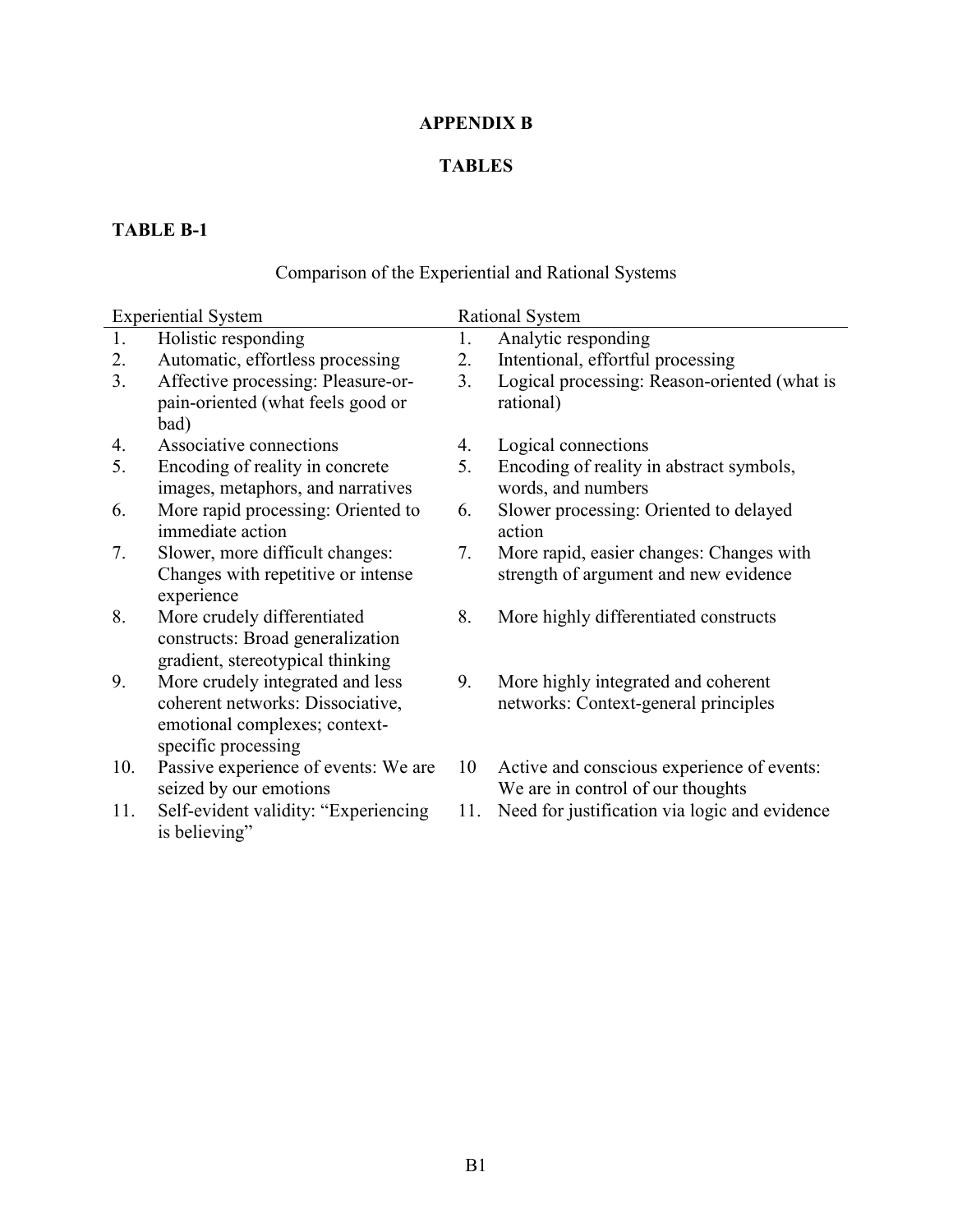|                | Type of Crowd  |        |                |        |                |        |  |
|----------------|----------------|--------|----------------|--------|----------------|--------|--|
| Type of Target | Angry          |        | Happy          |        | Neutral        |        |  |
|                | <i>HighAnx</i> | LowAnx | <i>HighAnx</i> | LowAnx | <i>HighAnx</i> | LowAnx |  |
| Angry          | 3424           | 3145   | 2223           | 2155   | 1904           | 1841   |  |
|                | (1542)         | (1065) | (516)          | (516)  | (539)          | (453)  |  |
| Happy          | 2322           | 2270   | 3408           | 3305   | 1991           | 1835   |  |
|                | (619)          | (593)  | (1192)         | (1154) | (683)          | (453)  |  |
| Neutral        | 2247           | 2213   | 2280           | 2291   | 3362           | 2889   |  |
|                | (728)          | (543)  | (575)          | (536)  | (2216)         | (896)  |  |

Means and (Standard Deviations) of Detection Times (msec) as a Function of Type of Target and Type of Crowd for High Trait Anxious and Low Trait Anxious Groups.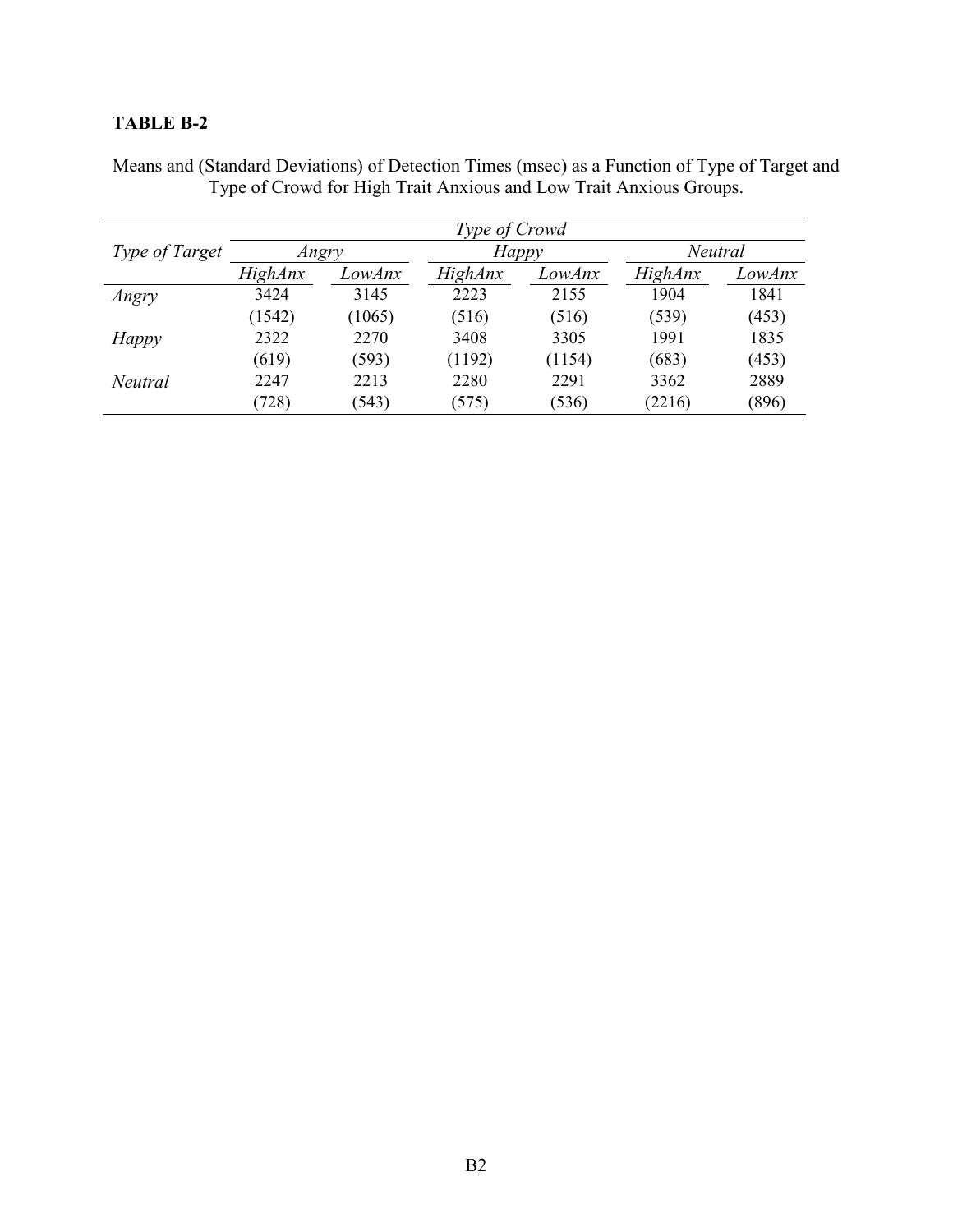|                       | Type of Crowd  |        |                |              |         |         |  |
|-----------------------|----------------|--------|----------------|--------------|---------|---------|--|
| <i>Type of Target</i> | Angry          |        |                | <b>Happy</b> |         | Neutral |  |
|                       | <b>HighAnx</b> | LowAnx | <b>HighAnx</b> | LowAnx       | HighAnx | LowAnx  |  |
| Angry                 | 2936           | 3584   | 2084           | 2222         | 1749    | 1924    |  |
|                       | (985)          | (1768) | 464            | 531          | (365)   | (545)   |  |
| Happy                 | 2182           | 2367   | 3121           | 3515         | 1770    | 1981    |  |
|                       | (555)          | (618)  | (1071)         | (1380)       | (456)   | (587)   |  |
| <b>Neutral</b>        | 2078           | 2341   | 2244           | 2293         | 2682    | 3304    |  |
|                       | (477)          | (703)  | (560)          | (514)        | (188)   | (156)   |  |

Means and (Standard Deviations) of Detection Times (msec) as a Function of Type of Target and Type of Crowd for High State Anxious and Low State Anxious Groups.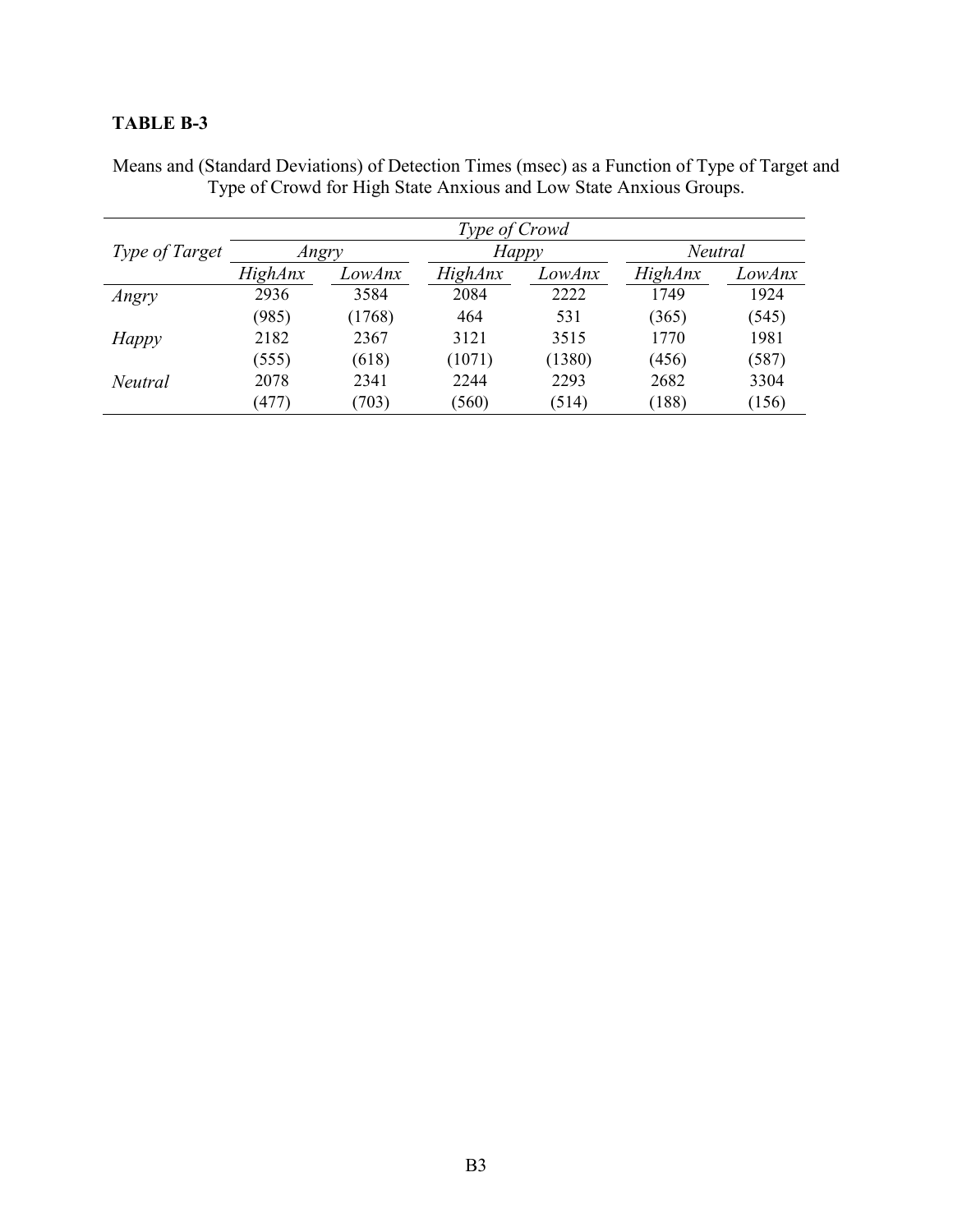Means and (Standard Deviations) of Detection Times (msec) as a Function of Type of Target and Type of Crowd for High Rational / Low Experiential and High Experiential / Low Rational Groups.

|                       | Type of Crowd |         |         |         |                |         |  |
|-----------------------|---------------|---------|---------|---------|----------------|---------|--|
| <i>Type of Target</i> | Angry         |         | Happy   |         | <b>Neutral</b> |         |  |
|                       | HighRat       | HighExp | HighRat | HighExp | HighRat        | HighExp |  |
|                       | LowExp        | LowRat  | LowExp  | LowRat  | LowExp         | LowRat  |  |
| Angry                 | 2998          | 3858    | 2133    | 2347    | 1856           | 2043    |  |
|                       | (899)         | (1603)  | (464)   | (600)   | (441)          | (614)   |  |
| <b>Happy</b>          | 2147          | 2493    | 3389    | 3609    | 1802           | 2071    |  |
|                       | (476)         | (608)   | (1310)  | (1317)  | (431)          | (661)   |  |
| <b>Neutral</b>        | 2133          | 2481    | 2241    | 2371    | 2852           | 3910    |  |
|                       | (471)         | (769)   | (514)   | (519)   | (861)          | (2784)  |  |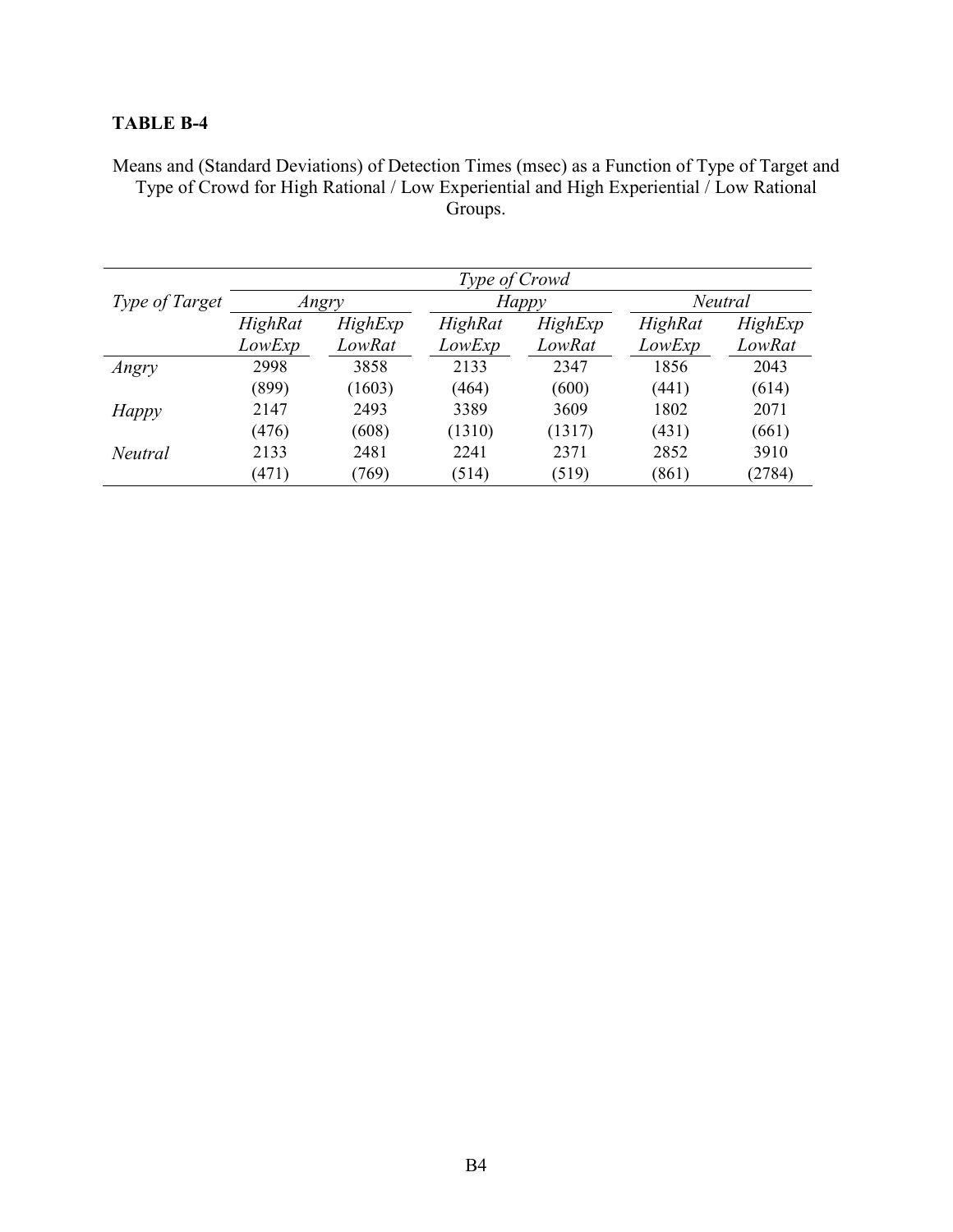|                | Type of Crowd |            |              |            |  |
|----------------|---------------|------------|--------------|------------|--|
| Type of Target |               |            | Angry        |            |  |
|                | <b>HAR</b>    | LAR        | <i>HAE</i>   | <i>LAE</i> |  |
| Angry          | 2938          | 3027       | 3958         | 3758       |  |
|                | (872)         | (927)      | (1917)       | (1270)     |  |
| Happy          | 2073          | 2183       | 2486         | 2500       |  |
|                | (445)         | (495)      | (625)        | (610)      |  |
| Neutral        | 2109          | 2145       | 2504         | 2458       |  |
|                | (429)         | (498)      | (972)        | (527)      |  |
|                |               |            | <b>Happy</b> |            |  |
|                | <b>HAR</b>    | <b>LAR</b> | <b>HAE</b>   | <b>LAE</b> |  |
| Angry          | 2132          | 2134       | 2362         | 2332       |  |
|                | (517)         | (448)      | (534)        | (677)      |  |
| <b>Happy</b>   | 3416          | 3376       | 3620         | 3597       |  |
|                | (1248)        | (1364)     | (1278)       | (1397)     |  |
| Neutral        | 2167          | 2277       | 2326         | 2416       |  |
|                | (499)         | (528)      | (449)        | (592)      |  |
|                |               |            | Neutral      |            |  |
|                | <b>HAR</b>    | <b>LAR</b> | <b>HAE</b>   | <b>LAE</b> |  |
| Angry          | 1807          | 1880       | 2109         | 1977       |  |
|                | (345)         | (485)      | (717)        | (506)      |  |
| <b>Happy</b>   | 1809          | 1798       | 2165         | 1977       |  |
|                | (509)         | (401)      | (836)        | (430)      |  |
| Neutral        | 2944          | 2808       | 4452         | 3368       |  |
|                | (962)         | (826)      | (3777)       | (1060)     |  |

Means and (Standard Deviations) of Detection Times (msec) as a Function of Type of Target and Type of Crowd for Trait Anxiety x Decision-Making Style Groups.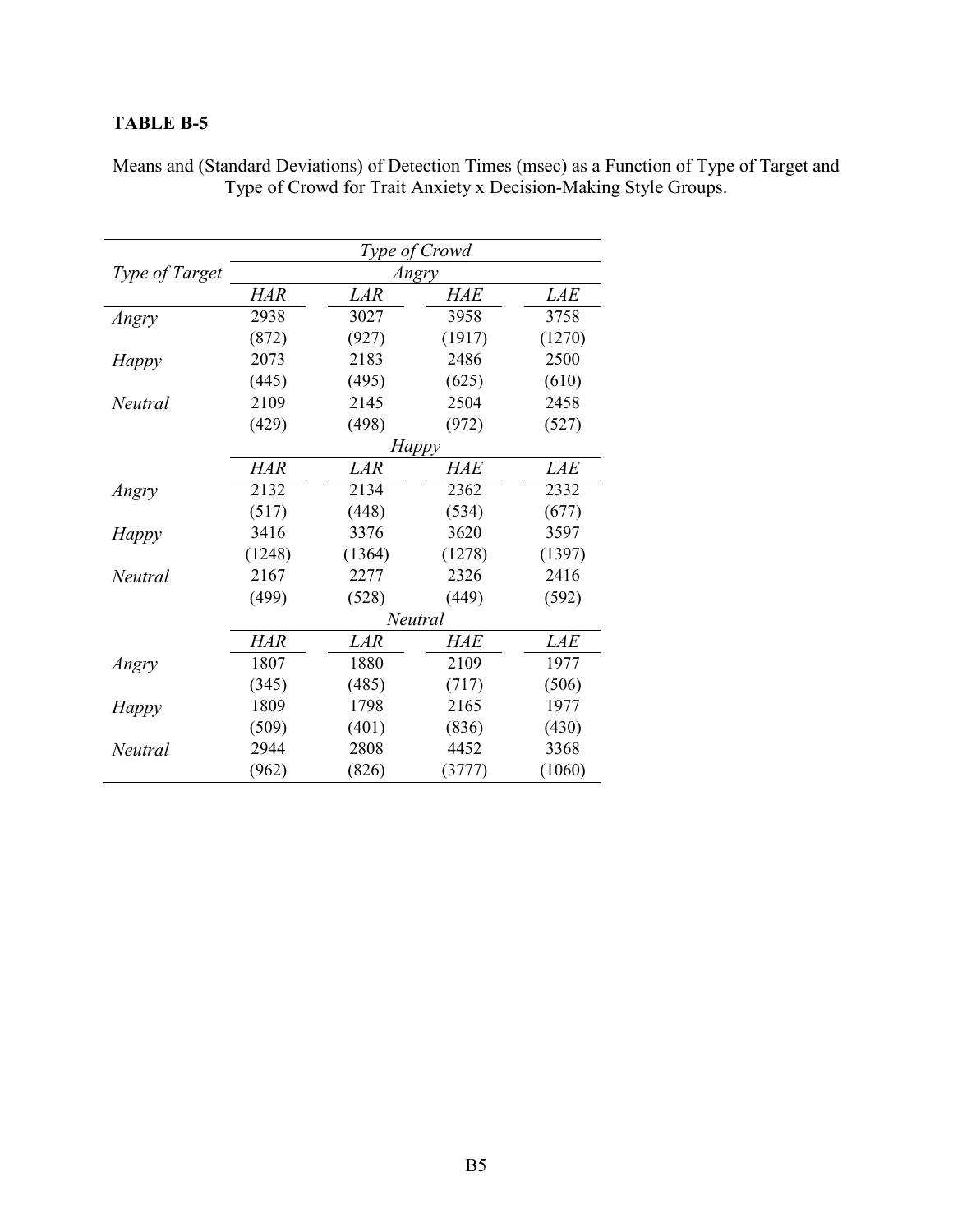|                | Type of Crowd |            |              |            |  |
|----------------|---------------|------------|--------------|------------|--|
| Type of Target |               |            | Angry        |            |  |
|                | <b>HAR</b>    | LAR        | <i>HAE</i>   | <i>LAE</i> |  |
| Angry          | 2849          | 3113       | 3383         | 4044       |  |
|                | (845)         | (942)      | (1278)       | (1702)     |  |
| Happy          | 2130          | 2160       | 2235         | 2594       |  |
|                | (499)         | (469)      | (451)        | (639)      |  |
| Neutral        | 2035          | 2208       | 2275         | 2561       |  |
|                | (355)         | (540)      | (609)        | (822)      |  |
|                |               |            | <b>Happy</b> |            |  |
|                | <b>HAR</b>    | LAR        | <b>HAE</b>   | <b>LAE</b> |  |
| Angry          | 2165          | 2110       | 2274         | 2375       |  |
|                | (463)         | (476)      | (556)        | (626)      |  |
| <b>Happy</b>   | 3360          | 3412       | 3390         | 3694       |  |
|                | (1542)        | (1143)     | (1178)       | (1383)     |  |
| Neutral        | 2263          | 2224       | 2428         | 2348       |  |
|                | (575)         | (477)      | (536)        | (522)      |  |
|                |               |            | Neutral      |            |  |
|                | <b>HAR</b>    | <b>LAR</b> | <b>HAE</b>   | <b>LAE</b> |  |
| Angry          | 1765          | 1926       | 1939         | 2084       |  |
|                | (339)         | (502)      | (521)        | (653)      |  |
| <b>Happy</b>   | 1715          | 1867       | 1927         | 2127       |  |
|                | (431)         | (430)      | (360)        | (746)      |  |
| Neutral        | 2693          | 2973       | 3181         | 4195       |  |
|                | (692)         | (970)      | (1250)       | (3170)     |  |

Means and (Standard Deviations) of Detection Times (msec) as a Function of Type of Target and Type of Crowd for State Anxiety x Decision-Making Style Groups.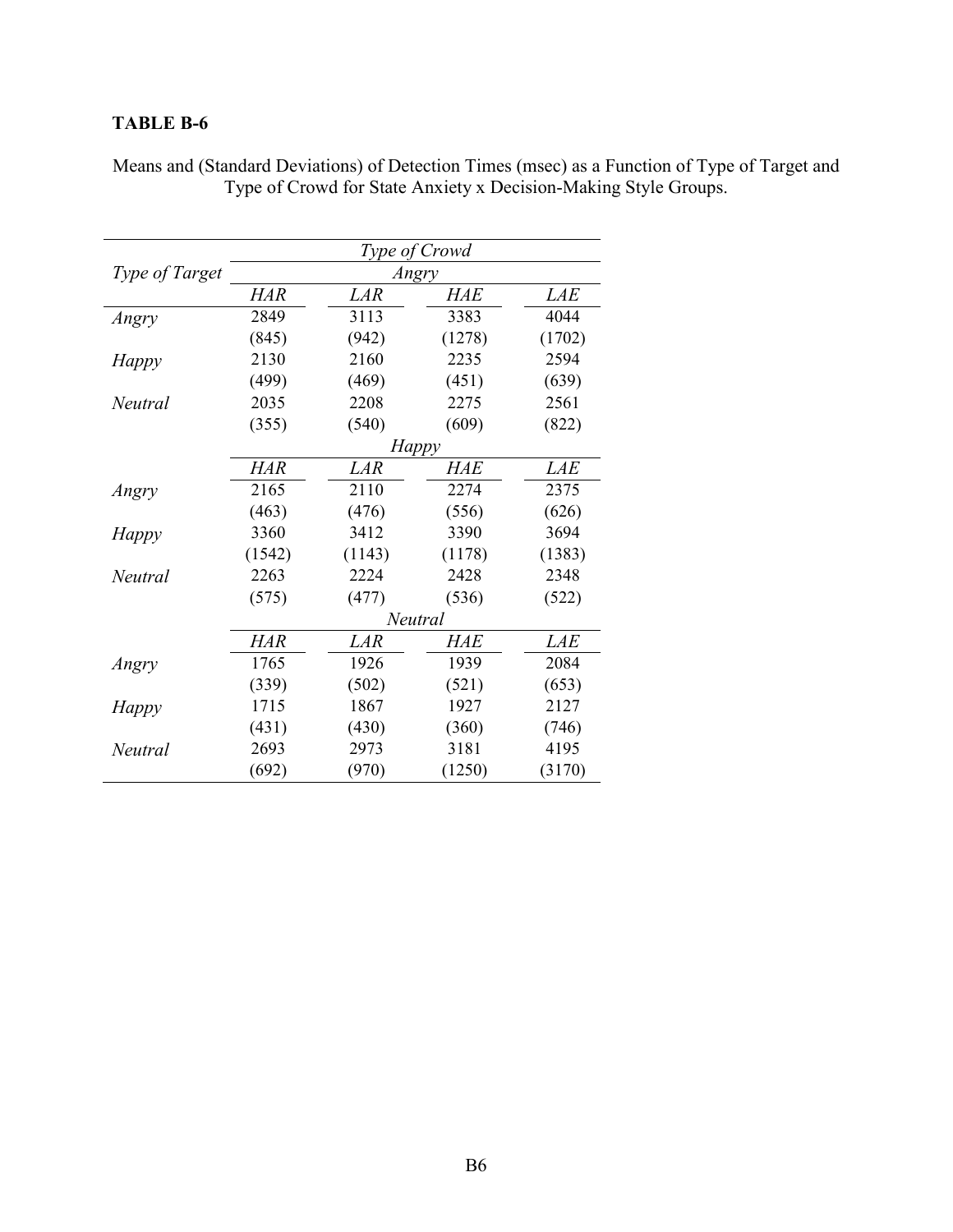|                | Group               |             |                     |             |  |  |
|----------------|---------------------|-------------|---------------------|-------------|--|--|
| Type of Target | <b>HighTraitAnx</b> | LowTraitAnx | <b>HighStateAnx</b> | LowStateAnx |  |  |
|                |                     |             |                     |             |  |  |
| Angry          | 4.724               | 3.820       | 4.139               | 4.099       |  |  |
|                | (2.673)             | (2.605)     | (2.467)             | (2.740)     |  |  |
| Happy          | 4.740               | 3.869       | 4.133               | 4.147       |  |  |
|                | (2.727)             | (2.576)     | (2.463)             | (2.756)     |  |  |
| <b>Neutral</b> | 4.743               | 3.817       | 4.142               | 4.116       |  |  |
|                | (2.711)             | (2.575)     | (2.497)             | (2.730)     |  |  |

Means and (Standard Deviations) of mean GSR (uhmo) as a Function of Type of Target for High Trait Anxious, Low Trait Anxious Groups, High State Anxious and Low Trait Anxious Groups.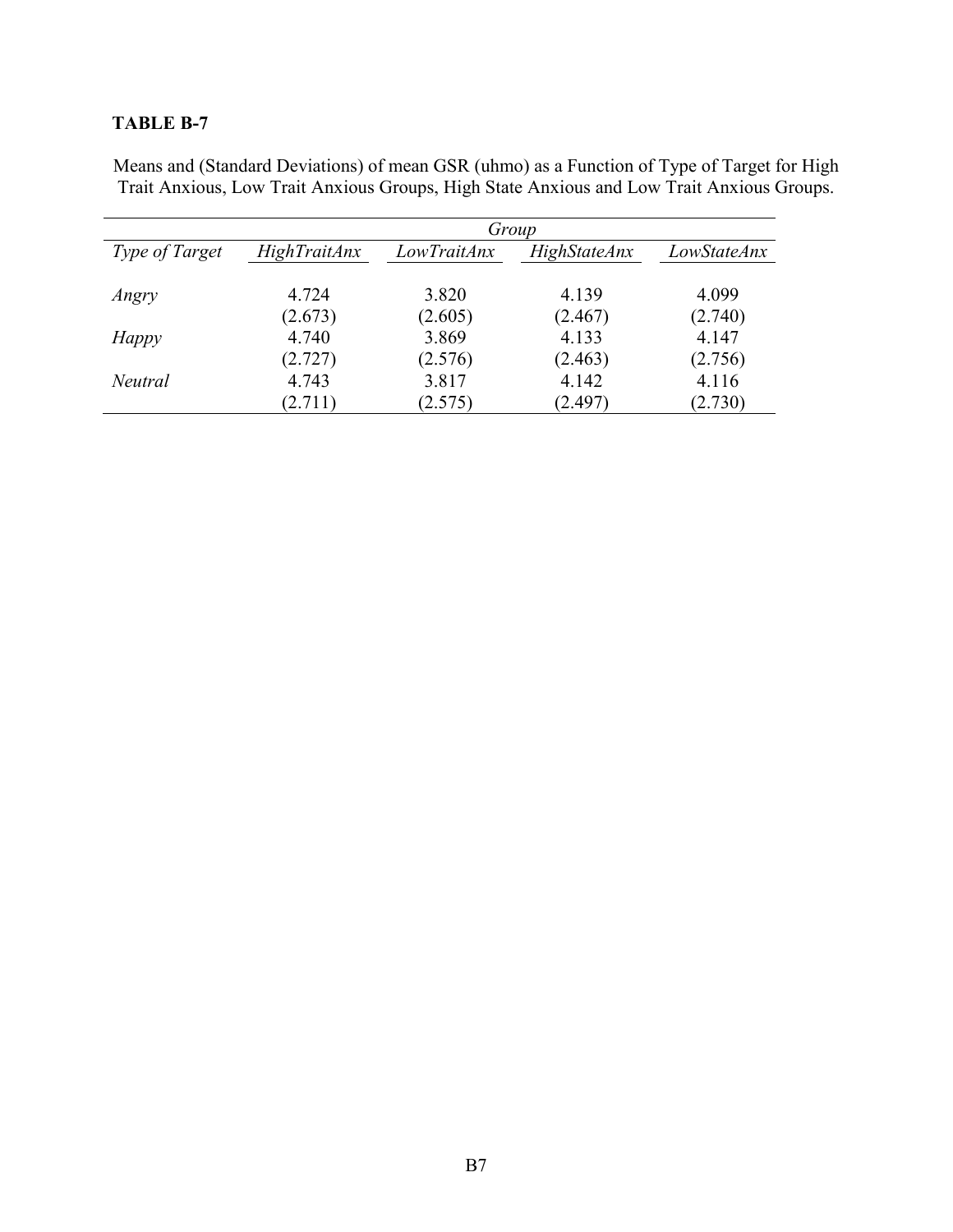Means and (Standard Deviations) of mean GSR (uhmo) as a Function of Type of Target for High Rational / Low Experiential and High Experiential / Low Rational Groups.

.

|                       | Group             |                   |  |
|-----------------------|-------------------|-------------------|--|
| <i>Type of Target</i> | HighRat<br>LowExp | HighExp<br>LowRat |  |
| Angry                 | 3.522             | 4.259             |  |
|                       | (2.461)           | (2.537)           |  |
| Happy                 | 3.693             | 4.245             |  |
|                       | (2.569)           | (2.518)           |  |
| <i>Neutral</i>        | 3.576<br>(2.492)  | 4.238<br>(2.539)  |  |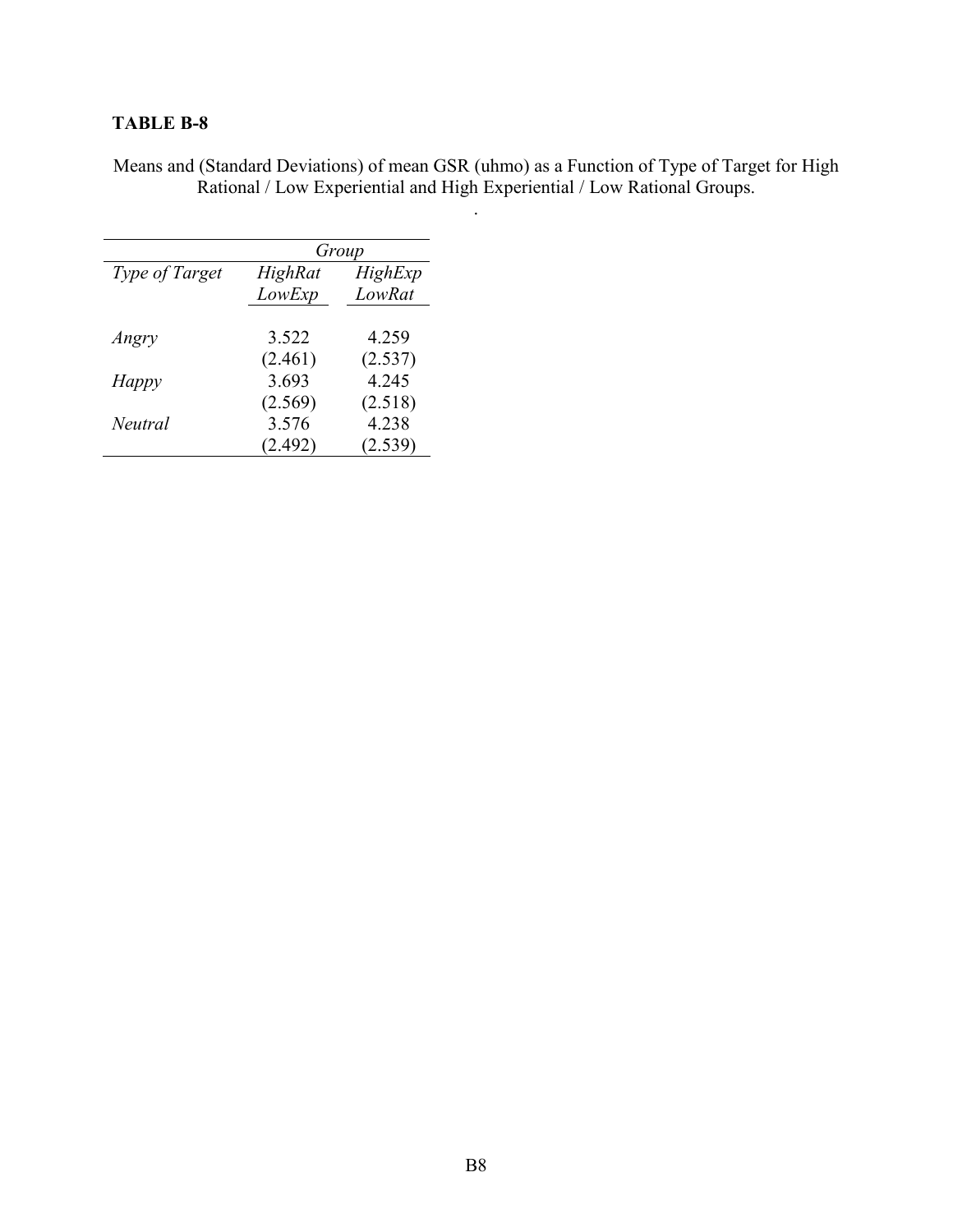|                |         | Group   |         |         |
|----------------|---------|---------|---------|---------|
| Type of Target | HAR     | LAR     | HAE     | LAE     |
| Angry          | 3.847   | 3.331   | 4.336   | 4.178   |
|                | (3.248) | (1.949) | (2.064) | (3.036) |
| Happy          | 3.913   | 3.563   | 4.370   | 4.111   |
|                | (3.439) | (2.007) | (2.074) | (2.990) |
| <b>Neutral</b> | 3.855   | 3.412   | 4.394   | 4.072   |
|                | (3.319) | (1.954) | (2.166) | (2.953) |

Means and (Standard Deviations) of mean GSR (uhmo) as a Function of Type of Target for Trait Anxiety x Decision-Making Style Groups.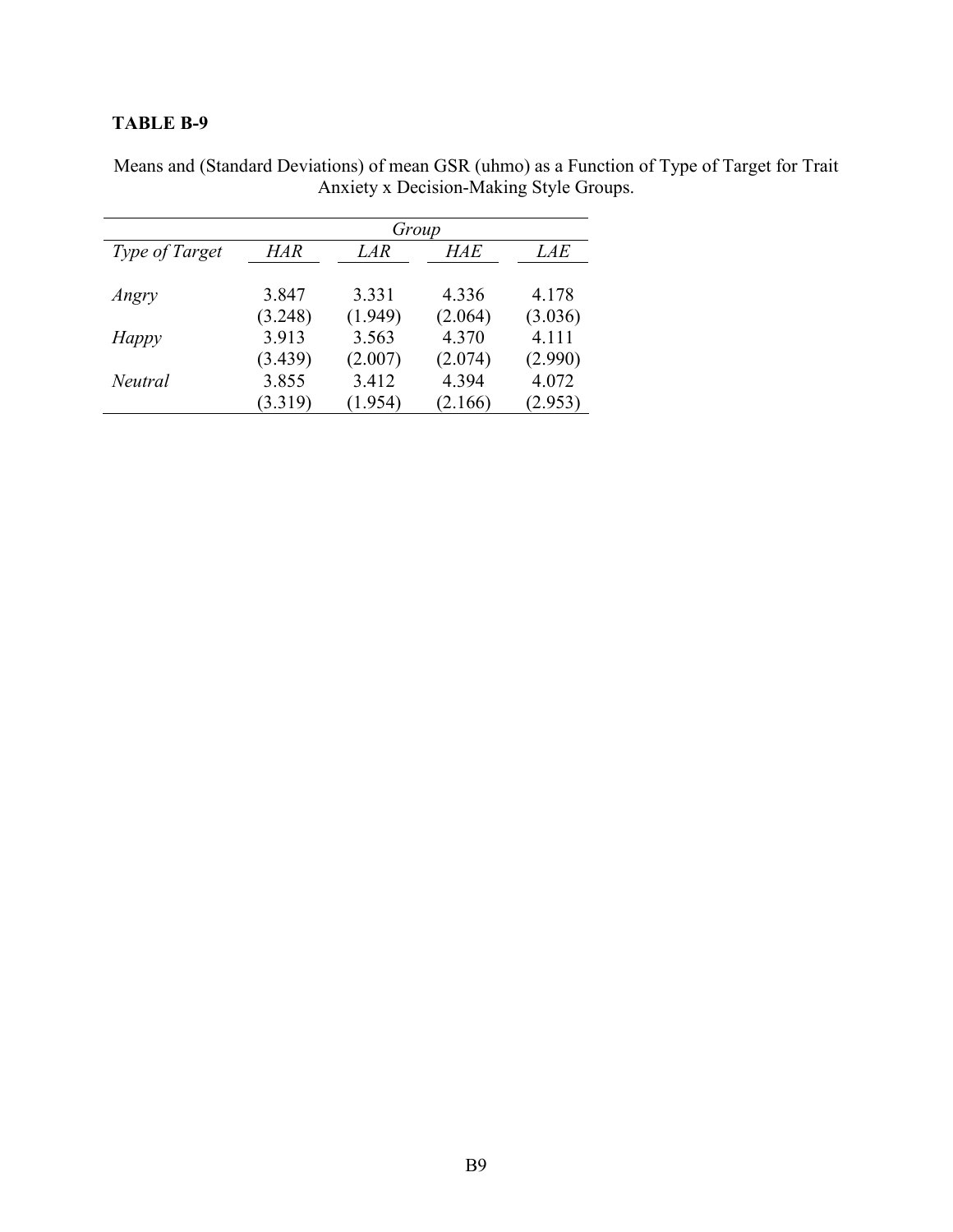|                |         | Group   |         |            |
|----------------|---------|---------|---------|------------|
| Type of Target | HAR     | LAR     | HAE     | <i>LAE</i> |
| Angry          | 3.973   | 3.257   | 4.430   | 4.189      |
|                | (2.534) | (2.454) | (2.307) | (2.674)    |
| Happy          | 4.039   | 3.489   | 4.350   | 4.202      |
|                | (2.588) | (2.616) | (2.175) | (2.692)    |
| Neutral        | 4.057   | 3.293   | 4.327   | 4.202      |
|                | (2.667) | (2.420) | (2.161) | (2.724)    |

Means and (Standard Deviations) of mean GSR (uhmo) as a Function of Type of Target for State Anxiety x Decision-Making Style Groups.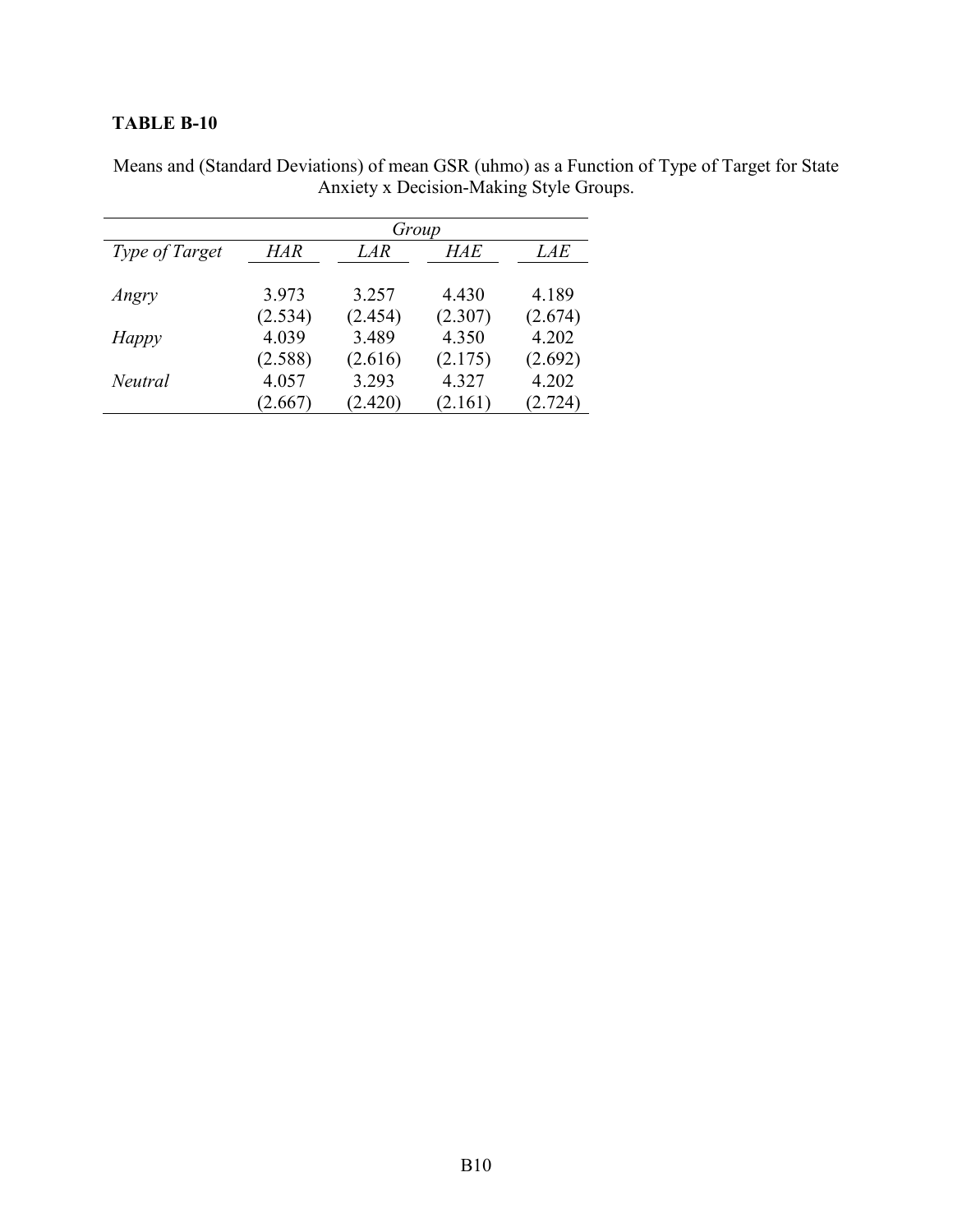|               | Group               |             |                     |             |  |  |
|---------------|---------------------|-------------|---------------------|-------------|--|--|
| Type of Crowd | <b>HighTraitAnx</b> | LowTraitAnx | <b>HighStateAnx</b> | LowStateAnx |  |  |
| Angry         | 4.295               | 3.473       | 3.854               | 3.684       |  |  |
|               | (2.842)             | (2.881)     | (2.647)             | (2.916)     |  |  |
| <b>Happy</b>  | 4.023               | 3.690       | 3.843               | 3.678       |  |  |
|               | (2.692)             | (3.051)     | (2.528)             | (2.991)     |  |  |
| Neutral       | 4.043               | 3.662       | 3.886               | 3.664       |  |  |
|               | (2.745)             | (2.892)     | (2.693)             | (2.774)     |  |  |

Means and (Standard Deviations) of mean GSR (uhmo) as a Function of Type of Crowd for High Trait Anxious, Low Trait Anxious Groups, High State Anxious and Low Trait Anxious Groups.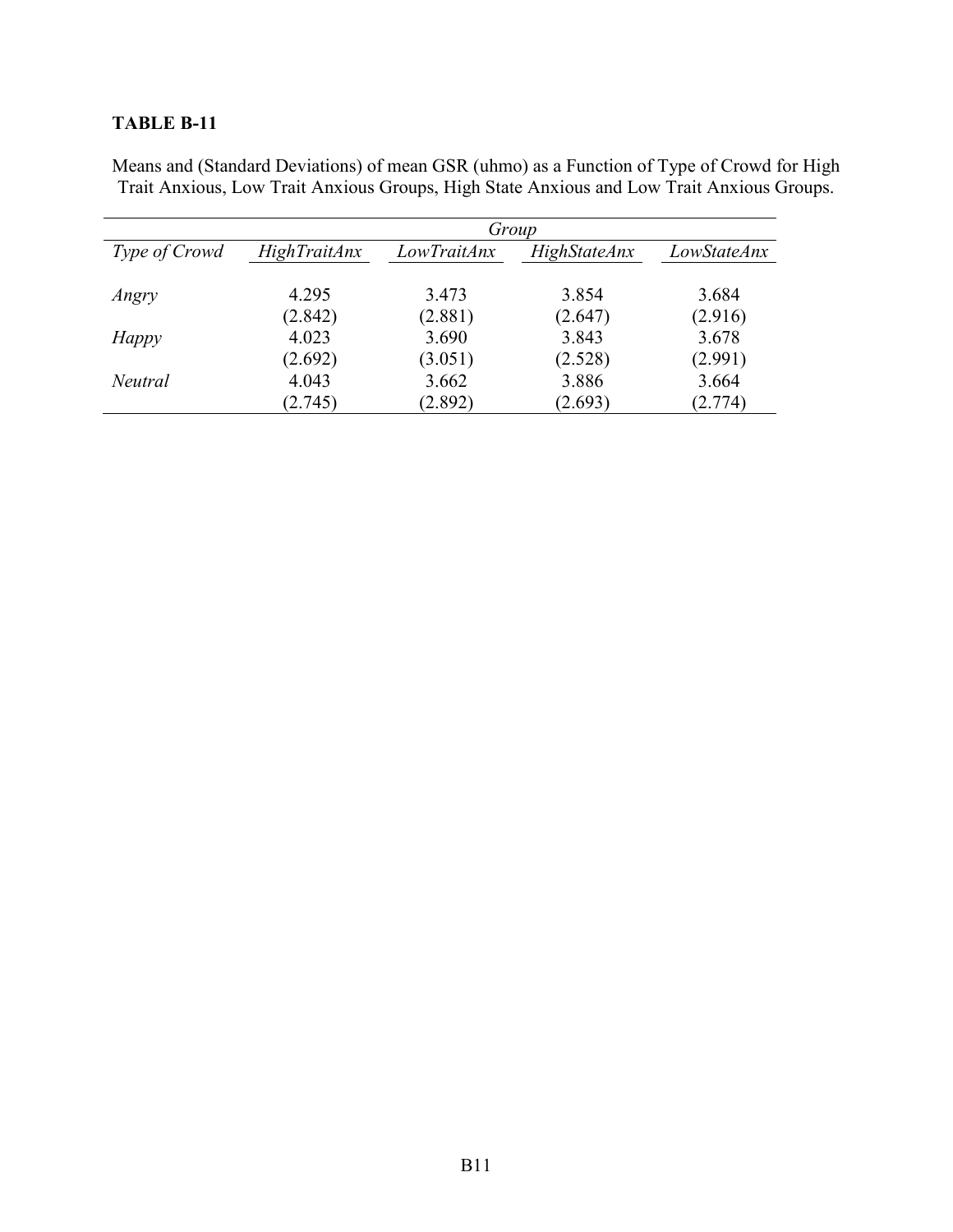Means and (Standard Deviations) of mean GSR (uhmo) as a Function of Type of Crowd for High Rational / Low Experiential and High Experiential / Low Rational Groups.

|                      | Group             |                   |  |
|----------------------|-------------------|-------------------|--|
| <i>Type of Crowd</i> | HighRat<br>LowExp | HighExp<br>LowRat |  |
| Angry                | 3.142             | 4.229             |  |
|                      | (2.612)<br>2.904  | (2.780)<br>3.975  |  |
| Happy                | (2.204)           | (2.965)           |  |
| <i>Neutral</i>       | 3.147             | 3.860             |  |
|                      | (2.714)           | (2.618)           |  |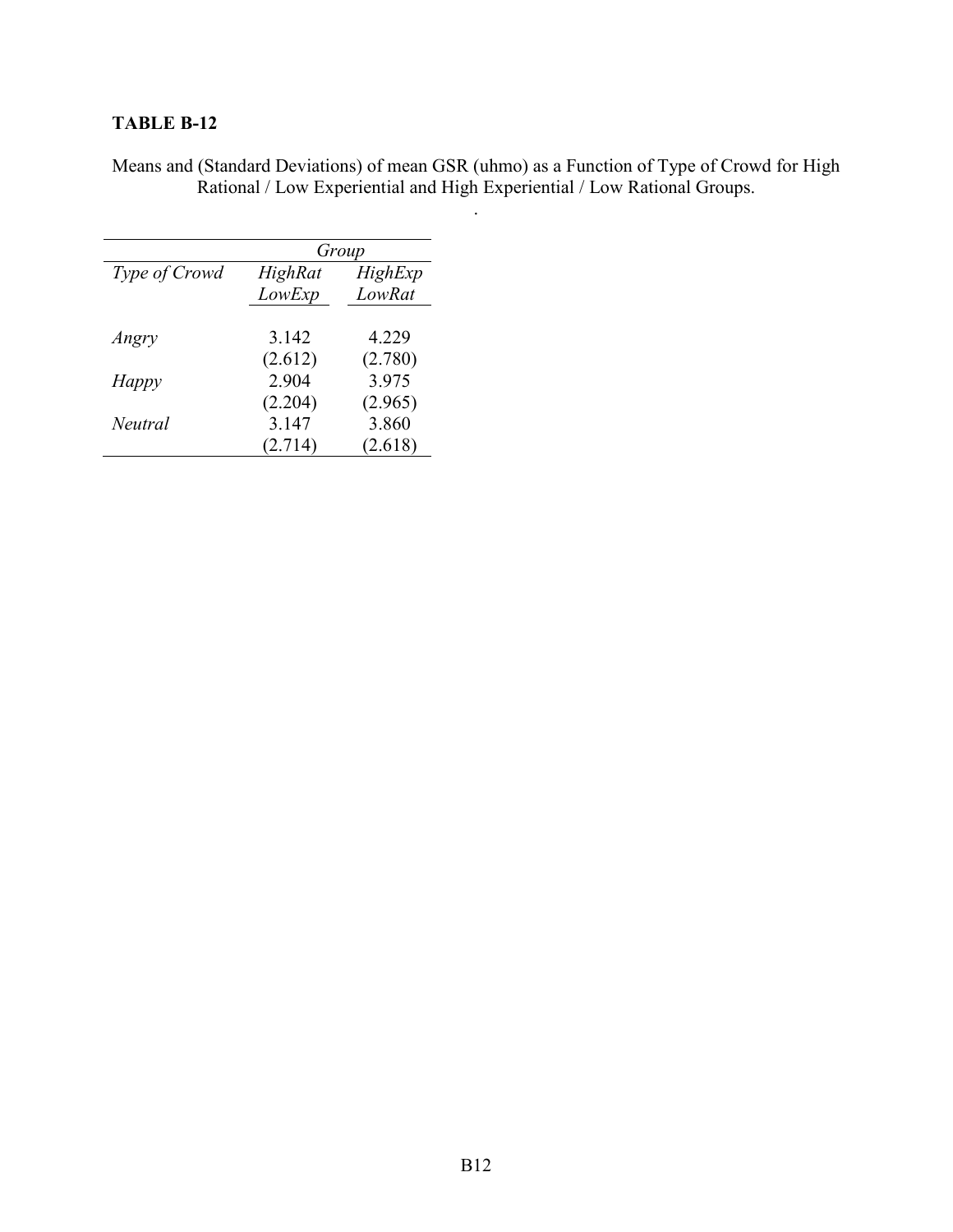|               | Group   |         |         |            |  |
|---------------|---------|---------|---------|------------|--|
| Type of Crowd | HAR     | LAR     | HAE     | <i>LAE</i> |  |
| Angry         | 3.671   | 2.825   | 4.615   | 3.868      |  |
|               | (3.448) | (2.032) | (1.923) | (3.312)    |  |
| Happy         | 3.159   | 2.752   | 3.722   | 4.211      |  |
|               | (2.657) | (1.969) | (1.835) | (3.786)    |  |
| Neutral       | 3.394   | 2.300   | 3.994   | 3.736      |  |
|               | (3.068) | (2.581) | (1.970) | (3.174)    |  |

Means and (Standard Deviations) of mean GSR (uhmo) as a Function of Type of Crowd for Trait Anxiety x Decision-Making Style Groups.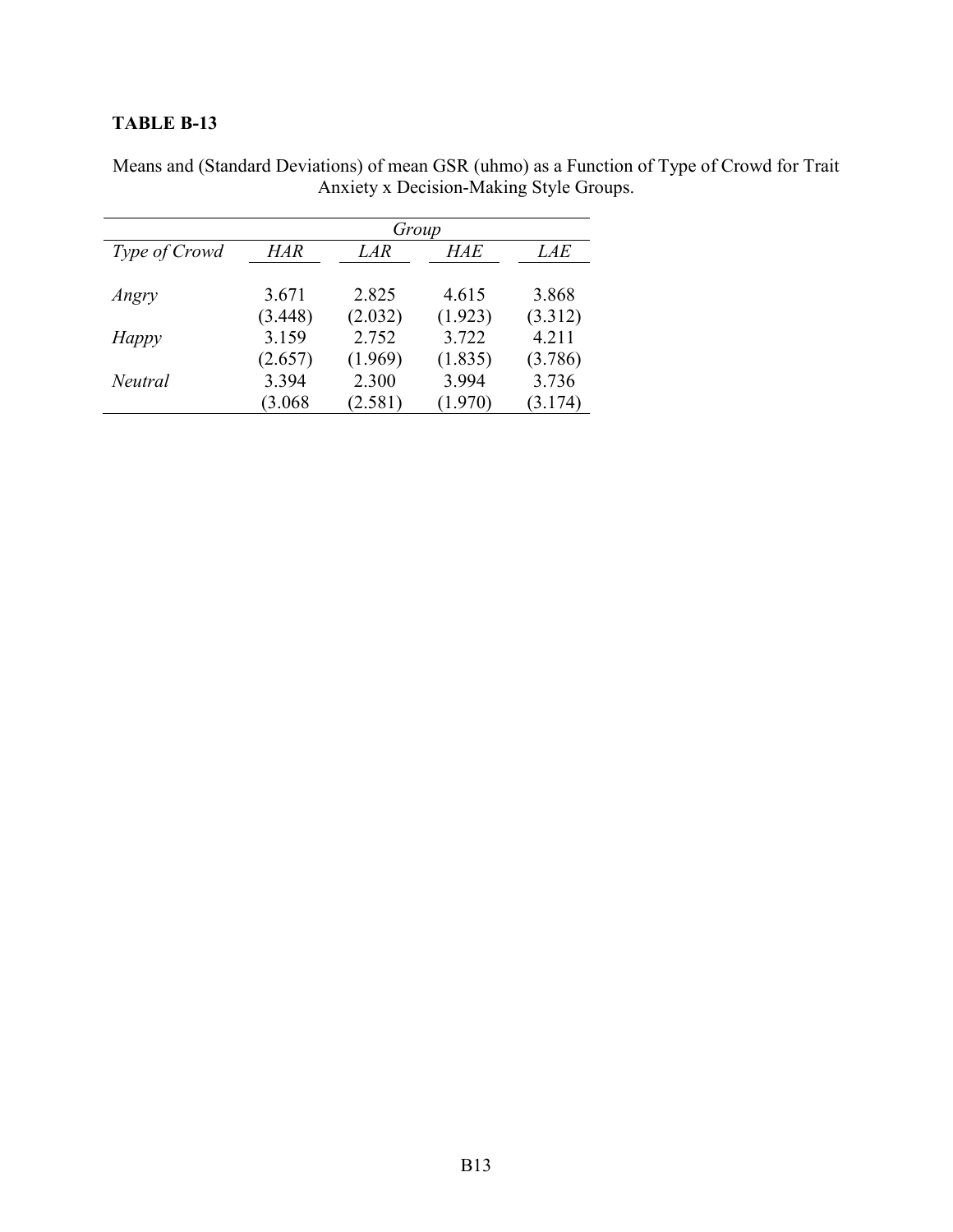|                | Group   |         |         |            |  |
|----------------|---------|---------|---------|------------|--|
| Type of Crowd  | HAR     | LAR     | HAE     | <i>LAE</i> |  |
| Angry          | 4.573   | 2.120   | 4.780   | 4.047      |  |
|                | (3.550) | (.808)  | (2.689) | (2.754)    |  |
| Happy          | 4.190   | 1.986   | 4.472   | 3.816      |  |
|                | (2.812) | (.968)  | (2.971) | (3.015)    |  |
| <b>Neutral</b> | 4.613   | 2.100   | 4.142   | 3.770      |  |
|                | (3.513) | (1.288) | (2.534) | (2.697)    |  |

Means and (Standard Deviations) of mean GSR (uhmo) as a Function of Type of Crowd for State Anxiety x Decision-Making Style Groups.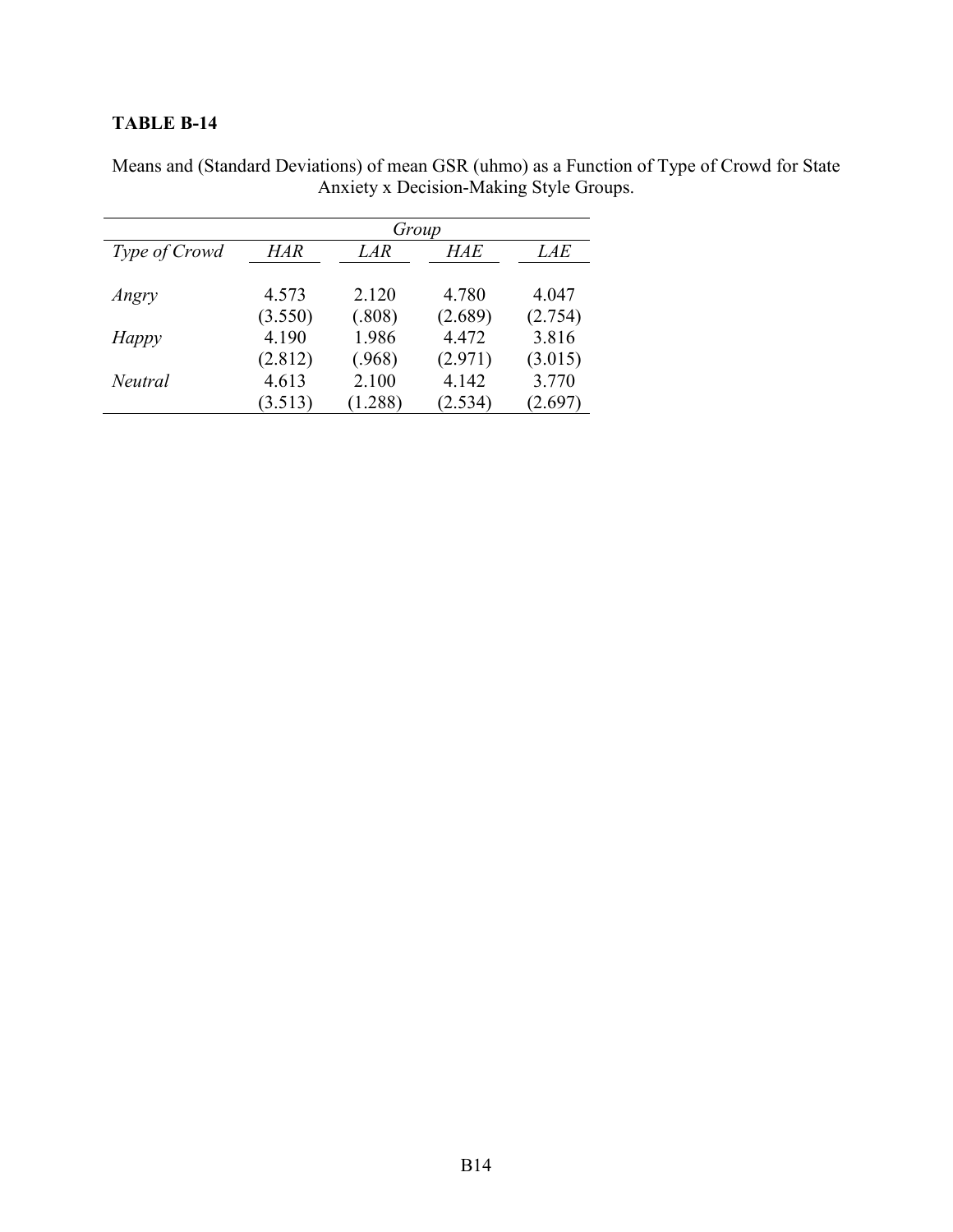#### APPENDIX C

#### FIGURE CAPTIONS

Figure D-1. A representation of the results of Byrne and Eysenck (1995) demonstrating a significant Group x Target interaction for Anxious versus Non-Anxious participants in a Face-inthe-Crowd study.

Figure D-2. A representation of the results of Gilboa- Schechtman and colleagues (1999) demonstrating a significant Group x Target interaction for Social Phobics versus Non-Anxious Controls in a Face-in-the-Crowd study.

Figure D 3. Schematic outline of the multi-process Affect Infusion Model (AIM). The flowchart illustrates the hierarchical relationships among factors determining processing choices, and the multiple informational and processing influences of affect on judgments (Forgas, 1995). Figure D-4. An example of an angry target in a neutral crowd.

Figure D-5. An example of a happy target in a neutral crowd.

Figure D-6. A representation of the results for the second hypothesis of Study One (trait anxiety and angry versus happy targets in neutral crowds). It shows a significant interaction effect of Anxiety x Target on RT.

Figure D-7. A representation of the results for the second hypothesis of Study One (state anxiety and angry versus happy targets in neutral crowds). It shows a significant between subjects effect of Anxiety on RT.

Figure D-8. A representation of the results for the second hypothesis of Study One (state anxiety and angry targets in happy crowds versus happy targets in angry crowds). It shows a significant between subjects effect of Anxiety on RT.

 $C<sub>1</sub>$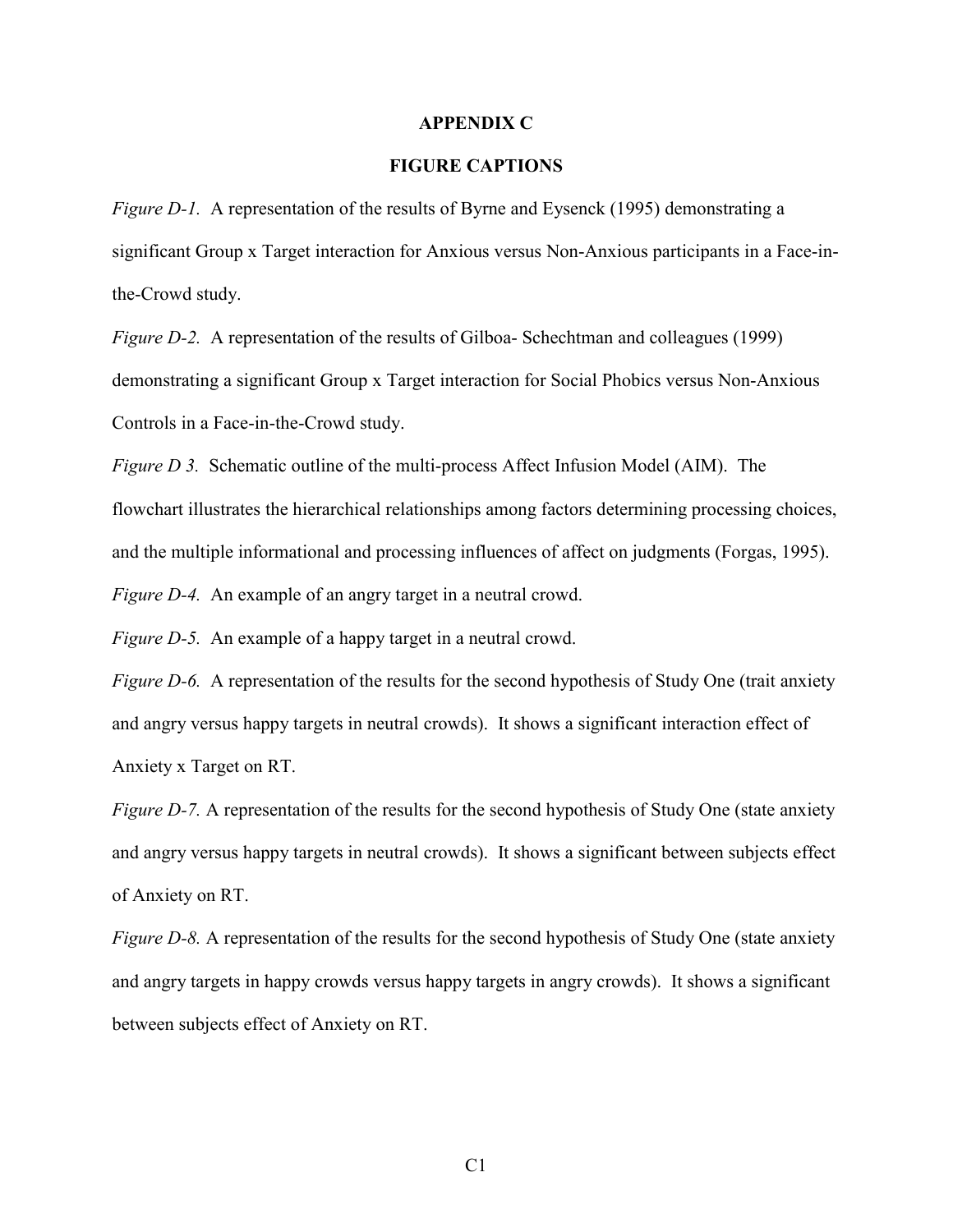A representation of the results for the second hypothesis of Study Two (state anxiety and happy targets in angry crowds versus angry targets in happy crowds). It shows a significant between subjects effect of Anxiety on RT.

Figure D-9. A representation of the results for the third hypothesis of Study One (decisionmaking style and angry versus happy targets in neutral crowds). It shows a trend toward a significant main effect of Decision-Making Style on RT; it shows a significant simple effect of Decision-Making Style on RT for angry targets.

Figure D-10. A representation of the results for the third hypothesis of Study One (decisionmaking style and angry targets in happy crowds versus happy targets in angry crowds). It shows a significant main effect of Decision-Making Style on RT; it shows a significant simple effect of Decision-Making Style on RT for happy targets.

 A representation of the results for the third hypothesis of Study Two (decision-making style and happy targets in angry crowds versus angry targets in happy crowds). It shows a significant main effect of Decision-Making Style on RT; it shows a significant simple effect of Decision-Making Style on RT for angry crowds.

Figure D-11. A representation of the results for the fourth hypothesis of Study One (omnibus ANOVA for trait anxiety x decision-making style for angry versus happy targets in neutral crowds). It shows no significant main, interaction or simple effects of Anxiety x Decision-Making Style on RT.

Figure D-12. A representation of the results for the fourth hypothesis of Study One (omnibus ANOVA for state anxiety x decision-making style for angry versus happy targets in neutral crowds). It shows a significant between subjects effect for HAR versus LAE groups.

 $C<sub>2</sub>$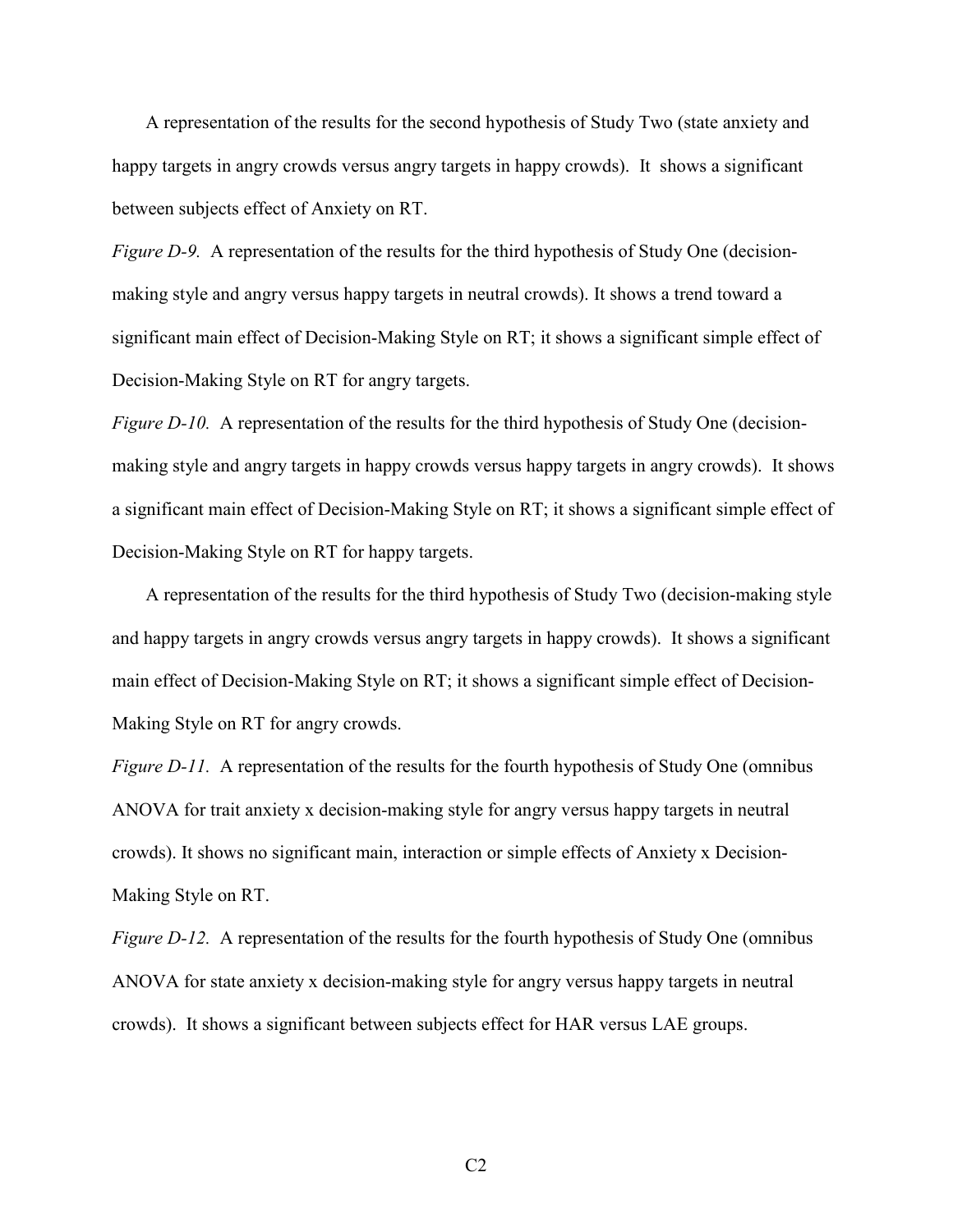Figure D-13. A representation of the results for the fourth hypothesis of Study One (omnibus ANOVA for trait anxiety x decision-making style for angry targets in happy crowds versus happy targets in angry crowds). It shows no significant main, interaction or simple effects of Anxiety x Decision-Making Style on RT.

 A representation of the results for the fourth hypothesis of Study Two (omnibus ANOVA for trait anxiety x decision-making style for happy targets in angry crowds versus angry targets in happy crowds). It shows a trend toward a simple effect of Anxiety x Decision-Making Style on RT for HAE versus HAR groups for angry crowds; it shows a trend toward a significant simple effect of Anxiety x Decision-Making Style on RT for LAE versus LAR groups for angry crowds.

Figure D-14. A representation of the fourth hypothesis of Study One (omnibus ANOVA for state anxiety x decision-making style for angry targets in happy crowds versus happy targets in angry crowds). It shows a significant between subjects effect for HAR versus LAE groups. It shows a significant between subjects effect for LAR versus LAE groups.

 A representation of the fourth hypothesis of Study Two (omnibus ANOVA for state anxiety x decision-making style for happy targets in angry crowds versus angry targets in happy crowds). It shows a significant between subjects effect for LAE versus LAR groups; it shows a significant simple effect of Anxiety x Decision-Making Style for LAE versus LAR groups for angry crowds.

Figure D-15. A representation of the seventh hypothesis of Study One (decision-making style x target on GSR). It shows a significant interaction effect; it shows a simple effect of target for the Rational group.

C3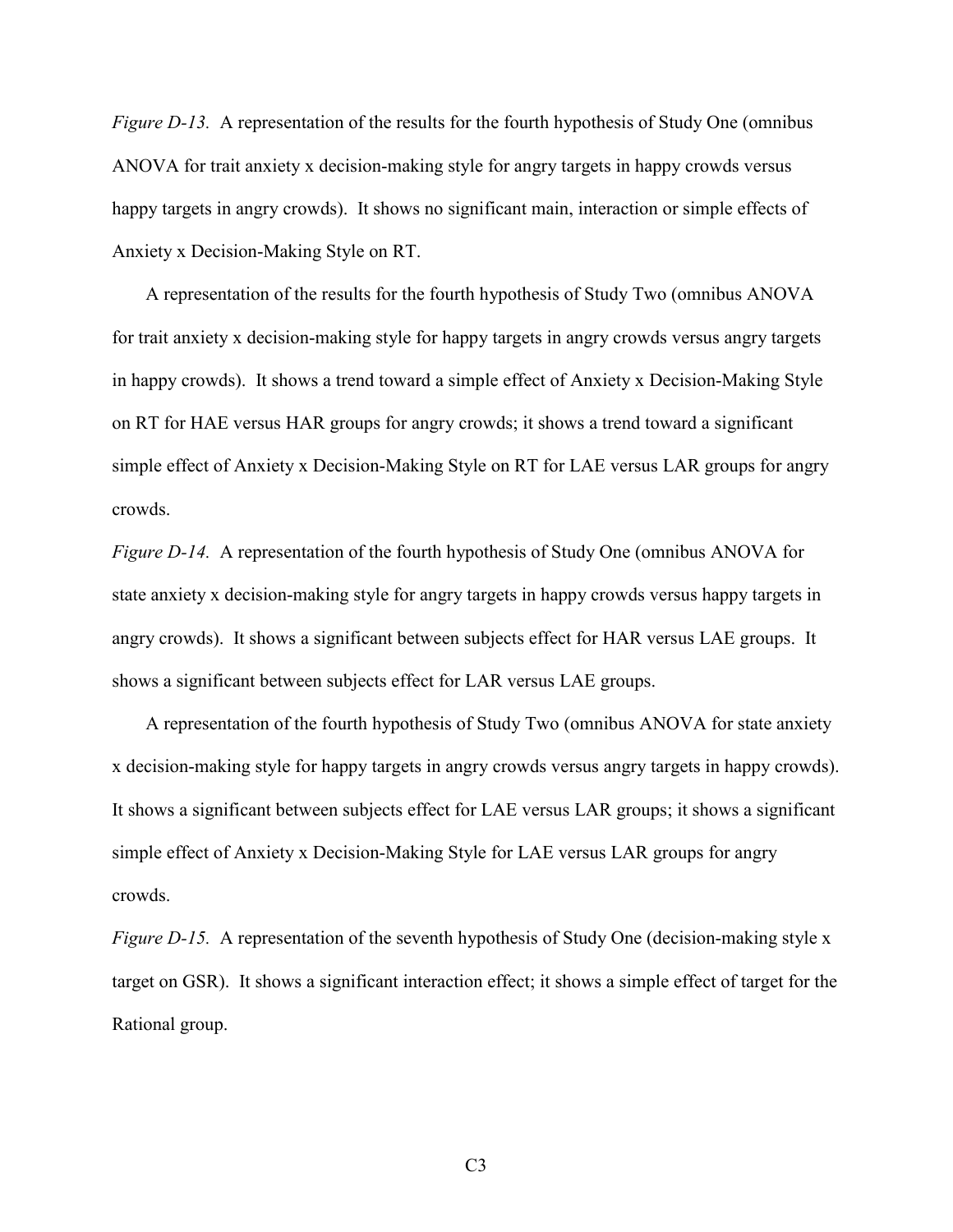Figure D-16. A representation of the results for the eighth hypothesis of Study One (omnibus ANOVA for trait anxiety x decision-making style for angry versus happy targets in neutral crowds on GSR). It shows a significant interaction effect for LAE versus LAR groups; it shows a significant simple effect of target type for the LAR group.

Figure D-17. A representation of the results for the eighth hypothesis of Study One (omnibus ANOVA for state anxiety x decision-making style for angry versus happy targets in neutral crowds on GSR). It shows a significant interaction effect for LAE versus LAR groups; it shows a significant simple effect of target type for the LAR group.

Figure D-18. A representation of the results for the second hypothesis of Study Two (state anxiety and neutral targets in angry versus happy crowds). It shows a significant interaction effect of Anxiety x Crowd on RT; it shows a significant simple effect of anxiety for angry crowds; it shows a significant simple effect of target for the High Anxious group.

Figure D-19. A representation of the results for the second hypothesis of Study Two (state anxiety and no target trials in angry versus happy crowds). It shows a significant between subjects effect of Anxiety x Crowd on RT.

Figure D-20. A representation of the results for the third hypothesis of Study Two (decisionmaking style and neutral targets in angry versus happy crowds). It shows a trend toward a significant between subjects effect of Decision-Making Style on RT; it shows a significant simple effect of Decision-Making Style on RT for angry crowds.

Figure D-21. A representation of the results for the third hypothesis of Study Two (decisionmaking style and no target trials in angry versus happy crowds). It shows a trend toward a significant between subjects effect of Decision-Making Style on RT; it shows a significant interaction effect of Decision-Making Style on RT; it shows a significant simple effect of

 $C<sub>4</sub>$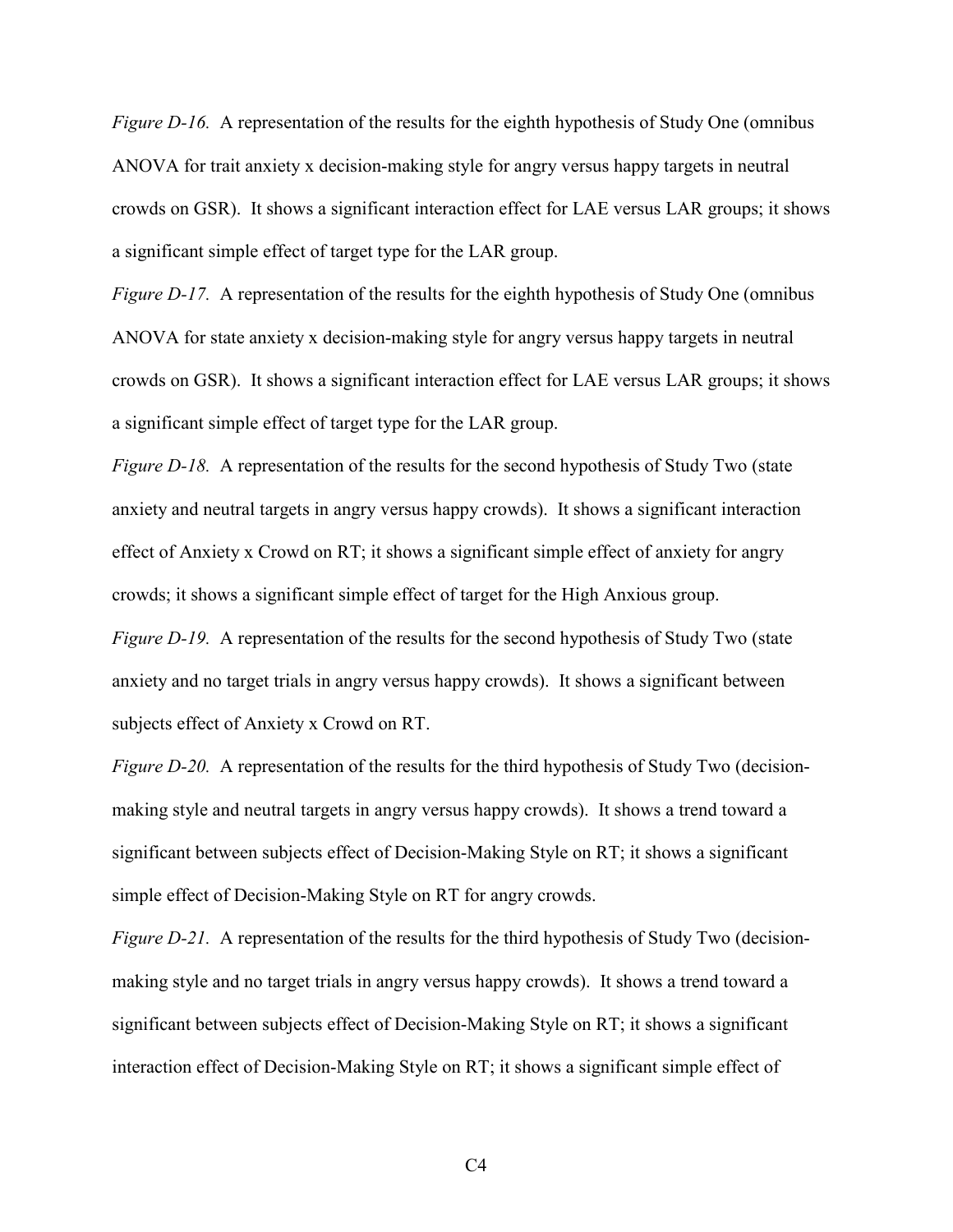decision-making style on RT for angry crowds; it show a significant simple effect of crowd on RT for the Rational group.

Figure D-22. A representation of the results for the fourth hypothesis of Study Two (omnibus ANOVA for trait anxiety x decision-making style for neutral targets in angry versus happy crowds). It shows a trend toward a significant simple effect of Anxiety x Decision-Making Style on RT for LAE versus LAR groups in angry crowds.

Figure D-23. A representation of the results for the fourth hypothesis of Study Two (omnibus ANOVA for state anxiety x decision-making style for neutral targets in angry versus happy crowds). It shows no significant main, interaction or simple effects of Anxiety x Decision-Making Style on RT.

Figure D-24. A representation of the results for the fourth hypothesis of Study Two (omnibus ANOVA for trait anxiety x decision-making style for no target trials in angry versus happy crowds). It shows a significant Group x Crowd interaction; it shows a significant simple effect of Anxiety x Decision-Making Style on RT for HAE versus LAR groups for angry crowds; it shows a significant simple effect of Anxiety x Decision-Making Style on RT for LAE versus LAR groups for angry crowds;

Figure D-25. A representation of the results for the fourth hypothesis of Study Two (omnibus ANOVA for state anxiety x decision-making style for no target trials in angry versus happy crowds). It shows a significant Group x Crowd interaction; it shows a significant simple effect of Anxiety x Decision-Making Style on RT for LAE versus LAR groups.

Figure D-26. A representation of the results for the sixth hypothesis of Study Two (crowd x trait anxiety on GSR). It shows a significant interaction effect of Anxiety x Crowd on GSR; it shows a trend toward a simple effect of Crowd on GSR for the High Anxious group.

 $C<sub>5</sub>$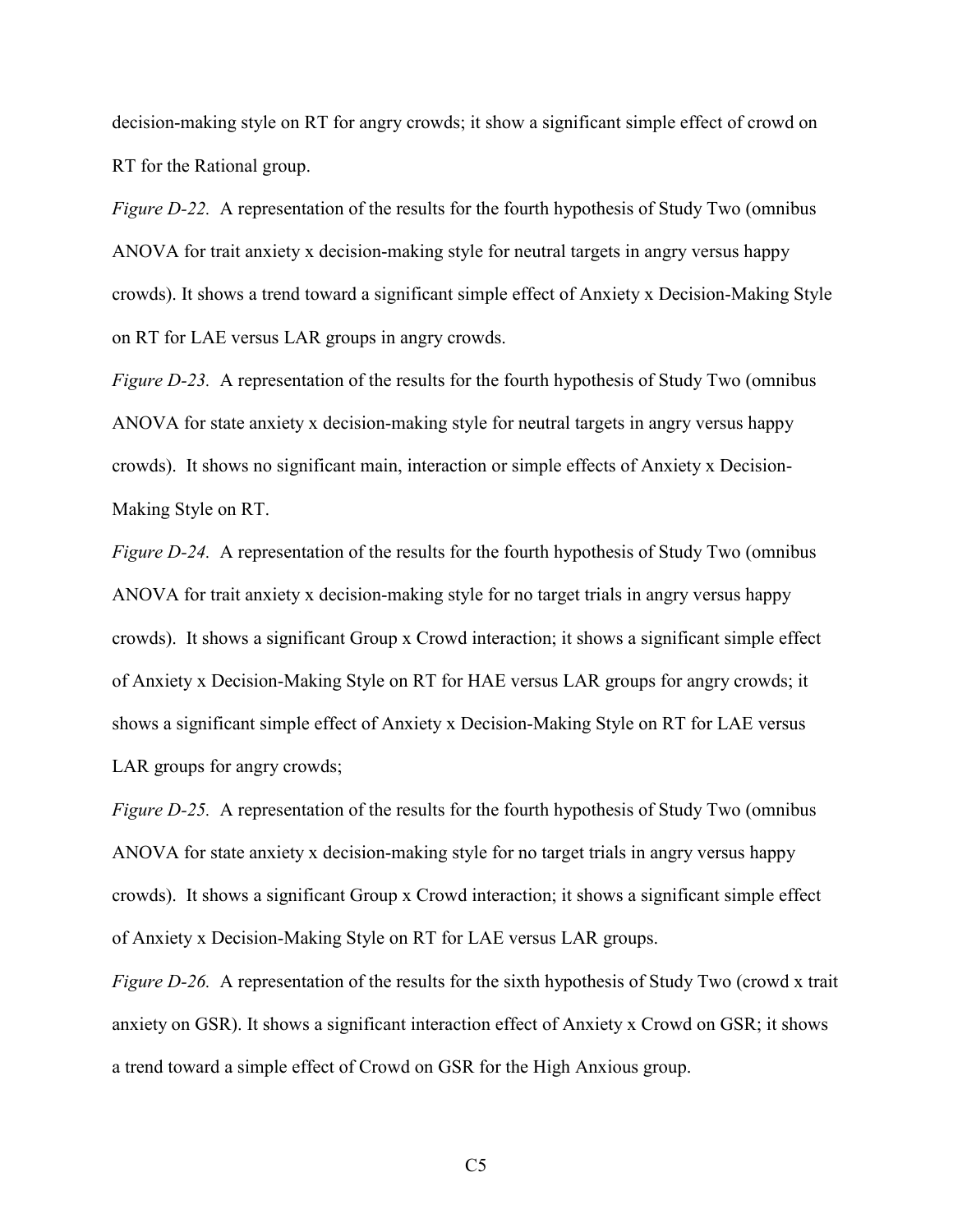Figure D-27. A representation of the results for the eighth hypothesis of Study Two (omnibus ANOVA for trait anxiety x decision-making style for neutral targets in angry versus happy crowds on GSR). It shows a significant interaction effect for HAE versus LAR groups; it shows a significant simple effect of crowd for the HAE group; it shows a significant simple effect of HAE vs LAR group for angry crowds;

Figure D-28. A representation of the results for the eighth hypothesis of Study Two (omnibus ANOVA for state anxiety x decision-making style for angry versus happy targets in neutral crowds on GSR). It shows a significant between subjects effect for the LAE versus LAR groups; it shows a significant between subjects effect for the LAE versus LAR groups.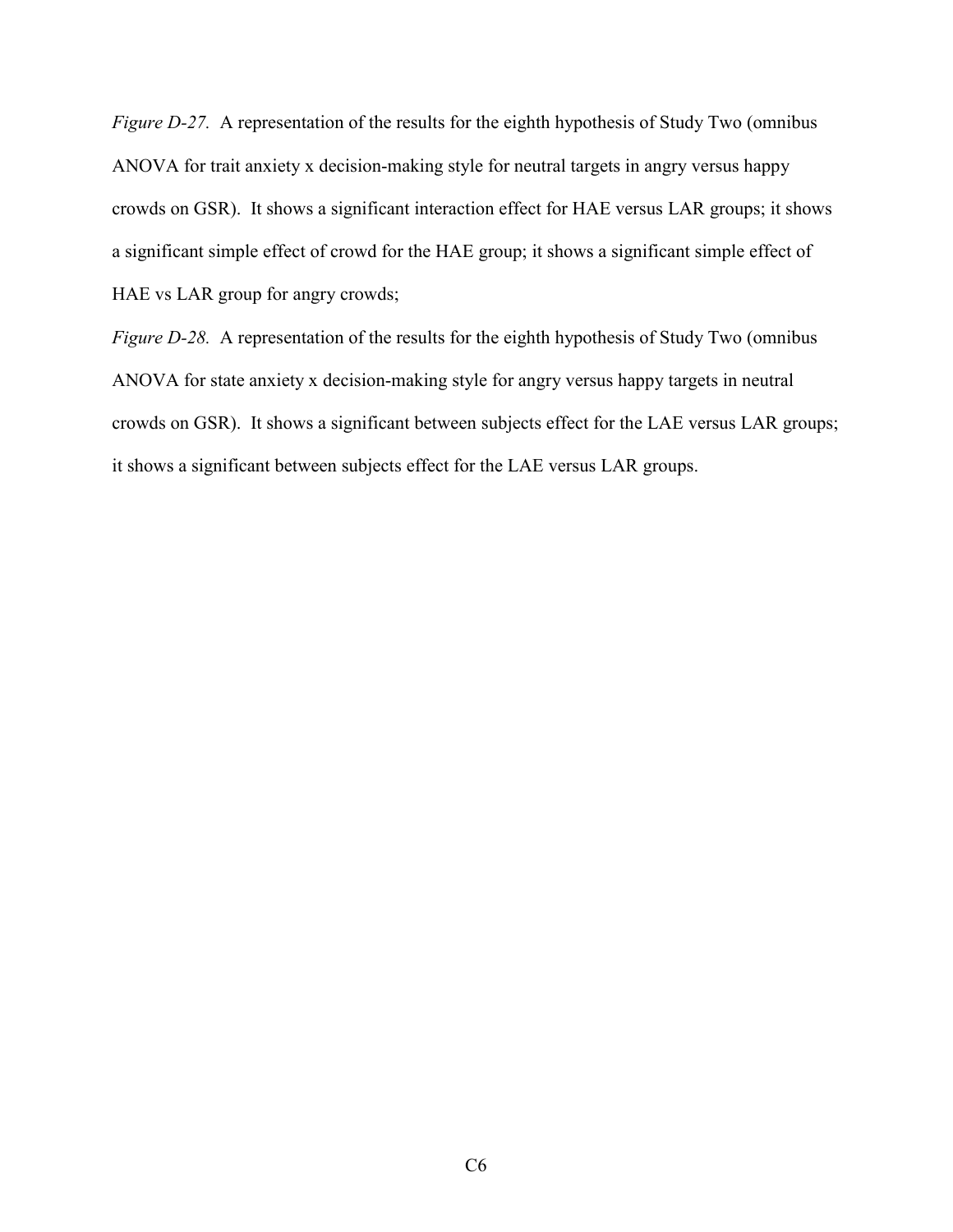#### APPENDIX D

#### FIGURES

#### FIGURE D-1



Byrne and Eysenck (1995): Trait Anxiety x Target in Neutral Crowd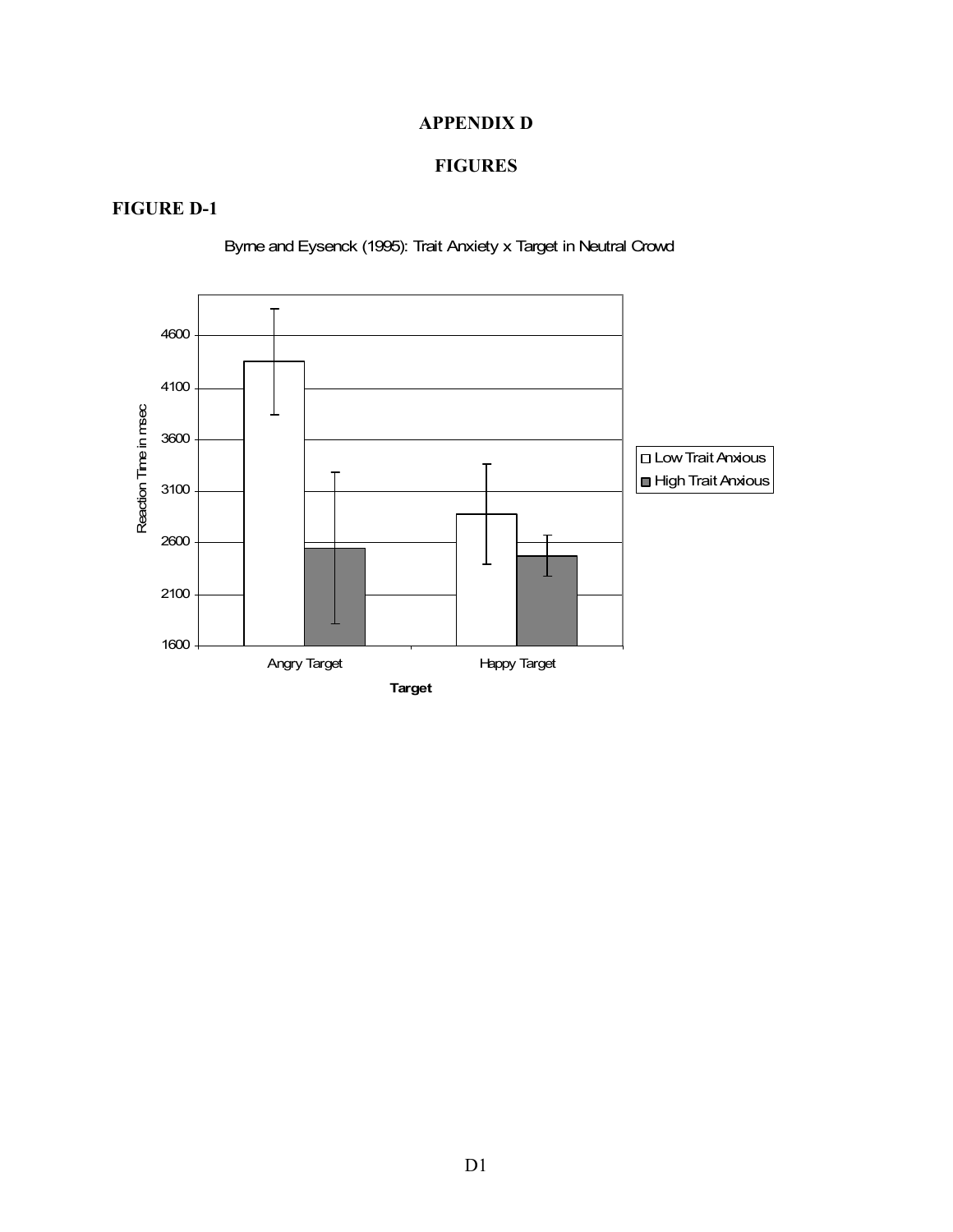#### FIGURE D-2



#### Gilboa-Schechtman and Colleagues (1999): Social Phobia x Target in Neutral **Crowd**

Target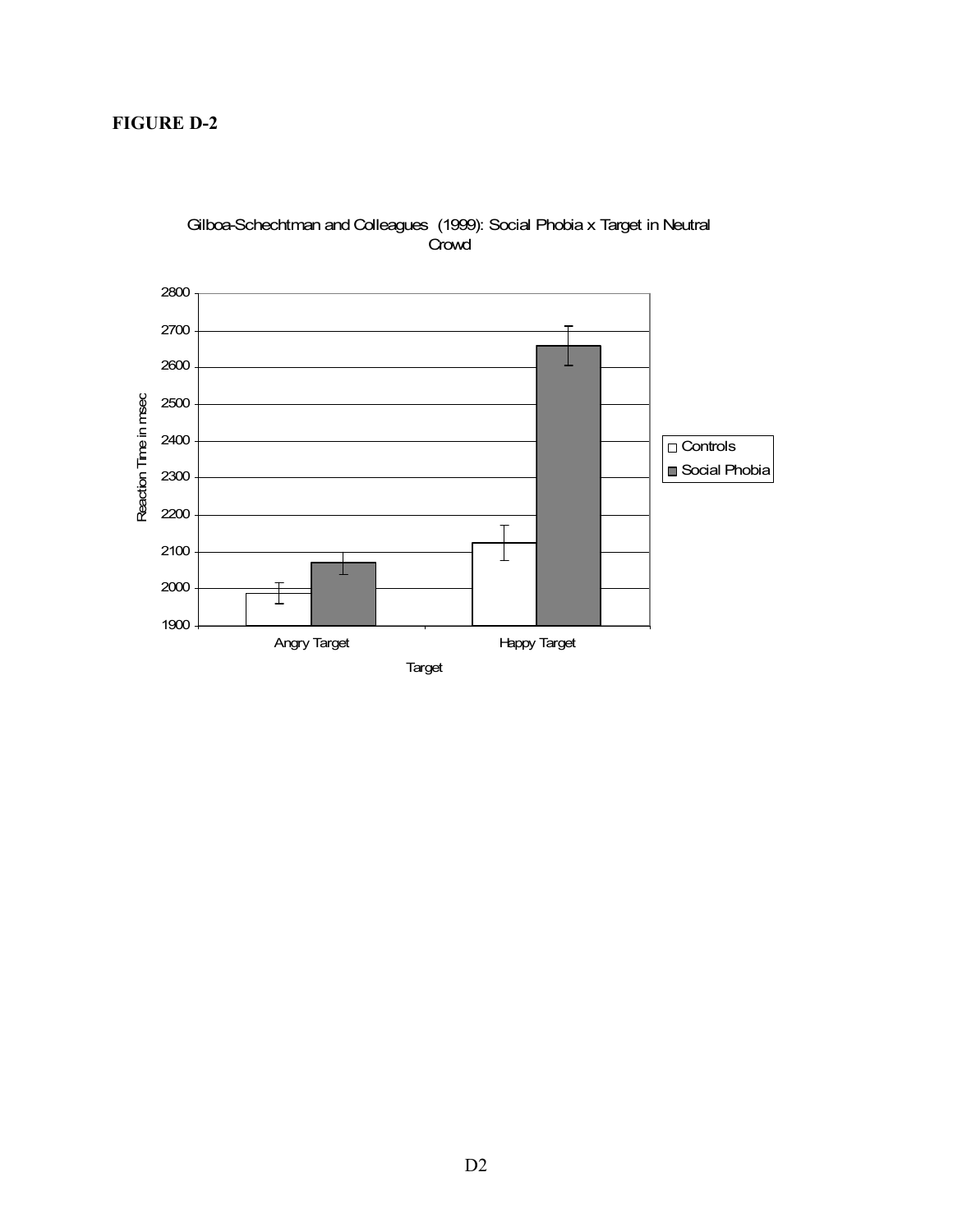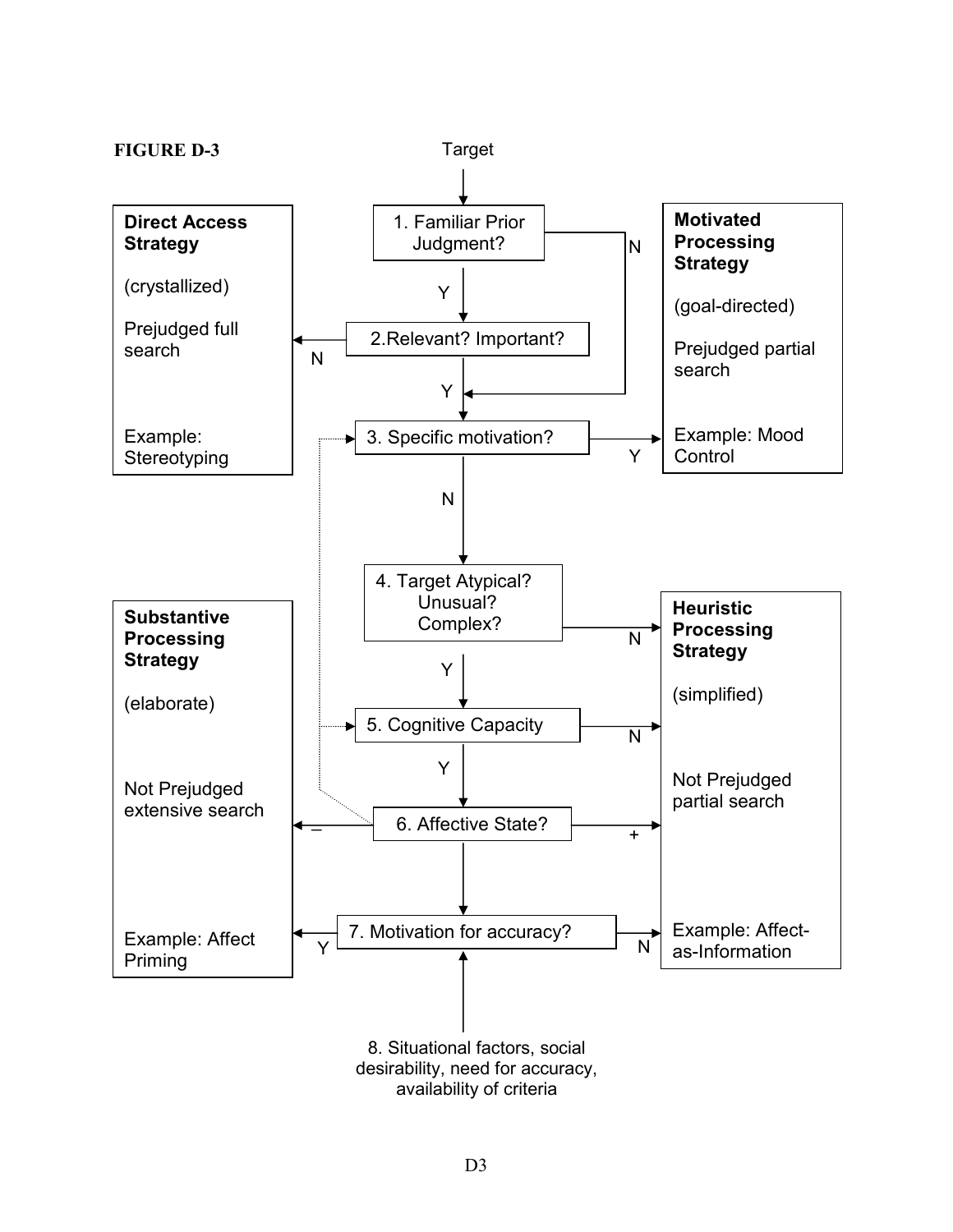

Note. From Ekman pictures of facial affect (Ekman & Friesen, 1975).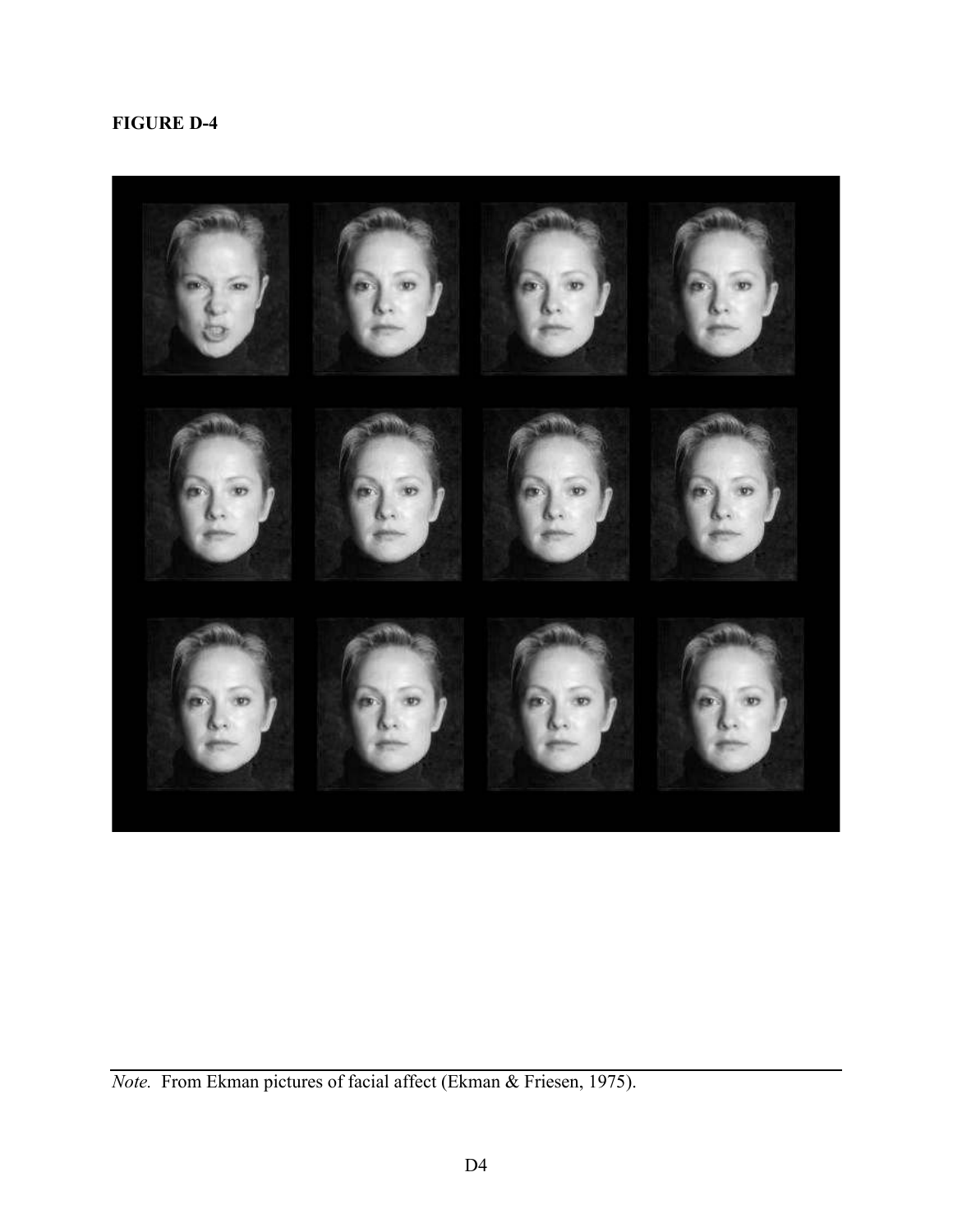

Note. From Ekman pictures of facial affect (Ekman & Friesen, 1975).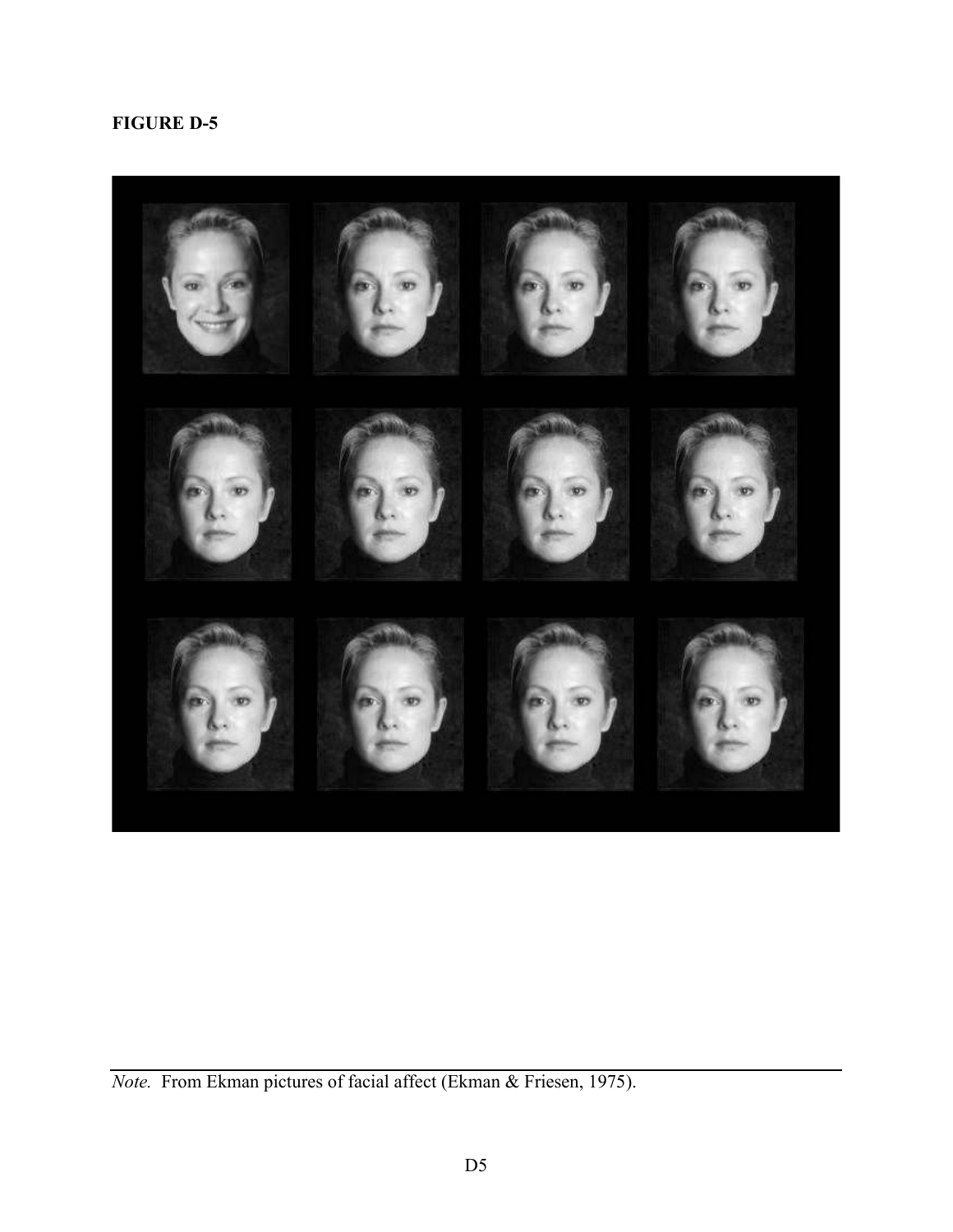

Trait Anxiety x Target in Neutral Crowd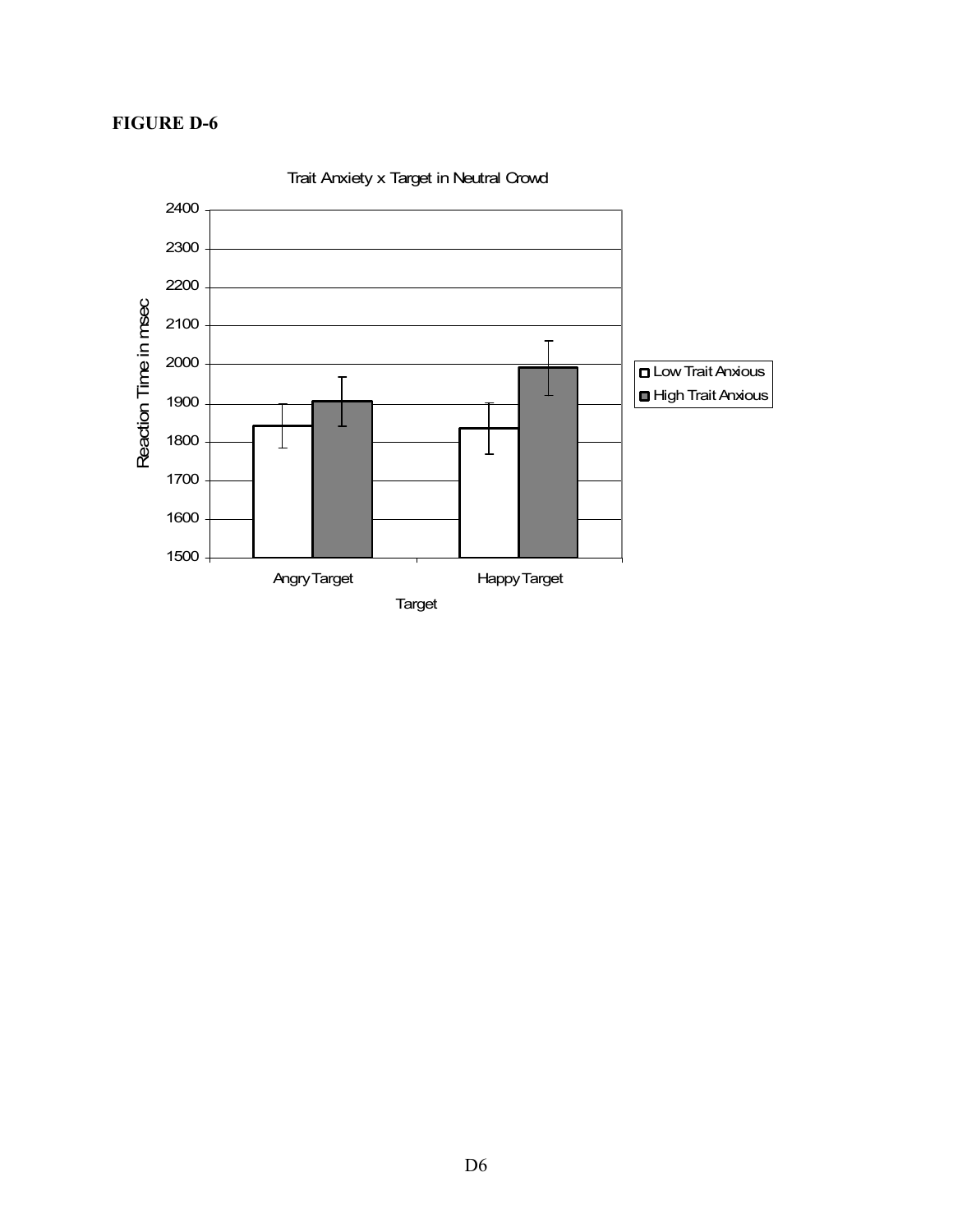

State Anxiety x Target in Neutral Crowd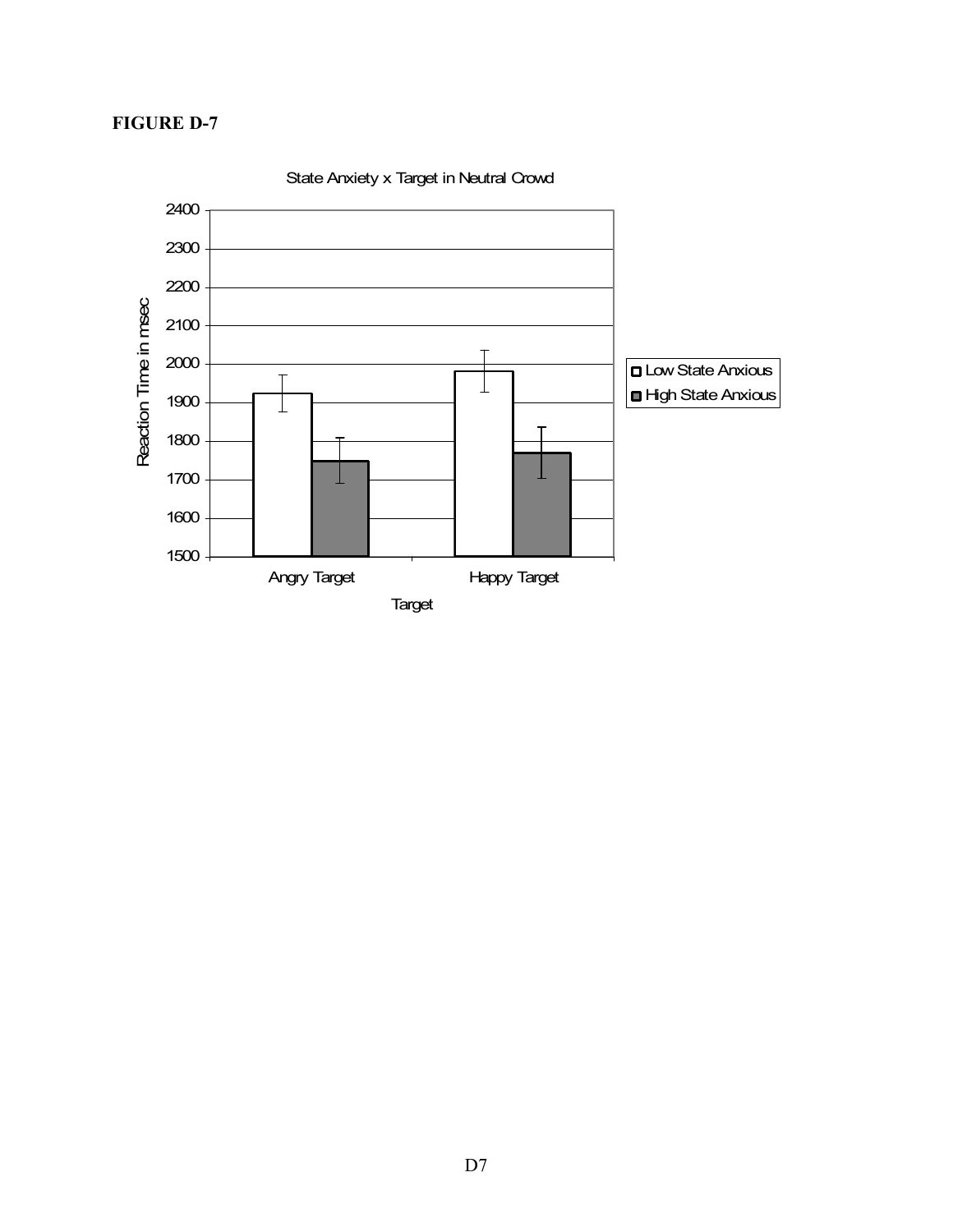

#### State Anxiety x Angry Targets in Happy Crowds vs Happy Targets in Angry **Crowds**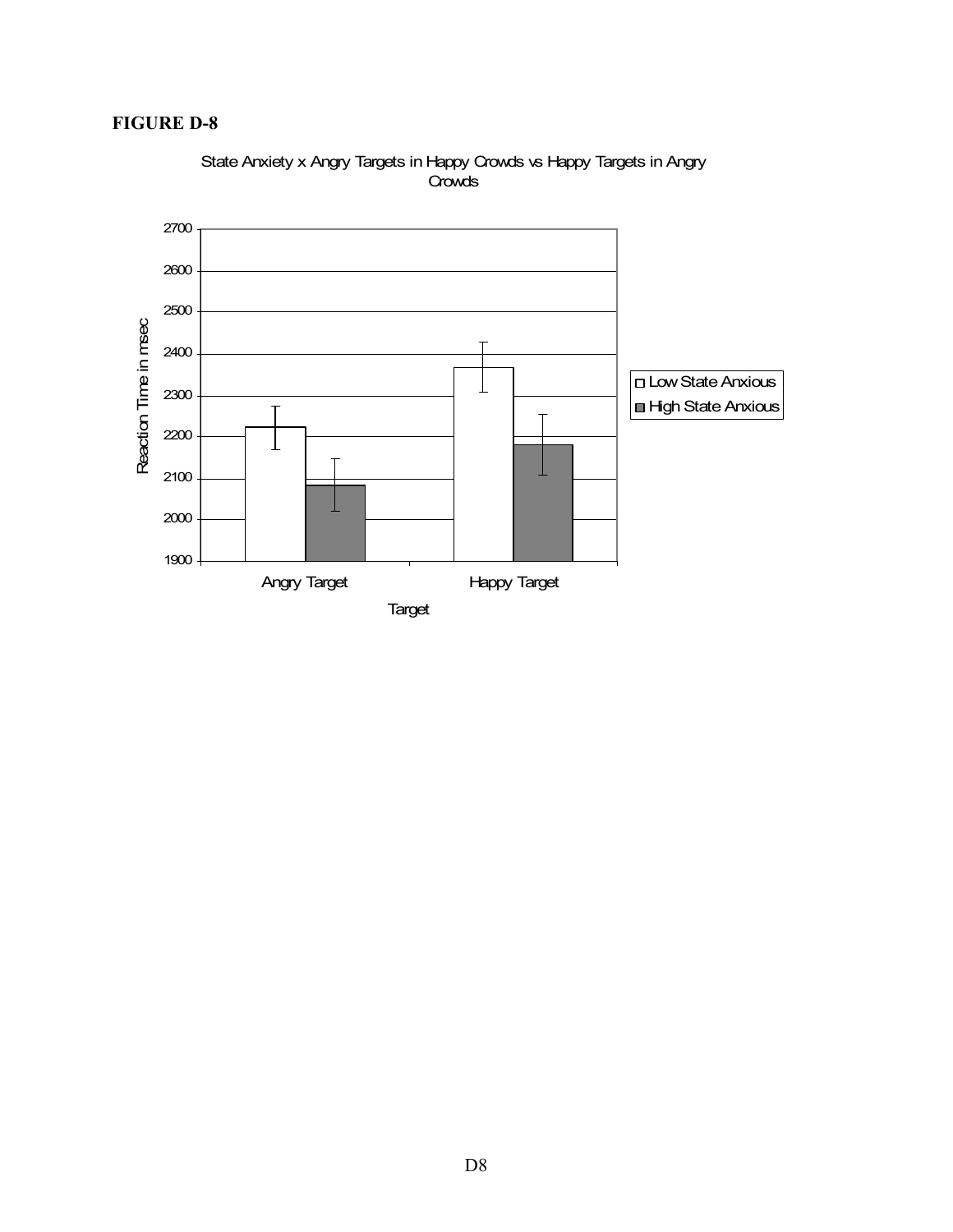

Decision-Making Style x Target in Neutral Crowd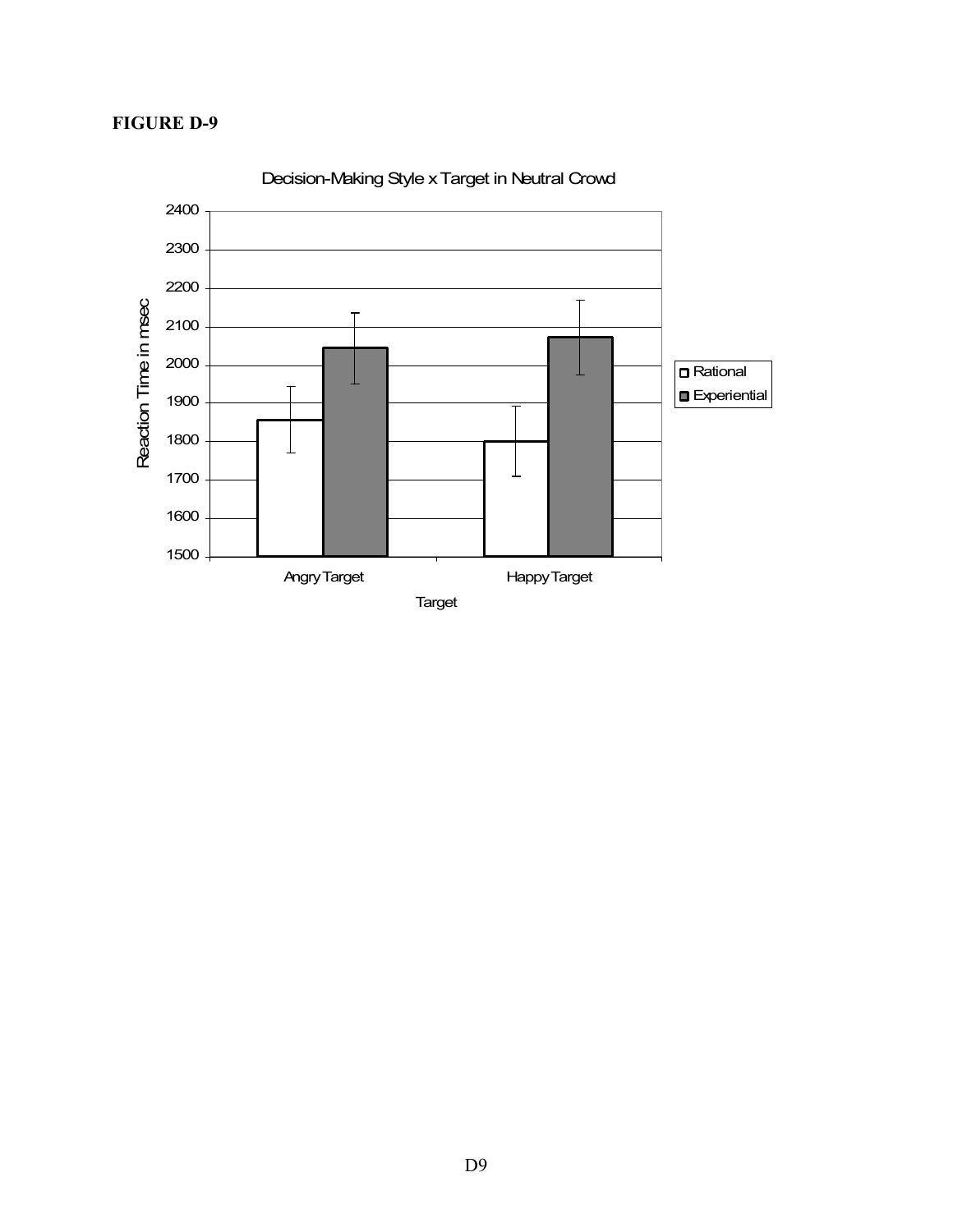

Decision-Making Style x Angry Target in Happy Crowd vs Happy Target in Angry Crowd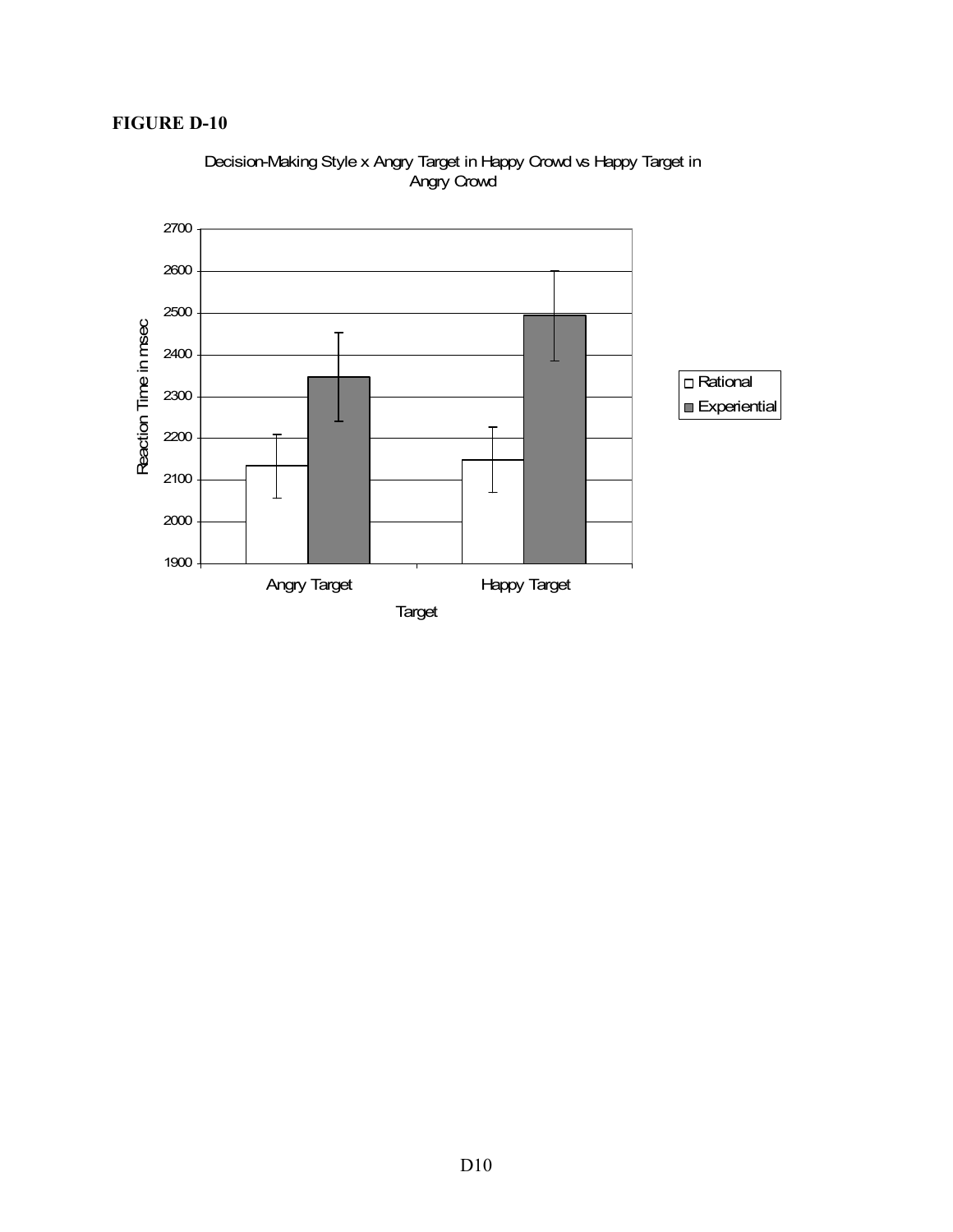

Decision-Making Style x Trait Anxiety x Target in Neutral Crowd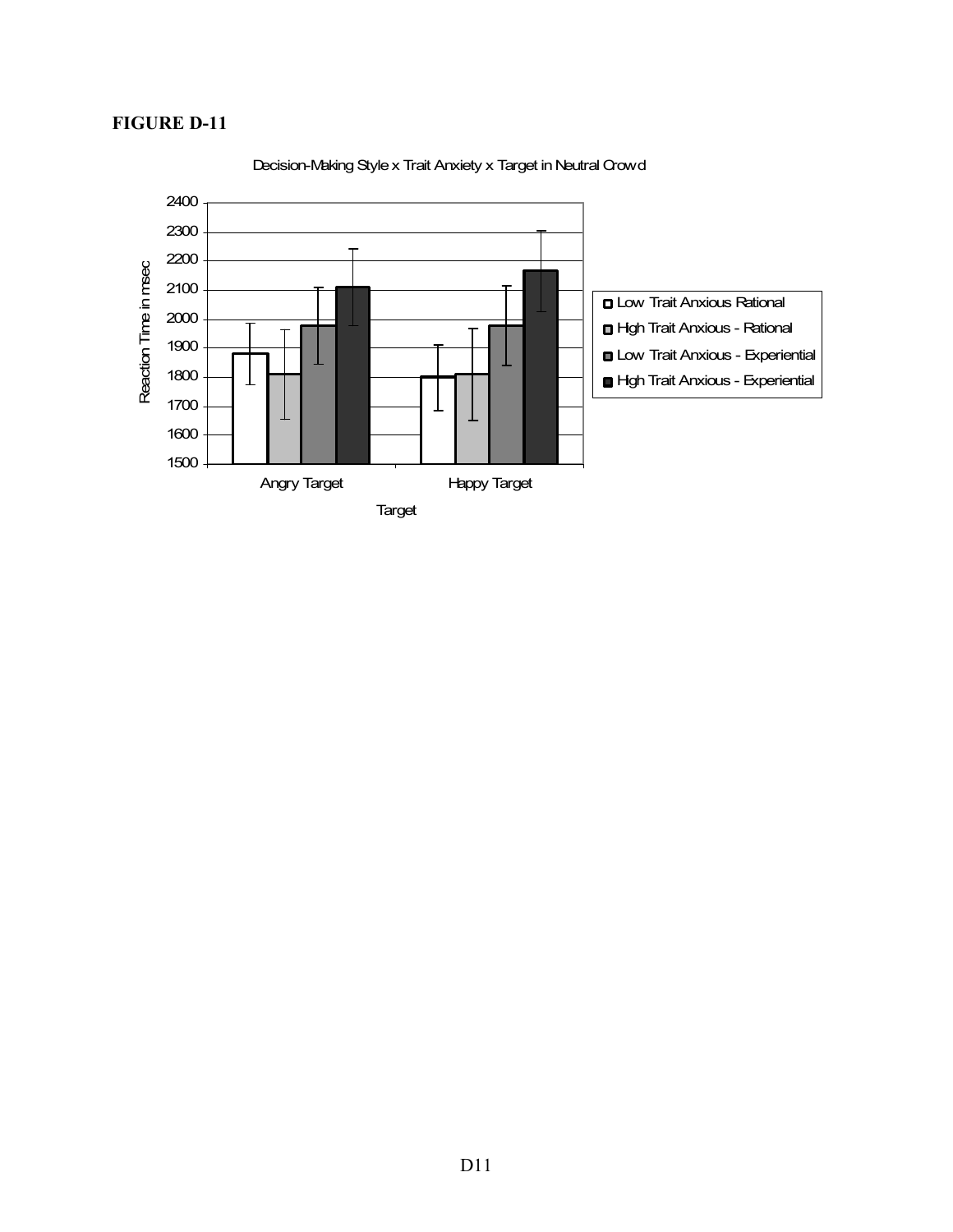

#### Decision-Making Style x State Anxiety x Target in Neutral Crowd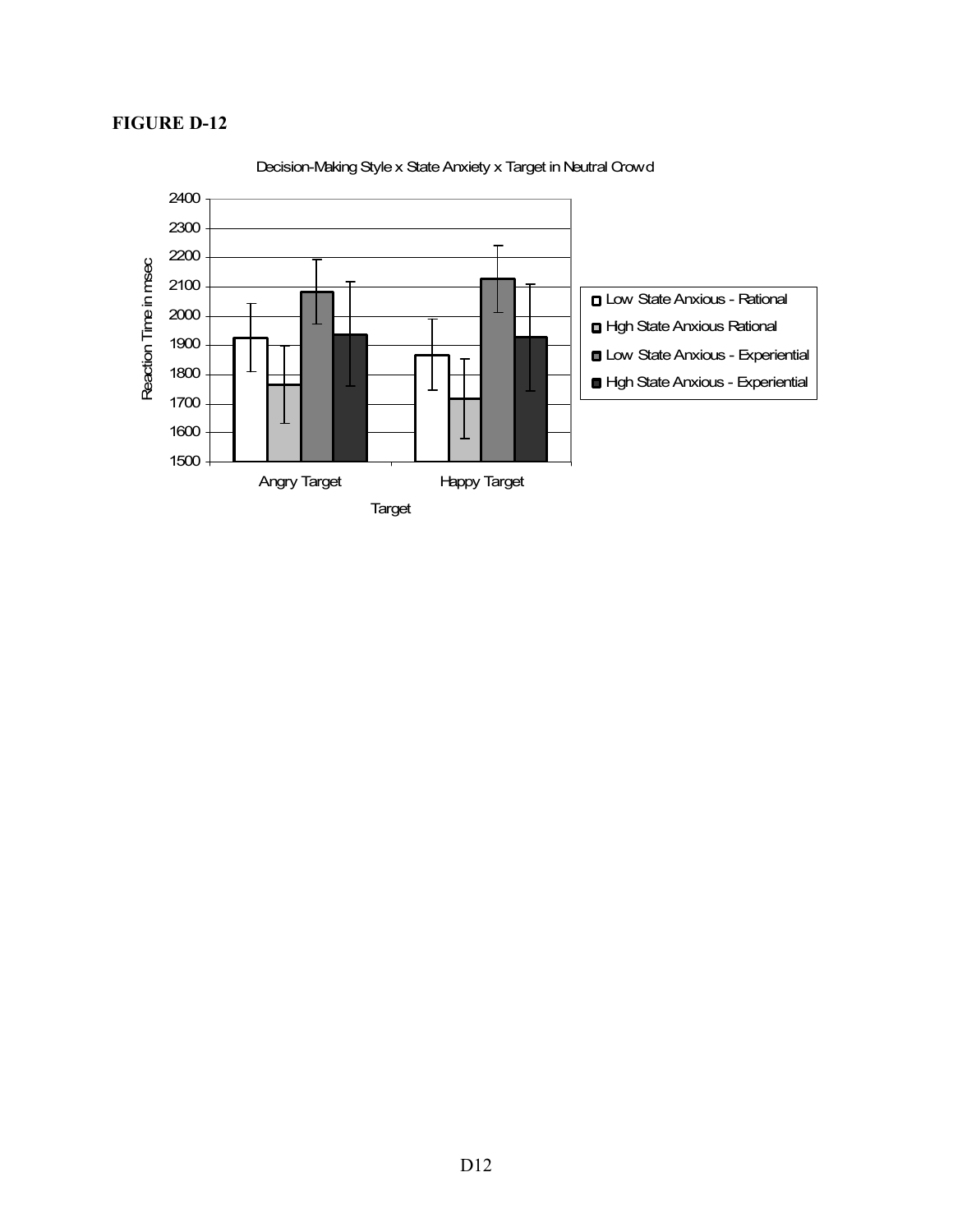

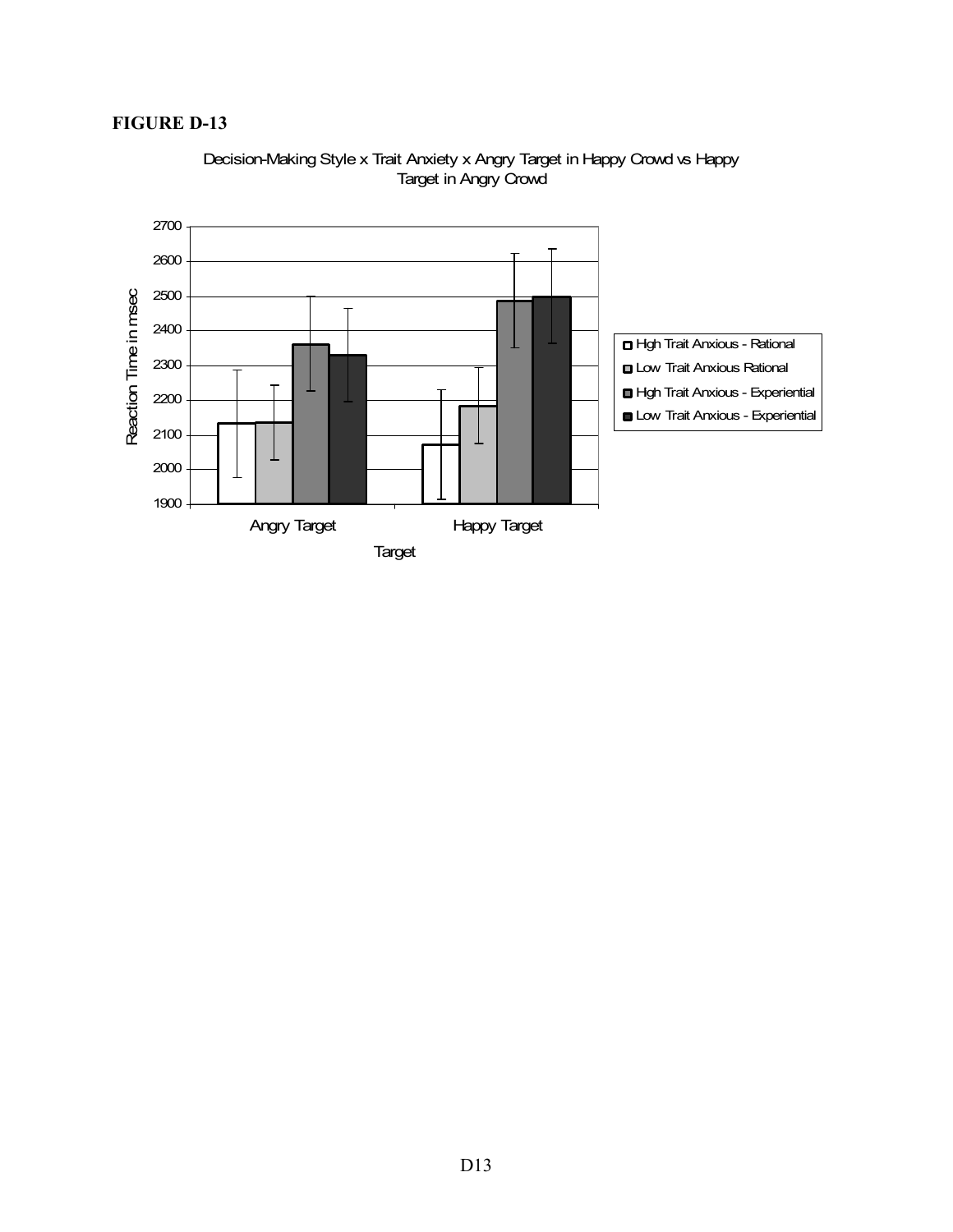

Decision-Making Style x State Anxiety x Angry Target in Happy Crowd vs Happy Target in Angry Crowd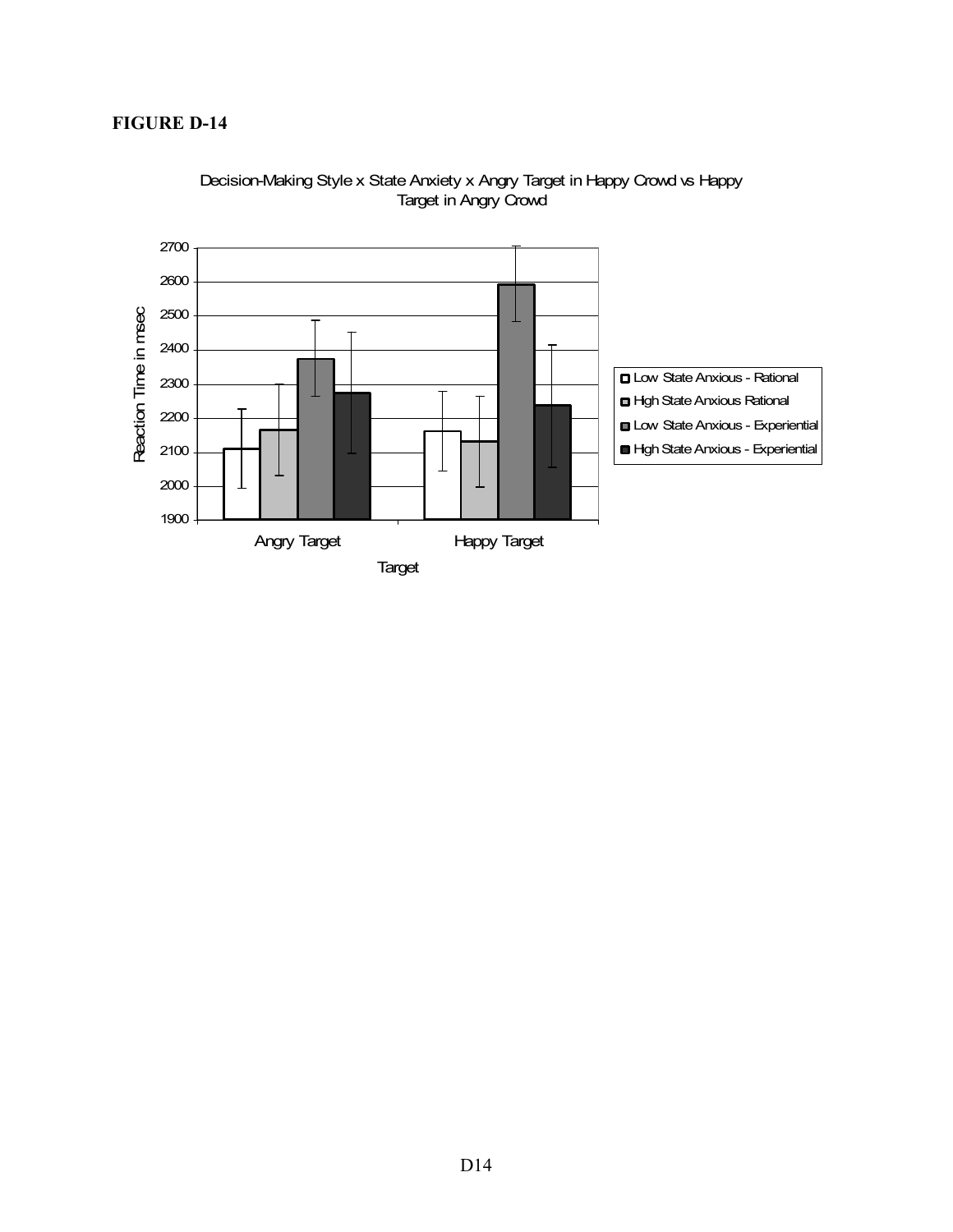

Figure 15: Decision-Making Style x Target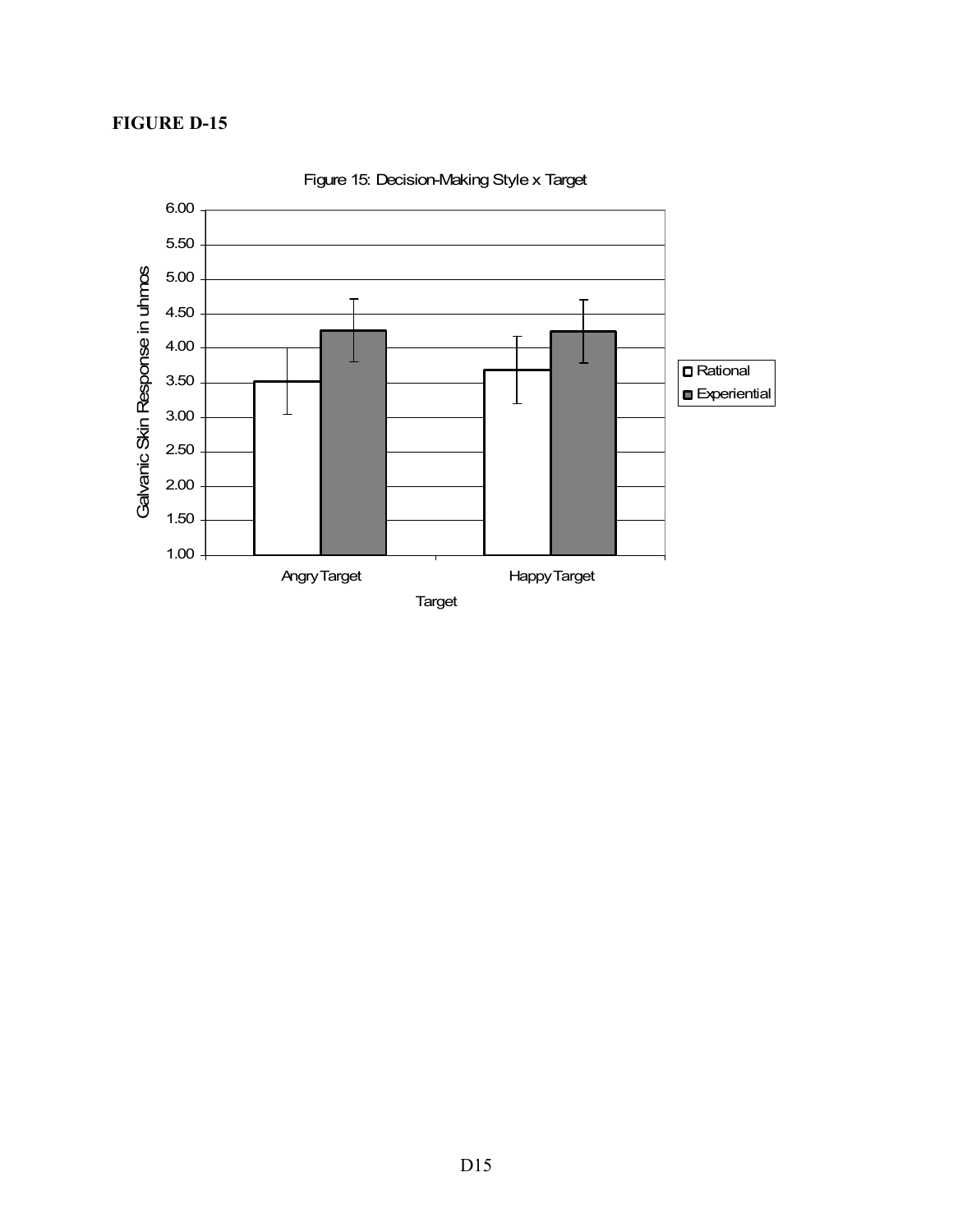

Decision-Making Style x Trait Anxiety x Target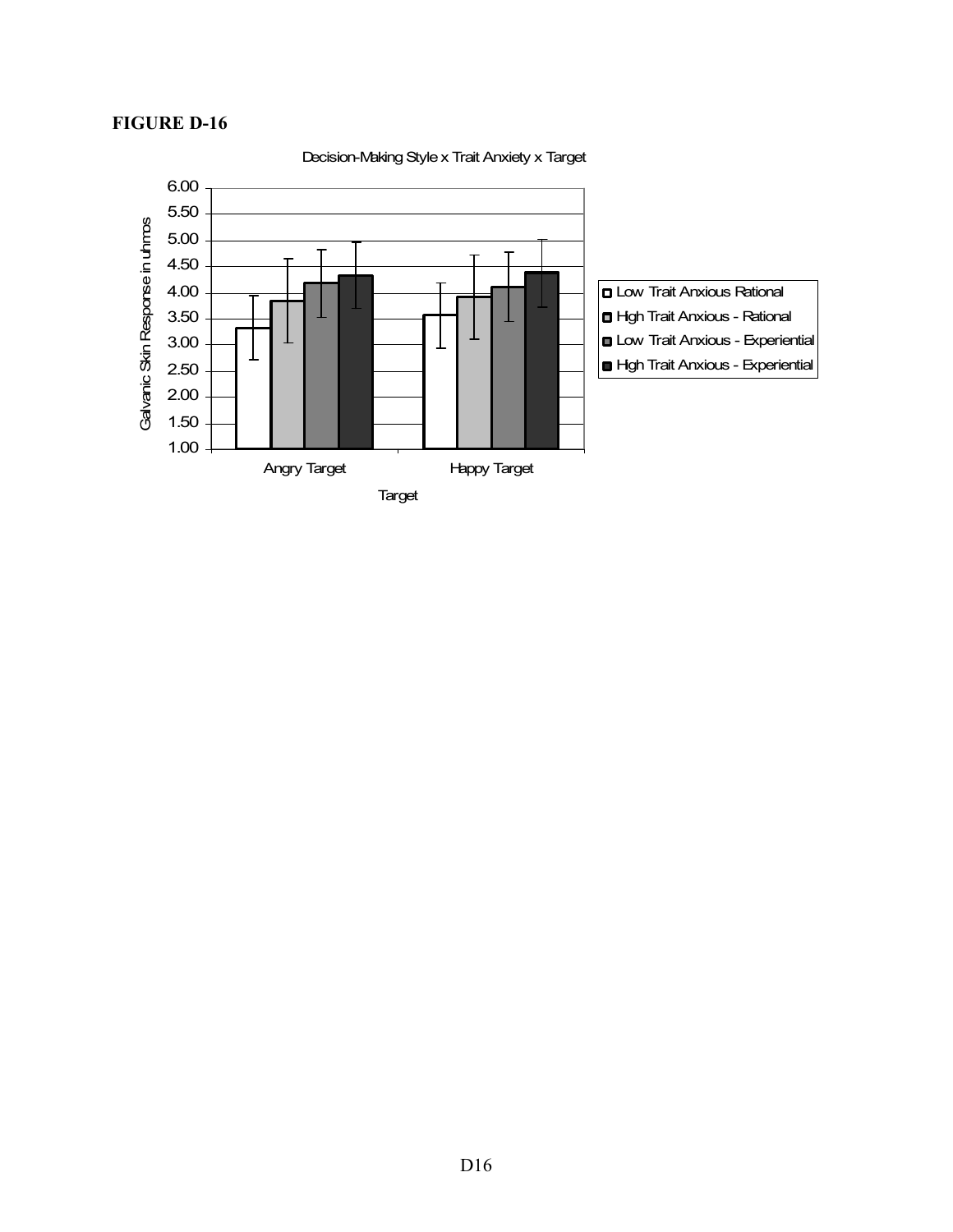

Decision-Making Style x State Anxiety x Target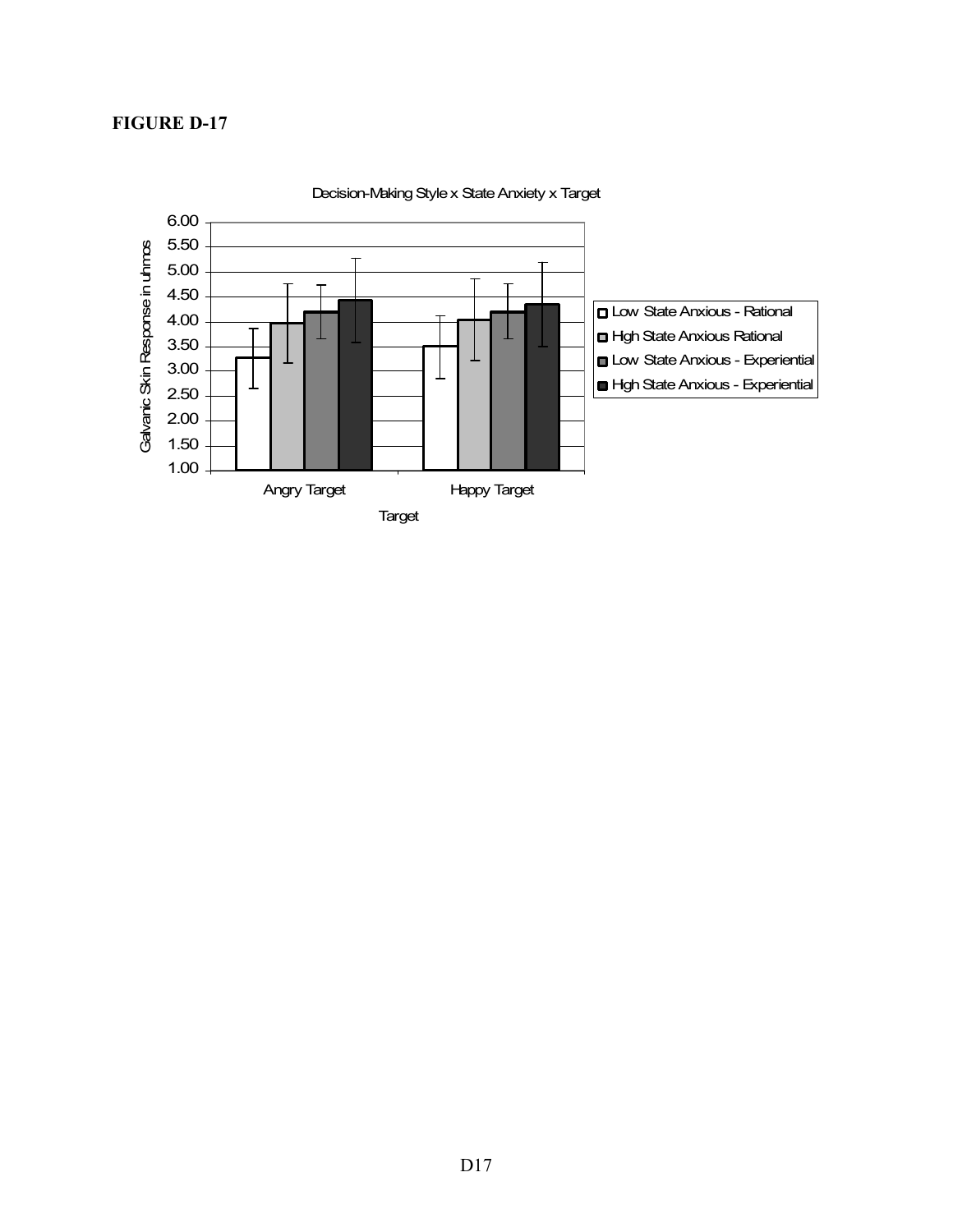

State Anxiety x Crowd in Neutral Target Trials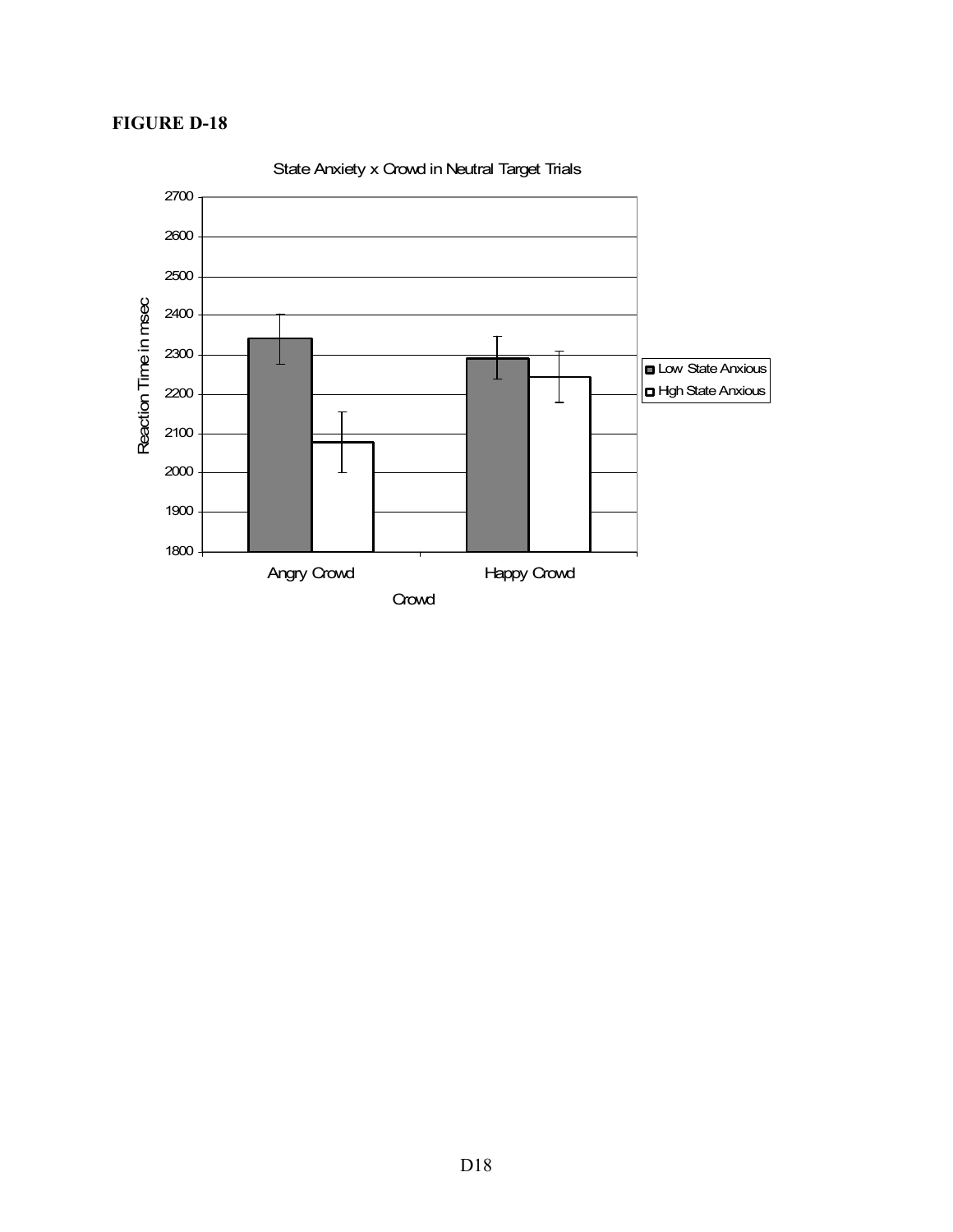

State Anxiety x Crowd in No Target Trials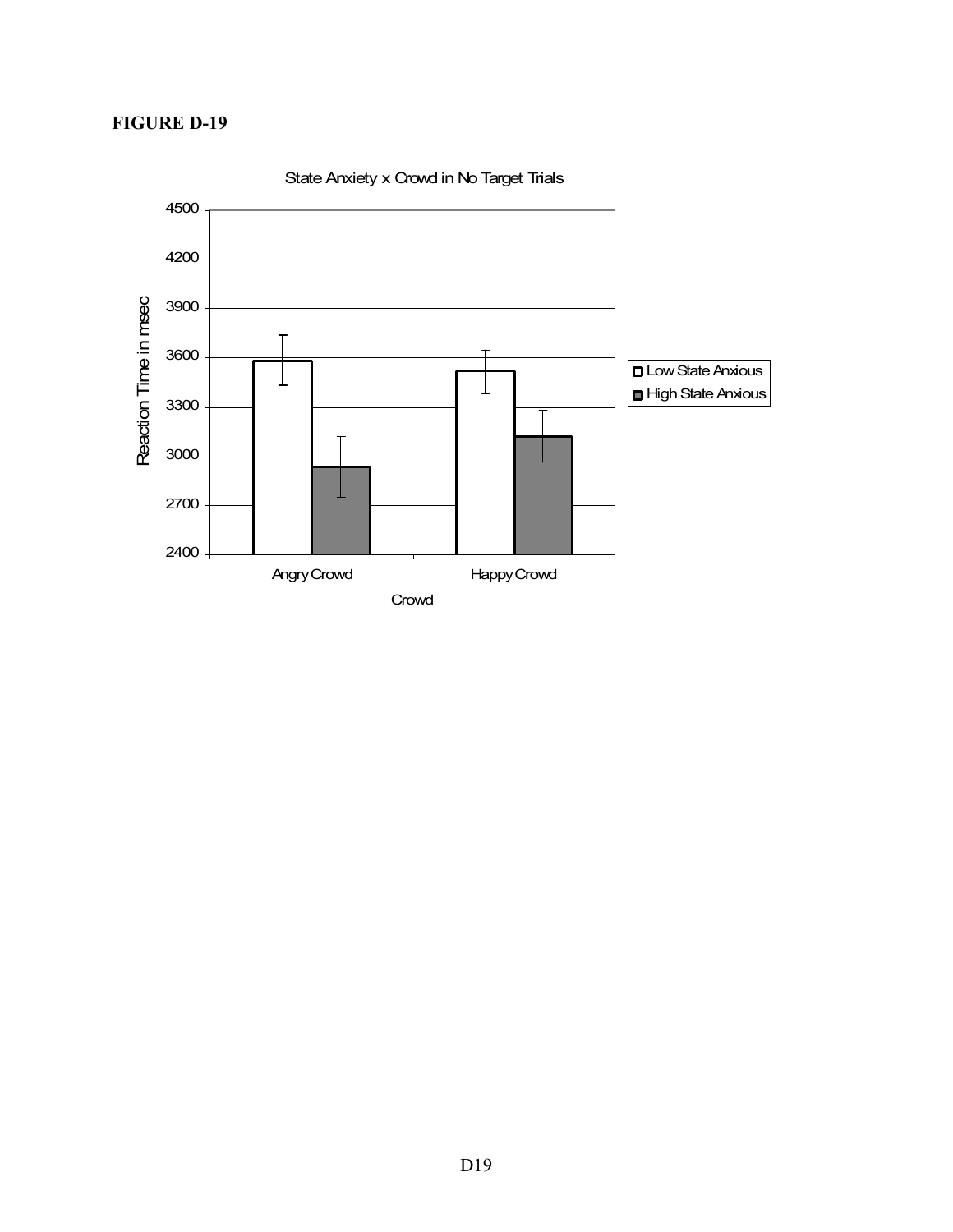

Decision-Making Style x Crowd in Neutral Target Trials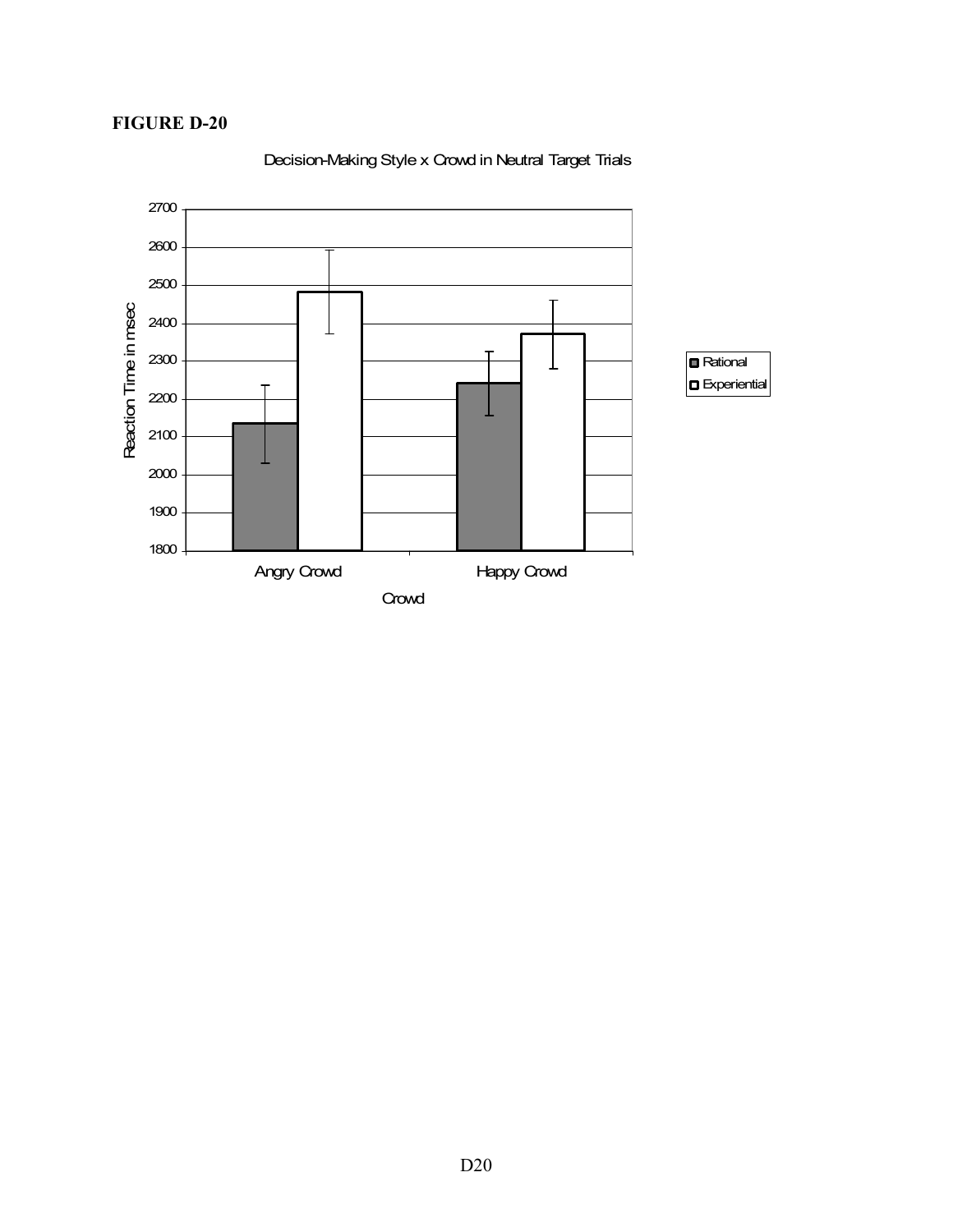

Decision-Making Style x Crowd in No Target Trials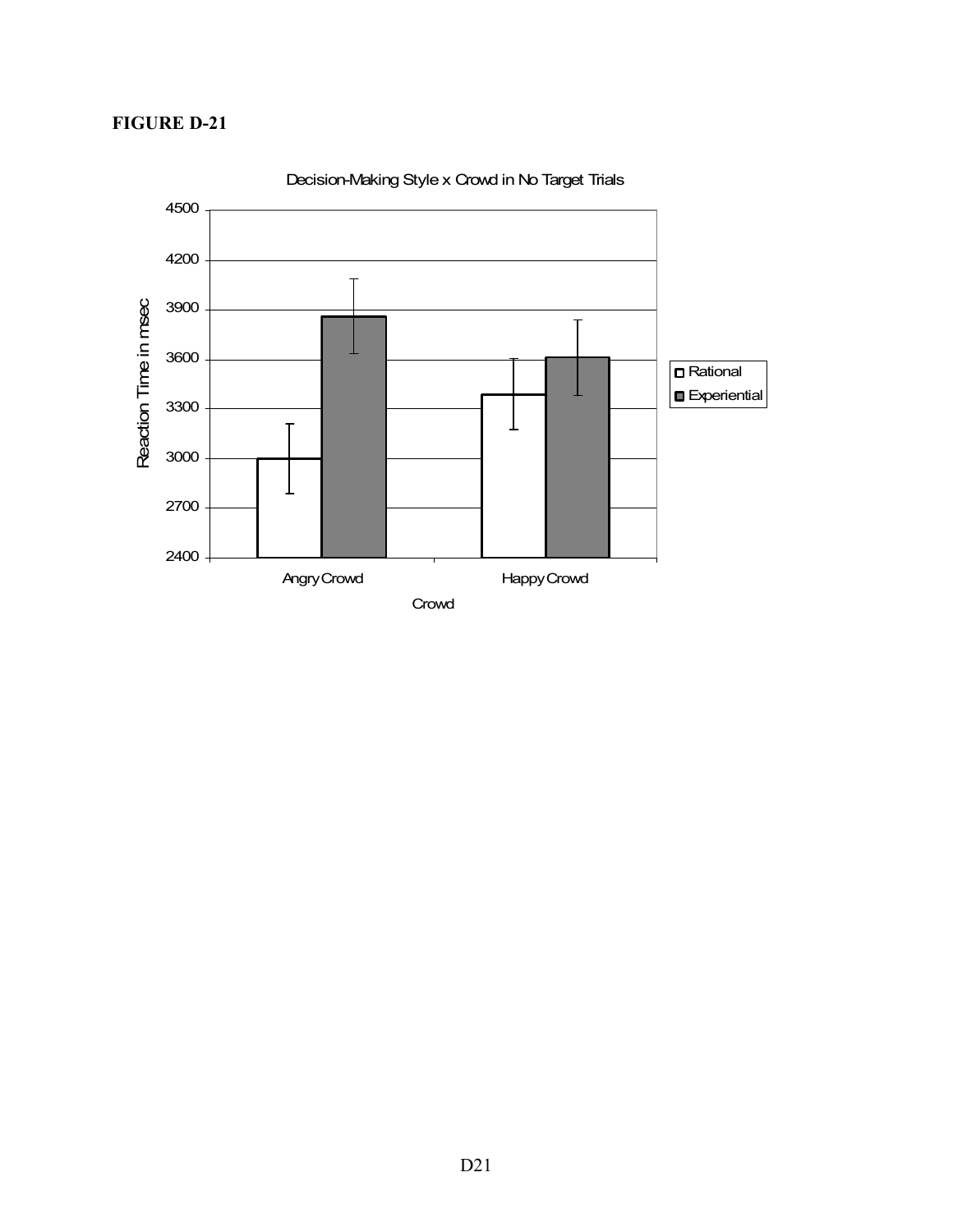

Decision-Making Style x Trait Anxiety x Crowd in Neutral Target Trials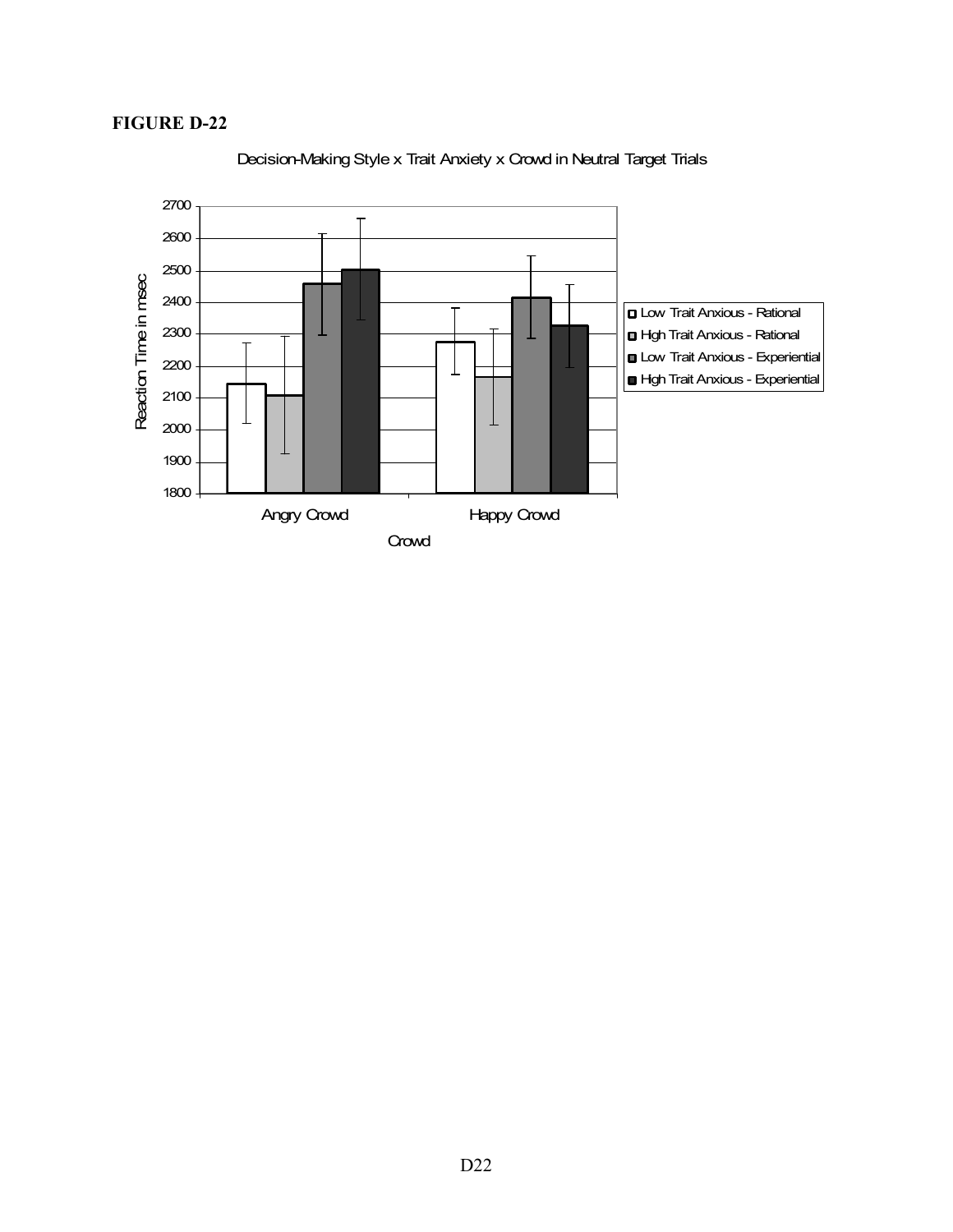

Decision-Making Style x State Anxiety x Crowd in Neutral Target Trials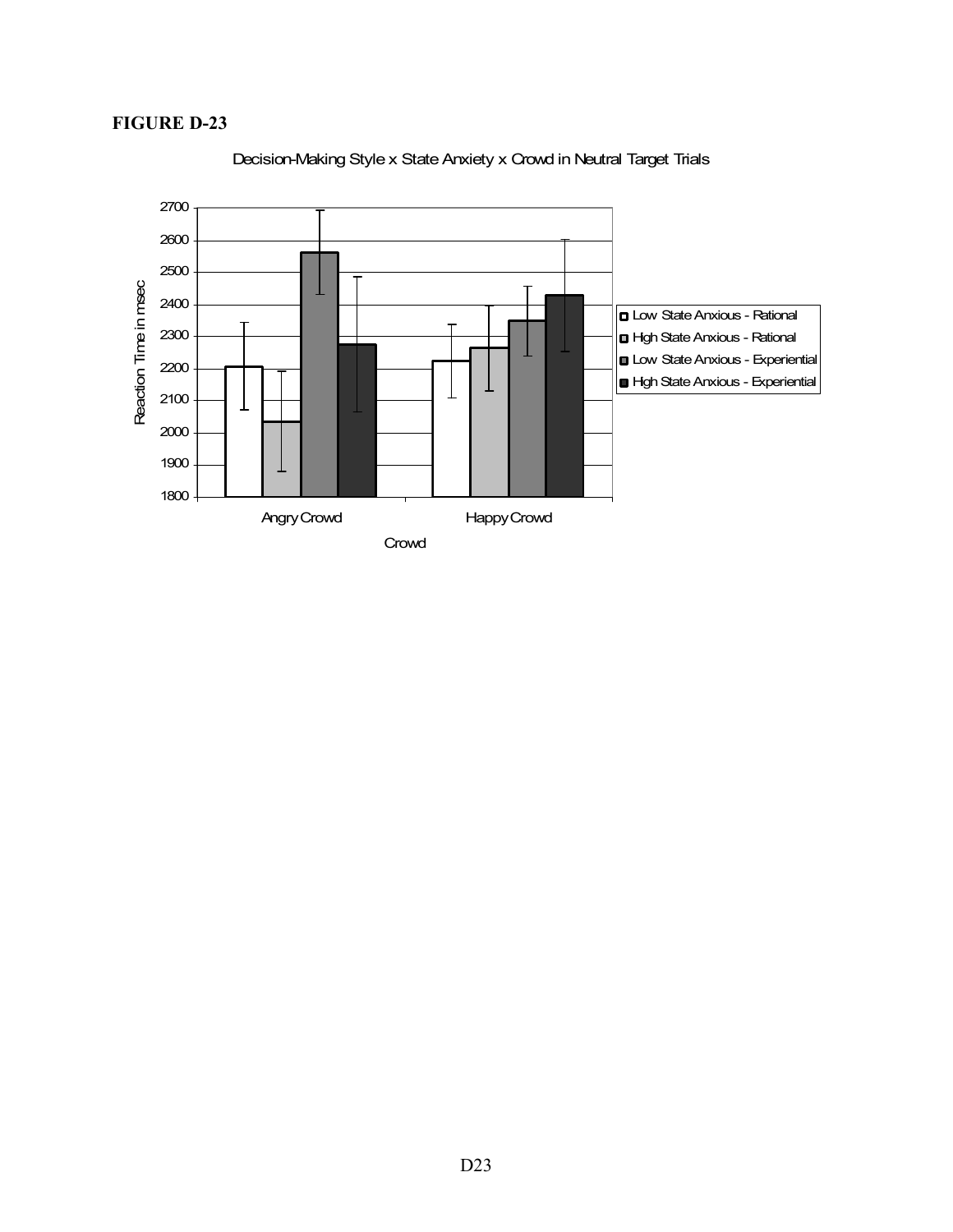

Decision-Making Style x Trait Anxiety x Crowd in No Target Trials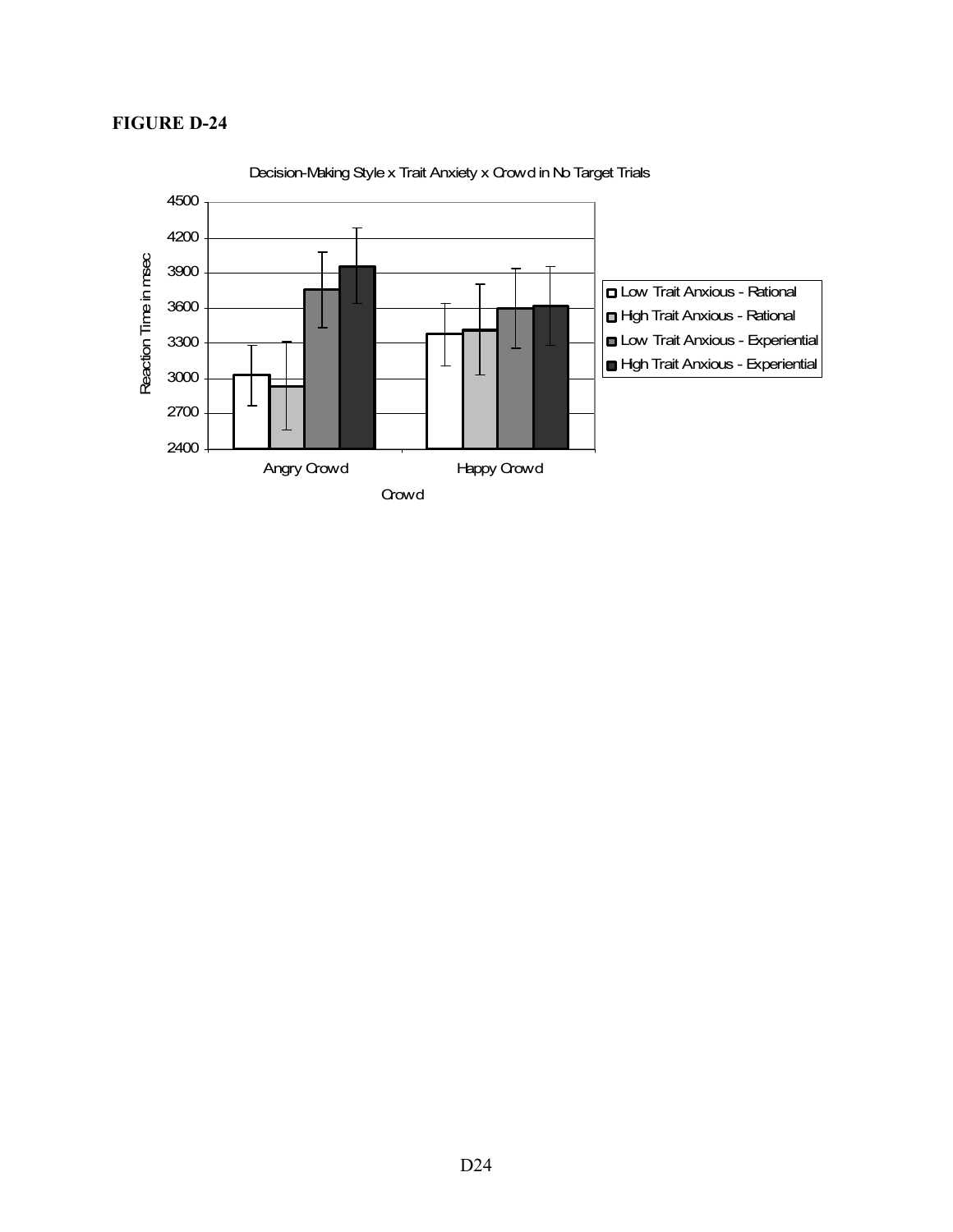

Decision-Making Style x State Anxiety x Crowd in No Target Trials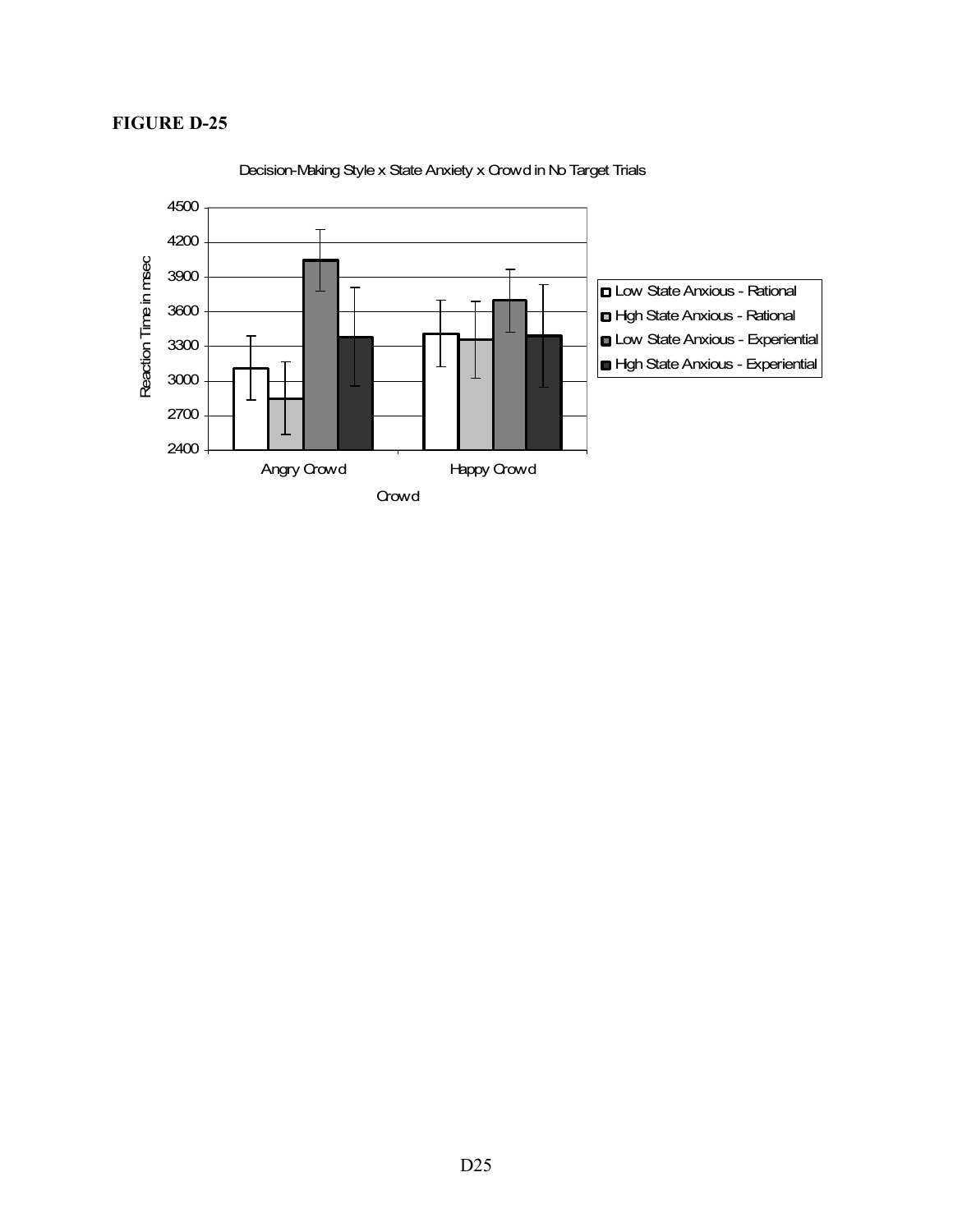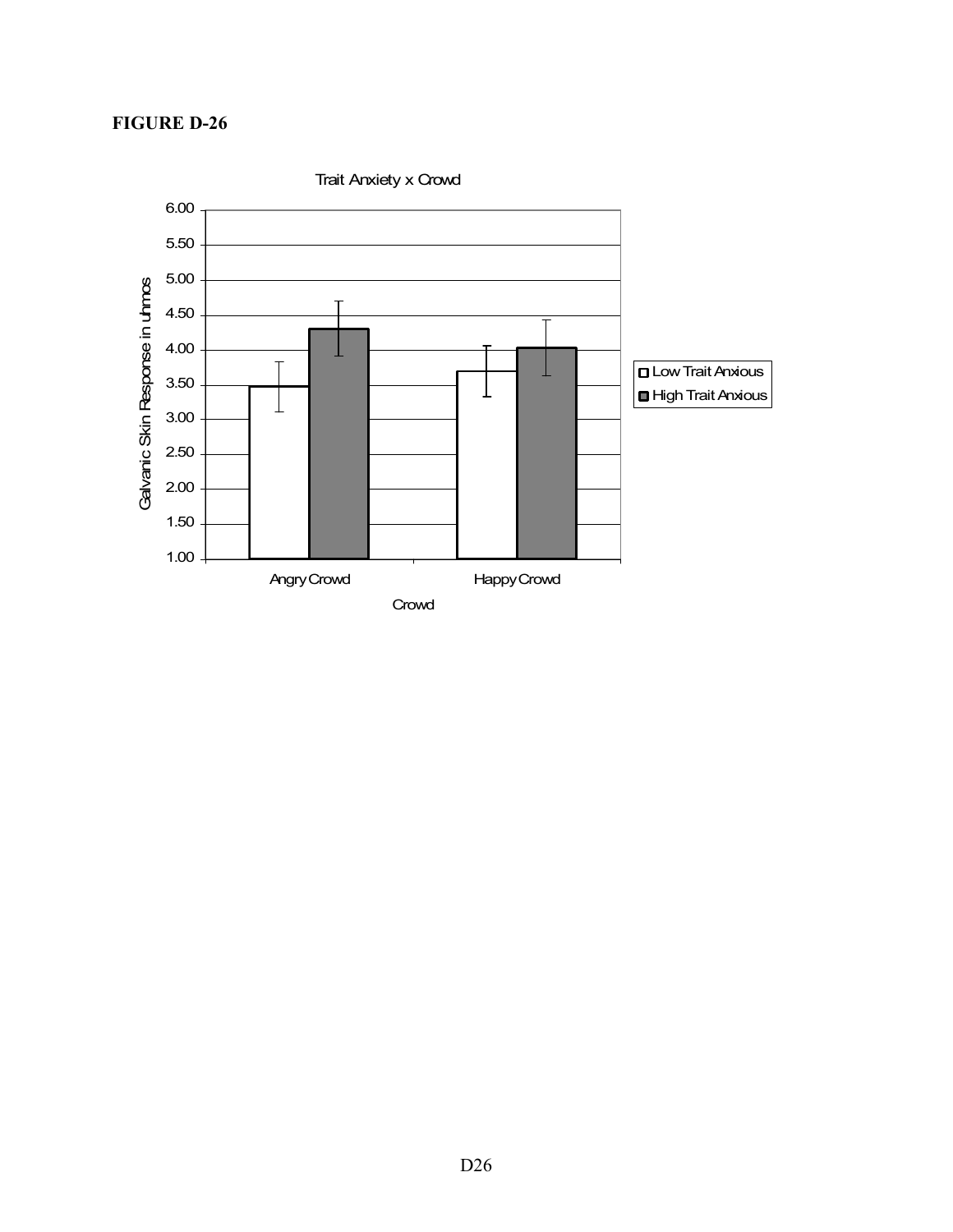

Decision-Making Style x Trait Anxiety x Crowd